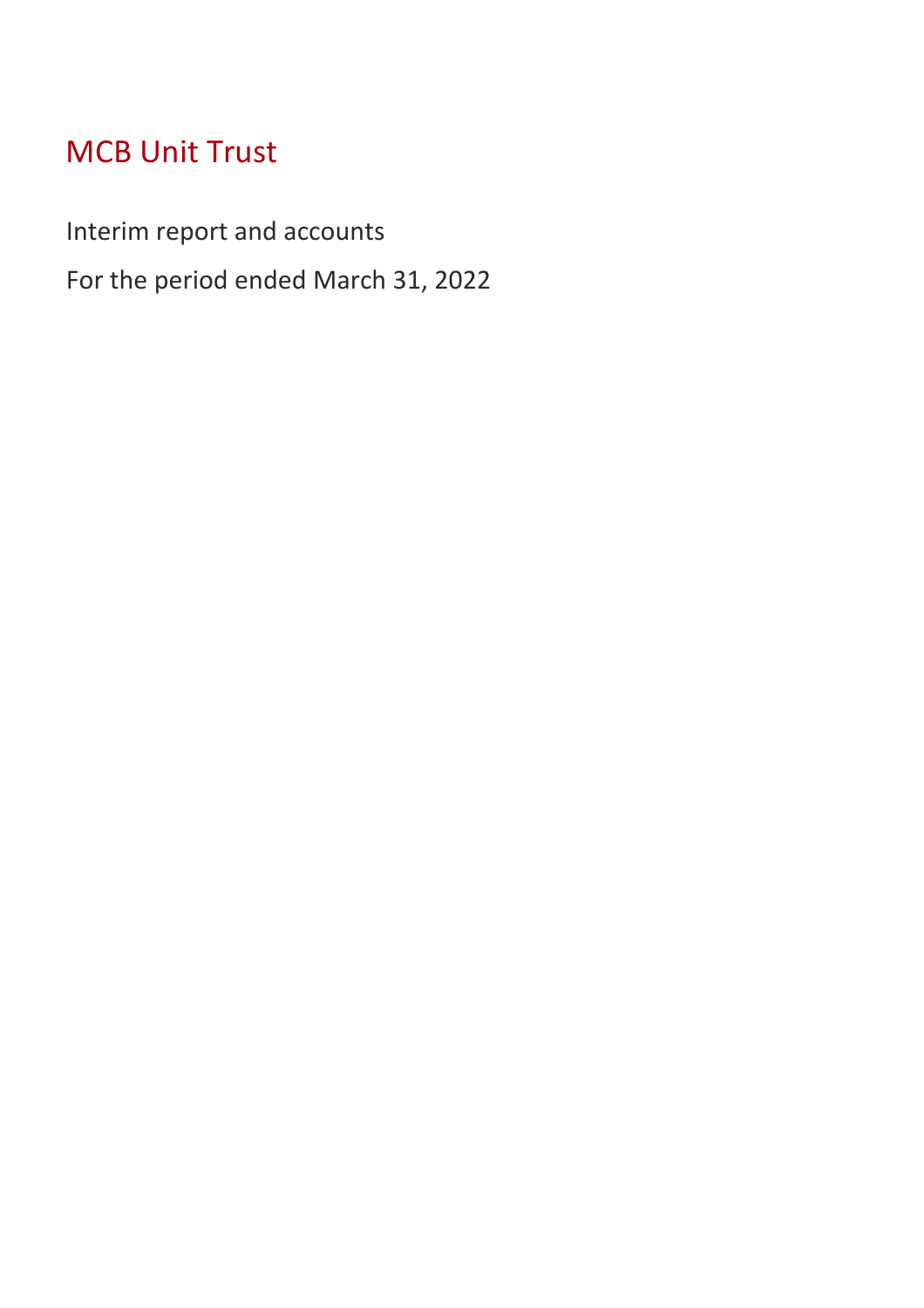# MCB Unit Trust Interim report and accounts For the period ended March 31, 2022

# TABLE OF CONTENTS

| Directory                                |           |
|------------------------------------------|-----------|
| The Trust                                |           |
| Manager's Report                         | $5 - 17$  |
| Investment Objectives & Policy           | $18 - 20$ |
| <b>Financial Statements</b>              | $21 - 59$ |
| <b>Statement of Financial Highlights</b> | $60 - 70$ |
|                                          |           |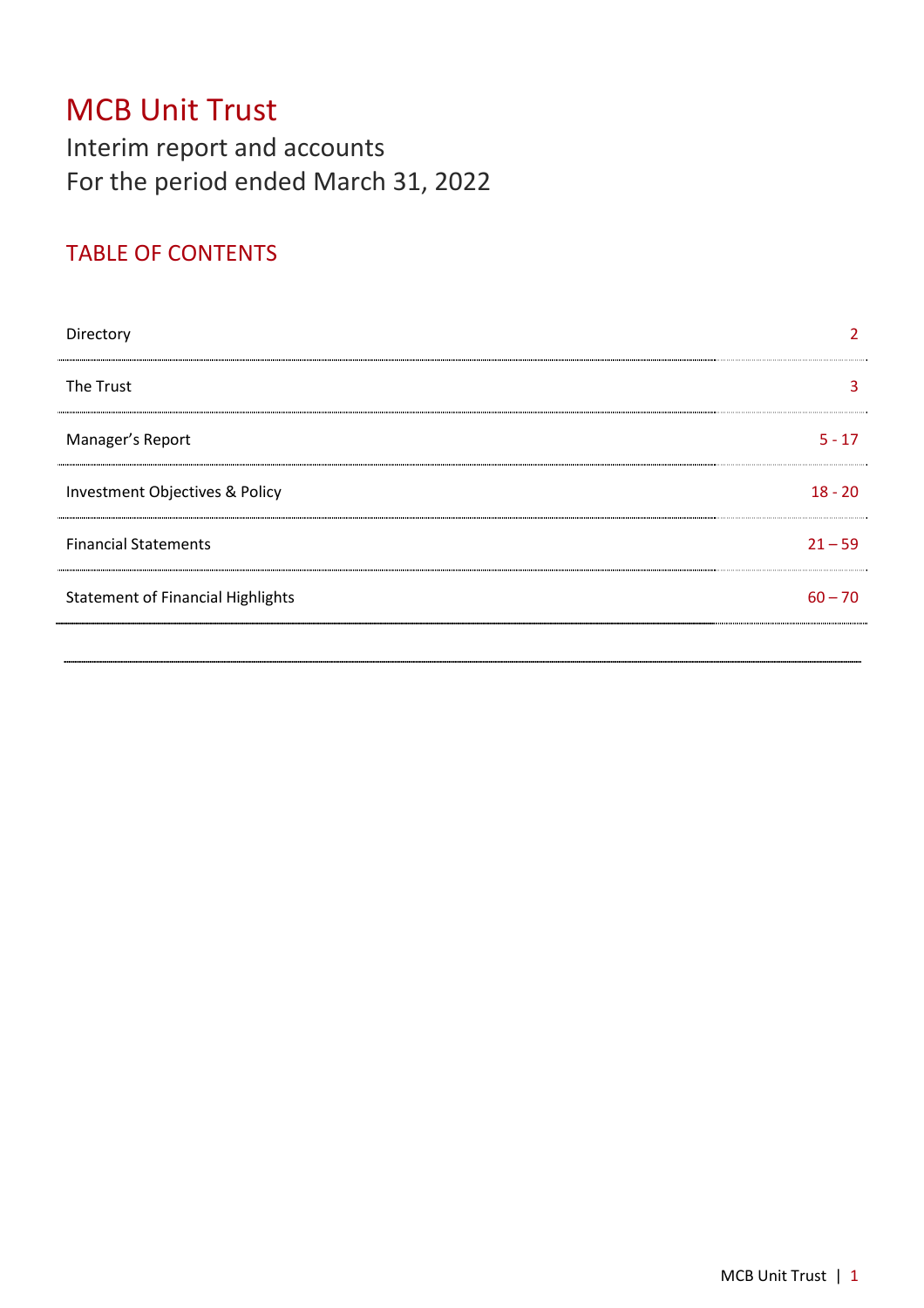# MCB Unit Trust Directory

| Trustee         | IQ EQ Trustees (Mauritius) Ltd<br>33, Edith Cavell Street,<br>Port Louis<br>11324 Republic of Mauritius<br>Tel: +230 405 2000<br>www.igeg.com                                                                |
|-----------------|--------------------------------------------------------------------------------------------------------------------------------------------------------------------------------------------------------------|
| Manager         | MCB Investment Management Co Ltd<br>Sir William Newton Street, Port Louis<br><b>Republic of Mauritius</b><br>Tel: +230 202 5515<br>www.mcbcapitalmarkets.mu                                                  |
| Custodian       | The Mauritius Commercial Bank Ltd<br><b>Securities Services</b><br>5 <sup>th</sup> Floor, Harbour Front Building,<br>President John Kennedy Street, Port Louis<br><b>Republic of Mauritius</b><br>www.mcb.mu |
| Registrar       | MCB Registry & Securities Ltd<br>Sir William Newton Street, Port Louis<br><b>Republic of Mauritius</b><br>Tel: +230 202 5000<br>www.mcbcapitalmarkets.mu                                                     |
| <b>Auditors</b> | BDO & Co.<br>10, Frère Félix de Valois Street<br>Port Louis<br>Republic of Mauritius<br>Tel: +230 202 3000<br>www.bdo.mu                                                                                     |
| Distributor     | M.C.B Stockbrokers Ltd (Principal)<br>Sir William Newton Street, Port Louis<br><b>Republic of Mauritius</b><br>Tel: +230 207 6868<br>www.mcbcapitalmarkets.mu                                                |

Collective Investment Scheme under Mauritian Law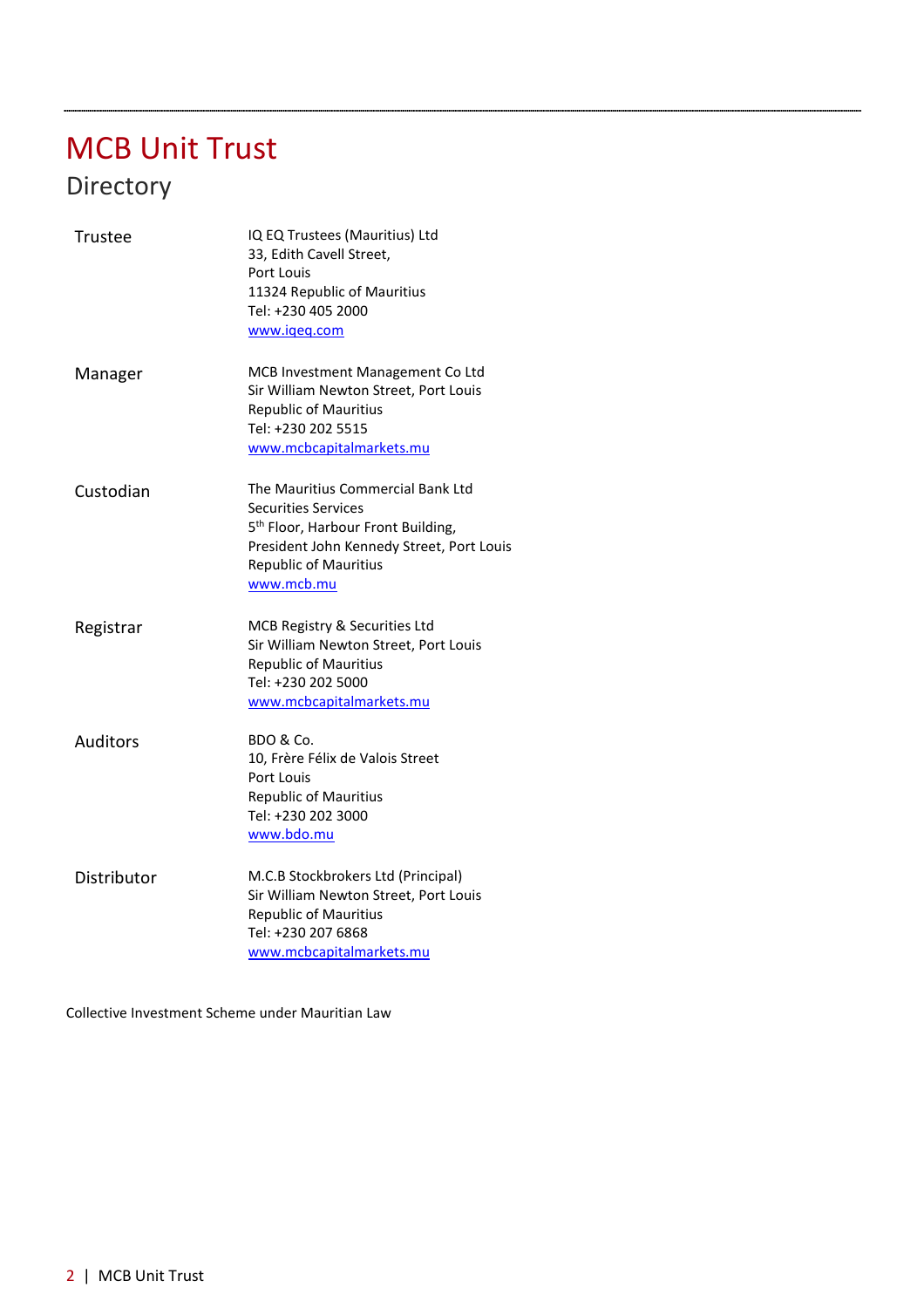# The Trust

## The Trust

The MCB Unit Trust (the "Trust") was initially established in Mauritius on 19 August 1994 by way of a Trust Deed. The Trust and its sub-funds (collectively "the Funds") are authorised as Collective Investment Scheme under the Securities Act 2005. As an authorised Collective Investment Scheme, the Funds comply with the Securities Act 2005 and the Securities Act (Collective Investment Schemes and Closed-End Funds) Regulations 2008.

The Funds have not been registered for distribution in any other jurisdiction than Mauritius.

The Trust consisted of the following 10 sub-funds as at March 31, 2022:

- MCB General Fund
- MCB Tracker Fund
- MCB Yield Fund
- MCB Domestic Equities Fund
- MCB Overseas Fund
- MCB USD Bond Fund (previously MCB Bond and Currency Fund)
- MCB 2025 Target Date Fund
- MCB 2030 Target Date Fund
- MCB 2035 Target Date Fund
- MCB 2040 Target Date Fund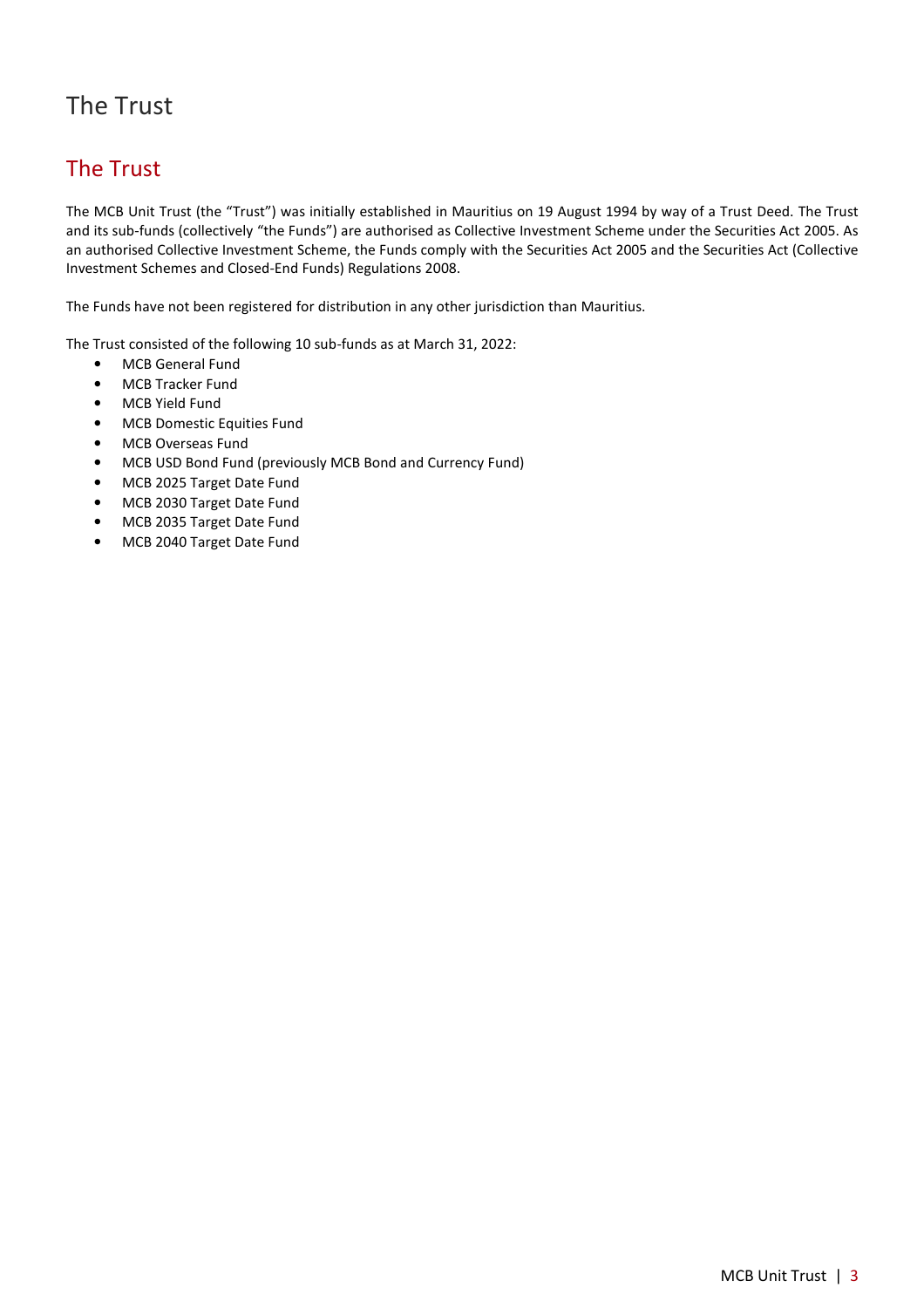# Members of the CIS Committee

The members of the CIS Committee are as follows:

#### Jeremy Paulson-Ellis

Jeremy Paulson-Ellis was one of the founding directors of the Genesis Group, a specialist institutional investment manager in Emerging Markets and was the Chairman from its formation in January 1989 until his retirement in June 2009. Prior to that, he was Chairman of Vickers da Costa following its takeover by Citicorp in 1985. Vickers da Costa was an international Londonbased stockbroker with substantial international operations particularly in the Asia Pacific region. Earlier in his career for Vickers, he was involved in the management of the first offshore fund formed to invest in Japan and participated in the development and launch of the first country funds for South Korea and Taiwan, and the second for Thailand while also working on the development of local Stock Markets. This exposure to the development of Stock Markets and the direction of an institutional investment manager brings to the Board extensive experience, which complements the existing knowledge base within the Mauritian marketplace.

#### Michaël Naameh

Mr Michael Naameh is an economist and specialist in sovereign asset and liability management, emerging markets and financial sector development. He had a long career with Crown Agents for Overseas Governments and Administrations where he served as director of investment management and advisory services. Prior to joining Crown Agents, Michael was a senior consultant with an international firm of actuaries. He has published widely on central bank reserve management, pension fund management, risk management and financial sector development. Michael holds a BA (Hons) in Business Studies and an MSc in International and Monetary Economics and is a member of the Institute of Chartered Financial Analyst (CFA).

#### Couldip Basanta Lala

Couldip is a Fellow of the Institute of Chartered Accountants in England and Wales. Between 1985 and 1993, he has been a partner of one of the big accounting firms (DCDM) and was responsible for training, technical development & strategic coordination. He has been leading audit assignments of World Bank financed projects in countries of East and West Africa. In 1993, Couldip co-founded International Financial Services Ltd (IFS), which for the past 25 years has been a leading Management Company specializing in international tax, business and corporate advisory services. In January 2017, IFS was acquired by SANNE Group PLC, a company quoted on the main market of the London Stock Exchange.

All along his career, Couldip has been a corporate affairs consultant and adviser and his area of focus has been the structuring of both private equity and open-ended funds. He has the exceptional background of being the past chairman of the Stock Exchange Commission in 1994 and a past member of the Executive Committee of Bourse Africa, an international multi-class exchange. Couldip also has experience appearing for and advising administrative bodies. He has been called upon by the Government of Mauritius to be a member of high-powered fact-finding committees. He has also led and directed the production of the "IFS Guide to Mauritian Company Law".

Couldip sits on other boards of directors of private equity and open ended funds. He continues to contribute to shaping the global business sector through his practitioner's perspective.

#### Gilles Trancart

Mr Trancart is a senior advisor to ACCURACY since September 2018. Prior to this he was the Deputy CEO and managing partner of Lazard Frères Gestion (June 2011 to April 2018). Mr Trancart also acted as a Director of Lazard Freres Banque. Previously Mr Trancart was Chief Risk Officer for Newedge (Credit Agricole Group) from 2008 to 2011. From 2005 to 2008, Mr Trancart acted as Global head of Markets Risk at Credit Agricole Corporate & Investment Bank (CACIB). He also worked as a general partner of ODDO BHF together with Phillippe Oddo and has acted as an independent director and consultant for a number of stock markets and clearing houses in Europe. Mr Trancart began his career at the Banque of France as Inspecteur in charge of control of Banks for the Banking Commission, specialized in Retail Banking and Market Activities in 1983.

#### Catherine Swanepoel

Mrs Catherine Swanepoel holds a Masters of Commerce in Economics and a Bachelor of Commerce, both from the University of Cape Town. She is currently a Partner and the Chief Investment Officer of South Suez Capital, an African private equity fund manager with \$1bn under management. She is the chairperson of the Investment Committee and a Director of the Board. She also serves on the Advisory Boards of eight private equity funds. Prior to joining South Suez, Catherine was an Investment Manager at the CDC Group, which is a leading private equity investor in Emerging Markets. Before joining CDC, she worked in Investment Banking at Goldman Sachs in London.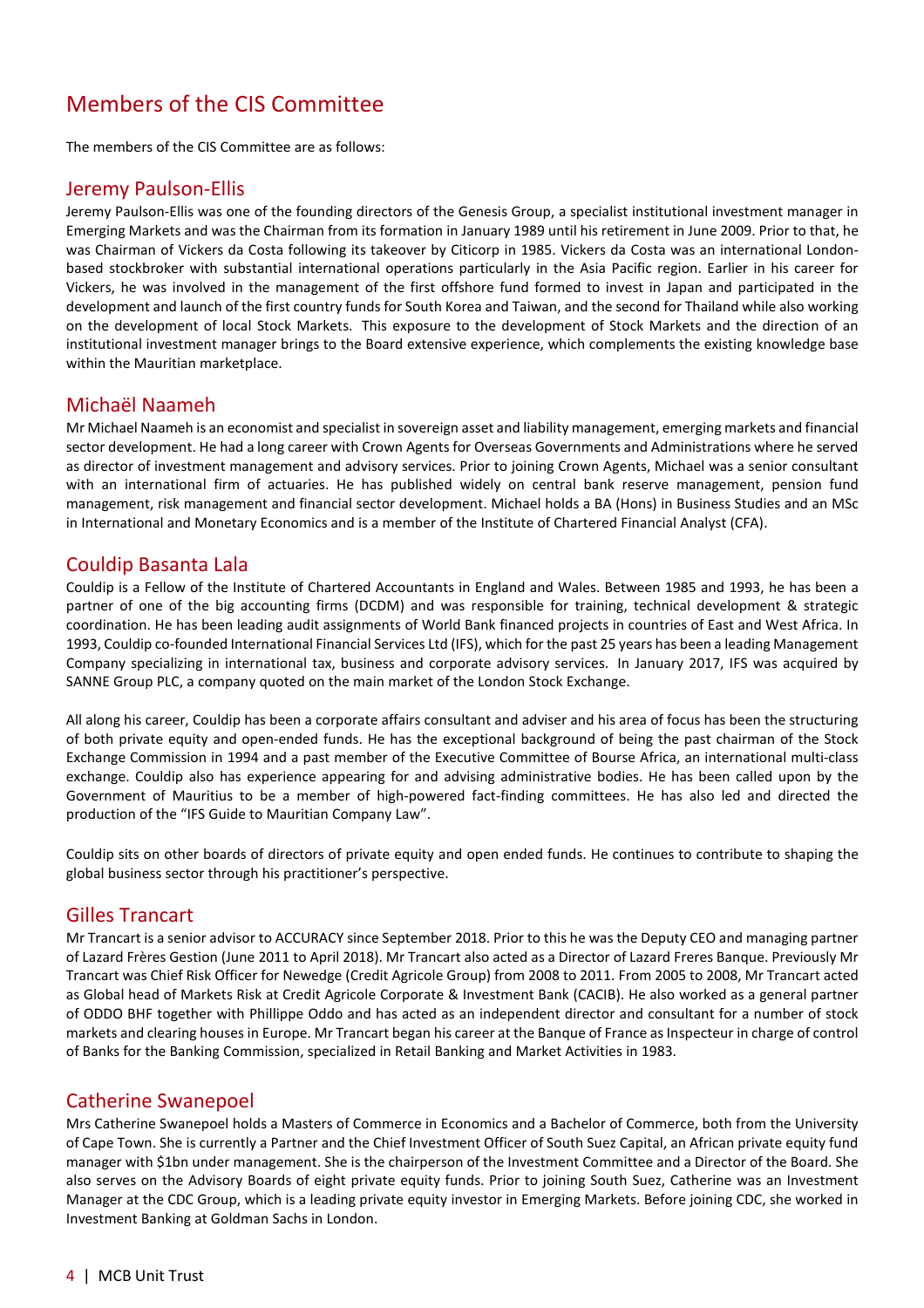# Manager's Report

At the adjourned Special meeting held on 01 September 2021, all resolutions were adopted by unitholders. Subsequently the following main changes have been adopted

Creation of a first share class as follows:

| <b>Fund Name</b>                       | <b>First Class</b>                        |
|----------------------------------------|-------------------------------------------|
| MCB General Fund (MCBGF)               | <b>MCBGF- RETAIL INCOME CLASS</b>         |
| <b>MCB Tracker Fund (MCBTF)</b>        | <b>MCBTF - RETAIL INCOME CLASS</b>        |
| MCB Yield Fund (MCBYF)                 | <b>MCBYF - RETAIL INCOME CLASS</b>        |
| MCB Domestic Equities Fund (MCBDEF)    | MCBDEF - RETAIL INCOME CLASS              |
| MCB Overseas Fund (MCBOF)              | <b>MCBOF - RETAIL ACCUMULATION CLASS</b>  |
| MCB USD Bond Fund (MCBUBF) *           | <b>MCBUBF - RETAIL ACCUMULATION CLASS</b> |
| MCB 2025 Target Date Fund (MCB2025TDF) | MCB2025TDF - RETAIL ACCUMULATION CLASS    |
| MCB 2030 Target Date Fund (MCB2030TDF) | MCB2030TDF - RETAIL ACCUMULATION CLASS    |
| MCB 2035 Target Date Fund (MCB2035TDF) | MCB2035TDF - RETAIL ACCUMULATION CLASS    |
| MCB 2040 Target Date Fund (MCB2040TDF) | MCB2040TDF - RETAIL ACCUMULATION CLASS    |

\* Change of name of MCB Bond and Currency to MCB USD Bond Fund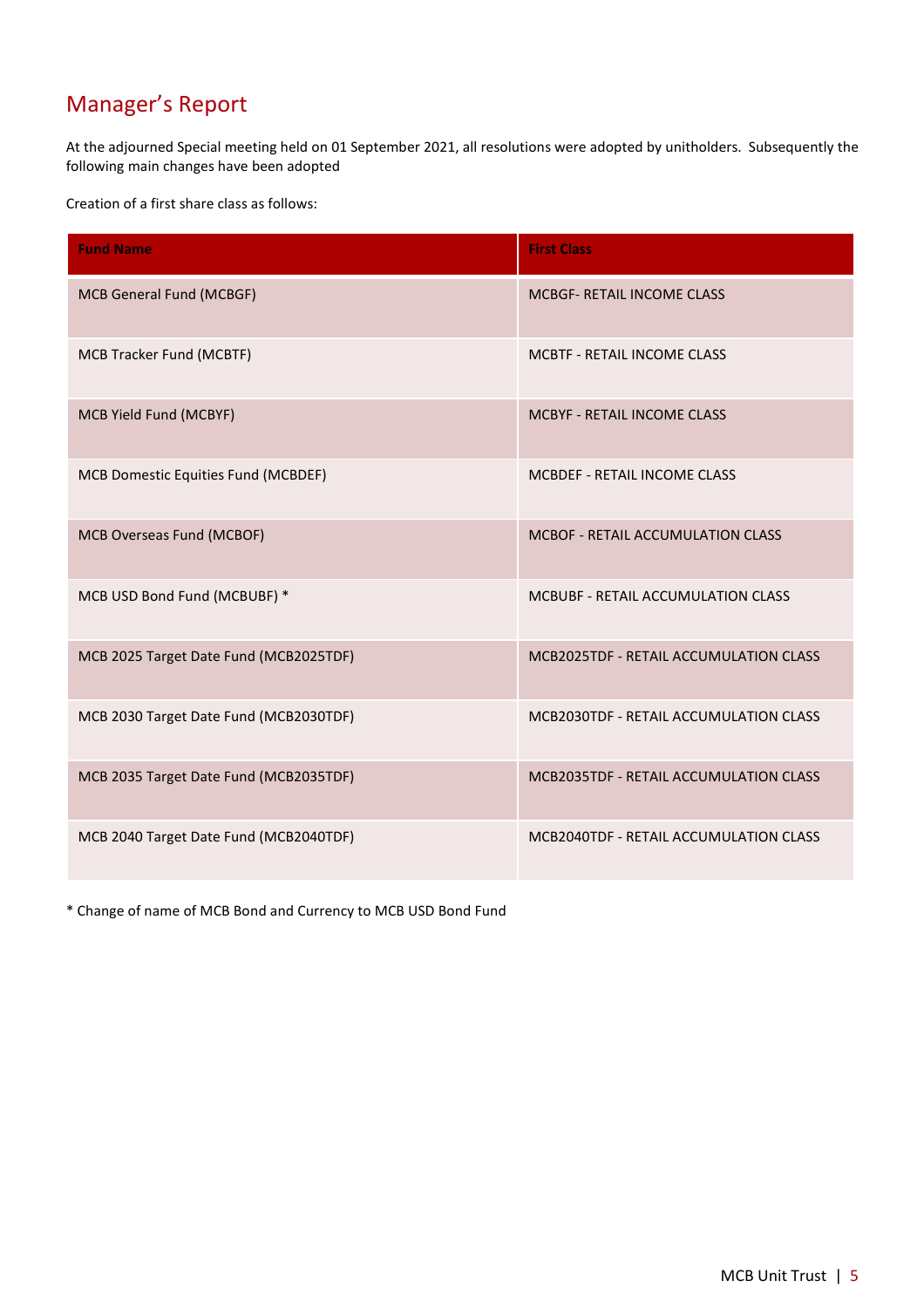#### Local equity review

For the quarter ending March 2022, the local stock market continued on its upward trajectory, with SEMDEX, SEM-10 and DEMEX up by 4.8%, 4.1% and 2.4% respectively.

The local stock market has shown relative resilience in the face of the Russian - Ukraine war which caused a drastic fall in market values globally. SEMDEX kicked off the year with a positive momentum from last quarter, backed by encouraging earnings releases and improving perspectives for several sectors. The index was dragged down by the negative sentiment following the invasion of Ukraine by Russia at the beginning of March. This market dip was, however, quickly reversed and SEMDEX ended the month of March and quarter in the green.

This quarter was rich with corporate announcements. The ordinary shares of Oceanarium (Mauritius) Ltd, company operating the aquarium ''Odysseo'', were subscribed in full after the closing of the extended period on 14 January 2022. Following the compulsory acquisition of the Shares of Air Mauritius (MK) held by dissenting shareholders by Airport Holdings Ltd, the latter now holds 99.84% of the voting shares of MK. Only 0.16% remains in public hands and MK has announced that it has no intention to restore this percentage to 25% as required by the Listing Rules. As such, the SEM has decided to withdraw the ordinary shares of MK from the Official Market after market close on 31 March 2022. The Bee Equity Partners Ltd has decided to discontinue the Company's current strategy of Private Equity investments and proceed with the progressive disposal of its assets and a subsequent distribution of the proceeds to shareholders. Lavastone has entered into a Share Purchase Agreement for the acquisition of 100% of shares of BH Property Investments Ltd, the owner of ABSA House at Ebene. The anchor tenant is Absa Bank (Mauritius) Ltd, occupying 86% of the lettable space with a strong lease covenant.. Omnicane has sold various plots of land and shares of Mon Tresor Smart City Ltd to the Mauritius Investment Corporation (MIC), for a total consideration of Rs. 4.45 billion. Other major corporate announcements includes the implementation of a Share Sale and Purchase Agreement between the Happy World Property Ltd and the Regus Group Ltd for the two business centres operating in Port Louis and Ebene under the 'Regus' trademark. ENL Ltd now forms part of the Stock Exchange of Mauritius Sustainability Index as from February 2022.



 *Performance of local indices*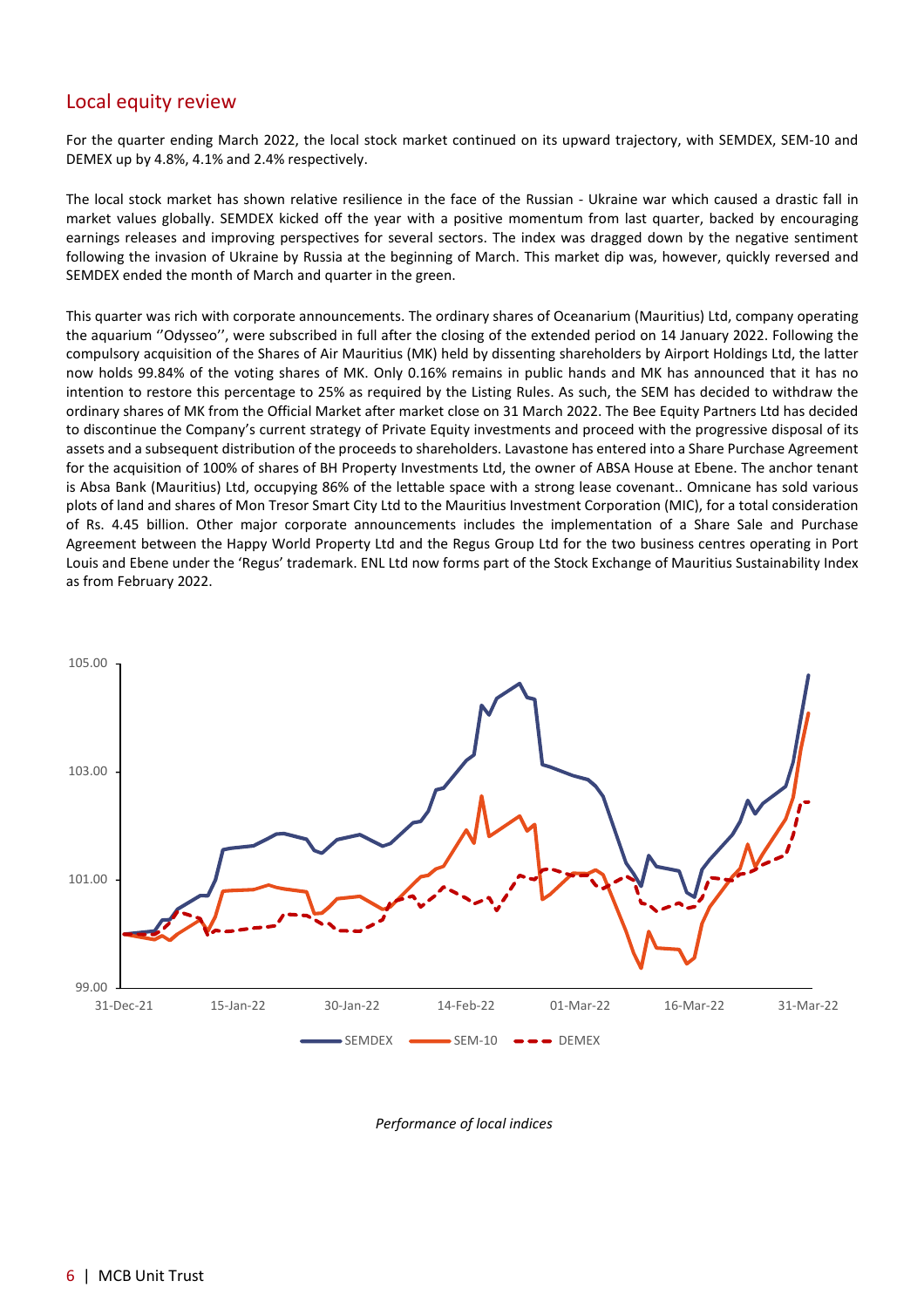

#### (Source: Stock Exchange of Mauritius)





#### Foreign equity review

#### (Source : Bloomberg)

Russia's invasion of Ukraine in late February caused a global shock. Commodity prices soared given that Russia is a key producer of several important commodities including oil, gas, and wheat. This contributed to a further surge in inflation as well as supply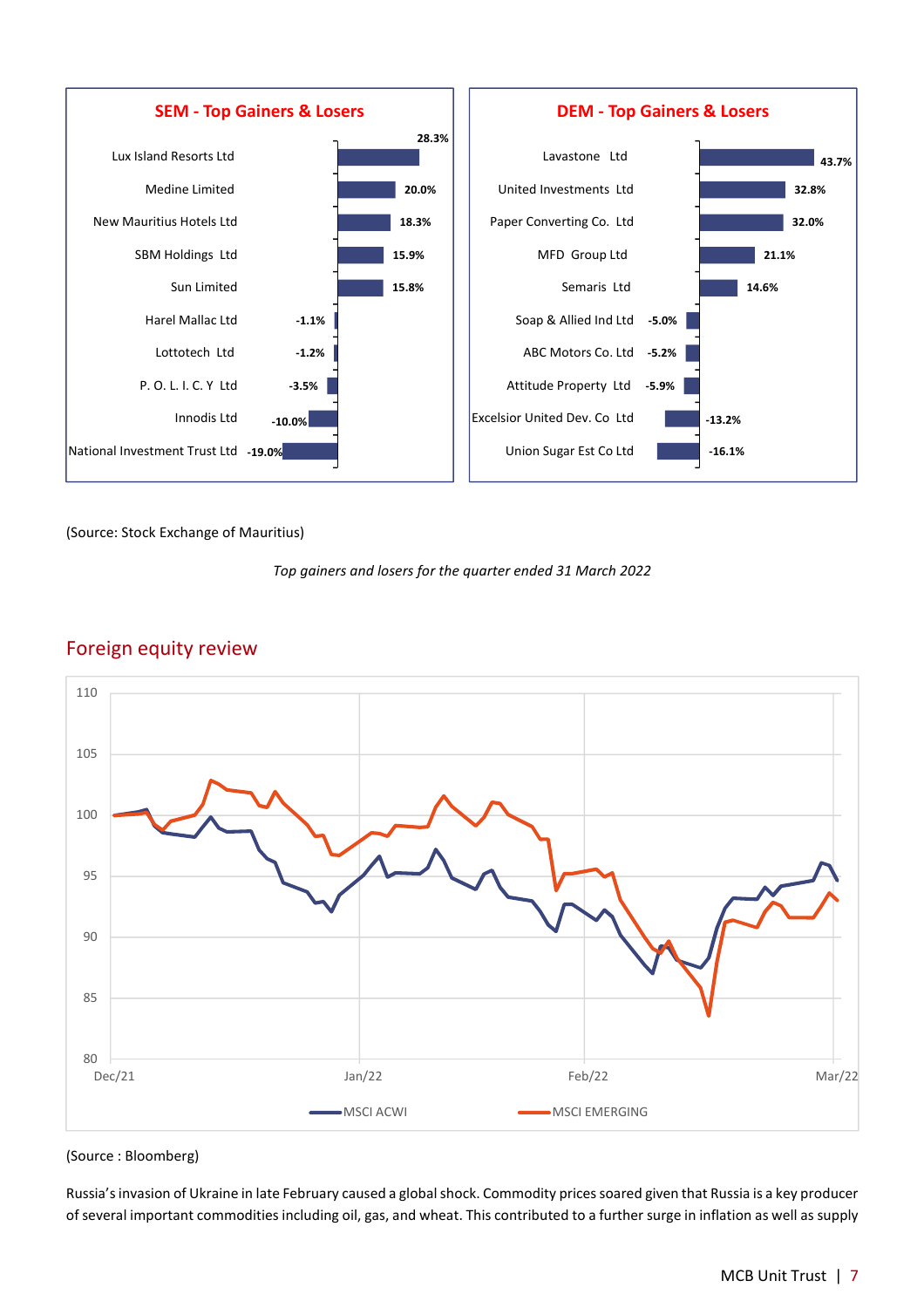chain disruption. Elsewhere, Chinese equities were negatively affected by renewed Covid-19 outbreaks, leading to new lockdowns in some major cities.

US stocks declined in Q122. Russia's invasion of Ukraine drew widespread condemnation and elicited a range of strict sanctions from the US and its allies - banning Russian oil imports, targeting the Russian financial system. The Federal Reserve (Fed) raised interest rates by 0.25%, with calls from within for more aggressive tightening. Further hikes are expected through the rest of 2022. Energy and utility companies were amongst the strongest performers in relative terms over the month, outperforming a falling market with modest gains. Technology, communication services and consumer discretionary were amongst the weakest sectors.

Eurozone shares fell sharply in the quarter. The region has close economic ties with Ukraine and Russia, with a reliance on Russian oil and gas. Over the quarter, energy was the only sector to register a positive return. The steepest declines came from the consumer discretionary and information technology sectors. Worries over consumer spending led to declines for stocks such as retailers, while the war in Ukraine also exacerbated supply chain disruption, hitting the availability of parts for a wide range of products. In response to rising inflation, the European Central Bank (ECB) outlined plans to end bond purchases by the end of September. ECB President Christine Lagarde indicated that a first interest rate rise could potentially come this year.

UK equities were resilient as investors began to price in the additional inflationary shock of Russia's invasion of Ukraine. Large cap equities tracked by the FTSE 100 index rose over the quarter, driven by the oil, mining, healthcare and banking sectors. Strength in the banks reflected rising interest rate expectations. The Bank of England moved to hike rates ahead of other developed market central banks.

After weakness in January and February, the Japanese stock market rose in March to end the first quarter just slightly below its end 2021 level. This was despite the change in outlook for US interest rates, the outbreak of war in Europe and sharply higher energy prices.

Emerging market (EM) equities were firmly down in Q122 as geopolitical tensions took centre stage following Russia's launch of a full-scale invasion of Ukraine. China lagged by a wide margin as daily new cases of Covid-19 spiked, and lockdowns were imposed in several cities, including Shanghai. Regulatory concerns relating to US-listed Chinese stocks also contributed to market volatility. Conversely, the Latin American markets all generated strong gains, led higher by Brazil. Russia was removed from the MSCI Emerging Markets Index on 9 March, at a price that is effectively zero.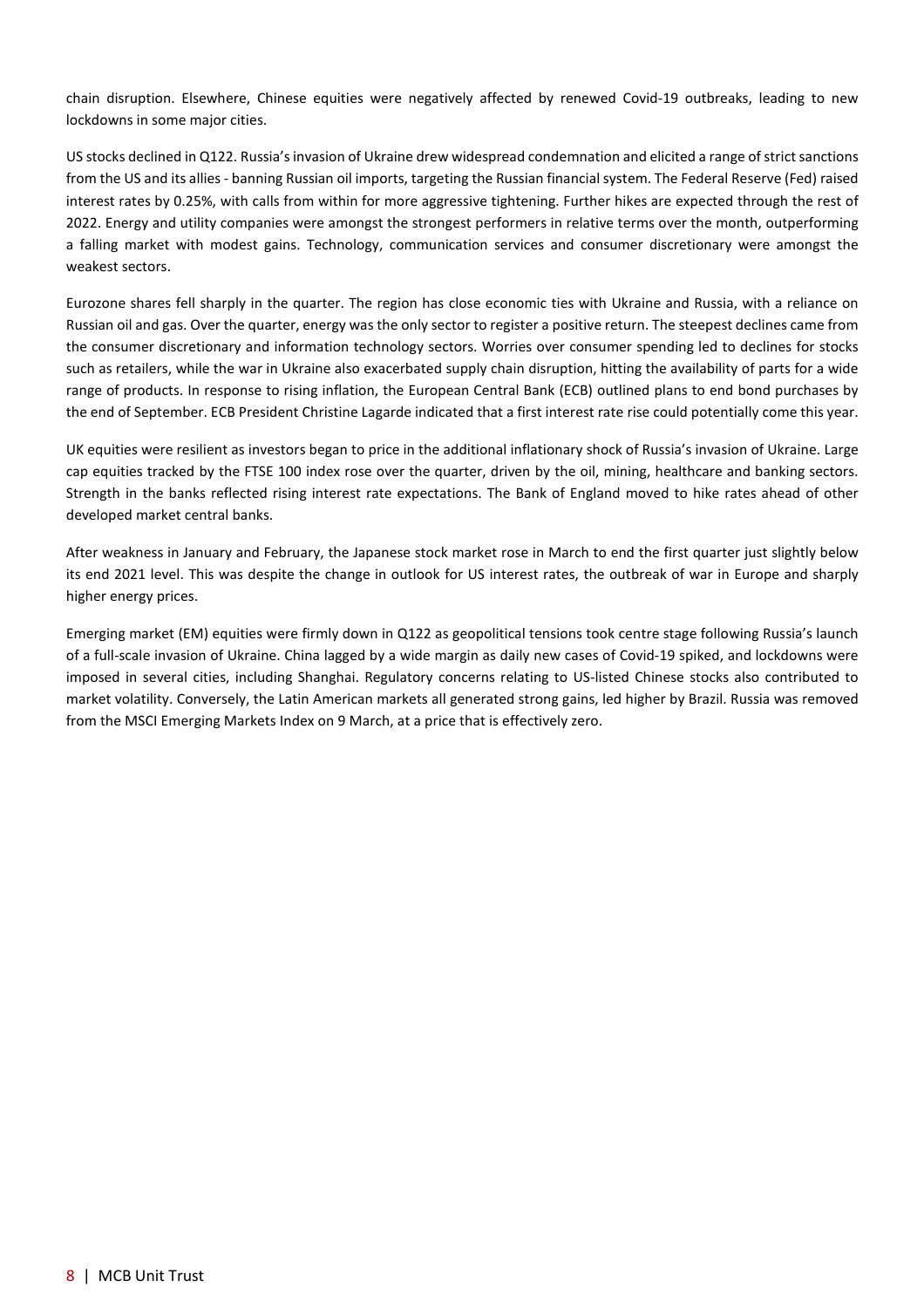#### Local fixed income review

The Monetary Policy Committee (MPC) of the Bank of Mauritius rose interest rates by 15 basis points with heightened risks to inflation, while continuing to promote conducive macroeconomic conditions for economic recovery. Year on year inflation rose to 10.7% in March 2022 from 6.8% in December 2021.

Inflation continues to be influenced by supply-side disturbances emanating mostly from external sources, notably higher freight costs and rising prices of energy and of commodities resulting from the Russia-Ukraine war.

Following the increase in repo rate, the quarter saw a slight increase in short term yields. Most issuances were on the front end of the curve (1 – 3 years) and MUR 4.5 billon of the longer maturities (> 10 years). With much demand on the long end and short supply, we expect yields remaining almost at the same levels for the next quarter.

Corporate bond issuances were scarce during the last quarter and secondary market trading non-existent.



|                   | 91 <sub>D</sub> | 182D  | 364D     | 3Υ       | 5Υ       | <b>10Y</b> | <b>15Y</b> | <b>20Y</b> |
|-------------------|-----------------|-------|----------|----------|----------|------------|------------|------------|
| $Dec-21$          | 0.66%           | 0.76% | 1.25%    | 2.39%    | 3.16%    | 4.25%      | 4.66%      | 4.71%      |
| Mar-22            | 0.73%           | 0.92% | 1.27%    | 2.38%    | 3.14%    | 4.17%      | 4.54%      | 4.64%      |
| <b>Difference</b> | 0.08%           | 0.16% | $0.02\%$ | $-0.01%$ | $-0.02%$ | $-0.07%$   | $-0.12%$   | $-0.07%$   |

(Source: Bloomberg)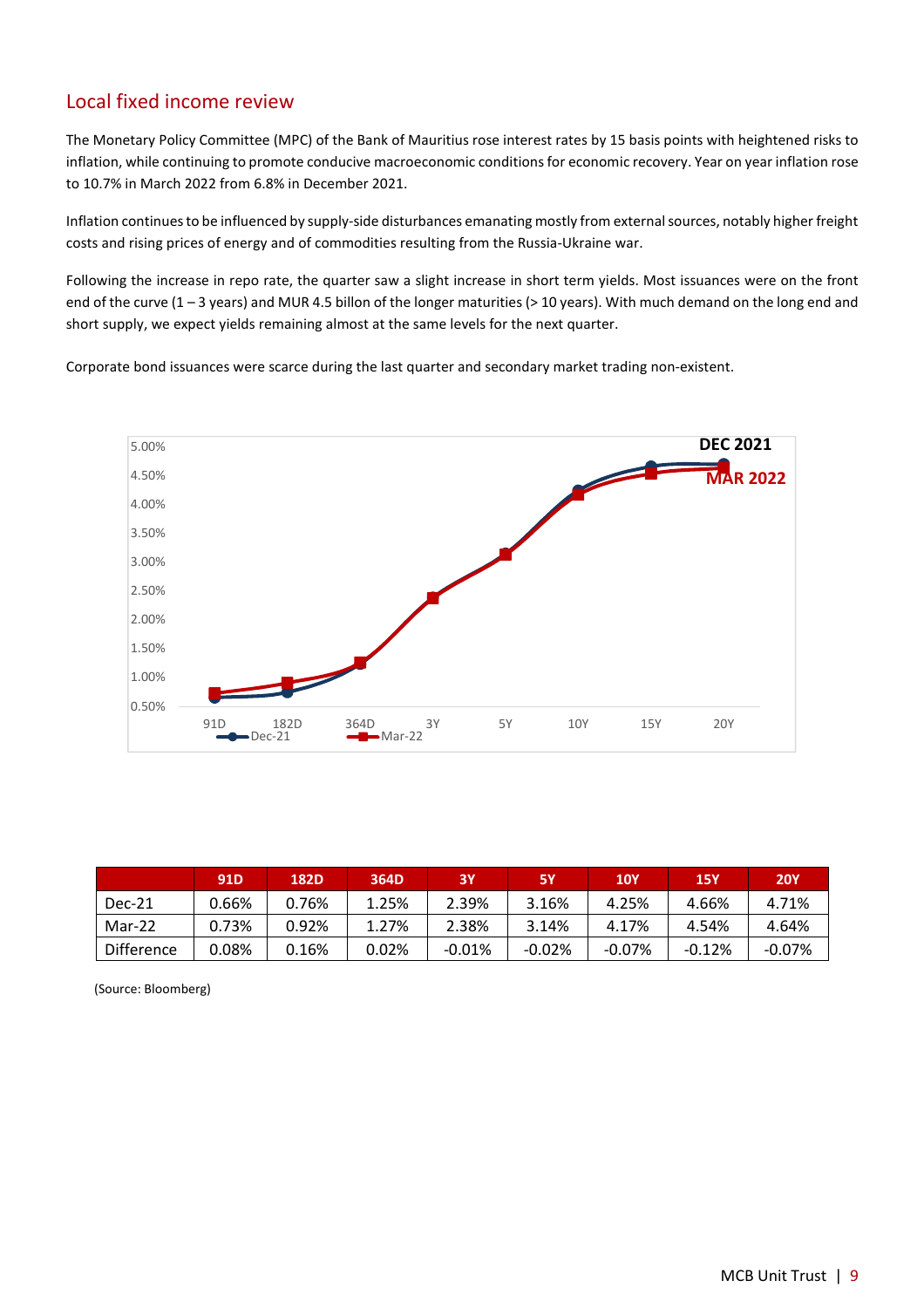#### Foreign fixed income review

The market's expectation that the Federal Reserve would start the rate hiking cycle in March with a 25bp hike was met, but the hawkish tone triggered worries about aggressive 50bp hikes as the Fed demonstrates its willingness to do whatever it takes to tame inflation. The inversion of the UST yield curve has the market questioning whether this is an early indication of recession.

On a relative basis high yield, low duration assets outperformed, e.g. sectors like US/EU High Yield, African debt outperformed US Investment Grade and treasuries. One notable beneficiary during the quarter was South Africa, who's FX, bond and equity markets had significant absolute positive returns on the back of commodity prices and a resultant current account surplus.

The 10-year generic US yield jumped 50bp to 2.33% at month end, bringing the total increase year-to-date to 81bp. European yields also rose — the German 10-year generic yield moved higher by 41bp m/m to end the month at 0.55%.



(Source: Bloomberg)

We expect the economic recovery from the pandemic will continue this year, although at a slower pace than last year, as fiscal and monetary stimulus wanes. And with the latest fed minutes that were released it is clear that Rates are going much higher – a 0.50% hike in May is getting priced in and the fed has started talking about reducing its balance sheet.

Central banks will continue to raise rates and reduce their monetary stimulus programs in an attempt to combat ever rising and every non-transitory inflationary forces. Markets are pricing Fed policy rate to reach 2.5% this year, 3% next year and balance sheet to start reducing from the current \$9 trillion level.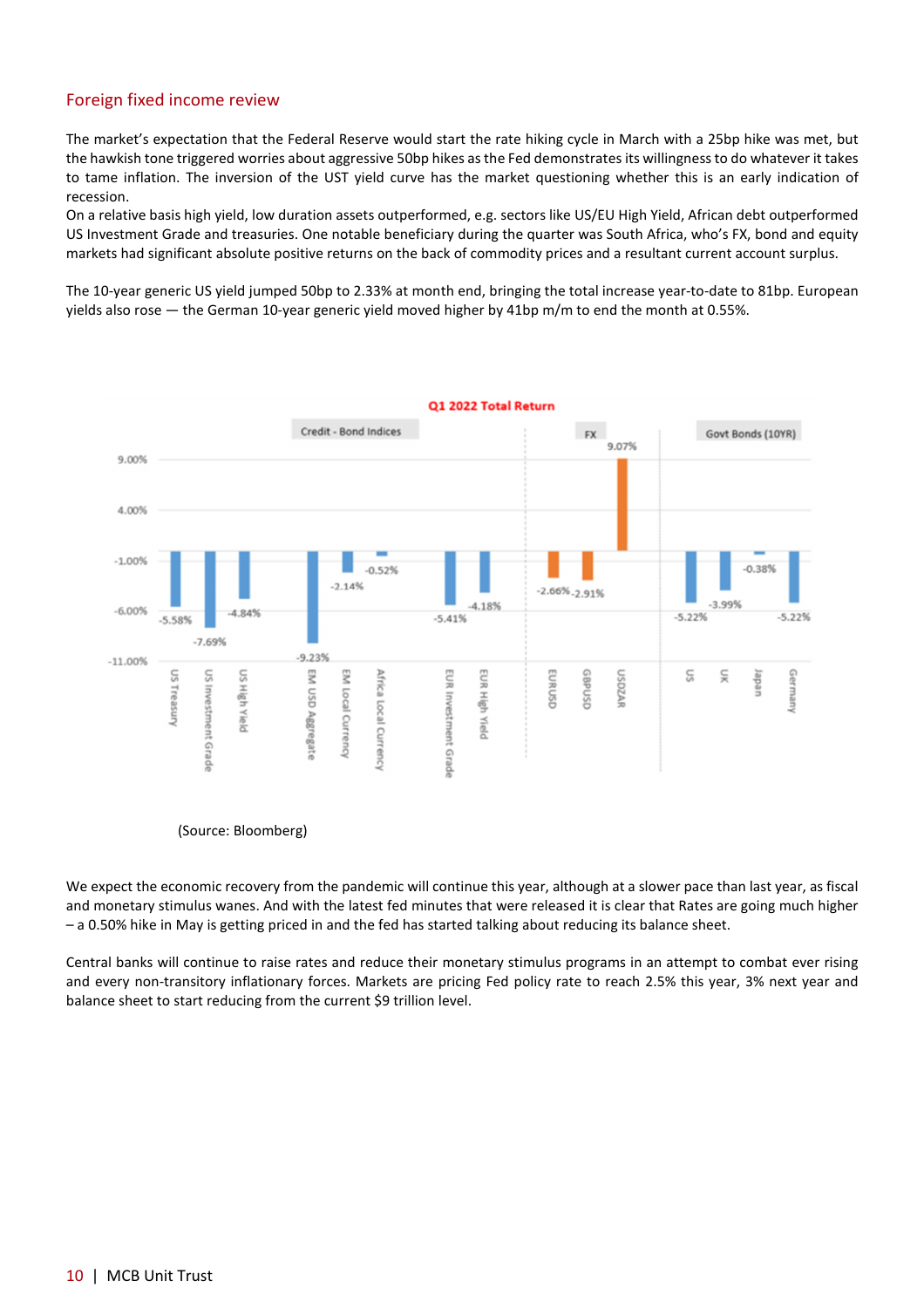# MCB GENERAL FUND MCB General Fund – Retail Income Class (MCBGF-RIC) PERFORMANCE STATISTICS



**Annualised return to March 31, 2022**



MCBGF-RIC posted a negative return of 1.1% over the quarter ending 31st March 2022. NAV per unit fell from MUR42.15 to MUR41.7, while the net asset value closed at Rs1.06bn.

Major headwinds from developed and emerging markets on augur of the Russo-Ukrainian conflict affected the performance of the fund over the quarter. The SEMDEX provided some buffer to the volatility on international markets and local indices continued to rally, driven by an increasing number of tourists, higher guest spending & a depreciated Rupee.

Exposure to foreign fixed income was reduced at the start of the quarter to a minimum level. On the local fixed income side, the portfolio is well poised to benefit from rising yields with the fund manager having privileged floating corporate instruments over the last few years. Further floating corporate bonds, Commercial Investment Property Fund, were added to the fund during the quarter amid rising volatility in international markets.

The conflict has brought about a new wave of uncertainty in geopolitics and its ensuing financial implications as the world was still reeling from the effect of the Coronavirus. The length of the war will remain key and a long-standing one will bring unwarranted consequences to the current world order. The team is constantly monitoring these changes and will act accordingly to protect portfolio returns.

At 31st March 2022, the fund was constituted as follows: Domestic Equities (44.2%), Domestic Fixed Income (13.8%), Foreign Equities (37.1%), Foreign Fixed Income (0.7%) and Cash (4.1%).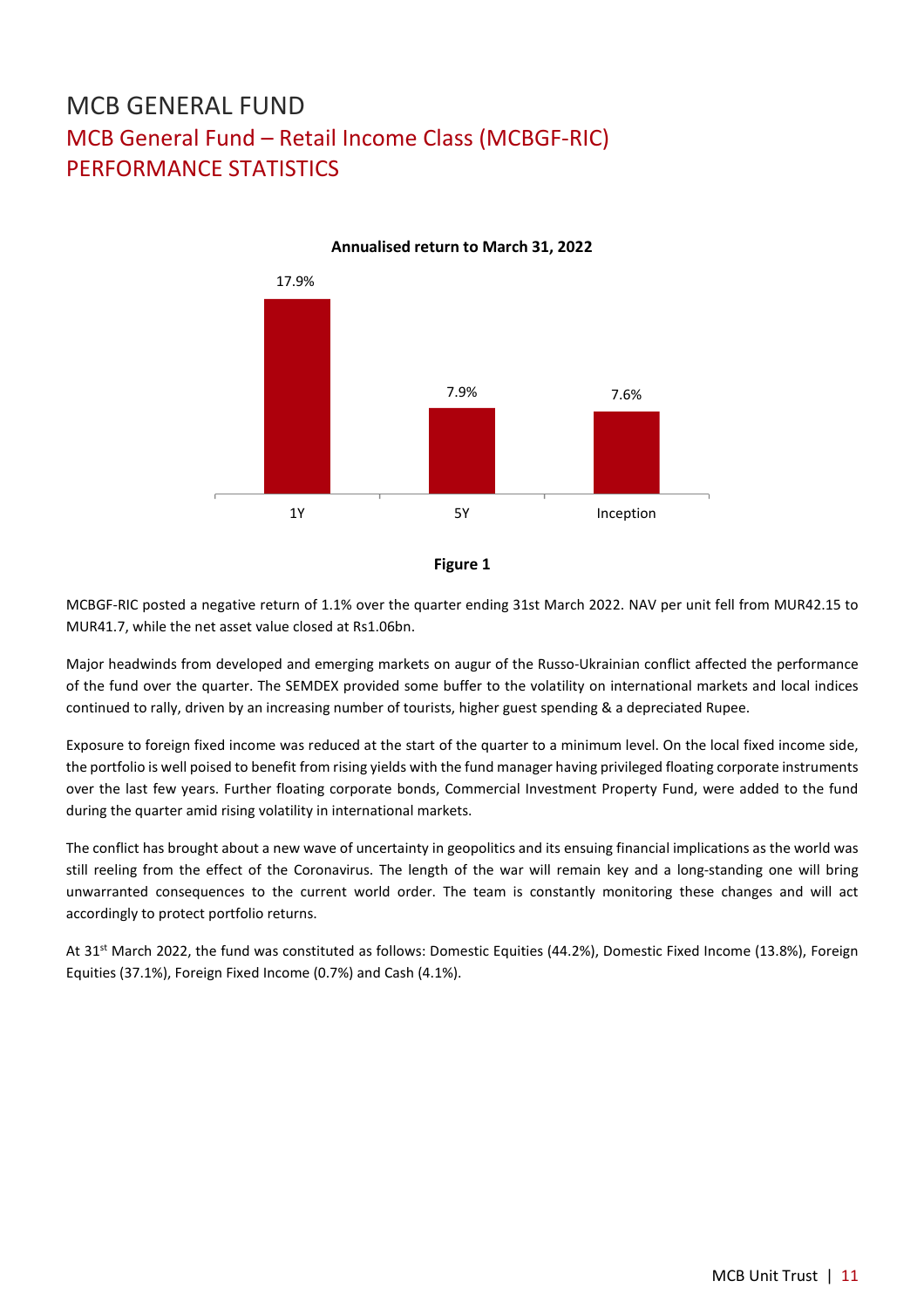# MCB TRACKER FUND MCB Tracker Fund – Retail Income Class (MCBTF-RIC) PERFORMANCE STATISTICS



For the quarter ended 31 March 2022, the NAV per unit of MCB Tracker Fund, adjusted for dividends, increased by 3.4% against a rise of 4.1% for the SEM-10 index.

During the quarter, the composition of the index was changed to include Ascencia, Afreximbank – DR, and Vivo Energy Mauritius as new entrants at the expense of Rogers, MUA and Grit Real Estate. At the end of March 2022, the constituents of the SEM-10 were as follows: MCB, IBL, Ascencia, SBM, CIEL, PBL, Alteo, Afreximbank – DR, ENL, and Vivo Energy.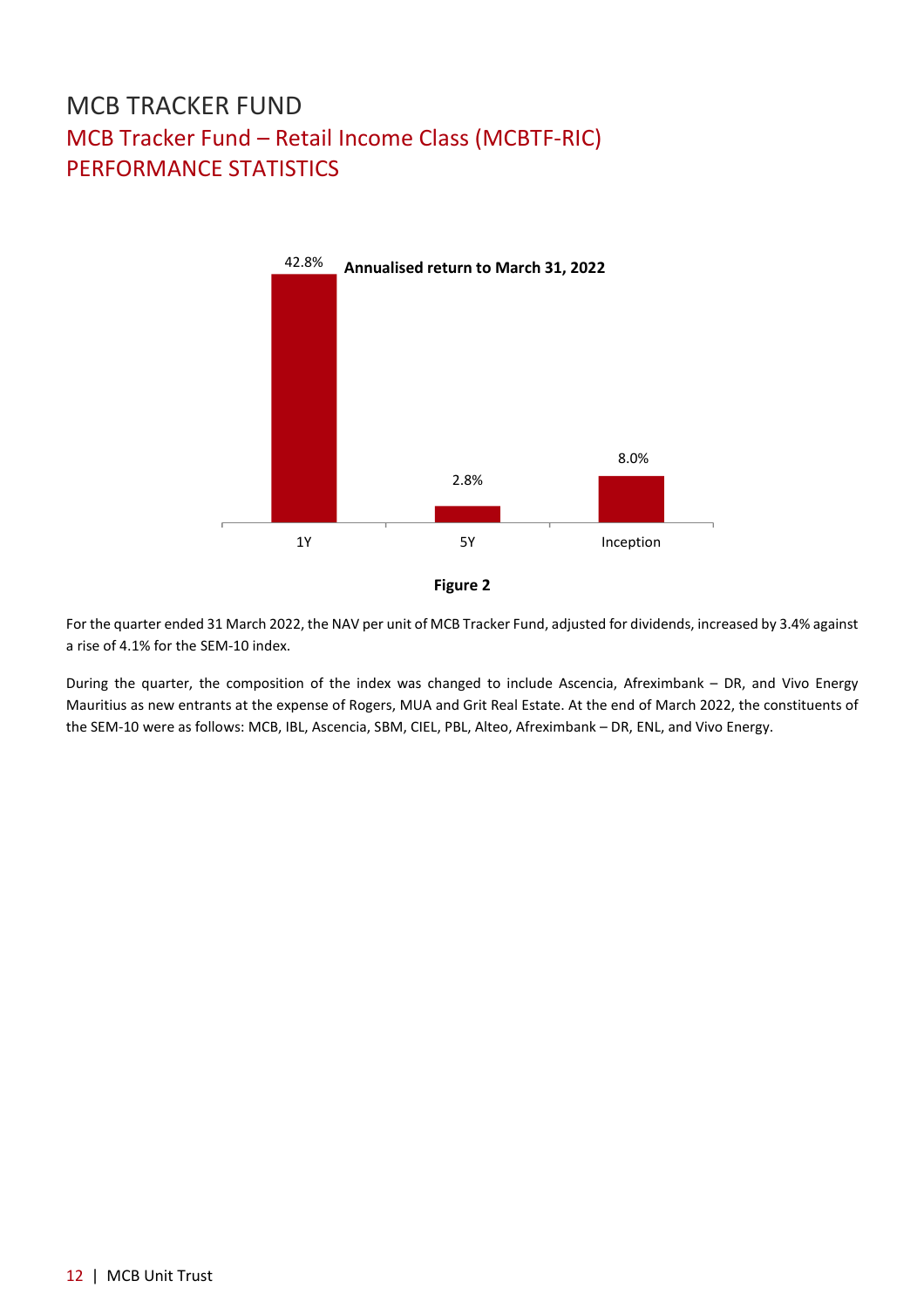# MCB YIELD FUND MCB Yield Fund – Retail Income Class (MCBYF-RIC) PERFORMANCE STATISTICS



MCB Yield Fund posted a return of 1.90% during the first quarter of 2022, on an NAV to NAV basis (adjusted for dividend). The fund size increased by 2.7 % during quarter to MUR 2.6 Billion.

The fund's exposure to long dated bonds - with maturities of 10 years and above, and the inflation-linked bonds, along with selective stocks we hold - contributed to the positive performance of the fund, given the rise in inflation, the fall in yields on the long dated bonds seen during the quarter.

With rate hike expectations and rising inflation, we expect an increase in yields especially on the short dated bonds, while for the longer maturities, it will be mostly affected by the demand and supply on the market.

As at March end, the fund was invested as follows: 24.2% in corporate bonds, 1.5% in Cash, 15.6% in local equities, 0.5% in Fixed deposits and 58.2% in Government Bonds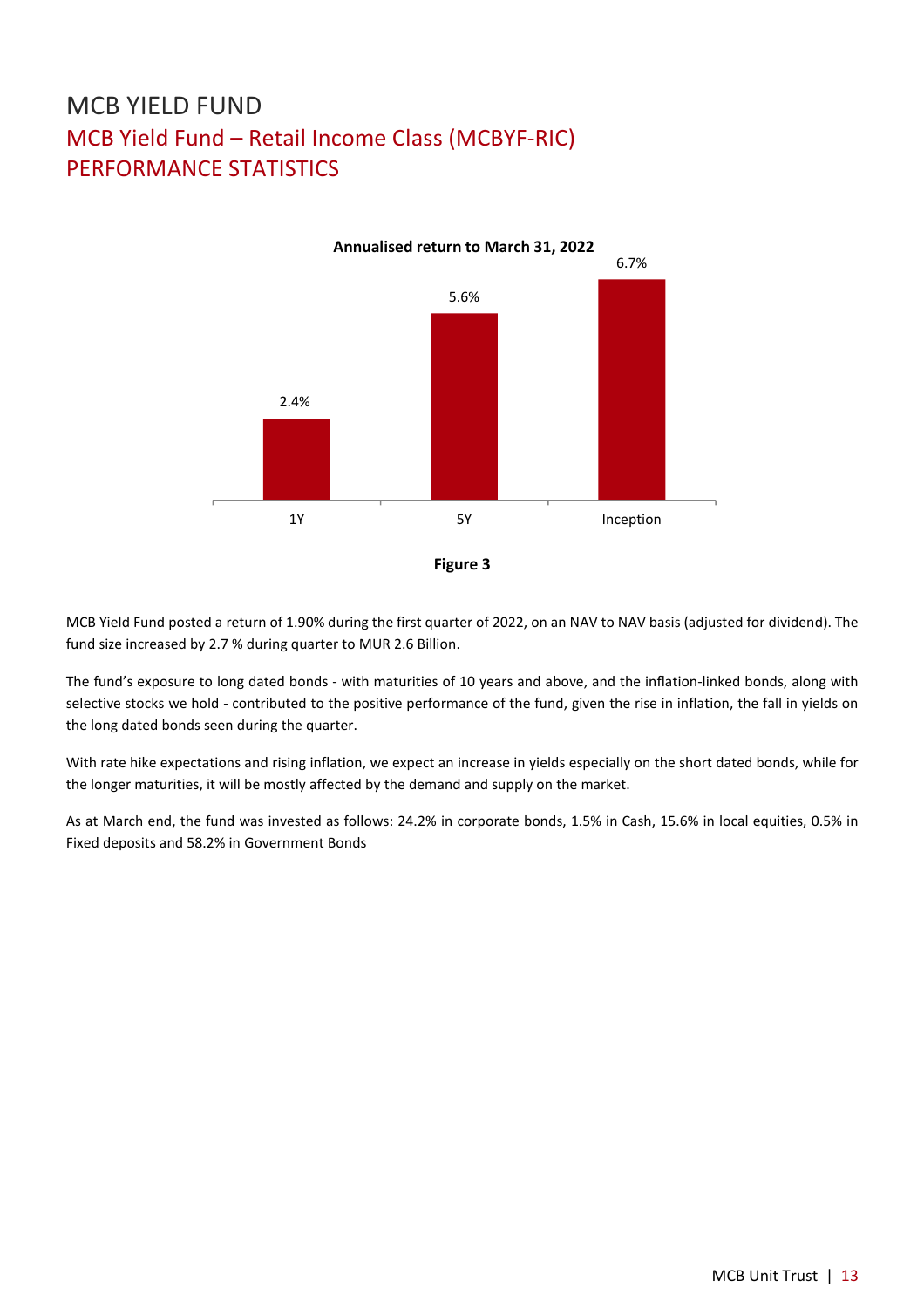# MCB DOMESTIC EQUITIES FUND MCB Domestic Equities Fund – Retail Income Class (MCBDEF-RIC) PERFORMANCE STATISTICS



For the quarter ended 31 March 2022, MCB Domestic Equities Fund rose by 5.6% (on a NAV to NAV basis, adjusted for dividends) against a rise of 4.8% for the Semdex. Net assets of the fund stood at Rs 305.2 million.

The main contributors to the performance during the quarter were United Docks, Medine and ENL. The Manager bolstered its positioning in selected property-related companies, taking advantage of their discounted trading levels. The fund remains welldiversified across various sectors of economy.

The sentiment on the local market remains tilted to the upside as borders have opened implying improving prospects for the hotel sector and a turnaround in many related sectors of the economy. Despite the uncertainty linked to the length and ramifications from the Russian-Ukrainian war, which can cause market turbulence, the fund manager remains confident of a continued recovery in the local equity market. The Manager remains on the hunt for undervalued stocks and will selectively add to its existing positions seizing opportunity on lower prices. The Manager believes that the market is providing attractive buying opportunities for the medium term.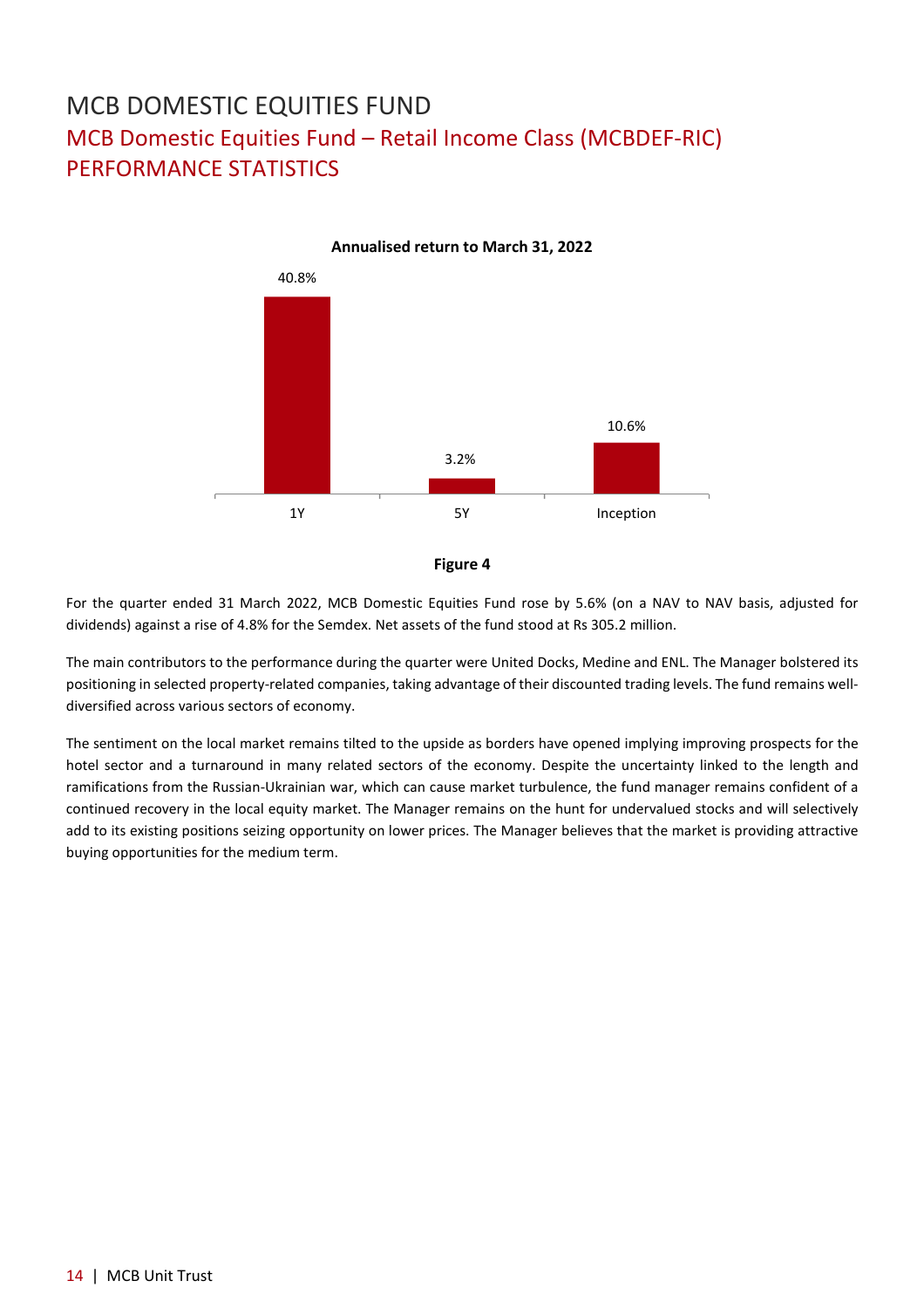# MCB OVERSEAS FUND MCB Overseas Fund – Retail Accumulation Class (MCBOF-RAC) PERFORMANCE STATISTICS



**Annualised return March 31, 2022**



MCB Overseas Fund returned -6.3% in MUR and -7.3% in USD for the quarter ending 31st March 2022. The Fund is 77.4% allocated to overseas equities, 5.2% to foreign fixed income securities, 11.3% to alternative assets, and 6.1% held in cash and cash equivalents. Total net assets value closed at MUR 944.5million as at 31<sup>st</sup> March 2022, and NAV per unit receding from MUR28.09 to MUR26.31 over the period under review.

During the start of last quarter, the Manager reduced the fund's exposure in emerging high yield fixed income on augur of rising inflation and thereon, rising yields across the world.

The Manager maintains a cautious approach towards management of the portfolio with respect to the length of the Russo-Ukrainian conflict and further ramifications on the global stage. Despite a historical intervention from the Bank of Mauritius to the tune of USD 200million, availability of USD for investment purposes remains scarce.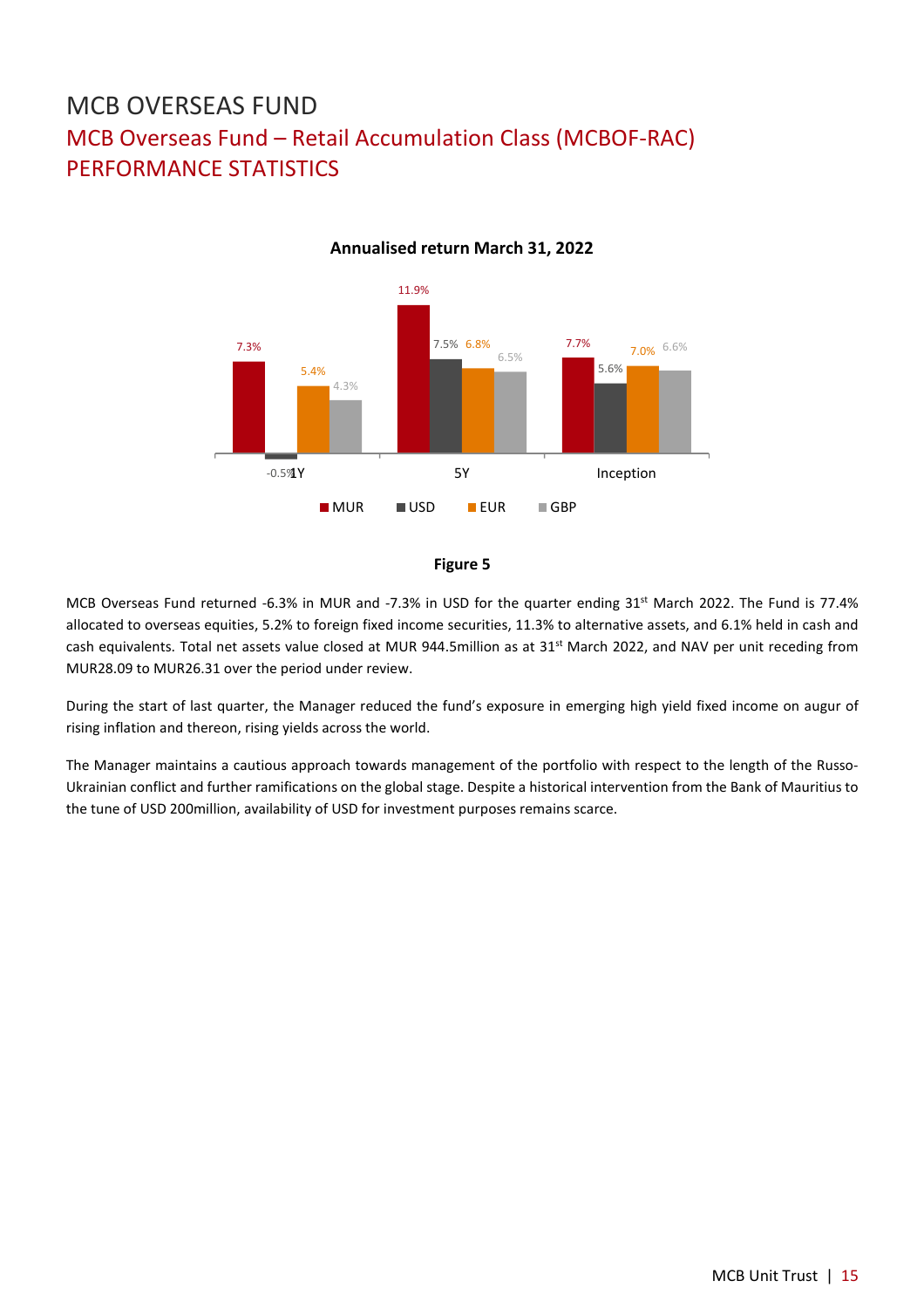## MCB USD BOND FUND (previously MCB BOND AND CURRENCY FUND) MCB USD Bond Fund – Retail Accumulation Class (MCBUBF-RAC)

### PERFORMANCE STATISTICS



**Annualised return to March 31, 2022**

#### **Figure 6**

As of 31 March 2022, the annualized performance of the fund (in USD) was down by 0.4% for the quarter, with an indicative portfolio yield of 4.25% and duration of 3.41 years. The fund size stood at USD 6.5 million. The negative performance was mostly because of the rising rate environment. We continue to position in sectors that offer medium to high yield and are increasing duration (7-10 years) in such high yielding environment, EM credits, selected High Yield bonds and especially African credits.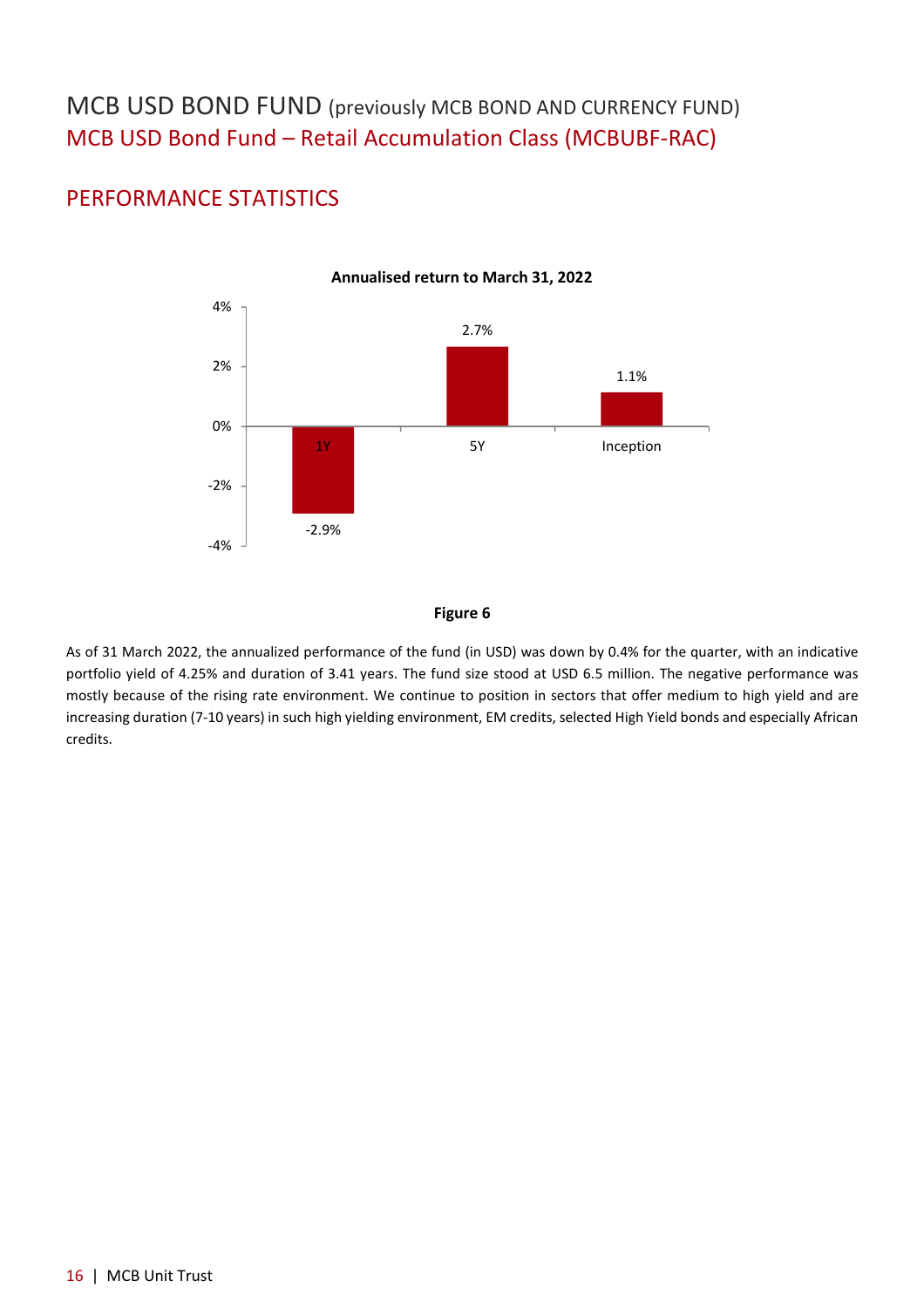# MCB TARGET DATE FUNDS MCB Target Date Funds – Retail Accumulation Class (MCBTDF-RAC) PERFORMANCE STATISTICS





Over quarter ended 31<sup>st</sup> March 2022 MCB Target Date Fund 2025, 2030, 2035 and 2040 returned 4.0%, 2.1%, 2.4% and 2.2% respectively. Total net assets for each respective fund were MUR170.8m, MUR191.4m, MUR203.7m and MUR379.2m.

#### **MCB TDF 2025**

The Manager maintained the addition of high-yielding corporates to minimise volatility of returns during the last quarter. As the local equity market maintains its strong recovery, the manager will look forward to trim further.

#### **MCB TDF 2030, 2035 & 2040**

The allocation to MCB TDF 2030, 2035 and 2040 remained highly geared towards equities and no significant shift to fixed income has started. On the local equities side, the Manager consolidated few positions to benefit from the attractive valuation of the stocks.

For the forthcoming financial year, the Manager intends to increase the allocation to Fixed Income for MCB TDF 2025 and manage the remaining TDF, with a long-sighted approach. The Manager continues to adopt a cautious approach towards management of the portfolio.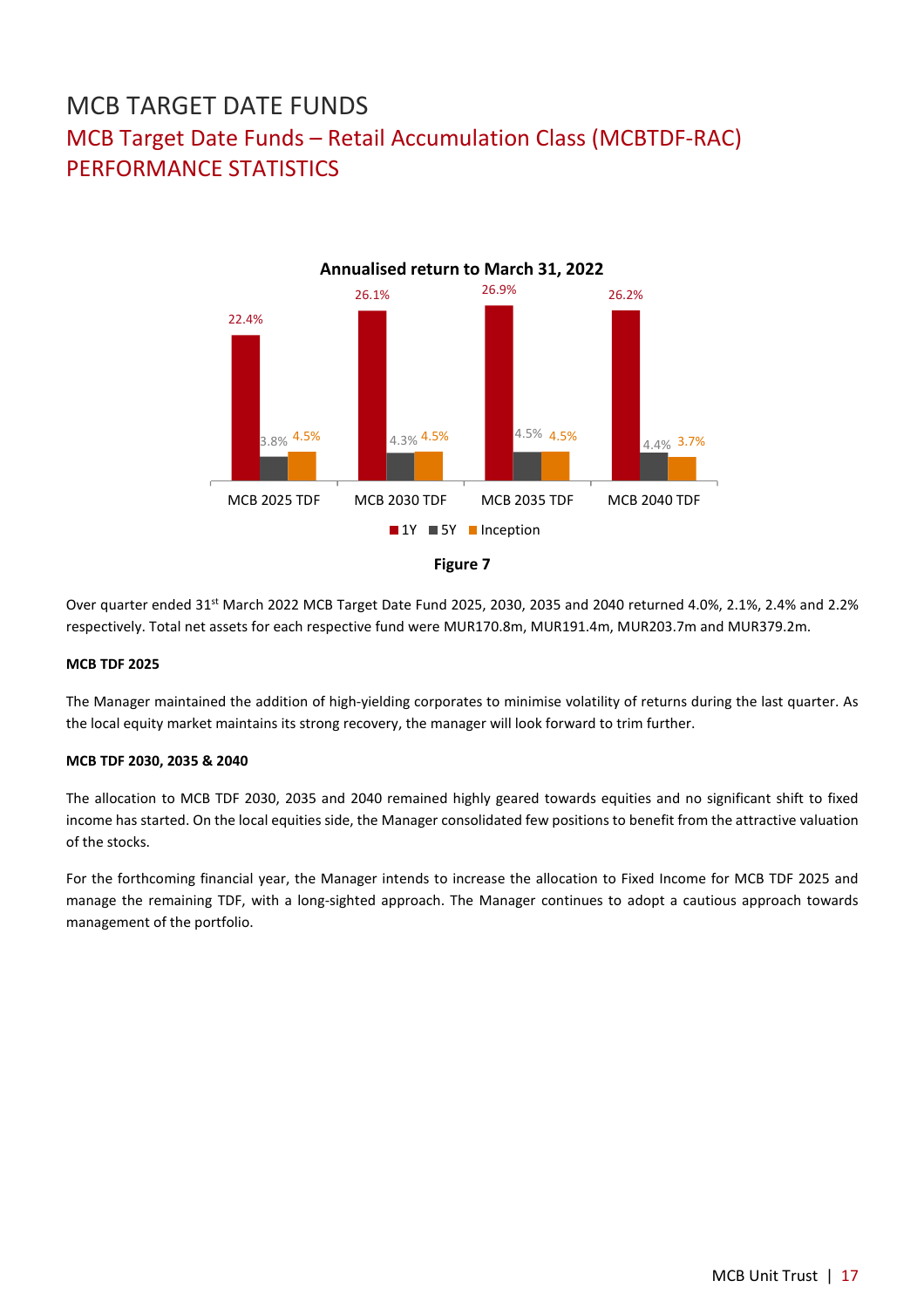# INVESTMENT OBJECTIVES AND POLICY

#### MCB General Fund

MCB General Fund adopts an active management approach within a medium risk strategy with the primary aim of achieving long-term capital appreciation through investment in a diversified portfolio of both local and overseas securities whilst ensuring the distribution of regular short-term income to its unit holders. In order to achieve its object, the Fund invests in securities quoted on the official list of the Stock Exchange of Mauritius as well as those listed on the Development and Enterprise Market. The Fund equally invests in overseas equities market via globally established and reputable investment houses as well as in foreign fixed income securities, money market instruments and Government securities.

The Fund can invest up to 55% of its net asset value in locally listed equities and 50% in overseas assets which may comprise of foreign currency deposits, bonds ,shares, investment funds, securities of offshore funds listed on the Stock Exchange of Mauritius . It may not invest more than 35% of its net asset value in any single issuer, 50% of its net asset value in the shares of foreign collective investment schemes or allocate over 10% of its assets in unquoted or illiquid securities. The Fund is not allowed to make any direct investments in commodities including precious metals or involve in the trading of derivative instruments.

The units of the MCB General Fund – Retail Income Class are entitled to dividends.

#### MCB Tracker Fund

MCB Tracker Fund follows a 'tracking' strategy with the primary objective of replicating the performance of Sem-10 Index while offering long-term capital appreciation to its investors. Although the Fund invests principally in the constituents of Sem-10 index, it can also invest (up to 15%) in companies on the reserve list of the index.

The Fund may not invest in any company which is neither included in Sem-10 index nor on its reserve list but reserves the right to invest in a potential new constituents of the Index prior to the effective date on which the Index is rebalanced to ensure a smooth transition amidst liquidity concerns but within the 15% allocation outside the benchmark core constituents. Similarly the Manager reserves the right to sell a core constituent of the Index prior to the effective date on which the Index is rebalanced to ensure a smooth transition amidst liquidity concerns. (e) So as not to incur avoidable trading costs, the Manager reserves the right not to invest in a core constituent of the SEM-10 Index, if in its opinion, such core constituent will be excluded from the Index within the next 3 months. Similarly the Manager reserves the right not to sell a core constituent, which was removed from the SEM-10 Index, if in its opinion, such core constituent is likely to be included in the Index on the next rebalancing date. It may not equally invest more than 10% of its net asset value in any illiquid security or involve in the trading of derivatives and commodities.

The units of the Fund are entitled to dividends.

#### MCB Yield Fund

MCB Yield Fund has, as its primary objective, the generation of a yield which is (currently) set to at least 1.75% above the average savings rate offered by commercial banks in Mauritius over any given financial year. The fund invests a significant portion of its assets in fixed income securities that make regular interest payments on set dates in the object of offering regular income to its unit holders. It also pursues an active and conservative approach within a low risk strategy to credit assessment and establishes specific limits for each financial institution with which deposits are made.

The Fund may also invest in high yielding equities or debt securities issued by unlisted Mauritian Companies or overseas governments (and their agencies) as long as those securities are deemed appropriate by the Manager. However, the Fund may not invest more than 15% of its net asset value in a single banking and financial institution or more than 20% of its assets in overseas investments (or foreign currencies). It may not equally invest more than 10% of its net asset value in any illiquid security or involve in the trading of derivatives and commodities.

The units of the Fund are entitled to dividends.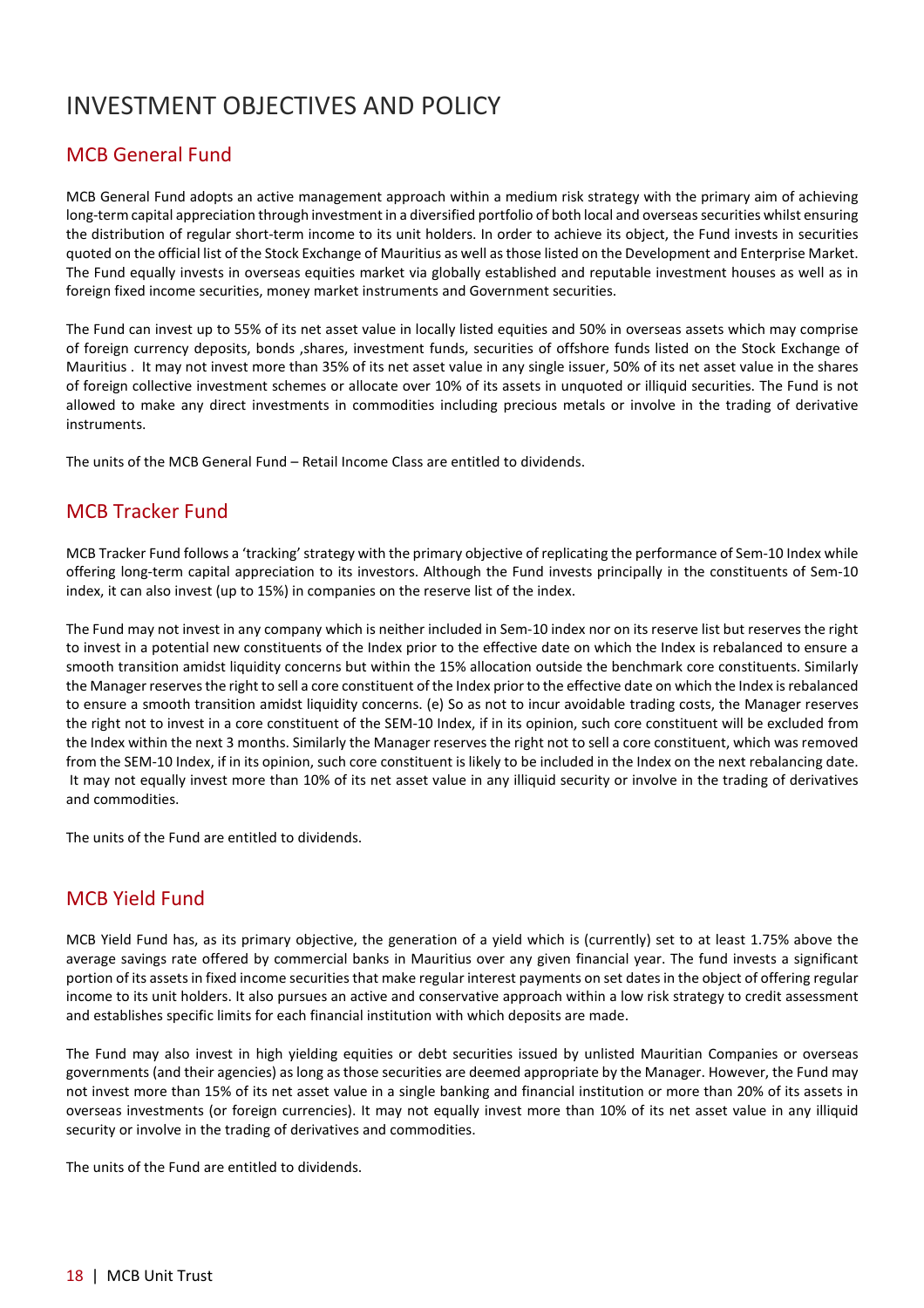#### MCB Domestic Equities Fund

The MCB Domestic Equities Fund aims to provide long-term capital appreciation to its investors through investment in a diversified and actively managed portfolio consisting of shares quoted on the Stock Exchange of Mauritius, including securities listed on the Development Enterprise Market (DEM). The stock selection process is research and fundamentally driven, taking into account both macroeconomic developments and stock specific factors.

The Fund may not invest in companies outside Mauritius or invest more than 10% of its net asset value in any illiquid security. The Fund may neither purchase a security for the purpose of exercising control on the issuer nor involve in the trading of derivatives and commodities.

The units of the Fund are entitled to dividends.

#### MCB Overseas Fund

MCB Overseas Fund aims to provide long-term capital growth through investment in a diversified and actively managed portfolio via overseas collective investment schemes. It adopts an active management approach within a medium to high risk strategy to invest (through overseas investment houses) in overseas quoted equity securities, foreign fixed income securities, alternative investments (such as hedge funds) with the object of providing exposure to global stock and bond markets and enabling access to a worldwide balanced portfolio.

The Fund has a blend of investments and is unrestricted in its choice of investment houses either by size or industry, or the geographical make-up of the portfolio. Nonetheless it may not invest more than 5% of its net asset value in the units of any single overseas collective investment scheme, make direct investment in real estate/mortgage or involve in the direct trading of derivatives and commodities including precious metals.

The units of the Fund are not entitled to dividends.

#### MCB USD Bond Fund

The MCB USD Bond Fund will invest in interest bearing securities and focus on generating a return for investors from coupon income, capital appreciation and currency appreciation. The Investment Manager intends to invest in mostly USD denominated assets and may take controlled non-USD risk whenever it deems fit. Exposure to bond and currency markets will be routinely monitored and assessed as new information arises to ensure that the portfolio is structured in line with the Investment Manager's views.

The Fund intends to maintain a high degree of liquidity to enable it to take advantage of attractive investment opportunities as they arise. A minimum of 70% of the portfolio will consist of investment-grade instruments, i.e., instruments whose second best rating with Fitch and S&P rating is at least BBB- or with a Moody's rating of at least Baa3. The fund is not allowed to invest more than 30% of its assets in non-investment grade bonds or to invest in equities, commodities and real estates.

The units of the Fund are not entitled to dividends.

#### MCB Target Date Funds

Depending on its proximity to the Target Date, the Fund adopts an active management strategy with the primary objective of achieving long term capital growth, income as well as capital conservation by investing in a mix of local and foreign securities in different combinations and weightings. As the Fund approaches and passes the Target Date, it will increasingly emphasise on income and conservation of capital by investing a greater portion of its assets in bonds or other fixed income securities and high-yielding equities. In this endeavour the Fund seeks to balance the total return and stability over time in light of the Target Date.

The planned asset mix will begin with a more aggressive allocation and gradually move to a more conservative allocation, following an asset allocation glide path. In early investing years, the glide path allocates more to asset classes like stocks to maximise wealth accumulation potential. In later investing years, the glide path increases allocation to fixed income and cash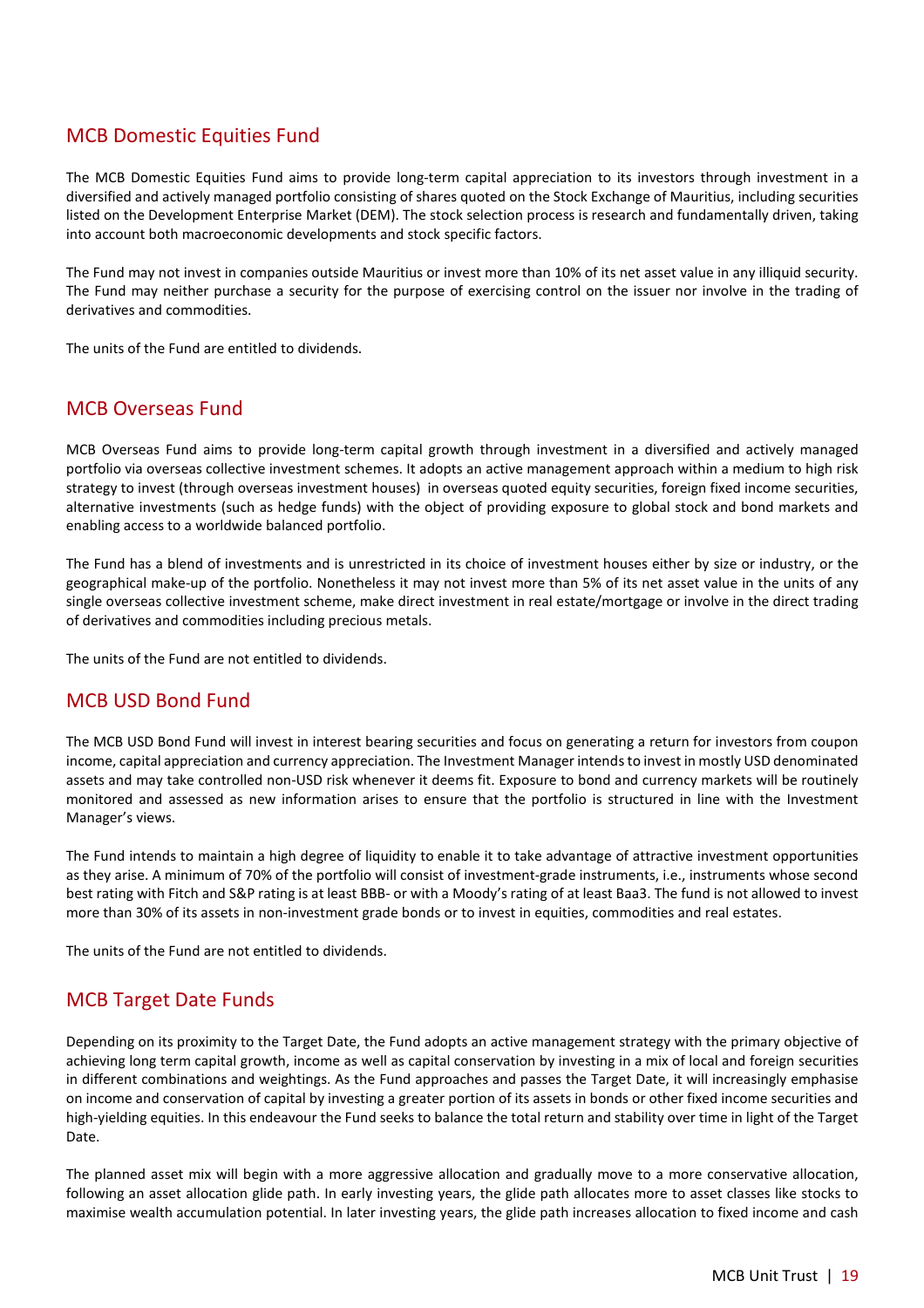securities to add stability and generate income within the Fund. The Manager may periodically rebalance or modify the asset mix of the Fund and change the underlying investments.

The Fund may not directly invest more than 30% in foreign securities and currencies or invest more than 25% of its net asset value in a single local stock.

The units of the Target Date Funds are not entitled to dividends.

# Additional Information

Please refer to the Appendix for Financial Highlights of each sub-fund. The schedule of investments forming part of the notes to the Financial Statements provides detailed portfolio holdings with comparative numbers.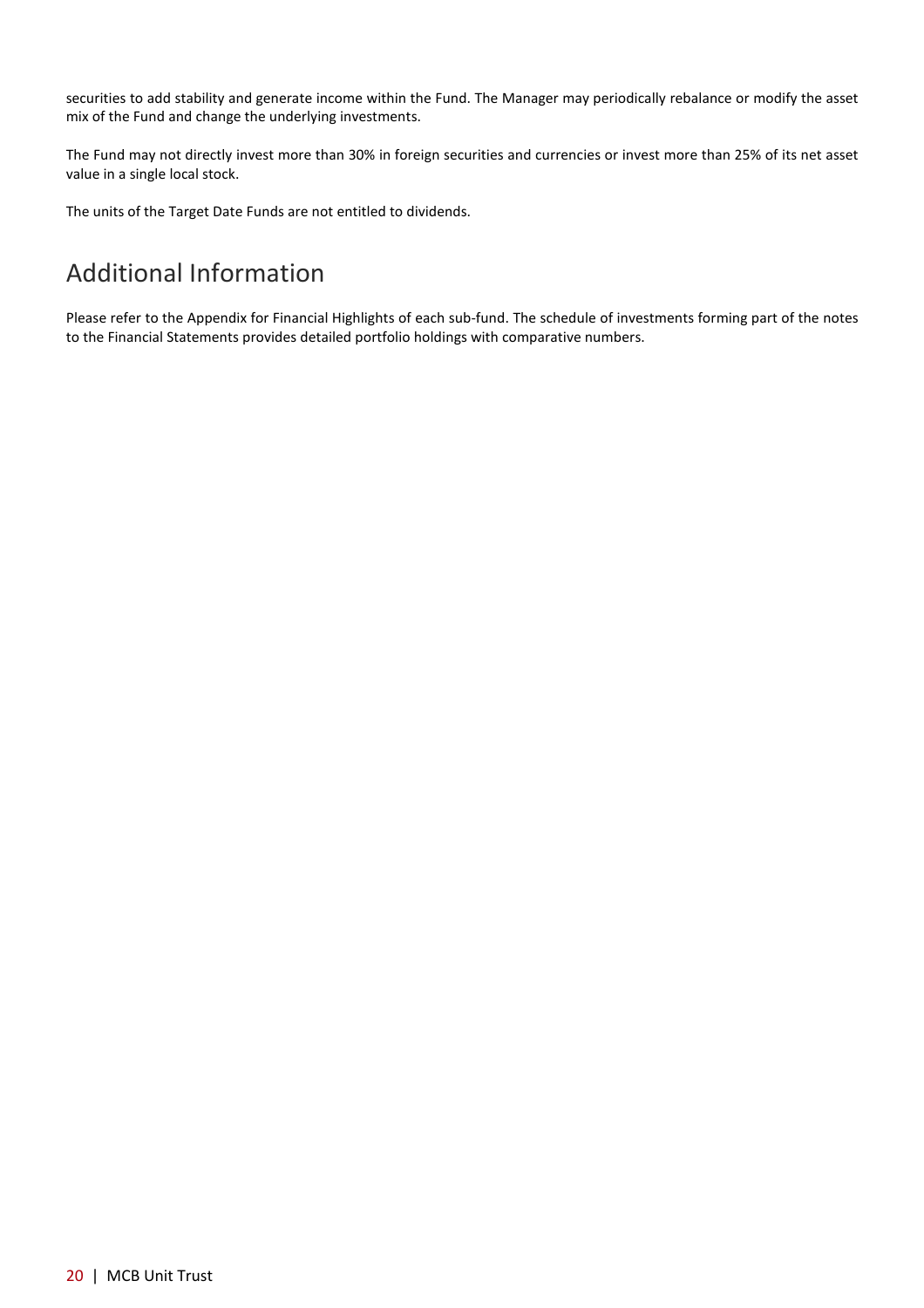**STATEMENT OF FINANCIAL POSITION - MARCH 31, 2022**

| Combined       |                                                                 |                | <b>Combined</b> |                          |                |                  | <b>MCB</b>       |                          |                  |                  |                  |                  |                  |
|----------------|-----------------------------------------------------------------|----------------|-----------------|--------------------------|----------------|------------------|------------------|--------------------------|------------------|------------------|------------------|------------------|------------------|
| <b>Total</b>   |                                                                 |                | <b>Total</b>    | <b>MCB</b>               | <b>MCB</b>     |                  | <b>DOMESTIC</b>  | <b>MCB</b>               |                  | <b>MCB 2025</b>  | <b>MCB 2030</b>  | <b>MCB 2035</b>  | <b>MCB 2040</b>  |
|                |                                                                 |                |                 | <b>GENERAL</b>           | <b>TRACKER</b> | <b>MCB YIELD</b> | <b>EQUITIES</b>  | <b>OVERSEAS</b>          | <b>MCB USD</b>   | <b>TARGET</b>    | <b>TARGET</b>    | <b>TARGET</b>    | <b>TARGET</b>    |
| Jun-2021       |                                                                 | <b>Notes</b>   | <b>Mar-2022</b> | <b>FUND</b>              | <b>FUND</b>    | <b>FUND</b>      | <b>FUND</b>      | <b>FUND</b>              | <b>BOND FUND</b> | <b>DATE FUND</b> | <b>DATE FUND</b> | <b>DATE FUND</b> | <b>DATE FUND</b> |
| <b>MUR'000</b> |                                                                 |                | <b>MUR'000</b>  | <b>MUR'000</b>           | <b>MUR'000</b> | <b>MUR'000</b>   | <b>MUR'000</b>   | <b>MUR'000</b>           | <b>USD'000</b>   | <b>MUR'000</b>   | <b>MUR'000</b>   | <b>MUR'000</b>   | <b>MUR'000</b>   |
|                | <b>ASSETS</b>                                                   |                |                 |                          |                |                  |                  |                          |                  |                  |                  |                  |                  |
|                | <b>Non-current assets</b>                                       |                |                 |                          |                |                  |                  |                          |                  |                  |                  |                  |                  |
|                | Financial assets at fair value through                          |                |                 |                          |                |                  |                  |                          |                  |                  |                  |                  |                  |
|                | 4,114,335 profit or loss                                        | $\mathbf{1}$   | 4,657,331       | 963,187                  | 293,625        | 1,119,942        | 301,466          | 887,239                  | 5,166            | 145,867          | 177,856          | 194,617          | 346,467          |
|                | 1,336,950 Financial assets at amortised cost                    | $\overline{2}$ | 1,459,166       | 31,850                   | $\sim$         | 1,414,218        | $\sim$           | $\overline{\phantom{a}}$ | $\sim$           | 9,054            | 1,011            | 1,011            | 2,022            |
| 5,451,285      |                                                                 |                | 6,116,497       | 995,037                  | 293,625        | 2,534,160        | 301,466          | 887,239                  | 5,166            | 154,921          | 178,867          | 195,628          | 348,489          |
|                |                                                                 |                |                 |                          |                |                  |                  |                          |                  |                  |                  |                  |                  |
|                | <b>Current assets</b><br>Financial assets at fair value through |                |                 |                          |                |                  |                  |                          |                  |                  |                  |                  |                  |
|                | 63,675 profit or loss                                           | $\mathbf{1}$   | 15,722          | 6,088                    |                |                  |                  |                          |                  | 9,634            | $\sim$           |                  |                  |
|                | 38,105 Financial assets at amortised cost                       | $\overline{2}$ | 65,313          | 15,824                   |                | 17,782           |                  |                          |                  | 2,750            | 4,993            | 3,994            | 19,970           |
|                | 1,765 Trade receivables                                         | $\overline{3}$ |                 | $\overline{\phantom{a}}$ |                |                  |                  |                          |                  | $\sim$           |                  |                  |                  |
|                | 20,621 Other receivables                                        | 3(a)           | 289             | 28                       | $\overline{7}$ | 46               | 11               | 48                       |                  | 10               | 18               | 21               | 93               |
|                | 19 Current tax assets                                           | 5              | 21              |                          | $\overline{7}$ |                  | 12               |                          |                  |                  | 1                |                  | $\mathbf{1}$     |
|                | 198,853 Cash and cash equivalents                               | 9(b)           | 281,281         | 48,728                   | 62             | 76,775           | 4,166            | 60,325                   | 1,359            | 6,779            | 7,880            | 4,421            | 12,414           |
| 323,038        |                                                                 |                | 362,626         | 70,668                   | 76             | 94,603           | 4,189            | 60,373                   | 1,359            | 19,173           | 12,892           | 8,436            | 32,478           |
|                |                                                                 |                |                 |                          |                |                  |                  |                          |                  |                  |                  |                  |                  |
|                | 5,774,323 Total assets                                          |                | 6,479,123       | 1,065,705                | 293,701        | 2,628,763        | 305,655          | 947,612                  | 6,525            | 174,094          | 191,759          | 204,064          | 380,967          |
|                |                                                                 |                |                 |                          |                |                  |                  |                          |                  |                  |                  |                  |                  |
|                | <b>NET ASSETS</b>                                               |                |                 |                          |                |                  |                  |                          |                  |                  |                  |                  |                  |
|                | Net assets attributable to holders of                           |                |                 |                          |                |                  |                  |                          |                  |                  |                  |                  |                  |
|                | 5,745,863 redeemable units                                      |                | 6,417,700       | 1,058,244                | 292,837        | 2,585,336        | 305,242          | 944,466                  | 6,516            | 170,799          | 191,429          | 203,714          | 379,237          |
|                |                                                                 |                |                 |                          |                |                  |                  |                          |                  |                  |                  |                  |                  |
|                | <b>Current liabilities</b>                                      |                |                 |                          |                |                  |                  |                          |                  |                  |                  |                  |                  |
|                | 27,589 Trade and other payables                                 | $\overline{4}$ | 60,942          | 7,449                    | 864            | 42,994           | 413              | 3,146                    | 8                | 3,295            | 330              | 350              | 1,730            |
|                | 871 Current tax liabilities                                     | 5              | 481             | 12                       |                | 433              |                  |                          |                  |                  |                  |                  |                  |
|                | 28,460 Total liabilities                                        |                | 61,423          | 7,461                    | 864            | 43,427           | 413              | 3,146                    | 9                | 3,295            | 330              | 350              | 1,730            |
|                | Total net assets attributable to holders                        |                |                 |                          |                |                  |                  |                          |                  |                  |                  |                  |                  |
|                | 5,774,323 of redeemable units and liabilities                   |                | 6,479,123       | 1,065,705                | 293,701        | 2,628,763        | 305,655          | 947,612                  | 6,525            | 174,094          | 191,759          | 204,064          | 380,967          |
|                |                                                                 |                |                 |                          |                |                  |                  |                          |                  |                  |                  |                  |                  |
|                | Net asset value per unit                                        | 8              |                 | MUR 41.70                | MUR 31.13      | MUR 14.48        | <b>MUR 52.22</b> | MUR 26.31                | USD 11.32        | MUR 15.27        | MUR 15.31        | MUR 15.32        | MUR 14.17        |

These financial statements have been approved by the Manager and the Trustee on: May 13, 2022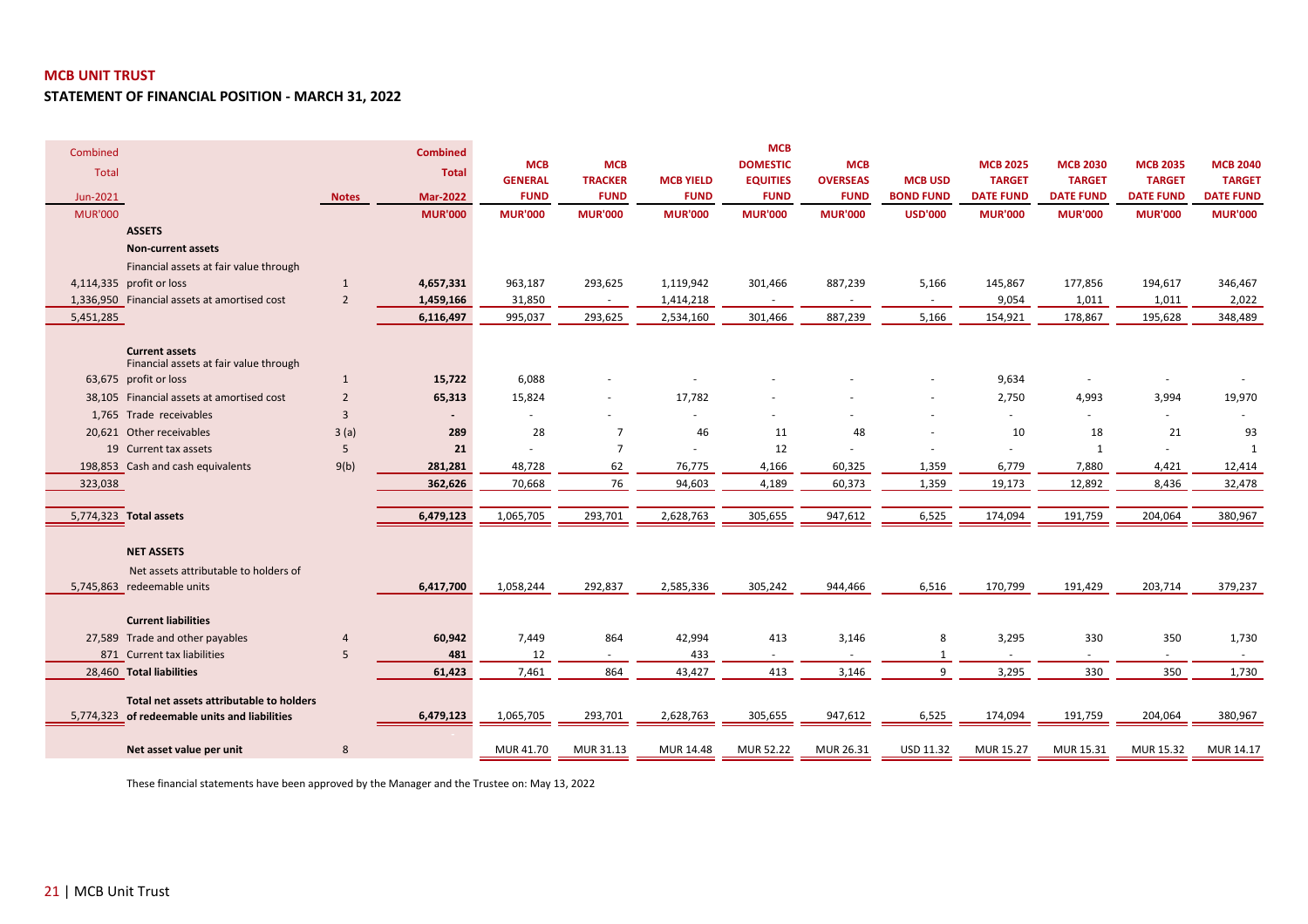**STATEMENT OF PROFIT OR LOSS AND OTHER COMPREHENSIVE INCOME - PERIOD ENDED MARCH 31, 2022**

| Combined        | Combined          | Combined       |                                                   |                | <b>Combined</b>  |                 |                          |                  | <b>MCB</b>      |                 |                                   |                  |                  |                  |                  |
|-----------------|-------------------|----------------|---------------------------------------------------|----------------|------------------|-----------------|--------------------------|------------------|-----------------|-----------------|-----------------------------------|------------------|------------------|------------------|------------------|
| <b>Total</b>    | <b>Total</b>      | <b>Total</b>   |                                                   |                | <b>Total</b>     | <b>MCB</b>      | <b>MCB</b>               |                  | <b>DOMESTIC</b> | <b>MCB</b>      |                                   | <b>MCB 2025</b>  | <b>MCB 2030</b>  | <b>MCB 2035</b>  | <b>MCB 2040</b>  |
| 3 Months to     | 3 Months to       | 9 Months to    |                                                   |                | 9 Months to      | <b>GENERAL</b>  | <b>TRACKER</b>           | <b>MCB YIELD</b> | <b>EQUITIES</b> | <b>OVERSEAS</b> | <b>MCB USD</b>                    | <b>TARGET</b>    | <b>TARGET</b>    | <b>TARGET</b>    | <b>TARGET</b>    |
| Mar-2021        | Mar-2022          | Mar-2021       |                                                   | <b>Notes</b>   | <b>Mar-2022</b>  | <b>FUND</b>     | <b>FUND</b>              | <b>FUND</b>      | <b>FUND</b>     | <b>FUND</b>     | <b>BOND FUND</b>                  | <b>DATE FUND</b> | <b>DATE FUND</b> | <b>DATE FUND</b> | <b>DATE FUND</b> |
| <b>MUR'000</b>  | <b>MUR'000</b>    | <b>MUR'000</b> |                                                   |                | <b>MUR'000</b>   | <b>MUR'000</b>  | <b>MUR'000</b>           | <b>MUR'000</b>   | <b>MUR'000</b>  | <b>MUR'000</b>  | <b>USD'000</b>                    | <b>MUR'000</b>   | <b>MUR'000</b>   | <b>MUR'000</b>   | <b>MUR'000</b>   |
|                 |                   |                |                                                   |                |                  |                 |                          |                  |                 |                 |                                   |                  |                  |                  |                  |
|                 |                   |                | Income                                            |                |                  |                 |                          |                  |                 |                 |                                   |                  |                  |                  |                  |
| 998             | 4,987             |                | 10.082 Dividends                                  |                | 42,453           | 9,117           | 5,937                    | 8,464            | 4,974           | 2,454           | $\overline{\phantom{a}}$          | 1,598            | 2,527            | 2,730            | 4,652            |
| 28,385          | 32,243            |                | 81,344 Income on fixed income securities          |                | 95,600           | 5,407           | $\overline{\phantom{a}}$ | 75,268           |                 | 2,849           | 223                               | 2,029            | 117              | 100              | 157              |
| 29,383          | 37,230            | 91,426         |                                                   |                | 138,053          | 14,524          | 5,937                    | 83,732           | 4,974           | 5,303           | 223                               | 3,627            | 2,644            | 2,830            | 4,809            |
|                 |                   |                |                                                   |                |                  |                 |                          |                  |                 |                 |                                   |                  |                  |                  |                  |
|                 |                   |                | <b>Expenses</b>                                   |                |                  |                 |                          |                  |                 |                 |                                   |                  |                  |                  |                  |
| 12,961          | 15,891            |                | 36,873 Manager's fees                             |                | 47,059           | 7,708           | 1,669                    | 15,744           | 2,073           | 7,286           | 49                                | 1,906            | 2,138            | 2,278            | 4,098            |
| 3,072           | 3,845             |                | 8,609 Registrar's fees                            |                | 11,732           | 1,948           | 622                      | 4,459            | 628             | 1,850           | 11                                | 346              | 374              | 390              | 599              |
| 492             | 529               |                | 1,460 Trustee's fees                              |                | 1,581            | 263             | 71                       | 631              | 71              | 248             | 2                                 | 41               | 45               | 49               | 87               |
| 932             | 1,103             |                | 2,700 Custodian's fees                            |                | 3,199            | 523             | 145                      | 1,251            | 147             | 502             | 4                                 | 85               | 97               | 105              | 183              |
| 235             | 229               |                | 694 Professional fees                             | $\overline{7}$ | 689              | 117             | 32                       | 300              | 29              | 95              | 1                                 | 18               | 17               | 17               | 29               |
| 214             | 1,009             |                | 669 Other direct expenses                         |                | 1,937            | 284             | 74                       | 622              | 85              | 363             | 2                                 | 61               | 79               | 88               | 203              |
| 17,906          | 22,606            | 51,005         |                                                   |                | 66,197           | 10,843          | 2,613                    | 23,007           | 3,033           | 10,344          | 69                                | 2,457            | 2,750            | 2,927            | 5,199            |
|                 |                   |                |                                                   |                |                  |                 |                          |                  |                 |                 |                                   |                  |                  |                  |                  |
|                 |                   |                | Fair value gains/(losses) on financial            |                |                  |                 |                          |                  |                 | (30, 486)       |                                   |                  |                  |                  |                  |
| 21,918<br>1,356 | (8, 277)<br>1,793 | 216,034 assets | 1,513 Foreign exchange gains                      |                | 256,759<br>2,085 | 58,172<br>1,063 | 42,931                   | 71,763           | 46,098          | 838             | (346)<br>$\overline{\phantom{a}}$ | 15,920<br>5      | 16,460<br>34     | 18,770<br>31     | 32,094<br>114    |
|                 |                   |                | (Losses)/ Gains on disposal of                    |                |                  |                 |                          |                  |                 |                 |                                   |                  |                  |                  |                  |
| (5,905)         | (2,486)           |                | (5,536) financial assets                          |                | (2, 299)         | 443             | (333)                    | 110              | 639             | (747)           | (44)                              | 420              | (246)            | (270)            | (398)            |
| 17,369          | (8,970)           | 212,011        |                                                   |                | 256,545          | 59,678          | 42,598                   | 71,873           | 46,737          | (30, 395)       | (390)                             | 16,345           | 16,248           | 18,531           | 31,810           |
|                 |                   |                |                                                   |                |                  |                 |                          |                  |                 |                 |                                   |                  |                  |                  |                  |
| 28,846          | 5,654             |                | 252,432 Net income before taxation                |                | 328,401          | 63,359          | 45,922                   | 132,598          | 48,678          | (35, 436)       | (236)                             | 17,515           | 16,142           | 18,434           | 31,420           |
| (564)           | (915)             |                | (2,239) Taxation                                  | 5              | (3, 333)         | (231)           | $\overline{a}$           | (1, 339)         |                 | (892)           | (16)                              | (18)             | (46)             | (48)             | (75)             |
| 28,282          | 4,739             |                | 250,193 Net income after taxation                 |                | 325,068          | 63,128          | 45,922                   | 131,259          | 48,678          | (36, 328)       | (252)                             | 17,497           | 16,096           | 18,386           | 31,345           |
|                 |                   |                |                                                   |                |                  |                 |                          |                  |                 |                 |                                   |                  |                  |                  |                  |
|                 |                   |                | Equalisation                                      |                |                  |                 |                          |                  |                 |                 |                                   |                  |                  |                  |                  |
| 1,402           | 1,617             |                | 4,665 Income received on units created            |                | 4,661            | 372             | 26                       | 1,505            | 411             |                 | $\sim$                            | 580              | 366              | 354              | 1,047            |
| (242)           | (481)             |                | (830) Income paid on units liquidated             |                | (1, 174)         | (185)           | (39)                     | (223)            | (67)            |                 | $\overline{\phantom{a}}$          | (209)            | (107)            | (136)            | (208)            |
| 1,160           | 1,136             | 3,835          |                                                   |                | 3,487            | 187             | (13)                     | 1,282            | 344             |                 | $\overline{\phantom{a}}$          | 371              | 259              | 218              | 839              |
|                 |                   |                |                                                   |                |                  |                 |                          |                  |                 |                 |                                   |                  |                  |                  |                  |
| 29,442          | 5.875             |                | 254,028 Total comprehensive income for the period |                | 328,555          | 63,315          | 45,909                   | 132,541          | 49,022          | (36, 328)       | (252)                             | 17,868           | 16,355           | 18,604           | 32,184           |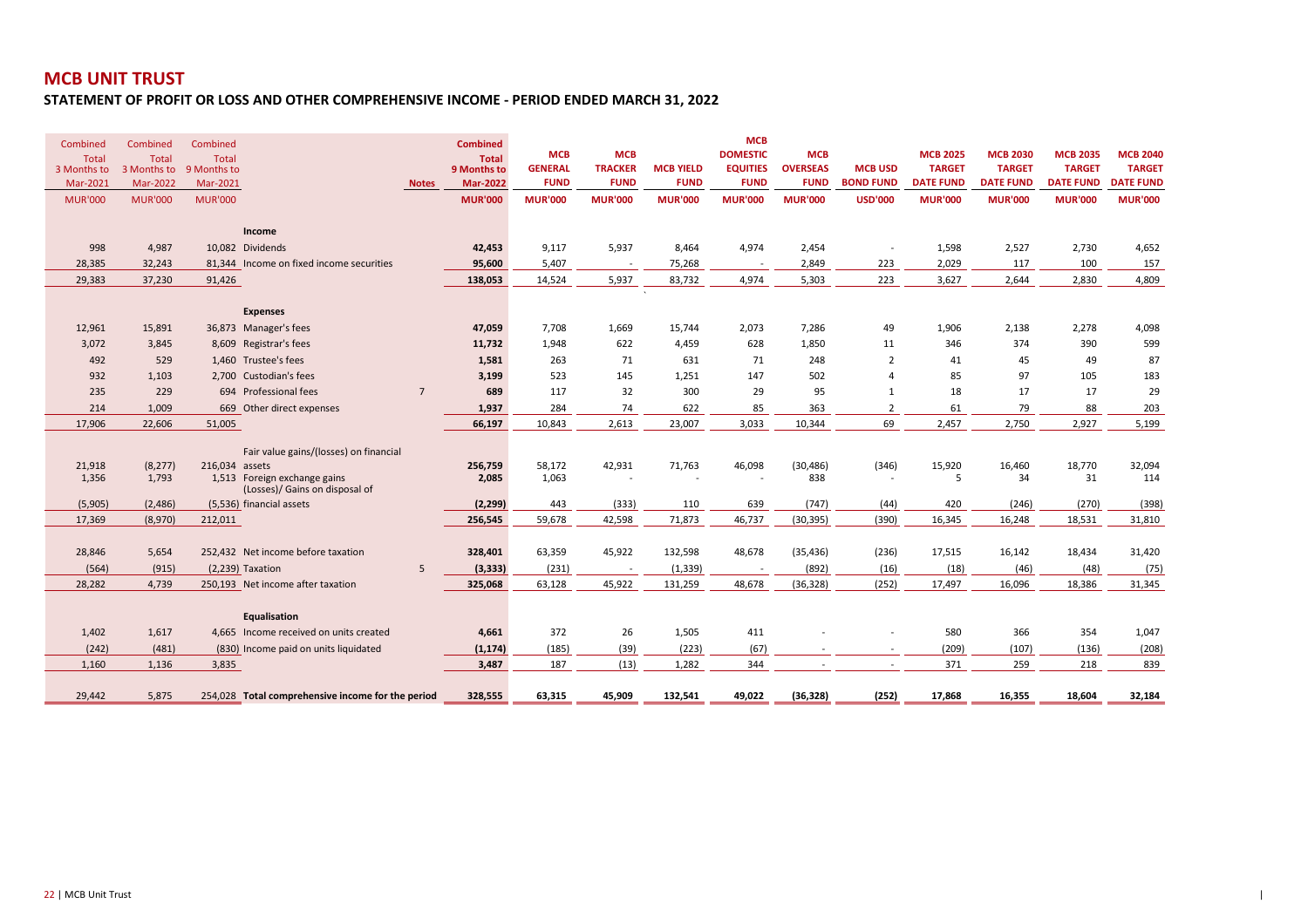**COLLECTION** 

#### **STATEMENT OF NET ASSETS ATTRIBUTABLE TO HOLDERS OF REDEEMABLE UNITS - PERIOD ENDED MARCH 31, 2022**

| Combined                                          |              | <b>Combined</b> |                          |                |                  |                      |                 |                  |                  |                  |                  |                  |
|---------------------------------------------------|--------------|-----------------|--------------------------|----------------|------------------|----------------------|-----------------|------------------|------------------|------------------|------------------|------------------|
| <b>Total</b>                                      |              | <b>Total</b>    | <b>MCB</b>               | <b>MCB</b>     |                  | <b>MCB</b>           | <b>MCB</b>      |                  | <b>MCB 2025</b>  | <b>MCB 2030</b>  | <b>MCB 2035</b>  | <b>MCB 2040</b>  |
| 9 Months to                                       |              | 9 Months to     | <b>GENERAL</b>           | <b>TRACKER</b> | <b>MCB YIELD</b> | <b>DOMESTIC</b>      | <b>OVERSEAS</b> | <b>MCB USD</b>   | <b>TARGET</b>    | <b>TARGET</b>    | <b>TARGET</b>    | <b>TARGET</b>    |
| Mar-2021                                          | <b>Notes</b> | <b>Mar-2022</b> | <b>FUND</b>              | <b>FUND</b>    | <b>FUND</b>      | <b>EQUITIES FUND</b> | <b>FUND</b>     | <b>BOND FUND</b> | <b>DATE FUND</b> | <b>DATE FUND</b> | <b>DATE FUND</b> | <b>DATE FUND</b> |
| <b>MUR'000</b>                                    |              | <b>MUR'000</b>  | <b>MUR'000</b>           | <b>MUR'000</b> | <b>MUR'000</b>   | <b>MUR'000</b>       | <b>MUR'000</b>  | <b>USD'000</b>   | <b>MUR'000</b>   | <b>MUR'000</b>   | <b>MUR'000</b>   | <b>MUR'000</b>   |
|                                                   |              |                 |                          |                |                  |                      |                 |                  |                  |                  |                  |                  |
| Net assets attributable to holders of             |              |                 |                          |                |                  |                      |                 |                  |                  |                  |                  |                  |
| 4,663,468 redeemable units at July 1, 2020/2021   |              | 5,745,863       | 958,188                  | 250,772        | 2,315,876        | 224,524              | 938,892         | 6,619            | 144,864          | 160,516          | 171,371          | 299,583          |
|                                                   |              |                 |                          |                |                  |                      |                 |                  |                  |                  |                  |                  |
|                                                   |              |                 |                          |                |                  |                      |                 |                  |                  |                  |                  |                  |
| 634,761 Proceeds from redeemable units created    |              | 571,241         | 62,278                   | 9,516          | 241,629          | 39,699               | 91,428          | 262              | 12,508           | 20,509           | 22,249           | 59,865           |
| (131,786) Liquidation of redeemable units         |              | (160, 032)      | (25, 537)                | (8, 512)       | (34, 953)        | (5, 246)             | (49, 526)       | (113)            | (4, 441)         | (5,951)          | (8,510)          | (12, 395)        |
| Net proceeds on units created and                 |              |                 |                          |                |                  |                      |                 |                  |                  |                  |                  |                  |
| 502,975 liquidated                                |              | 411,209         | 36,741                   | 1,004          | 206,676          | 34,453               | 41,902          | 149              | 8,067            | 14,558           | 13,739           | 47,470           |
|                                                   |              |                 |                          |                |                  |                      |                 |                  |                  |                  |                  |                  |
|                                                   |              |                 |                          |                |                  |                      |                 |                  |                  |                  |                  |                  |
| 254,028 Total comprehensive income for the period |              | 328,555         | 63,315                   | 45,909         | 132,541          | 49,022               | (36, 328)       | (252)            | 17,868           | 16,355           | 18,604           | 32,184           |
| (70,559) Distribution to unitholders              | 6            | (77, 362)       | $\overline{\phantom{a}}$ | (4,848)        | (69, 757)        | (2,757)              | ٠               |                  |                  |                  |                  |                  |
|                                                   |              |                 |                          |                |                  |                      |                 |                  |                  |                  |                  |                  |
| 2,490 Exchange difference on retranslation        |              | 9,435           |                          |                |                  |                      |                 |                  |                  |                  |                  |                  |
|                                                   |              |                 |                          |                |                  |                      |                 |                  |                  |                  |                  |                  |
| Net assets attributable to holders of             |              |                 |                          |                |                  |                      |                 |                  |                  |                  |                  |                  |
| 5,352,402 redeemable units at March 31,           |              | 6,417,700       | 1,058,244                | 292,837        | 2,585,336        | 305,242              | 944,466         | 6,516            | 170,799          | 191,429          | 203,714          | 379,237          |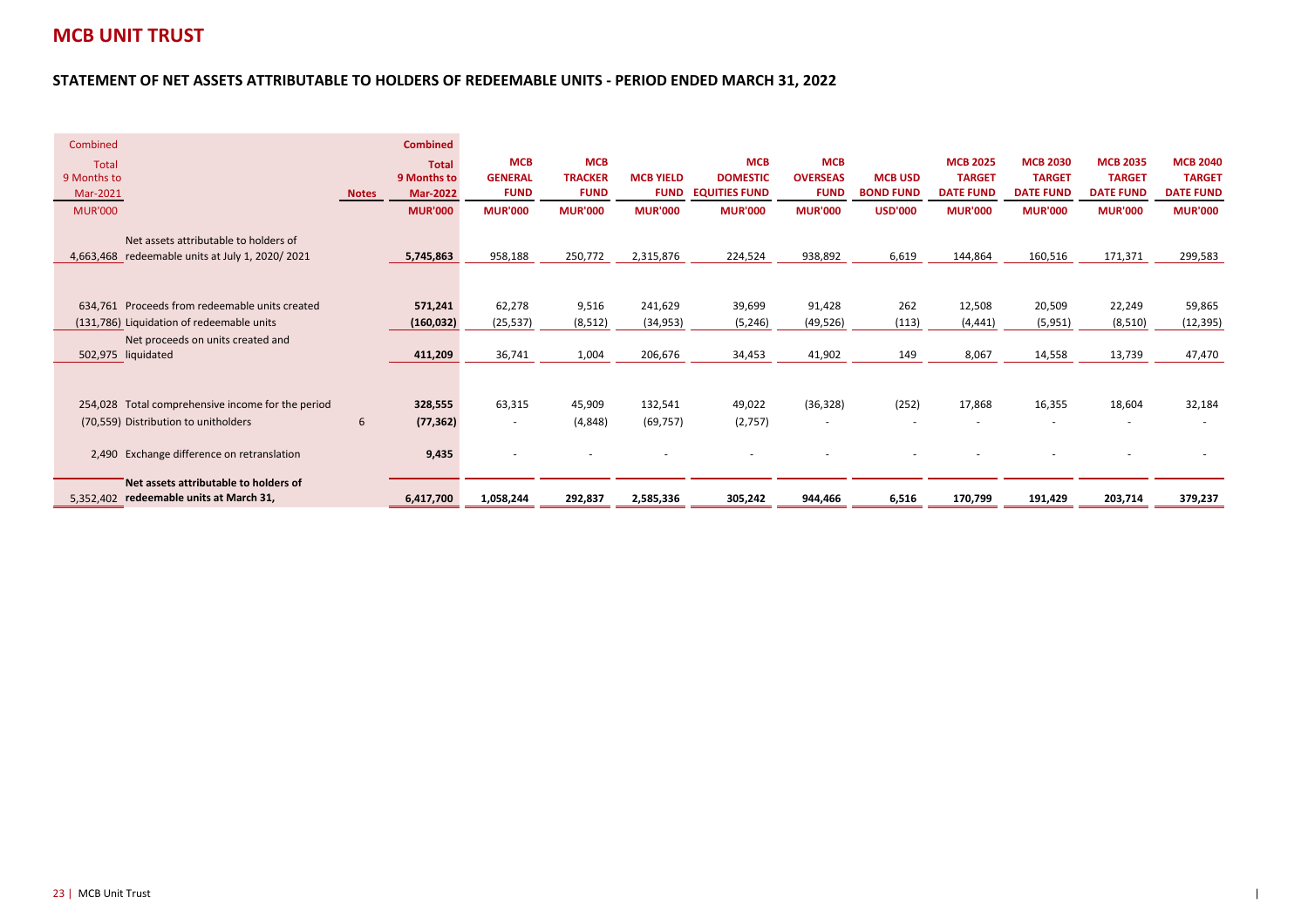#### **STATEMENT OF CASH FLOWS - PERIOD ENDED MARCH 31, 2022**

and the control of the control of the control of the control of the control of the control of the control of the

| Combined           |                                                                  |              | <b>Combined</b> |                          |                |                  | <b>MCB</b>      |                 |                  |                    |                                     |                 |                 |
|--------------------|------------------------------------------------------------------|--------------|-----------------|--------------------------|----------------|------------------|-----------------|-----------------|------------------|--------------------|-------------------------------------|-----------------|-----------------|
| Total              |                                                                  |              | <b>Total</b>    | <b>MCB</b>               | <b>MCB</b>     |                  | <b>DOMESTIC</b> | <b>MCB</b>      |                  | <b>MCB 2025</b>    | <b>MCB 2030</b>                     | <b>MCB 2035</b> | <b>MCB 2040</b> |
| 9 Months to        |                                                                  |              | 9 Months to     | <b>GENERAL</b>           | <b>TRACKER</b> | <b>MCB YIELD</b> | <b>EQUITIES</b> | <b>OVERSEAS</b> | <b>MCB USD</b>   | <b>TARGET DATE</b> | TARGET DATE TARGET DATE TARGET DATE |                 |                 |
| Mar-2021           |                                                                  | <b>Notes</b> | <b>Mar-2022</b> | <b>FUND</b>              | <b>FUND</b>    | <b>FUND</b>      | <b>FUND</b>     | <b>FUND</b>     | <b>BOND FUND</b> | <b>FUND</b>        | <b>FUND</b>                         | <b>FUND</b>     | <b>FUND</b>     |
| <b>MUR'000</b>     |                                                                  |              | <b>MUR'000</b>  | <b>MUR'000</b>           | <b>MUR'000</b> | <b>MUR'000</b>   | <b>MUR'000</b>  | <b>MUR'000</b>  | <b>USD'000</b>   | <b>MUR'000</b>     | <b>MUR'000</b>                      | <b>MUR'000</b>  | <b>MUR'000</b>  |
|                    | Cash flows from operating activities                             |              |                 |                          |                |                  |                 |                 |                  |                    |                                     |                 |                 |
|                    | (13,673) Cash (used in)/ generated from operations               | 9(a)         | (18, 678)       | 3,526                    | 6,750          | (13, 292)        | 4,340           | (6, 105)        | (146)            | 1,804              | (2,496)                             | (1, 199)        | (5, 584)        |
|                    | 73,586 Interest received                                         |              | 91,905          | 5,583                    |                | 68,654           |                 | 4,254           | 311              | 1,860              | 83                                  | 58              | 100             |
|                    | (912,687) Purchase of financial assets                           |              | (647, 400)      | (71, 716)                | (17,097)       | (165, 148)       | (39,094)        | (167, 304)      | (2,058)          | (22, 869)          | (13, 306)                           | (14, 201)       | (46, 208)       |
|                    | 402,660 Disposal of financial assets                             |              | 318,419         | 32,116                   | 10,784         | 43,325           | 2,899           | 78,054          | 2,997            | 14,592             | 1,852                               | 1,014           | 2,026           |
|                    | $(1,308)$ Tax paid                                               |              | (3, 727)        | (328)                    |                | (1, 497)         |                 | (988)           | (16)             | (25)               | (47)                                | (48)            | (76)            |
|                    |                                                                  |              |                 |                          |                |                  |                 |                 |                  |                    |                                     |                 |                 |
|                    | (451,422) Net cash (used in)/generated from operating activities |              | (259, 481)      | (30, 819)                | 437            | (67, 958)        | (31, 855)       | (92,089)        | 1,088            | (4,638)            | (13, 914)                           | (14, 376)       | (49, 742)       |
|                    |                                                                  |              |                 |                          |                |                  |                 |                 |                  |                    |                                     |                 |                 |
|                    | Cash flows from financing activities                             |              |                 |                          |                |                  |                 |                 |                  |                    |                                     |                 |                 |
|                    | 466.935 Net proceeds from units created and liquidated           |              | 369,203         | 36,741                   | (1, 451)       | 168,914          | 32,664          | 41,902          | 149              | 8,067              | 14,558                              | 13,739          | 47,470          |
|                    | 3,835 Net income on units created and liquidated                 |              | 3,487           | 187                      | (13)           | 1,282            | 344             |                 |                  | 371                | 259                                 | 218             | 839             |
|                    | (34,519) Distribution to unitholders                             |              | (35, 357)       | $\overline{\phantom{a}}$ | (2, 393)       | (31, 995)        | (969)           |                 |                  |                    |                                     |                 |                 |
|                    | 436.251 Net cash generated from / (used in) financing activities |              | 337,333         | 36,928                   | (3,857)        | 138,201          | 32,039          | 41,902          | 149              | 8,438              | 14,817                              | 13,957          | 48,309          |
|                    |                                                                  |              |                 |                          |                |                  |                 |                 |                  |                    |                                     |                 |                 |
|                    |                                                                  |              |                 |                          |                |                  |                 |                 |                  |                    |                                     |                 |                 |
|                    | (15.171) Net increase/ (decrease) in cash and cash equivalents   |              | 77,852          | 6,109                    | (3, 420)       | 70,243           | 184             | (50, 187)       | 1,237            | 3,800              | 903                                 | (419)           | (1, 433)        |
|                    |                                                                  |              |                 |                          |                |                  |                 |                 |                  |                    |                                     |                 |                 |
|                    | Movement in cash and cash equivalents                            |              |                 |                          |                |                  |                 |                 |                  |                    |                                     |                 |                 |
| 274,447 At July 1, |                                                                  |              | 198,853         | 41,556                   | 3,482          | 6,532            | 3,982           | 109,674         | 122              | 2,974              | 6,943                               | 4,809           | 13,733          |
|                    | (15,171) Increase/ (Decrease)                                    |              | 77,852          | 6,109                    | (3, 420)       | 70,243           | 184             | (50, 187)       | 1,237            | 3,800              | 903                                 | (419)           | (1, 433)        |
|                    | 1,513 Effect of foreign exchange rate changes                    |              | 2,085           | 1,063                    |                |                  |                 | 838             |                  | 5                  | 34                                  | 31              | 114             |
| 160                | Exchange difference on retranslation                             |              | 2,491           |                          |                |                  |                 |                 |                  |                    |                                     |                 |                 |
|                    | 260,949 At March 31,                                             | 9(b)         | 281,281         | 48,728                   | 62             | 76,775           | 4,166           | 60,325          | 1,359            | 6,779              | 7,880                               | 4,421           | 12,414          |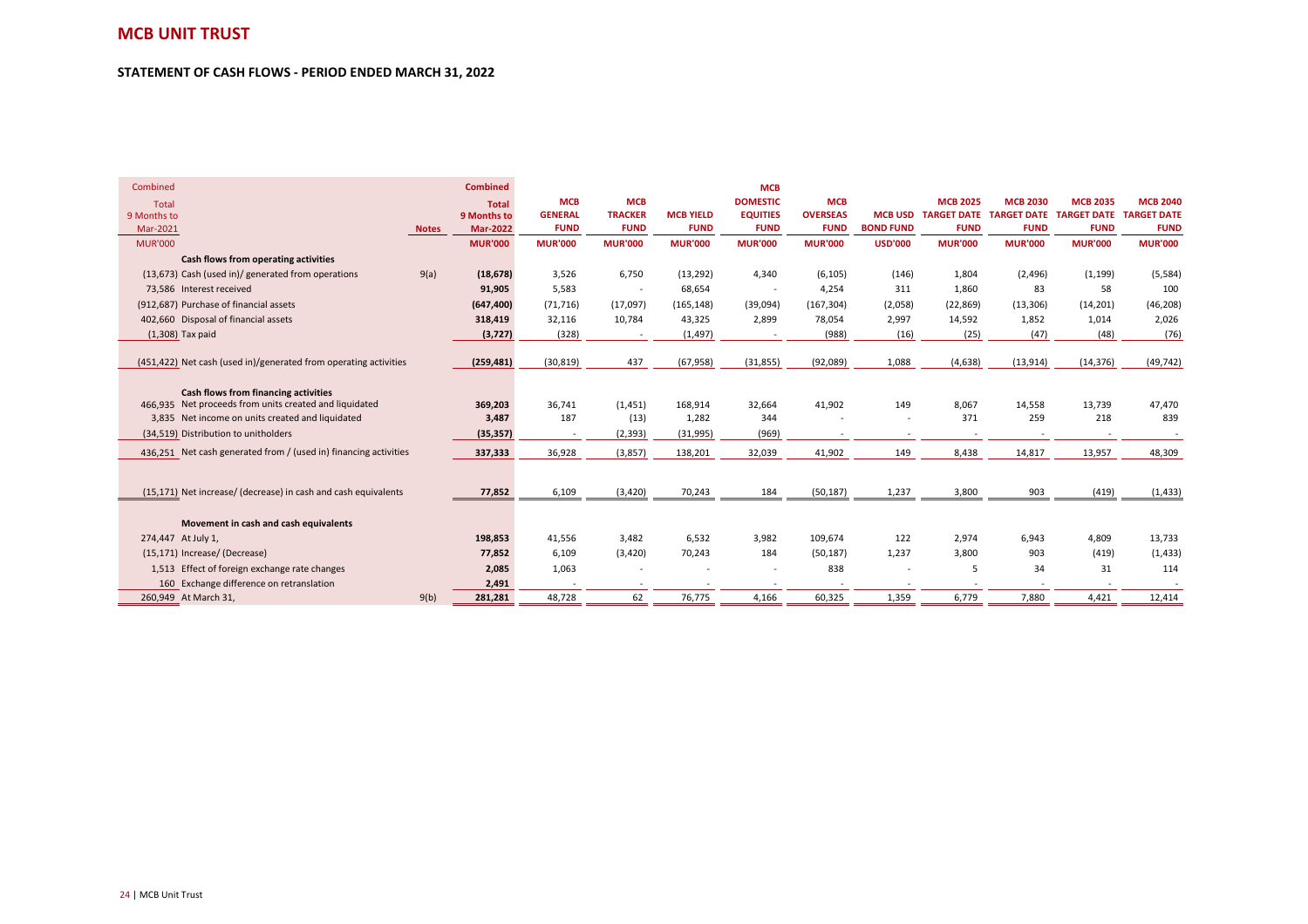### **NOTES TO THE INTERIM FINANCIAL STATEMENTS PERIOD ENDED MARCH 31, 2022**

The condensed interim financial statements are unaudited and have been prepared using the same accounting policies as those adopted in the financial statements for the year ended June 30, 2021 and comply with IAS 34.

These unaudited condensed interim financial statements were approved for issue by the Manager and the Trustee on May 13, 2022.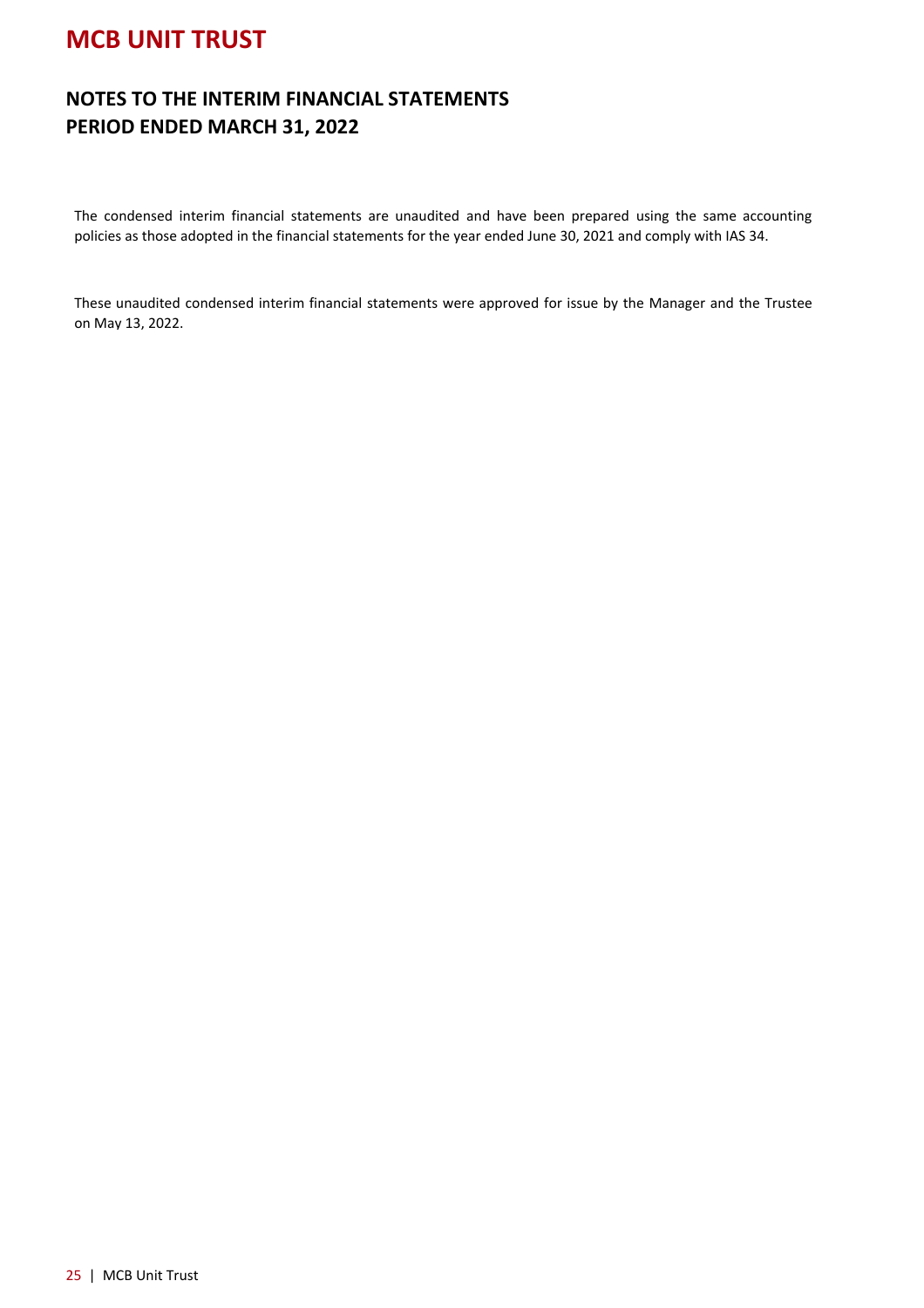#### **NOTES TO THE FINANCIAL STATEMENTSPERIOD ENDED MARCH 31, 2022**

|      | Combined                                                                                             | <b>Combined</b> | <b>MCB</b>     | <b>MCB</b>     |                  |                          | <b>MCB</b>      |                  | <b>MCB 2025</b>  | <b>MCB 2030</b>  | <b>MCB 2035</b>  | <b>MCB 2040</b>  |
|------|------------------------------------------------------------------------------------------------------|-----------------|----------------|----------------|------------------|--------------------------|-----------------|------------------|------------------|------------------|------------------|------------------|
|      | <b>Total</b>                                                                                         | <b>Total</b>    | <b>GENERAL</b> | <b>TRACKER</b> | <b>MCB YIELD</b> | <b>MCB DOMESTIC</b>      | <b>OVERSEAS</b> | <b>MCB USD</b>   | <b>TARGET</b>    | <b>TARGET</b>    | <b>TARGET</b>    | <b>TARGET</b>    |
|      | Jun-2021                                                                                             | <b>Mar-2022</b> | <b>FUND</b>    | <b>FUND</b>    | <b>FUND</b>      | <b>EQUITIES FUND</b>     | <b>FUND</b>     | <b>BOND FUND</b> | <b>DATE FUND</b> | <b>DATE FUND</b> | <b>DATE FUND</b> | <b>DATE FUND</b> |
|      | <b>MUR'000</b>                                                                                       | <b>MUR'000</b>  | <b>MUR'000</b> | <b>MUR'000</b> | <b>MUR'000</b>   | <b>MUR'000</b>           | <b>MUR'000</b>  | <b>USD'000</b>   | <b>MUR'000</b>   | <b>MUR'000</b>   | <b>MUR'000</b>   | <b>MUR'000</b>   |
|      | FINANCIAL ASSETS AT FAIR VALUE THROUGH PROFIT OR LOSS                                                |                 |                |                |                  |                          |                 |                  |                  |                  |                  |                  |
|      | The movements in financial assets at fair value through profit or loss may be summarised as follows: |                 |                |                |                  |                          |                 |                  |                  |                  |                  |                  |
|      | Designated as financial assets at fair value through profit or loss (FVTPL)                          |                 |                |                |                  |                          |                 |                  |                  |                  |                  |                  |
|      | 3,630,563 Opening balance                                                                            | 4,163,113       | 876,216        | 244,714        | 1,009,603        | 218,534                  | 820,116         | 5,928            | 130,460          | 155,145          | 166,889          | 289,466          |
|      | 682,502 Additions                                                                                    | 465,265         | 55,027         | 17,097         | 65,049           | 39,094                   | 158,748         | 1,446            | 20,872           | 8,314            | 10,207           | 27,287           |
|      | (542,361) Disposals                                                                                  | (239, 107)      | (22, 970)      | (10, 772)      | (39,092)         | (3,032)                  | (59, 449)       | (1,948)          | (12, 758)        | (2,013)          | (1, 146)         | (2, 226)         |
|      | 457,735 Fair value gains/(losses) on financial assets                                                | 256,759         | 58,172         | 42,931         | 71,764           | 46,098                   | (30, 486)       | (345)            | 15,919           | 16,460           | 18,770           | 32,094           |
|      | (42,306) Fair value release on disposal                                                              | 798             | 989            | (345)          | $\overline{2}$   | 772                      | (2, 187)        | 34               | 473              | (85)             | (138)            | (198)            |
|      | (35,334) Reclassification to FAAC                                                                    |                 |                |                |                  |                          |                 |                  |                  |                  |                  |                  |
|      | 12,314 Exchange difference on retranslation                                                          | 8,372           |                |                |                  |                          |                 |                  |                  |                  |                  |                  |
|      | 4,163,113 Closing balance                                                                            | 4,655,200       | 967,434        | 293,625        | 1,107,326        | 301,466                  | 886,742         | 5,115            | 154,966          | 177,821          | 194,582          | 346,423          |
|      | 14,897 Interest receivable on financial assets                                                       | 17,853          | 1,841          |                | 12,616           |                          | 497             | 51               | 535              | 35               | 35               | 44               |
|      | 4,178,010 Closing balance                                                                            | 4,673,053       | 969,275        | 293,625        | 1,119,942        | 301,466                  | 887,239         | 5,166            | 155,501          | 177,856          | 194,617          | 346,467          |
|      | Split as follows:                                                                                    |                 |                |                |                  |                          |                 |                  |                  |                  |                  |                  |
|      | 4,114,335 Non-current assets                                                                         | 4,657,331       | 963,187        | 293,625        | 1,119,942        | 301,466                  | 887,239         | 5,166            | 145,867          | 177,856          | 194,617          | 346,467          |
|      | 63,675 Current assets                                                                                | 15,722          | 6,088          |                |                  |                          |                 |                  | 9,634            |                  |                  |                  |
|      | 4,178,010                                                                                            | 4,673,053       | 969,275        | 293,625        | 1,119,942        | 301,466                  | 887,239         | 5,166            | 155,501          | 177,856          | 194,617          | 346,467          |
| 1(a) | Non cash transactions                                                                                |                 |                |                |                  |                          |                 |                  |                  |                  |                  |                  |
|      | 2,172 Additions                                                                                      | 175             | 64             |                |                  |                          | 111             |                  |                  |                  |                  |                  |
|      | (2,070) Disposals                                                                                    |                 |                |                |                  |                          |                 |                  |                  |                  |                  |                  |
|      | FINANCIAL ASSETS AT AMORTISED COST                                                                   |                 |                |                |                  |                          |                 |                  |                  |                  |                  |                  |
|      | The movement in financial assets at amortised cost (FAAC) may be summarised as follows:              |                 |                |                |                  |                          |                 |                  |                  |                  |                  |                  |
|      | 747,803 Opening balance                                                                              | 1,375,055       | 35,201         |                | 1,293,038        |                          | 9,481           | 579              | 8,714            | 1,000            | 1,000            | 2,000            |
|      | 822,835 Additions                                                                                    | 232,358         | 22,753         |                | 140,099          |                          | 8,667           | 612              | 4,997            | 4,992            | 3,994            | 19,969           |
|      | (239,431) Redemptions/ matured                                                                       | (81, 613)       | (9, 456)       |                | (4, 125)         | $\overline{\phantom{a}}$ | (16, 605)       | (1, 127)         | (1,887)          |                  |                  |                  |
|      | (5) Net exchange difference                                                                          | (796)           | (236)          |                |                  |                          | (560)           |                  |                  |                  |                  |                  |
|      | 796 Exchange difference                                                                              |                 | $\sim$         |                |                  |                          |                 |                  |                  |                  |                  |                  |
|      | (801) Exchange difference release on FAAC                                                            | (796)           | (236)          |                |                  | ÷.                       | (560)           |                  |                  |                  |                  |                  |
|      | Reclassification from financial assets at FVTPL                                                      |                 |                |                |                  |                          |                 |                  |                  |                  |                  |                  |
|      | 36,863 (inclusive of interest receivables)                                                           |                 |                |                |                  |                          |                 |                  |                  |                  |                  |                  |
|      | 52,837 Interest accrual for the year                                                                 | 50,768          | 1,282          |                | 46,494           |                          | 859             | 41               | 207              | 34               | 34               | 73               |
|      | (45,929) Interest received                                                                           | (52,091)        | (1,870)        |                | (43,506)         | $\overline{\phantom{a}}$ | (1,842)         | (105)            | (227)            | (22)             | (23)             | (50)             |
|      | 82 Exchange difference on retranslation                                                              | 798             |                |                |                  |                          |                 |                  |                  |                  |                  |                  |
|      | 1,375,055 Closing balance                                                                            | 1,524,479       | 47,674         |                | 1,432,000        |                          |                 |                  | 11,804           | 6,004            | 5,005            | 21,992           |
|      |                                                                                                      |                 |                |                |                  |                          |                 |                  |                  |                  |                  |                  |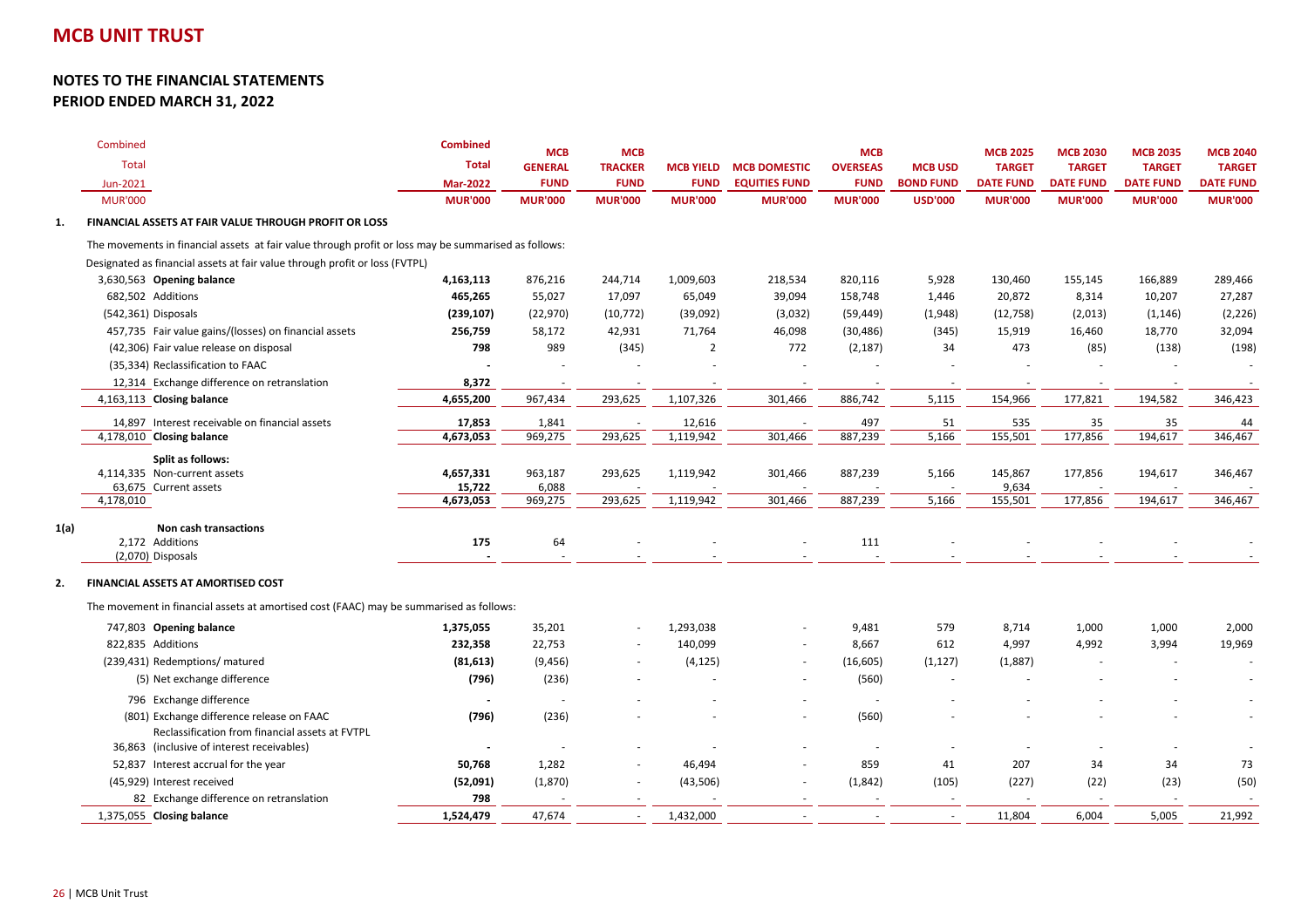|   | Combined<br><b>Total</b><br>Jun-2021                                                               | <b>Combined</b><br><b>Total</b><br><b>Mar-2022</b> | <b>MCB</b><br><b>GENERAL</b><br><b>FUND</b> | <b>MCB</b><br><b>TRACKER</b><br><b>FUND</b> | <b>MCB YIELD</b><br><b>FUND</b> | <b>MCB DOMESTIC</b><br><b>EQUITIES FUND</b> | <b>MCB</b><br><b>OVERSEAS</b><br><b>FUND</b> | <b>MCB USD</b><br><b>BOND FUND</b> | <b>MCB 2025</b><br><b>TARGET</b><br><b>DATE FUND</b> | <b>MCB 2030</b><br><b>TARGET</b><br><b>DATE FUND</b> | <b>MCB 2035</b><br><b>TARGET</b><br><b>DATE FUND</b> | <b>MCB 2040</b><br><b>TARGET</b><br><b>DATE FUND</b> |
|---|----------------------------------------------------------------------------------------------------|----------------------------------------------------|---------------------------------------------|---------------------------------------------|---------------------------------|---------------------------------------------|----------------------------------------------|------------------------------------|------------------------------------------------------|------------------------------------------------------|------------------------------------------------------|------------------------------------------------------|
|   | <b>MUR'000</b>                                                                                     | <b>MUR'000</b>                                     | <b>MUR'000</b>                              | <b>MUR'000</b>                              | <b>MUR'000</b>                  | <b>MUR'000</b>                              | <b>MUR'000</b>                               | <b>USD'000</b>                     | <b>MUR'000</b>                                       | <b>MUR'000</b>                                       | <b>MUR'000</b>                                       | <b>MUR'000</b>                                       |
|   | 2 FINANCIAL ASSETS AT AMORTISED COST (CONT'D)                                                      |                                                    |                                             |                                             |                                 |                                             |                                              |                                    |                                                      |                                                      |                                                      |                                                      |
|   | Split as follows:                                                                                  |                                                    |                                             |                                             |                                 |                                             |                                              |                                    |                                                      |                                                      |                                                      |                                                      |
|   | 1,336,950 Non-current assets                                                                       | 1,459,166                                          | 31,850                                      |                                             | 1,414,218                       |                                             |                                              |                                    | 9,054                                                | 1,011                                                | 1,011                                                | 2,022                                                |
|   | 38,105 Current assets                                                                              | 65,313                                             | 15,824                                      |                                             | 17,782                          |                                             |                                              |                                    | 2,750                                                | 4,993                                                | 3,994                                                | 19,970                                               |
|   | 1,375,055                                                                                          | 1,524,479                                          | 47,674                                      |                                             | 1,432,000                       |                                             |                                              |                                    | 11,804                                               | 6,004                                                | 5,005                                                | 21,992                                               |
|   | <b>FINANCIAL INSTRUMENTS BY CATEGORY</b>                                                           |                                                    |                                             |                                             |                                 |                                             |                                              |                                    |                                                      |                                                      |                                                      |                                                      |
|   | The accounting policies for the financial instruments have been applied to the items below:        |                                                    |                                             |                                             |                                 |                                             |                                              |                                    |                                                      |                                                      |                                                      |                                                      |
|   | Assets as per statement of financial position                                                      |                                                    |                                             |                                             |                                 |                                             |                                              |                                    |                                                      |                                                      |                                                      |                                                      |
|   | 4,178,010 Financial assets at fair value through profit or loss                                    | 4,673,053                                          | 969,275                                     | 293,625                                     | 1,119,942                       | 301,466                                     | 887,239                                      | 5,166                              | 155,501                                              | 177,856                                              | 194,617                                              | 346,467                                              |
|   | 1,375,055 Financial assets at amortised cost                                                       | 1,524,479                                          | 47,674                                      |                                             | 1,432,000                       |                                             |                                              |                                    | 11,804                                               | 6,004                                                | 5,005                                                | 21,992                                               |
|   | 1,765 Trade receivables                                                                            |                                                    |                                             |                                             |                                 |                                             |                                              |                                    |                                                      |                                                      |                                                      |                                                      |
|   | 198,853 Cash and cash equivalents                                                                  | 281,281                                            | 48,728                                      | 62                                          | 76,775                          | 4,166                                       | 60,325                                       | 1,359                              | 6,779                                                | 7,880                                                | 4,421                                                | 12,414                                               |
|   | 5,753,683                                                                                          | 6,478,813                                          | 1,065,677                                   | 293,687                                     | 2,628,717                       | 305,632                                     | 947,564                                      | 6,525                              | 174,084                                              | 191,740                                              | 204,043                                              | 380,873                                              |
|   | Liabilities as per statement of financial position                                                 |                                                    |                                             |                                             |                                 |                                             |                                              |                                    |                                                      |                                                      |                                                      |                                                      |
|   | 24,040 Trade and other payables<br>24,040                                                          | 60,668<br>60,668                                   | 7,330<br>7,330                              | 813<br>813                                  | 42,968<br>42,968                | 376<br>376                                  | 3,105<br>3,105                               | 8<br>8                             | 3,295<br>3,295                                       | 330<br>330                                           | 350<br>350                                           | 1,730<br>1,730                                       |
|   | <b>TRADE RECEIVABLES</b><br>1,765 Trade Receivables                                                |                                                    |                                             |                                             |                                 |                                             |                                              |                                    |                                                      |                                                      |                                                      |                                                      |
|   | 1,765                                                                                              |                                                    |                                             |                                             |                                 |                                             |                                              |                                    |                                                      |                                                      |                                                      |                                                      |
|   | The carrying amount of trade receivables approximates their fair value.<br>3 (a) OTHER RECEIVABLES |                                                    |                                             |                                             |                                 |                                             |                                              |                                    |                                                      |                                                      |                                                      |                                                      |
|   | 12,678 Dividends Receivable                                                                        |                                                    |                                             |                                             |                                 |                                             |                                              |                                    |                                                      |                                                      |                                                      |                                                      |
|   | 7,943 Other Receivables                                                                            | 289                                                | 28                                          |                                             | 46                              | 11                                          | 48                                           |                                    | 10                                                   | 18                                                   | 21                                                   | 93                                                   |
|   | 20,621                                                                                             | 289                                                | 28                                          | $\overline{7}$                              | 46                              | 11                                          | 48                                           |                                    | 10                                                   | 18                                                   | 21                                                   | 93                                                   |
|   | The carrying amount of other receivables approximates their fair value.                            |                                                    |                                             |                                             |                                 |                                             |                                              |                                    |                                                      |                                                      |                                                      |                                                      |
| 4 | <b>TRADE &amp; OTHER PAYABLES</b>                                                                  |                                                    |                                             |                                             |                                 |                                             |                                              |                                    |                                                      |                                                      |                                                      |                                                      |
|   | 3,549 Deposit on units payable                                                                     | 274                                                | 119                                         | 51                                          | 26                              | 37                                          | 41                                           |                                    |                                                      |                                                      |                                                      |                                                      |
|   | 16,261 Trade payables                                                                              | 50,048                                             | 6,000                                       |                                             | 40,000                          |                                             |                                              |                                    | 3,000                                                |                                                      |                                                      | 1,048                                                |
|   | 1,200 Professional fees                                                                            | 723                                                | 117                                         | 46                                          | 299                             | 33                                          | 95                                           | $\mathbf{1}$                       | 20                                                   | 20                                                   | 20                                                   | 29                                                   |
|   | 4,655 Manager's fees                                                                               | 7,411                                              | 877                                         | 568                                         | 1,849                           | 248                                         | 2,350                                        | 5                                  | 229                                                  | 254                                                  | 271                                                  | 503                                                  |
|   | 500 Trustee's fees                                                                                 | 438                                                | 73                                          | 19                                          | 174                             | 20                                          | 65                                           | $\mathbf{1}$                       | 11                                                   | 13                                                   | 14                                                   | 26                                                   |
|   | 1,017 Registrar's fees                                                                             | 1,641                                              | 202                                         | 163                                         | 500                             | 57                                          | 541                                          | $\mathbf{1}$                       | 25                                                   | 28                                                   | 29                                                   | 54                                                   |
|   | 352 Custodian's fees                                                                               | 351                                                | 61                                          | 17                                          | 146                             | 18                                          | 54                                           |                                    | 10                                                   | 11                                                   | 12                                                   | 22                                                   |
|   | 55 Other payables                                                                                  | 56                                                 |                                             |                                             |                                 |                                             |                                              |                                    |                                                      | $\overline{4}$                                       | $\overline{4}$                                       | 48                                                   |
|   | 27,589                                                                                             | 60,942                                             | 7,449                                       | 864                                         | 42,994                          | 413                                         | 3,146                                        | 8                                  | 3,295                                                | 330                                                  | 350                                                  | 1,730                                                |

The carrying amount of trade and other payables approximates their fair value.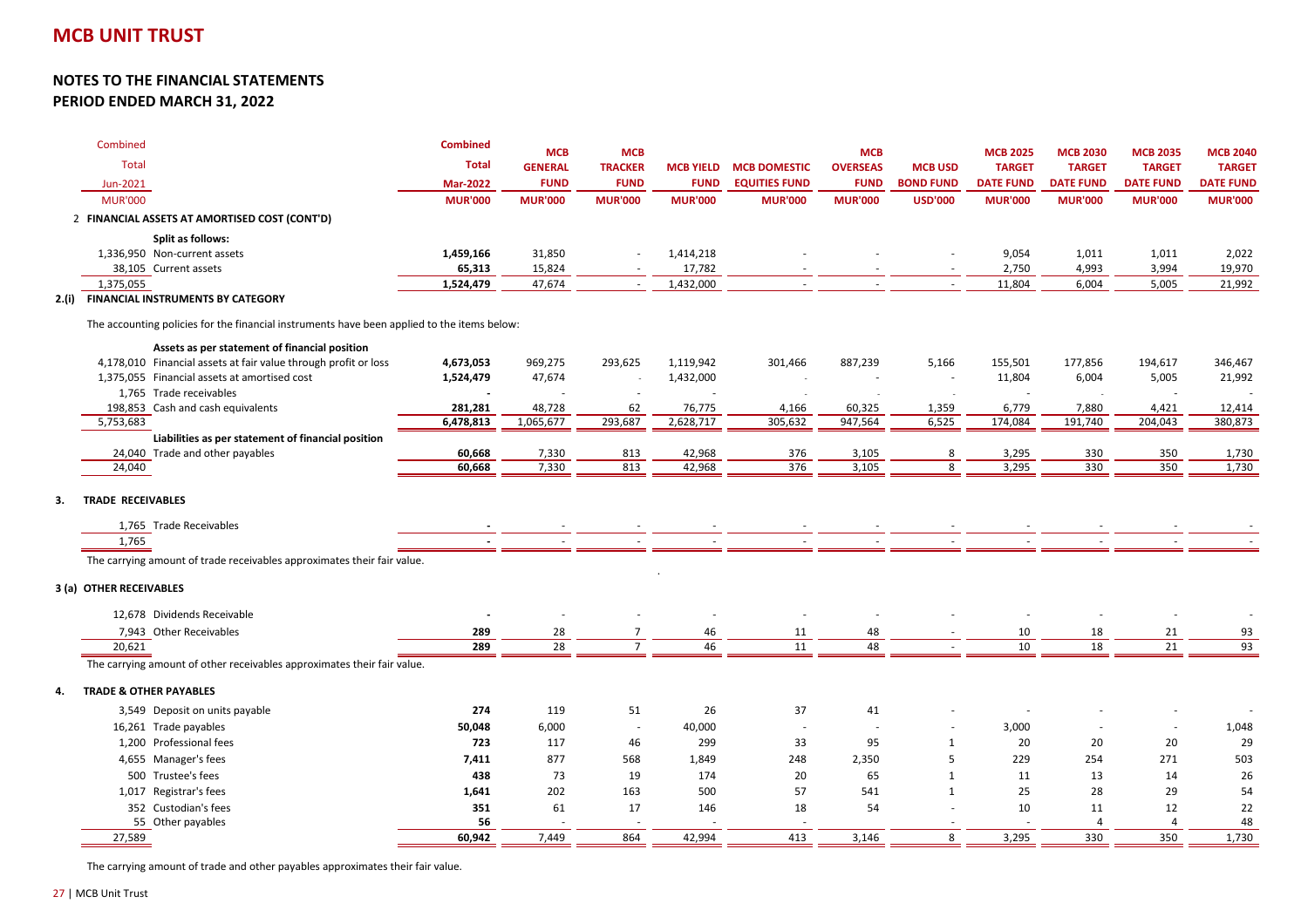|    | Combined<br><b>Total</b>                                            | <b>Combined</b><br><b>Total</b> | <b>MCB</b><br><b>GENERAL</b> | <b>MCB</b><br><b>TRACKER</b> | <b>MCB YIELD</b> | <b>MCB</b><br><b>DOMESTIC</b><br><b>EQUITIES</b> | <b>MCB</b><br><b>OVERSEAS</b> | <b>MCB USD</b>   | <b>MCB 2025</b><br><b>TARGET</b> | <b>MCB 2030</b><br><b>TARGET</b> | <b>MCB 2035</b><br><b>TARGET</b> | <b>MCB 2040</b><br><b>TARGET</b> |
|----|---------------------------------------------------------------------|---------------------------------|------------------------------|------------------------------|------------------|--------------------------------------------------|-------------------------------|------------------|----------------------------------|----------------------------------|----------------------------------|----------------------------------|
|    | Mar-2021                                                            | <b>Mar-2022</b>                 | <b>FUND</b>                  | <b>FUND</b>                  | <b>FUND</b>      | <b>FUND</b>                                      | <b>FUND</b>                   | <b>BOND FUND</b> | <b>DATE FUND</b>                 | <b>DATE FUND</b>                 | <b>DATE FUND</b>                 | <b>DATE FUND</b>                 |
|    | <b>MUR'000</b>                                                      | <b>MUR'000</b>                  | <b>MUR'000</b>               | <b>MUR'000</b>               | <b>MUR'000</b>   | <b>MUR'000</b>                                   | <b>MUR'000</b>                | <b>USD'000</b>   | <b>MUR'000</b>                   | <b>MUR'000</b>                   | <b>MUR'000</b>                   | <b>MUR'000</b>                   |
| 5. | <b>TAXATION</b><br>Income tax on the adjusted profit for the period |                                 |                              |                              |                  |                                                  |                               |                  |                                  |                                  |                                  |                                  |
|    | 2,239 at 15%                                                        | 3,333                           | 231                          |                              | 1,339            |                                                  | 892                           | 16               | 18                               | 46                               | 48                               |                                  |

Income Tax is charged on the net income of the Funds, adjusted for tax purposes, at the rate of 15%. The tax on the Fund's net income before taxation differs from the theoretical amount that would arise using the basic tax follows:

| 252,432 Net income before taxation                   | 328,401           | 63,359       | 45,922                   | 132,598           | 48,678                        | (35, 436)                | (236)      | 17,515     | 16,142     | 18,434     | 31,420     |
|------------------------------------------------------|-------------------|--------------|--------------------------|-------------------|-------------------------------|--------------------------|------------|------------|------------|------------|------------|
| 37,865 Tax calculation at 15%                        | 49,260            | 9,504        | 6,888                    | 19,890            | 7,302                         | (5, 315)                 | (35)       | 2,627      | 2,421      | 2,765      | 4,713      |
| - Tax loss brought forward                           |                   |              |                          |                   | $\overline{\phantom{a}}$      |                          |            |            |            |            |            |
| (42,462) Income not subject to tax                   | (63, 378)         | (10, 780)    | (7, 330)                 | (21,083)          | (7, 757)                      | (908)                    | (27)       | (2,938)    | (2,804)    | (3, 174)   | (5, 443)   |
| 6,119 Expenses not deductible for tax purposes       | 15,980            | 1,380        | 442                      | 2,848             | 455                           | 6,109                    | 67         | 329        | 383        | 409        | 730        |
| (352) Relief on consolidated tax computation         | (365)             | (11)         | $\overline{\phantom{a}}$ | (316)             | $\sim$                        |                          | (1)        |            |            |            |            |
| 820 Unrelieved foreign tax suffered                  | 1,722             | 138          |                          |                   |                               | 892                      | 12         |            | 46         | 48         | 75         |
| 249 Tax loss carried forward                         | 114               |              |                          |                   |                               | 114                      |            |            |            |            |            |
| 2,239 Tax charge                                     | 3,333             | 231          |                          | 1,339             |                               | 892                      | 16         | 18         | 46         | 48         | 75         |
| Jun-2021<br><b>MUR'000</b>                           |                   |              |                          |                   |                               |                          |            |            |            |            |            |
|                                                      |                   |              |                          |                   |                               |                          |            |            |            |            |            |
| (364) Opening balance                                | 852               | 109          | (7)                      | 591               | (12)                          | 96                       |            |            |            |            |            |
| 3,866 Charged for the year/ period<br>$(3,584)$ Paid | 3,333<br>(3, 727) | 231<br>(328) |                          | 1,339<br>(1, 497) | $\overline{\phantom{a}}$<br>٠ | 892<br>(988)             | 16<br>(16) | 18<br>(25) | 46<br>(47) | 48<br>(48) | 75<br>(76) |
| 809 Tax refund                                       |                   |              |                          |                   |                               |                          |            |            |            |            |            |
| 125 Exchange difference on retranslation             |                   |              |                          |                   |                               | $\overline{\phantom{a}}$ |            |            |            |            |            |
| 852 Closing balance                                  | 460               | 12           | (7)                      | 433               | (12)                          |                          |            |            | (1)        |            | (1)        |
| Split as follows:                                    |                   |              |                          |                   |                               |                          |            |            |            |            |            |
| (19) Current tax assets                              | (21)              |              | (7)                      |                   | (12)                          |                          |            |            | (1)        |            | (1)        |
| 871 Current tax liabilities                          | 481               | 12           |                          | 433               |                               |                          |            |            |            |            |            |
| 852                                                  | 460               | 12           | (7)                      | 433               | (12)                          | $\overline{\phantom{a}}$ |            |            | (1)        |            | (1)        |

<u>2 (1) - (1) - (1) - (1) - (1) - (1) - (1) - (1) - (1) - (1) - (1) - (1) - (1) - (1) - (1) - (1) - (1) - (1)</u> - (1) - (1) - (1) - (1) - (1) - (1) - (1) - (1) - (1) - (1) - (1) - (1) - (1) - (1) - (1) - (1) - (1) - (1) - (1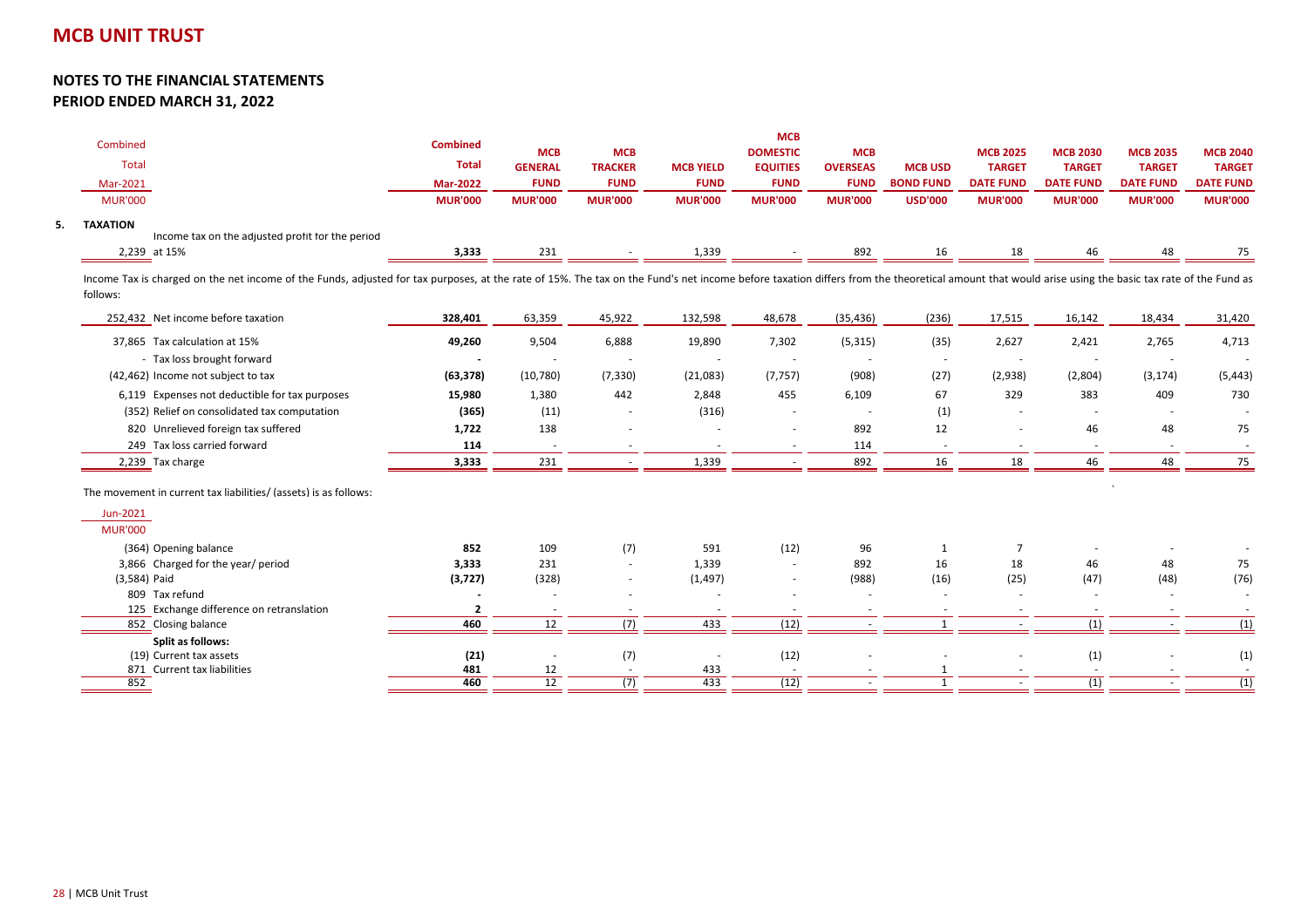#### **NOTES TO THE FINANCIAL STATEMENTSPERIOD ENDED MARCH 31, 2022**

| Combined<br><b>Total</b><br>Mar-2021<br><b>MUR'000</b> | <b>Combined</b><br><b>Total</b><br><b>Mar-2022</b><br><b>MUR'000</b> | <b>MCB</b><br><b>GENERAL</b><br><b>FUND</b><br><b>MUR'000</b> | <b>MCB</b><br><b>TRACKER</b><br><b>FUND</b><br><b>MUR'000</b> | <b>MCB YIELD</b><br><b>FUND</b><br><b>MUR'000</b> | <b>MCB</b><br><b>DOMESTIC</b><br><b>EQUITIES</b><br><b>FUND</b><br><b>MUR'000</b> | <b>MCB</b><br><b>OVERSEAS</b><br><b>FUND</b><br><b>MUR'000</b> | <b>MCB USD</b><br><b>BOND FUND</b><br><b>USD'000</b> | <b>MCB 2025</b><br><b>TARGET</b><br><b>DATE FUND</b><br><b>MUR'000</b> | <b>MCB 2030</b><br><b>TARGET</b><br><b>DATE FUND</b><br><b>MUR'000</b> | <b>MCB 2035</b><br><b>TARGET</b><br><b>DATE FUND</b><br><b>MUR'000</b> | <b>MCB 2040</b><br><b>TARGET</b><br><b>DATE FUND</b><br><b>MUR'000</b> |
|--------------------------------------------------------|----------------------------------------------------------------------|---------------------------------------------------------------|---------------------------------------------------------------|---------------------------------------------------|-----------------------------------------------------------------------------------|----------------------------------------------------------------|------------------------------------------------------|------------------------------------------------------------------------|------------------------------------------------------------------------|------------------------------------------------------------------------|------------------------------------------------------------------------|
| <b>DISTRIBUTION TO UNITHOLDERS</b>                     |                                                                      |                                                               |                                                               |                                                   |                                                                                   |                                                                |                                                      |                                                                        |                                                                        |                                                                        |                                                                        |
|                                                        |                                                                      |                                                               |                                                               |                                                   |                                                                                   |                                                                |                                                      |                                                                        |                                                                        |                                                                        |                                                                        |
| 34,519 Cash Distribution                               | 35,357                                                               | ×.                                                            | 2,393                                                         | 31,995                                            | 969                                                                               |                                                                |                                                      |                                                                        |                                                                        |                                                                        |                                                                        |
| 36,040 Non-Cash Distribution<br>Outstanding at Mar 31, | 42,005                                                               |                                                               | 2,455                                                         | 37,762                                            | 1,788                                                                             |                                                                |                                                      |                                                                        |                                                                        |                                                                        |                                                                        |
| 70,559                                                 | 77,362                                                               | $\overline{\phantom{a}}$                                      | 4,848                                                         | 69,757                                            | 2,757                                                                             | $\sim$                                                         |                                                      | $\overline{\phantom{a}}$                                               |                                                                        |                                                                        |                                                                        |
| Period ended March 31, 2022                            |                                                                      |                                                               |                                                               |                                                   |                                                                                   |                                                                |                                                      |                                                                        |                                                                        |                                                                        |                                                                        |
| Interim per unit                                       |                                                                      |                                                               |                                                               | 0.19                                              |                                                                                   |                                                                |                                                      |                                                                        |                                                                        |                                                                        |                                                                        |
| Final per unit                                         |                                                                      |                                                               | 0.52                                                          | 0.22                                              | 0.48                                                                              |                                                                |                                                      |                                                                        |                                                                        |                                                                        |                                                                        |
|                                                        |                                                                      |                                                               | 0.52                                                          | 0.41                                              | 0.48                                                                              |                                                                |                                                      |                                                                        |                                                                        |                                                                        |                                                                        |
| Year ended June 30, 2021                               |                                                                      |                                                               |                                                               |                                                   |                                                                                   |                                                                |                                                      |                                                                        |                                                                        |                                                                        |                                                                        |
| Interim per unit                                       |                                                                      |                                                               |                                                               | 0.21                                              |                                                                                   |                                                                |                                                      |                                                                        |                                                                        |                                                                        |                                                                        |
| Final per unit                                         |                                                                      | 0.31                                                          |                                                               | 0.23                                              |                                                                                   |                                                                |                                                      |                                                                        |                                                                        |                                                                        |                                                                        |
|                                                        |                                                                      | 0.31                                                          | $\sim$                                                        | 0.44                                              | $\sim$                                                                            | ٠                                                              | ٠                                                    | $\sim$                                                                 |                                                                        | $\sim$                                                                 |                                                                        |
| <b>PROFESSIONAL FEES</b>                               |                                                                      |                                                               |                                                               |                                                   |                                                                                   |                                                                |                                                      |                                                                        |                                                                        |                                                                        |                                                                        |
| 459 Auditor's remuneration                             | 689                                                                  | 117                                                           | 32                                                            | 300                                               | 29                                                                                | 95                                                             | 1                                                    | 18                                                                     | 17                                                                     | 17                                                                     | 29                                                                     |
| 459                                                    | 689                                                                  | 117                                                           | 32                                                            | 300                                               | 29                                                                                | 95                                                             | 1                                                    | 18                                                                     | 17                                                                     | 17                                                                     | 29                                                                     |
|                                                        |                                                                      |                                                               |                                                               |                                                   |                                                                                   |                                                                |                                                      |                                                                        |                                                                        |                                                                        |                                                                        |
| <b>UNITS</b>                                           |                                                                      | <b>No of Units</b>                                            | <b>No of Units</b>                                            | <b>No of Units</b>                                | <b>No of Units</b>                                                                | <b>No of Units</b>                                             | <b>No of Units</b>                                   | <b>No of Units</b>                                                     | <b>No of Units</b>                                                     | <b>No of Units</b>                                                     | <b>No of Units</b>                                                     |
| Movements in units during the period:                  |                                                                      | '000                                                          | '000                                                          | '000                                              | '000                                                                              | '000                                                           | '000                                                 | '000                                                                   | '000                                                                   | '000'                                                                  | '000                                                                   |
| Opening balance                                        |                                                                      | 24,488                                                        | 9,372                                                         | 164,111                                           | 5,102                                                                             | 34,440                                                         | 563                                                  | 10,603                                                                 | 11,504                                                                 | 12,359                                                                 | 23,242                                                                 |
| Units created                                          |                                                                      | 2,308                                                         | 409                                                           | 26,892                                            | 951                                                                               | 4,375                                                          | 24                                                   | 961                                                                    | 1,530                                                                  | 1,757                                                                  | 4,716                                                                  |
| Units liquidated                                       |                                                                      | (1, 418)                                                      | (375)                                                         | (12, 386)                                         | (208)                                                                             | (2,916)                                                        | (11)                                                 | (379)                                                                  | (529)                                                                  | (815)                                                                  | (1, 192)                                                               |
| Closing balance                                        |                                                                      | 25,378                                                        | 9,406                                                         | 178,617                                           | 5,845                                                                             | 35,899                                                         | 576                                                  | 11,185                                                                 | 12,505                                                                 | 13,301                                                                 | 26,766                                                                 |
|                                                        |                                                                      | <b>MUR'000</b>                                                | <b>MUR'000</b>                                                | <b>MUR'000</b>                                    | <b>MUR'000</b>                                                                    | <b>MUR'000</b>                                                 | <b>USD'000</b>                                       | <b>MUR'000</b>                                                         | <b>MUR'000</b>                                                         | <b>MUR'000</b>                                                         | <b>MUR'000</b>                                                         |
| Net Assets Value of the Fund                           |                                                                      | 1,058,244                                                     | 292,837                                                       | 2,585,336                                         | 305,242                                                                           | 944,466                                                        | 6,516                                                | 170,799                                                                | 191,429                                                                | 203,714                                                                | 379,237                                                                |
| Net assets value per unit - As at March 31, 2022       |                                                                      | MUR 41.70                                                     | MUR 31.13                                                     | MUR 14.48                                         | <b>MUR 52.22</b>                                                                  | MUR 26.31                                                      | USD 11.32                                            | MUR 15.27                                                              | MUR 15.31                                                              | MUR 15.32                                                              | MUR 14.17                                                              |
| Net assets value per unit - As at June 30, 2021        |                                                                      | MUR 39.13                                                     | MUR 26.76                                                     | MUR 14.11                                         | MUR 44.01                                                                         | MUR 27.26                                                      | USD 11.76                                            | MUR 13.66                                                              | MUR 13.95                                                              | MUR 13.87                                                              | MUR 12.89                                                              |
| Prices per unit - As at June 30, 2021                  |                                                                      |                                                               |                                                               |                                                   |                                                                                   |                                                                |                                                      |                                                                        |                                                                        |                                                                        |                                                                        |
| Issue price                                            |                                                                      | MUR 39.80                                                     | MUR 27.19                                                     | MUR 14.30                                         | <b>MUR 44.74</b>                                                                  | <b>MUR 27.88</b>                                               | USD 11.89                                            | MUR 13.87                                                              | MUR 14.19                                                              | MUR 14.11                                                              | MUR 13.11                                                              |
| Repurchase price                                       |                                                                      | MUR 38.64                                                     | MUR 26.45                                                     | MUR 13.99                                         | MUR 43.51                                                                         | MUR 26.78                                                      | USD 11.70                                            | MUR 13.52                                                              | MUR 13.79                                                              | MUR 13.71                                                              | MUR 12.74                                                              |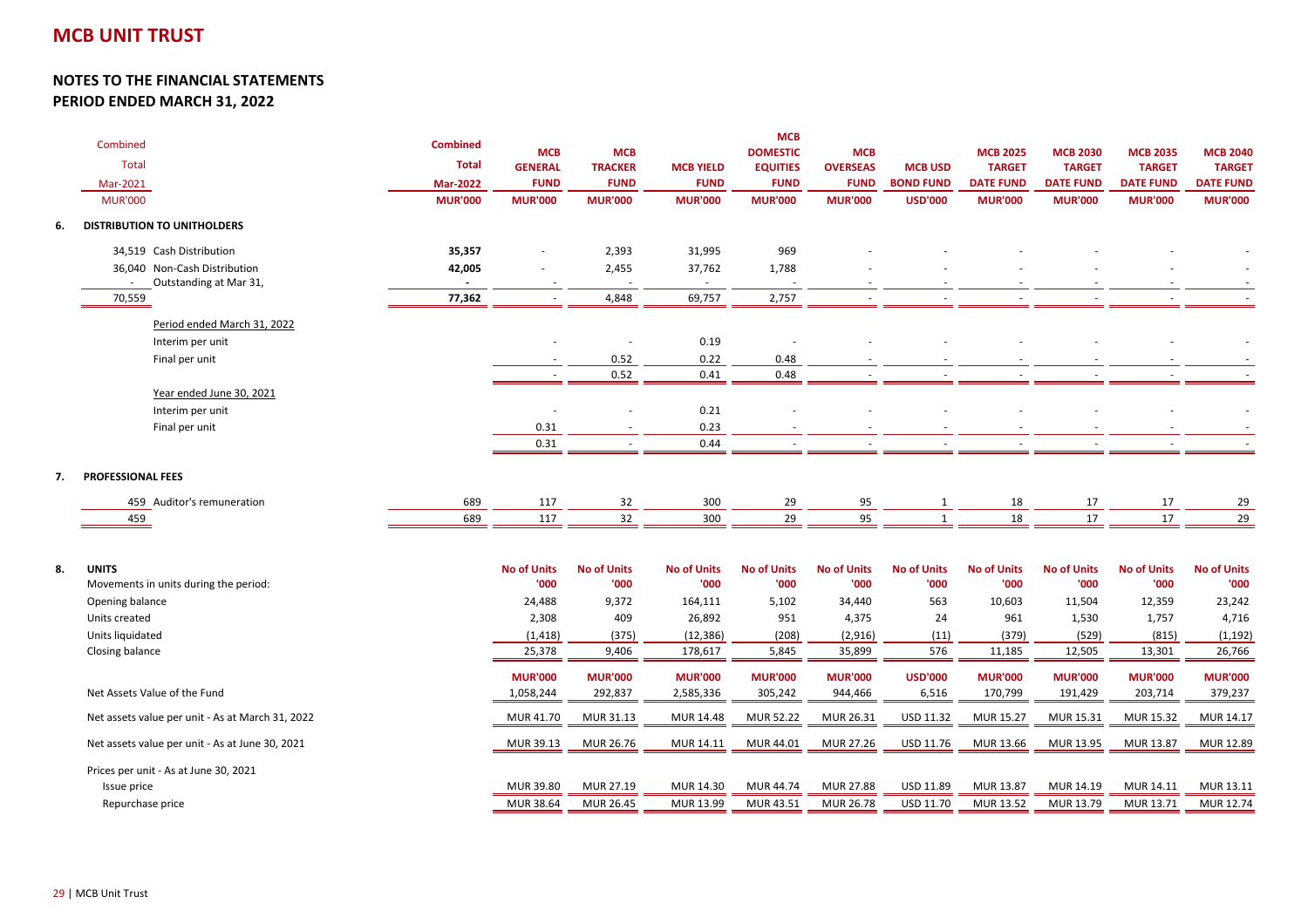|                |                                                                      |                 |                |                |                  | <b>MCB</b>               |                 |                          |                  |                  |                          |                  |
|----------------|----------------------------------------------------------------------|-----------------|----------------|----------------|------------------|--------------------------|-----------------|--------------------------|------------------|------------------|--------------------------|------------------|
| Combined       |                                                                      | <b>Combined</b> | <b>MCB</b>     | <b>MCB</b>     |                  | <b>DOMESTIC</b>          | <b>MCB</b>      |                          | <b>MCB 2025</b>  | <b>MCB 2030</b>  | <b>MCB 2035</b>          | <b>MCB 2040</b>  |
| Total          |                                                                      | <b>Total</b>    | <b>GENERAL</b> | <b>TRACKER</b> | <b>MCB YIELD</b> | <b>EQUITIES</b>          | <b>OVERSEAS</b> | <b>MCB USD</b>           | <b>TARGET</b>    | <b>TARGET</b>    | <b>TARGET</b>            | <b>TARGET</b>    |
| Mar-2021       |                                                                      | <b>Mar-2022</b> | <b>FUND</b>    | <b>FUND</b>    | <b>FUND</b>      | <b>FUND</b>              | <b>FUND</b>     | <b>BOND FUND</b>         | <b>DATE FUND</b> | <b>DATE FUND</b> | <b>DATE FUND</b>         | <b>DATE FUND</b> |
| <b>MUR'000</b> |                                                                      | <b>MUR'000</b>  | <b>MUR'000</b> | <b>MUR'000</b> | <b>MUR'000</b>   | <b>MUR'000</b>           | <b>MUR'000</b>  | <b>USD'000</b>           | <b>MUR'000</b>   | <b>MUR'000</b>   | <b>MUR'000</b>           | <b>MUR'000</b>   |
|                | NOTES TO THE STATEMENT OF CASH FLOWS                                 |                 |                |                |                  |                          |                 |                          |                  |                  |                          |                  |
|                | (a) Cash generated from operations                                   |                 |                |                |                  |                          |                 |                          |                  |                  |                          |                  |
|                | 252,432 Net income before taxation                                   | 328,401         | 63,359         | 45,922         | 132,598          | 48,678                   | (35, 436)       | (236)                    | 17,515           | 16,142           | 18,434                   | 31,420           |
|                | Adjustments for:<br>Fair value (gains)/losses on financial assets at |                 |                |                |                  |                          |                 |                          |                  |                  |                          |                  |
| (216,034)      | fair value through profit or loss                                    | (256, 759)      | (58, 172)      | (42, 931)      | (71, 763)        | (46,098)                 | 30,486          | 346                      | (15,920)         | (16, 460)        | (18, 770)                | (32,094)         |
| (1, 513)       | Foreign exchange differences                                         | (2,085)         | (1,063)        | ٠              | ٠                | $\overline{\phantom{a}}$ | (838)           | $\sim$                   | (5)              | (34)             | (31)                     | (114)            |
| (102)          | Dividend Income *                                                    | (182)           | (64)           | ٠              |                  | $\sim$                   | (118)           | $\overline{\phantom{a}}$ |                  |                  | $\overline{\phantom{a}}$ |                  |
| (81, 344)      | Interest on fixed income securities                                  | (95,600)        | (5,407)        | ٠              | (75, 268)        | $\sim$                   | (2,849)         | (223)                    | (2,029)          | (117)            | (100)                    | (157)            |
| 5,536          | (Gains) / Losses on disposal of financial assets                     | 2,299           | (443)          | 333            | (110)            | (639)                    | 747             | 44                       | (420)            | 246              | 270                      | 398              |
| (41, 025)      |                                                                      | (23, 926)       | (1,790)        | 3,324          | (14, 543)        | 1,941                    | (8,008)         | (69)                     | (859)            | (223)            | (197)                    | (547)            |
|                | Changes in working capital:                                          |                 |                |                |                  |                          |                 |                          |                  |                  |                          |                  |
| 3,267          | Trade and other receivables                                          | 22,100          | 5,252          | 2,916          | 1,164            | 2,320                    | 36              |                          | 2,627            | 2,144            | 2,373                    | 3,245            |
| 24,085         | Trade and other payables                                             | (16, 852)       | 64             | 510            | 87               | 79                       | 1,867           | (78)                     | 36               | (4, 417)         | (3, 375)                 | (8, 282)         |
|                | (13,673) Cash (used in)/ generated from operations                   | (18, 678)       | 3,526          | 6,750          | (13, 292)        | 4,340                    | (6, 105)        | (146)                    | 1,804            | (2, 496)         | (1, 199)                 | (5, 584)         |
|                |                                                                      |                 |                |                |                  |                          |                 |                          |                  |                  |                          |                  |

\* The principal non-cash transactions are the purchase and disposal of financial assets through conversion of equity instruments, dividend in specie and overseas dividend reinvested in financial assets.

|           | (b) Cash and cash equivalents                                                                                                             |            |           |          |           |          |                          |       |          |         |                          |           |
|-----------|-------------------------------------------------------------------------------------------------------------------------------------------|------------|-----------|----------|-----------|----------|--------------------------|-------|----------|---------|--------------------------|-----------|
|           | 260,949 Cash at bank                                                                                                                      | 281,281    | 48,728    | 62       | 76,775    | 4,166    | 60,325                   | 1,359 | 6,779    | 7,880   | 4,421                    | 12,414    |
|           | While Cash and Cash equivalents are also subject to the impairment requirements of IFRS 9, the identified impairment loss was immaterial. |            |           |          |           |          |                          |       |          |         |                          |           |
|           | (c) Reconciliation of Financing activities                                                                                                |            |           |          |           |          |                          |       |          |         |                          |           |
| 2,884,505 | At July 01,                                                                                                                               | 3,693,675  | 382,316   | 135,709  | 1,816,029 | 182,670  | 425,871                  | 4,824 | 121,591  | 121,380 | 123,779                  | 211,470   |
| 595,052   | Units created: Cash                                                                                                                       | 529,235    | 62,278    | 7,061    | 203,867   | 37,910   | 91,428                   | 262   | 12,508   | 20,509  | 22,249                   | 59,865    |
| 39,709    | Units created: Non-Cash                                                                                                                   | 42,006     |           | 2,455    | 37,762    | 1,789    | $\overline{\phantom{a}}$ |       |          |         |                          |           |
| (131,786) | Units Liquidated                                                                                                                          | (160, 032) | (25, 537) | (8, 512) | (34, 953) | (5, 246) | (49, 526)                | (113) | (4, 441) | (5,951) | (8,510)                  | (12, 395) |
| 502,975   | Net Subscription/ (Liquidation) cash flows                                                                                                | 411,209    | 36,741    | 1,004    | 206,676   | 34,453   | 41,902                   | 149   | 8,067    | 14,558  | 13,739                   | 47,470    |
| 3,387,480 | At Mar 31,                                                                                                                                | 4,104,884  | 419,057   | 136,713  | 2,022,705 | 217,123  | 467,773                  | 4,973 | 129,658  | 135,938 | 137,518                  | 258,940   |
|           | Distribution to unit holders                                                                                                              |            |           |          |           |          |                          |       |          |         |                          |           |
|           | At July 01,                                                                                                                               |            |           |          |           |          |                          |       |          |         |                          |           |
| 70,559    | Distribution declared during the period                                                                                                   | 77,362     | ٠         | 4,848    | 69,757    | 2,757    |                          |       |          |         | $\overline{\phantom{a}}$ |           |
| (34, 519) | Distribution paid during the period                                                                                                       | (35, 357)  | $\sim$    | (2, 393) | (31,995)  | (969)    | $\sim$                   |       |          |         | $\overline{\phantom{a}}$ |           |
| (36,040)  | Dividend Re-investment during the period                                                                                                  | (42,005)   |           | (2, 455) | (37, 762) | (1,788)  |                          |       |          |         |                          |           |
|           | At Mar 31,                                                                                                                                |            |           |          |           |          |                          |       |          |         |                          |           |
|           |                                                                                                                                           |            |           |          |           |          |                          |       |          |         |                          |           |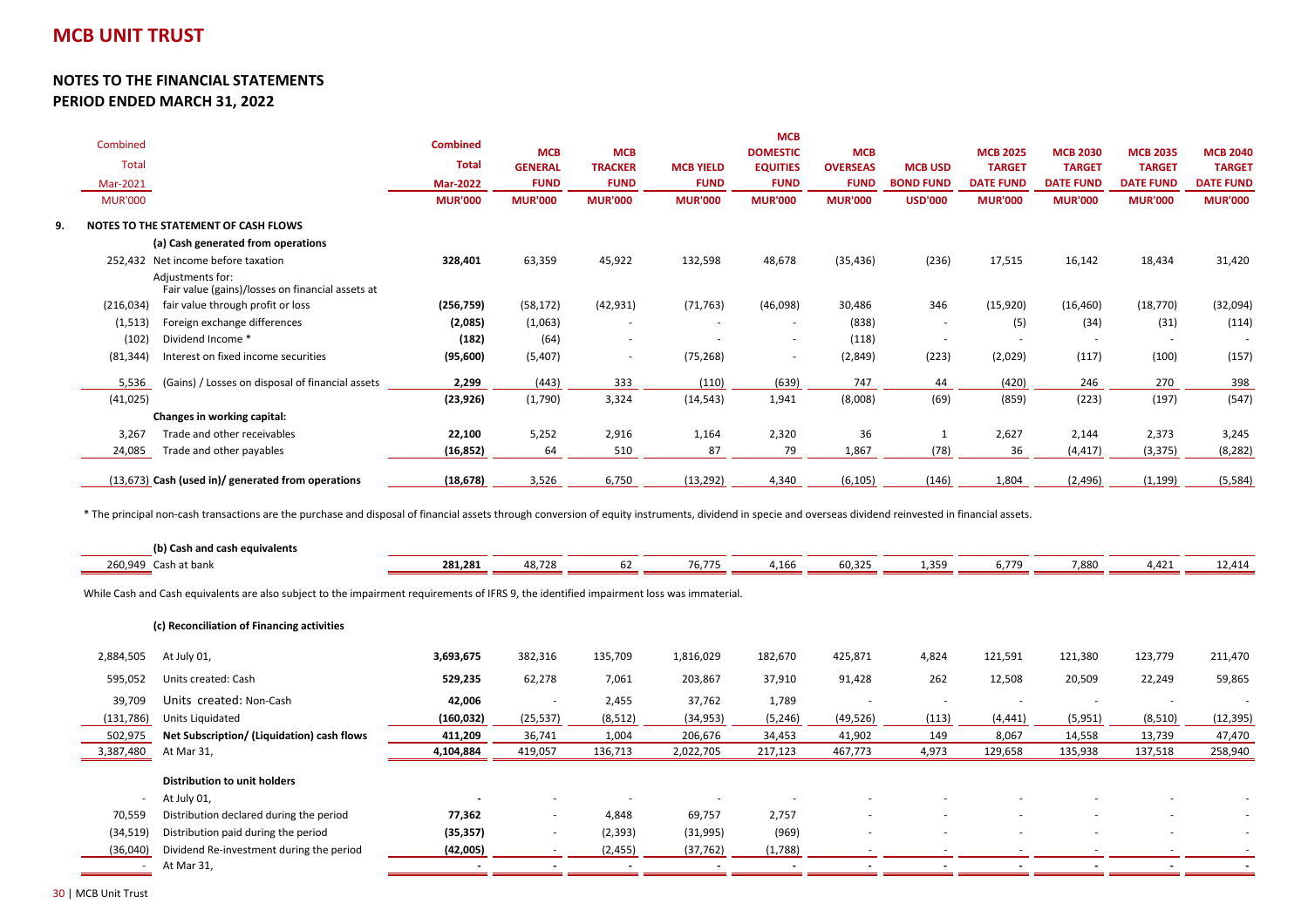### **NOTES TO THE FINANCIAL STATEMENTS PERIOD ENDED MARCH 31, 2022**

|                     | Schedule of Investments as at                                                     |                     |              |
|---------------------|-----------------------------------------------------------------------------------|---------------------|--------------|
| Jun - 2021          |                                                                                   | <u>Mar - 2022</u>   |              |
| <b>Market Value</b> |                                                                                   | <b>Market Value</b> | % of Net     |
| (MUR'000)           | <b>Security Description</b>                                                       | (MUR'000)           | Assets       |
|                     | <u> Non-Current Assets - Financial Asset at Fair Value Through Profit or Loss</u> |                     |              |
|                     | <b>Collective Investment Schemes</b>                                              |                     |              |
| 60,920              | <b>Comgest Growth America Fund</b>                                                | 63,659              | 6.0%         |
| 37,050              | Comgest Growth Asia USD                                                           | 30,526              | 2.9%         |
| 13,569              | Comgest Growth Emerging Markets Fund                                              | 10,412              | 1.0%         |
| 69,827              | Comgest Growth Europe EUR Class Units Cap                                         | 69,438              | 6.6%         |
| 14,294              | Comgest Growth Greater Europe Opportunities Fund                                  | 12,777              | 1.2%         |
| 19,057              | Comgest Growth Japan Fund                                                         | 15,956              | 1.5%         |
| 14,095              | Comgest Growth World Fund                                                         | 13,469              | 1.3%         |
| 1,266               | Investec Global Gold A Acc (OEIC)                                                 | 1,509               | 0.1%         |
| 3,127               | Investec Global Strategy Fund - GBL Natural Resources A ACC                       | 4,273               | 0.4%         |
| 13,153              | Investec Global Strategy Fund - Global Strategic Equity Fund                      | 12,975              | 1.2%         |
| 8,202               | Investec Global Strategy - UK Alpha A Inc Gross GBP                               | 7,661               | 0.7%         |
| 16,485              | Pictet Robotics P USD                                                             | 15,420              | 1.5%         |
| 8,302               | Pictet Emerging Markets P USD                                                     | 6,180               | 0.6%         |
| 10,140<br>36,874    | Sarasin Food and Agriculture Opportunities Class A Fund GBP                       | 9,248               | 0.9%<br>3.6% |
| 6,885               | Seilern Stryx America - F USD<br>Vestathena Hanseatique-A                         | 38,045<br>6,310     | 0.7%         |
| 333,246             | TOTAL COLLECTIVE INVESTMENT SCHEMES                                               | 317,858             | 30.2%        |
|                     |                                                                                   |                     |              |
|                     | <b>Quoted Overseas Equities</b>                                                   |                     |              |
| 6,648               | Global X Longevity Thematic ETF USD                                               | 6,453               | 0.6%         |
| 9,008               | <b>Global X Millennials Thematic ETF USD</b>                                      | 7,814               | 0.7%         |
| 20,172              | iShares S and P 500 Index Fund                                                    | 22,013              | 2.1%         |
| 10,307              | iShares Europe ETF                                                                | 10,047              | 0.9%         |
| 4,934               | iShares MSCI Emerging Markets ETF                                                 | 4,177               | 0.4%         |
| 8,250               | iShares MSCI Frontier 100 ETF                                                     | 8,357               | 0.8%         |
| 9,360               | Xtrackers MSCI USA Financials UCITS ETF 1D                                        | 10,340              | 1.1%         |
| 68,679              | <b>TOTAL QUOTED OVERSEAS EQUITIES</b>                                             | 69,201              | 6.6%         |
|                     |                                                                                   |                     |              |
|                     | <b>Quoted Mauritian Equities</b><br>Afreximbank                                   | 4,861               | 0.5%         |
| 244                 | Air Mauritius Limited (ordinary)                                                  |                     |              |
| 13,348              | Alteo Limited (ordinary)                                                          | 17,151              | 1.6%         |
| 4,079               | Ascencia Limited (Class A Shares)                                                 | 7,092               | 0.7%         |
| 1,650               | Attitude Property Ltd (ordinary)                                                  | 1,680               | 0.2%         |
| 700                 | Automatic Systems Limited (ordinary)                                              | 770                 | 0.1%         |
| 157                 | BlueLife Limited (ordinary)                                                       | 2,858               | 0.3%         |
| 1,528               | <b>BMH Ltd (ordinary)</b>                                                         | 1,640               | 0.2%         |
| 6,497               | Caudan Development Limited (ordinary)                                             | 6,166               | 0.6%         |
| 12,617              | CIEL Limited (ordinary)                                                           | 19,294              | 1.8%         |
| 6,433               | CIM Financial Services Limited (ordinary)                                         | 8,520               | 0.8%         |
| 864                 | CIE Des Villages De Vacances De L'Isle De France Ltee (ordinary)                  | 874                 | 0.1%         |
| 138                 | Constance Hotels Services Limited (ordinary)                                      | 217                 | 0.0%         |
| 13,292              | <b>ENL Limited (Ordinary A)</b>                                                   | 16,823              | 1.6%         |
| 224                 | Excelsior United Development Companies Ltd (ordinary)                             | 243                 | 0.0%         |
| 2,695               | Fincorp Investment Limited (ordinary)                                             | 2,892               | 0.3%         |
| 33,085              | IBL Ltd (ordinary)                                                                | 56,810              | 5.5%         |
| 3,278               | Innodis Ltd (ordinary)                                                            | 3,344               | 0.3%         |
| 2,230               | Lavastone Ltd (ordinary)                                                          | 3,143               | 0.3%         |
| 1,011               | Les Moulins de La Concorde Ltée (preference)                                      | 989                 | 0.1%         |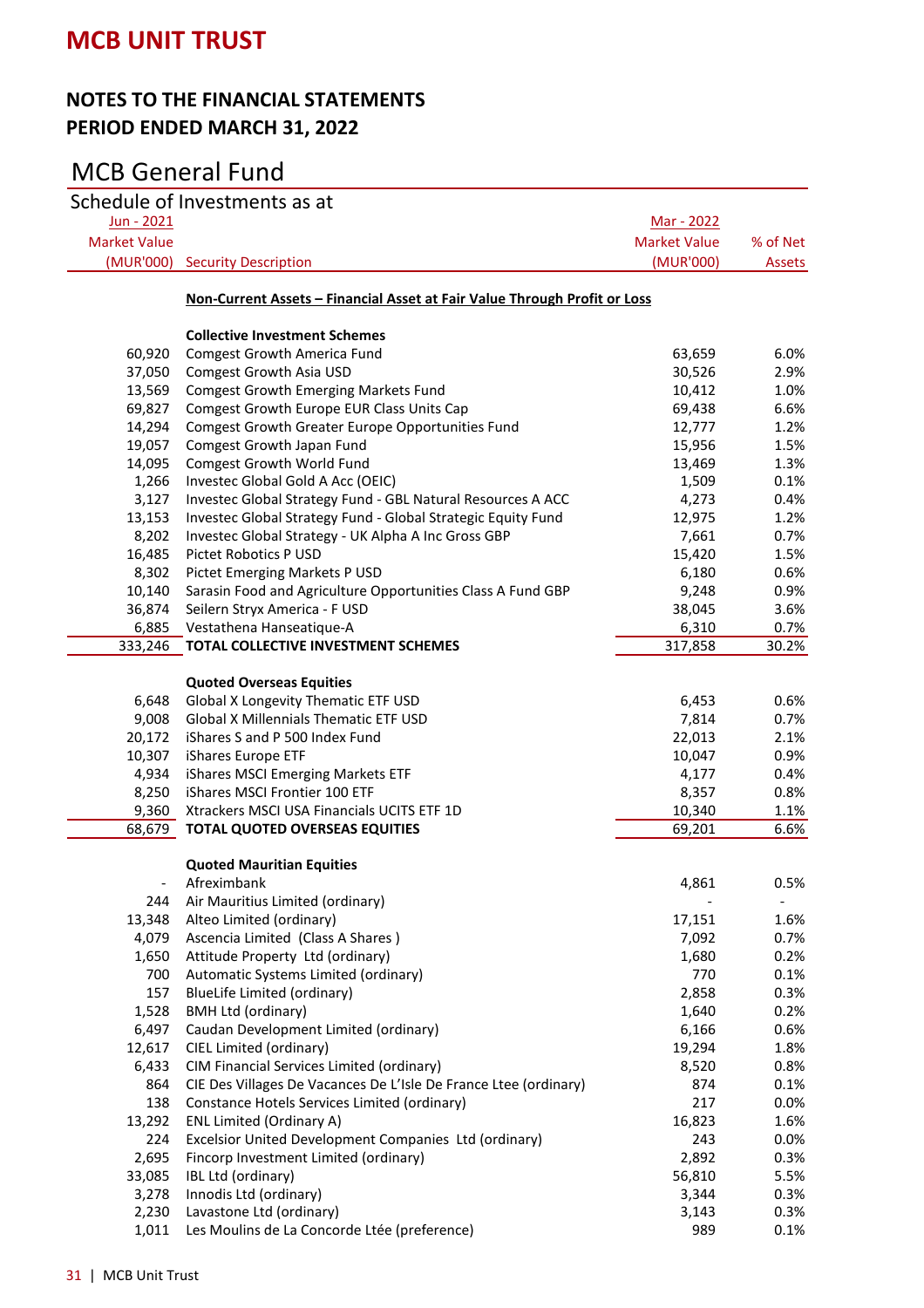### **NOTES TO THE FINANCIAL STATEMENTS PERIOD ENDED MARCH 31, 2022**

|                          | Schedule of Investments as at                                |                     |          |
|--------------------------|--------------------------------------------------------------|---------------------|----------|
| Jun - 2021               |                                                              | Mar - 2022          |          |
| <b>Market Value</b>      |                                                              | <b>Market Value</b> | % of Net |
| (MUR'000)                | <b>Security Description</b>                                  | (MUR'000)           | Assets   |
|                          |                                                              |                     |          |
| 2,424                    | Livestock Feed Limited (ordinary)                            | 2,996               | 0.3%     |
| 225                      | Lottotech Ltd (ordinary)                                     | 211                 | 0.0%     |
| 7,054                    | Lux Island Resorts Ltd (ordinary)                            | 11,542              | 1.1%     |
| 1,249                    | Mauritius Oil Refineries Limited (ordinary)                  | 1,371               | 0.1%     |
| 102,846                  | MCB Group Limited (ordinary)                                 | 128,989             | 12.3%    |
| 11,000                   | MCB Group Ltd (preference)                                   | 10,400              | 1.0%     |
| 8,385                    | Medine Limited (ordinary)                                    | 10,362              | 1.0%     |
| 3,938                    | MUA Ltd (ordinary)                                           | 4,927               | 0.5%     |
| 5,488                    | MFD Group Limited (ordinary)                                 | 7,410               | 0.7%     |
| 5,839                    | New Mauritius Hotels Limited (ordinary)                      | 8,636               | 0.8%     |
| 2,171                    | New Mauritius Hotels Limited (preference)                    | 2,275               | 0.2%     |
| 2,031                    | Omnicane Limited (ordinary)                                  | 2,139               | 0.2%     |
| 17,425                   | Phoenix Beverages Limited (ordinary)                         | 17,483              | 1.7%     |
| 10,695                   | Promotion and Development Ltd (ordinary)                     | 16,403              | 1.6%     |
| 11,162                   | Rogers and Company Limited (ordinary)                        | 14,256              | 1.3%     |
| 17,766                   | SBM Holdings Ltd (ordinary)                                  | 19,762              | 1.9%     |
| 872                      | Semaris Ltd (ordinary)                                       | 980                 | 0.1%     |
| 5,927                    | Sun Limited (ordinary)                                       | 7,379               | 0.7%     |
| 4,669                    | Swan Life Ltd (ordinary)                                     | 4,958               | 0.5%     |
| 10,702                   | Terra Mauricia Ltd (ordinary)                                | 14,359              | 1.4%     |
| 304                      | The Bee Equity Partners Ltd (ordinary)                       | 561                 | 0.1%     |
| 532                      | The Mauritius Development Investment Trust Co Ltd (ordinary) | 590                 | 0.1%     |
| 14,032                   | The United Basalt Products Limited (ordinary)                | 15,511              | 1.5%     |
| 56                       | Tropical Paradise Co. Ltd (ordinary)                         | 65                  | 0.0%     |
| 6,523                    | United Docks Ltd (ordinary)                                  | 7,609               | 0.7%     |
| 1,801                    | Vivo Energy Mauritius Limited (ordinary)                     | 1,875               | 0.3%     |
| $\overline{\phantom{a}}$ | Velogic Holding Company Limited                              | 4,551               | 0.5%     |
| 359,186                  | <b>TOTAL QUOTED MAURITIAN EQUITIES</b>                       | 472,967             | 45.6%    |
|                          | <b>Unquoted Mauritian Equities</b>                           |                     |          |
| 590                      | The Lux Collective Ltd                                       | 1,016               | 0.1%     |
| 590                      | <b>TOTAL UNQUOTED MAURITIAN EQUITIES</b>                     | 1,016               | 0.1%     |
|                          |                                                              |                     |          |
|                          | <b>Quoted Foreign Fixed Income Securities</b>                |                     |          |
| 2,970                    | ARES CAP - 10-Jun-2024                                       | 2,882               | 0.3%     |
| 2,015                    | Ecobank Transnational - 18-Apr-2024                          |                     |          |
| $\overline{\phantom{a}}$ | EBN Finance - 7.125% - 16-Feb-2026                           | 1,996               | 0.2%     |
| 2,749                    | Indian Oil Corp Ltd - 16-Jan-2024                            | 2,689               | 0.3%     |
| 7,734                    | TOTAL QUOTED FOREIGN FIXED INCOME SECURITIES                 | 7,567               | 0.8%     |
|                          | <b>Quoted Mauritian Fixed Income Securities</b>              |                     |          |
| 1,048                    | Ascencia Limited (10 Yrs Bonds)                              | 996                 | 0.1%     |
|                          | Bluelife Limited - 04-Jul-2028                               | 950                 | 0.1%     |
| 4,995                    | IOST Company Ltd (Debenture - 5 Yrs Notes)                   | 4,995               | 0.5%     |
| 5,167                    | Mauritius Govt Bond - 09-Sep-2022                            |                     |          |
| 4,406                    | Mauritius Govt Bond - 20-Jul-2028                            | 4,451               | 0.4%     |
| 10,067                   | Mauritius Govt Bond - 07-Feb-2030                            | 10,327              | 1.0%     |
| 6,056                    | Mauritius Govt Bond - 25-Jun-2031                            | 6,171               | 0.6%     |
| 5,646                    | Mauritius Govt Bond - 09-Nov-2033                            | 5,786               | 0.5%     |
| 8,045                    | Mauritius Govt Bond - 16-Apr-2036                            |                     |          |
| 2,816                    | Mauritius Govt Bond - 18-Jun-2036                            | 2,952               | 0.3%     |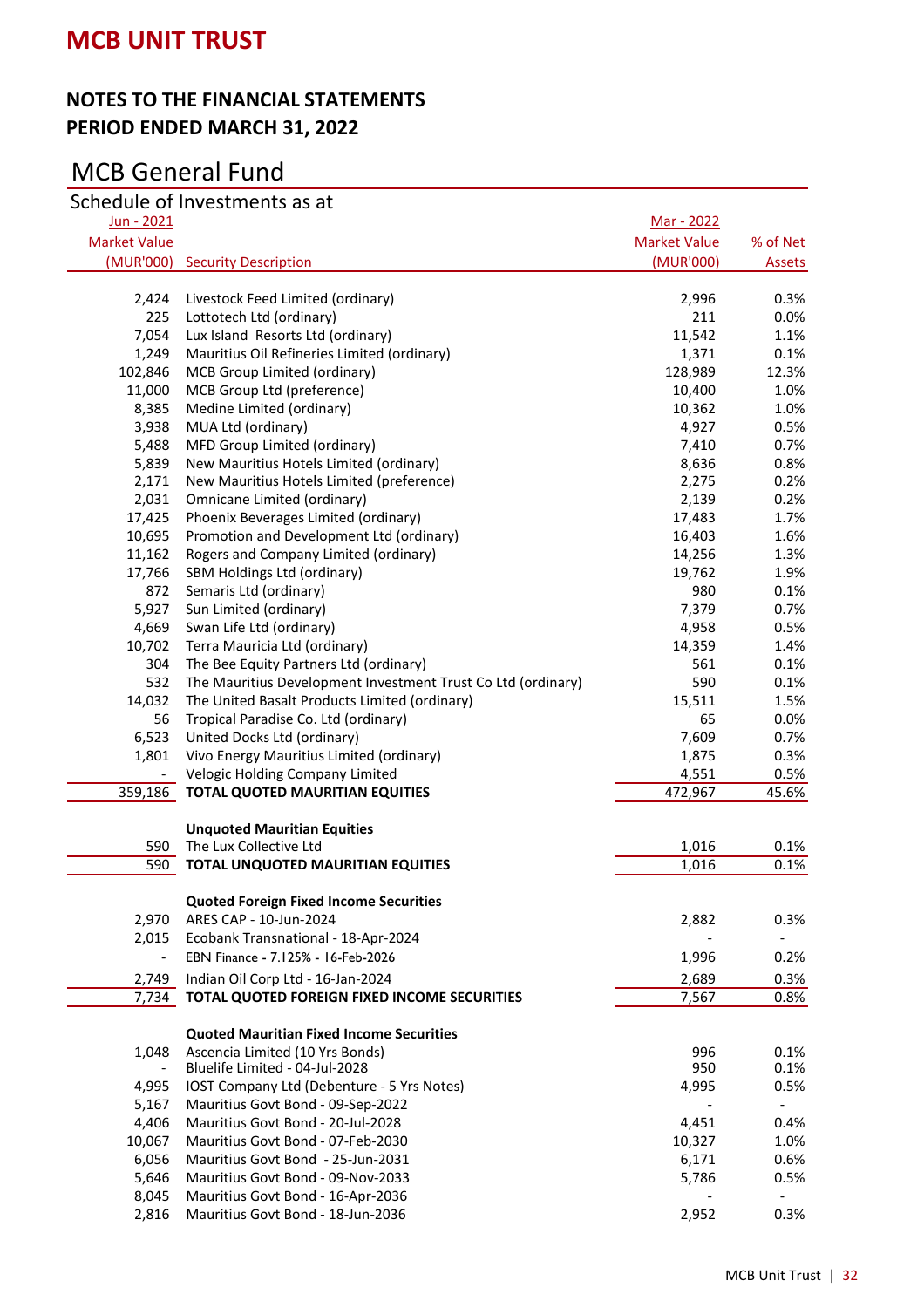### **NOTES TO THE FINANCIAL STATEMENTS PERIOD ENDED MARCH 31, 2022**

|                          | Schedule of Investments as at                                 |                     |          |
|--------------------------|---------------------------------------------------------------|---------------------|----------|
| Jun - 2021               |                                                               | <u>Mar - 2022</u>   |          |
| <b>Market Value</b>      |                                                               | <b>Market Value</b> | % of Net |
| (MUR'000)                | <b>Security Description</b>                                   | (MUR'000)           | Assets   |
|                          |                                                               |                     |          |
| 10,134                   | Mauritius Govt Bond - 07-Sep-2038                             | 10,711              | 1.0%     |
| $\overline{\phantom{a}}$ | Mauritius Govt Bond - 4.45% - 25-Jun-2031                     | 2,370               | 0.2%     |
| $\overline{\phantom{a}}$ | Mauritius Govt Bond - 4.19% - 19-Nov-2031                     | 3,004               | 0.3%     |
| 1,973                    | MCB Group Limited - 22 Jan-2023                               | 1,986               | 0.2%     |
| 100                      | Medine Limited - 26-Dec-2023                                  | 100                 | 0.0%     |
| 940                      | New Mauritius Hotels Ltd - 15-Nov-2022                        |                     |          |
| 900                      | New Mauritius Hotels Ltd - 15-Nov-2024                        | 906                 | 0.1%     |
| 10,011                   | SBM Holdings Ltd (Debenture - Class A 1 Bonds)                | 10,065              | 1.0%     |
| 9,492                    | Sun Limited (Debenture - FRNMUR7Y Note)                       | 9,992               | 0.9%     |
| 5,097                    | 15-Year Inflation Indexed GOM Bonds - 09-Nov-2027             | 6,094               | 0.6%     |
| 5,329                    | 15-Year Inflation Indexed GOM Bonds - 07-April-2032           | 6,974               | 0.7%     |
| 2,883                    | 15-Year Inflation Indexed GOM Bonds - 20-April-2033           | 3,940               | 0.5%     |
| 95,105                   | TOTAL QUOTED MAURITIAN FIXED INCOME SECURITIES                | 92,770              | 9.0%     |
|                          |                                                               |                     |          |
| 1,253                    | <b>Interest Receivable on Non-Current Assets (FVTPL)</b>      | 1,808               | 0.2%     |
|                          | TOTAL NON-CURRENT ASSETS - FINANCIAL ASSETS AT FAIR VALUE     |                     |          |
| 865,793                  | <b>THROUGH PROFIT OR LOSS</b>                                 | 963,187             | 92.5%    |
|                          |                                                               |                     |          |
|                          | Non-Current Assets - Financial Assets at Amortised Cost       |                     |          |
| 3,000                    | Ascencia Ltd - 29-Dec-2035                                    | 3,000               | 0.3%     |
| 1,000                    | Ciel Ltd - 31-May-2031                                        | 1,000               | 0.1%     |
|                          | CIPFL - Junior Tr - Repo - BOM2.3 - 18-Mar-2035               | 2,000               | 0.2%     |
|                          | CIPFL - Junior Tr - Repo - BOM2.35 - 18-Mar-2036              | 2,000               | 0.2%     |
| $\overline{\phantom{a}}$ | CIPFL - Junior Tr - Repo - BOM2.4 - 18-Mar-2037               | 2,000               | 0.2%     |
| 1,000                    | La Sablonniere-FLRN-01-MUR-10Y - 11-Jan-2029                  | 1,000               | 0.1%     |
| 7,000                    | La Sabloniere Limited Secured Fixed Rates Notes - 11-Jan-2029 | 7,000               | 0.7%     |
| 1,000                    | Mauritius Union Assurance Co. Ltd - 24-Sep-2029               | 1,000               | 0.1%     |
| 3,000                    | MUA Ltd - 30-Jun-2031                                         | 3,000               | 0.3%     |
|                          | Oficea Company Limited - Repo - BOM2.30 - 17-Dec-2030         | 3,000               |          |
|                          | 3,375 . Omnicane Logistics Op Ltd - 29-Dec-2023               | 2,750               | 0.3%     |
| 1,875                    | Omnicane La Baraque Thermal Energy Repo - 31-Jul-2022         |                     |          |
|                          | Omnicane Holdings (La Baraque) Thermal Energy Ltd Senior      |                     |          |
| 4,433                    | Secured - 03-Jun-2027                                         | 3,847               | 0.4%     |
| 5,000                    | Spice Finance Ltd                                             |                     |          |
|                          | TOTAL NON-CURRENT ASSETS - FINANCIAL ASSETS AT                |                     |          |
|                          |                                                               |                     |          |
| 30,683                   | <b>AMORTISED COST</b>                                         | 31,597              | 2.9%     |
| 515                      | <b>Interest Receivable on Non-Current Assets (FAAC)</b>       | 253                 | 0.0%     |
|                          | TOTAL NON-CURRENT ASSETS - FINANCIAL ASSETS AT                |                     |          |
| 31,198                   | <b>AMORTISED COST</b>                                         | 31,850              | 2.9%     |
|                          |                                                               |                     |          |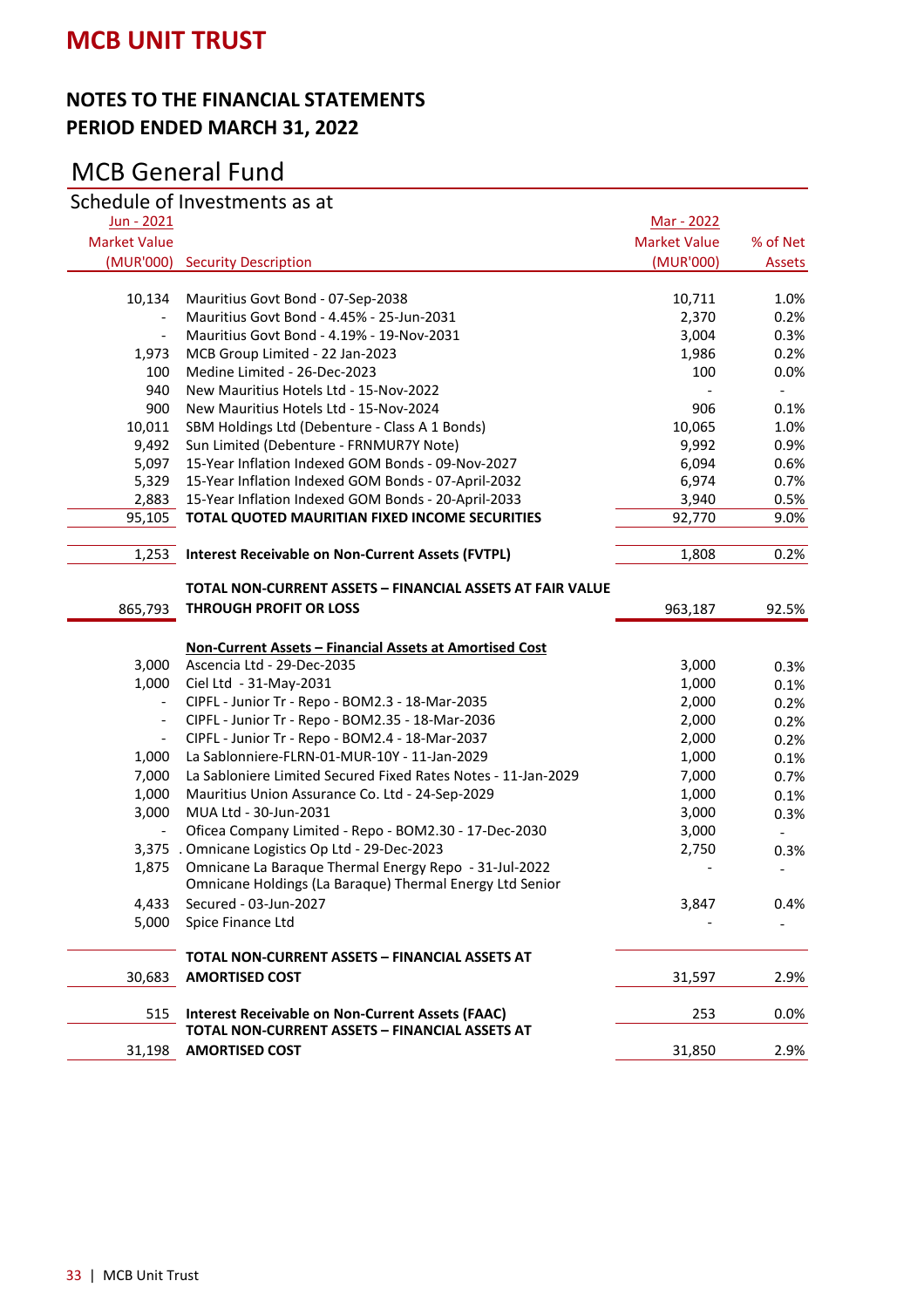### **NOTES TO THE FINANCIAL STATEMENTS PERIOD ENDED MARCH 31, 2022**

|                          | Schedule of Investments as at                                         |                     |          |
|--------------------------|-----------------------------------------------------------------------|---------------------|----------|
| <u>Jun - 2021</u>        |                                                                       | Mar - 2022          |          |
| <b>Market Value</b>      |                                                                       | <b>Market Value</b> | % of Net |
|                          | (MUR'000) Security Description                                        | (MUR'000)           | Assets   |
|                          |                                                                       |                     |          |
|                          | Current Assets - Financial Asset at Fair Value Through Profit or Loss |                     |          |
|                          | <b>Quoted Foreign Fixed Income Securities</b>                         |                     |          |
| 3,195                    | QNB Finance Ltd - 07-Sep-2021                                         |                     |          |
| 961                      | Standard Chartered - 25-Jan-2022                                      |                     |          |
| 4,156                    | TOTAL QUOTED FOREIGN FIXED INCOME SECURITIES                          |                     |          |
|                          | <b>Quoted Mauritian Fixed Income Securities</b>                       |                     |          |
|                          |                                                                       |                     |          |
| 7,519                    | 3 YR Government of Mauritius Treasury Notes - 27-Jul-2021             |                     |          |
|                          | Mauritius Govt Bond - 09-Sep-2022                                     | 5,079               | 0.5%     |
|                          | New Mauritius Hotels Ltd - 15-Nov-2022                                | 977                 | 0.1%     |
| 7,519                    | TOTAL QUOTED MAURITIAN FIXED INCOME SECURITIES                        | 6,056               | 0.6%     |
|                          | <b>Interest Receivable on Current Assets (FVTPL)</b>                  |                     |          |
| 45                       | Overseas Fixed Income                                                 |                     |          |
| 133                      | Local Fixed Income                                                    | 32                  | 0.0%     |
| 178                      | TOTAL INTEREST RECEIVABLE ON CURRENT ASSETS (FVTPL)                   | 32                  | 0.0%     |
|                          |                                                                       |                     |          |
|                          | TOTAL CURRENT ASSETS - FINANCIAL ASSETS AT FAIR VALUE                 |                     |          |
| 11,853                   | <b>THROUGH PROFIT OR LOSS</b>                                         | 6,088               | 0.6%     |
|                          | <b>Current Assets - Financial Assets at Amortised Cost</b>            |                     |          |
| $\overline{\phantom{a}}$ | Omnicane La Baraque Thermal Energy Repo - 31-Jul-2022                 | 750                 | 0.1%     |
| $\overline{\phantom{a}}$ | Spice Finance Ltd                                                     | 5,000               | 0.5%     |
| 3,588                    | Egypt T-Bill Linked Notes - 05-Jul-2021                               |                     |          |
|                          | GOM T-Bills - 0% - 17-Jun-2022                                        | 9,985               | 0.9%     |
| 3,588                    |                                                                       | 15,735              | 1.5%     |
|                          |                                                                       |                     |          |
| 415                      | <b>Interest Receivable on Current Assets</b>                          | 89                  | $0.0\%$  |
|                          | TOTAL CURRENT ASSETS - FINANCIAL ASSETS AT AMORTISED                  |                     |          |
| 4,003                    | <b>COST</b>                                                           | 15,824              | 1.5%     |
|                          | <b>Current Assets - Receivables</b>                                   |                     |          |
| 3,031                    | Dividends Receivable on Non-Current Assets                            |                     |          |
| 3,031                    | <b>TOTAL CURRENT ASSETS - RECEIVABLES</b>                             |                     |          |
|                          |                                                                       |                     |          |
| 915,878                  | TOTAL MARKET VALUE OF INVESTMENTS                                     | 1,016,949           | 96.1%    |
| 42,310                   | OTHER ASSETS AND LIABILITIES                                          | 41,295              | 3.9%     |
| 958,188                  | <b>NET ASSETS</b>                                                     | 1,058,244           | 100.0%   |
|                          |                                                                       |                     |          |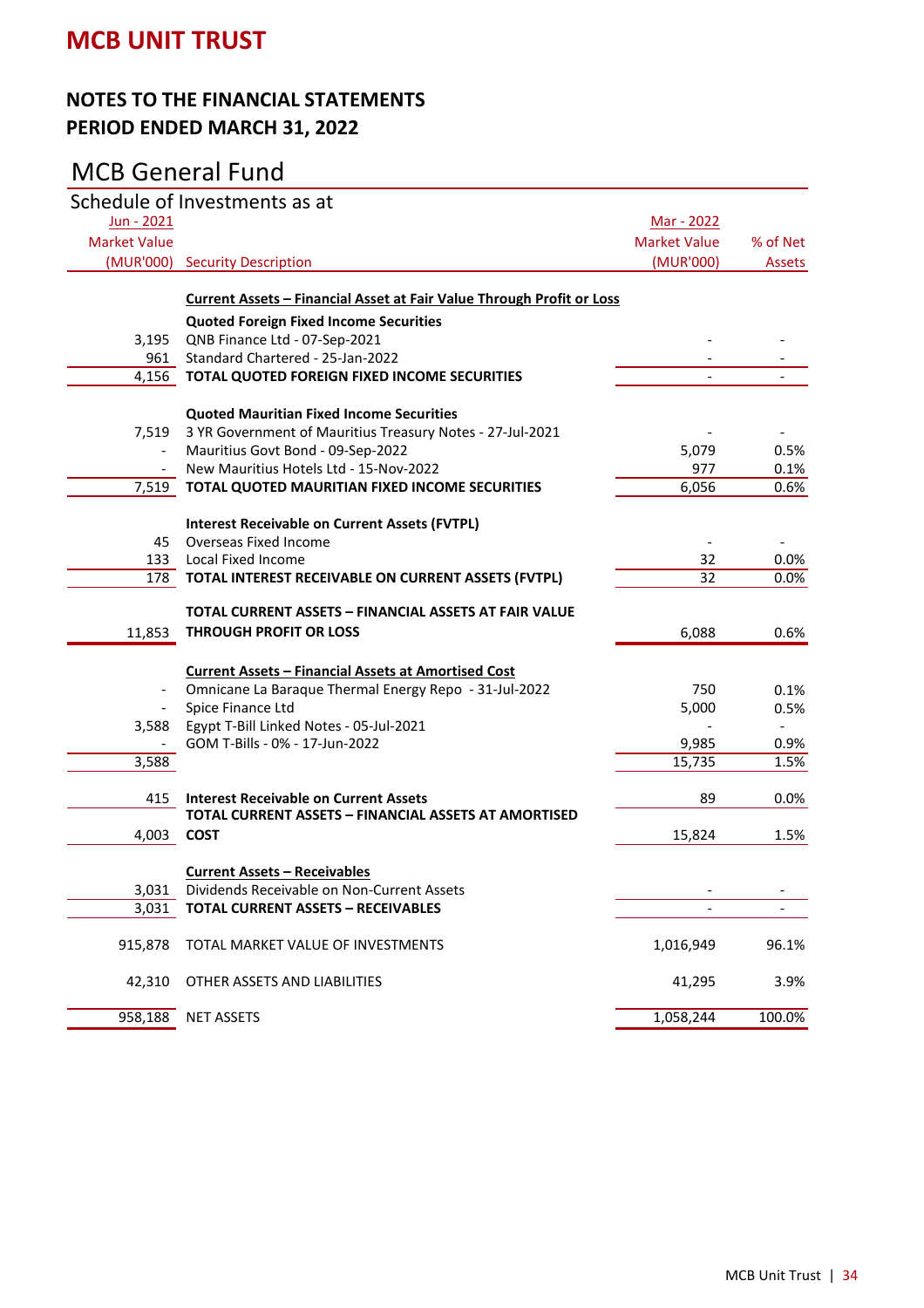### **NOTES TO THE FINANCIAL STATEMENTS PERIOD ENDED MARCH 31, 2022**

# MCB General Fund

|                     | Schedule of Investments as at  |                     |               |
|---------------------|--------------------------------|---------------------|---------------|
| Jun - 2021          |                                | Mar - 2022          |               |
| <b>Market Value</b> |                                | <b>Market Value</b> | % of Net      |
|                     | (MUR'000) Security Description | (MUR'000)           | <b>Assets</b> |
|                     | <b>Currency Profile</b>        |                     |               |
| 195                 | <b>AUD</b>                     | 200                 | $0.0\%$       |
| 92,068              | <b>EUR</b>                     | 89,561              | 8.5%          |
| 20.419              | <b>GBP</b>                     | 19.213              | 1.8%          |
| 19,057              | JPY                            | 15,956              | 1.5%          |
| 508,134             | <b>MUR</b>                     | 620,623             | 58.6%         |
| 318,315             | <b>USD</b>                     | 312,691             | 29.6%         |
| 958,188             | <b>NET ASSETS</b>              | 1,058,244           | 100.0%        |

At March 31, 2022, if MUR had weakened/ strengthened by 5% against the above other currencies with all other variables held constant, net income before taxation would have been MUR 21.9m (June 30, 2021: MUR 22.5.0m) higher/ lower, mainly as a result of retranslation of foreign currency denominated bank balances and financial assets.

|         | <b>Fair Value Hierarchy</b>       |           |       |
|---------|-----------------------------------|-----------|-------|
| 880.087 | Level 1                           | 968,259   | 91.5% |
|         | 35.201 Level 2                    | 47.674    | 4.5%  |
| 590     | Level 3                           | 1.016     | 0.1%  |
| 915.878 | TOTAL MARKET VALUE OF INVESTMENTS | 1,016,949 | 96.1% |

Had fair value increased/ decreased by 10%, the impact on net income would have been MUR 96.7m (June 30, 2021: MUR 87.6m) higher/ lower with all other variables held constant.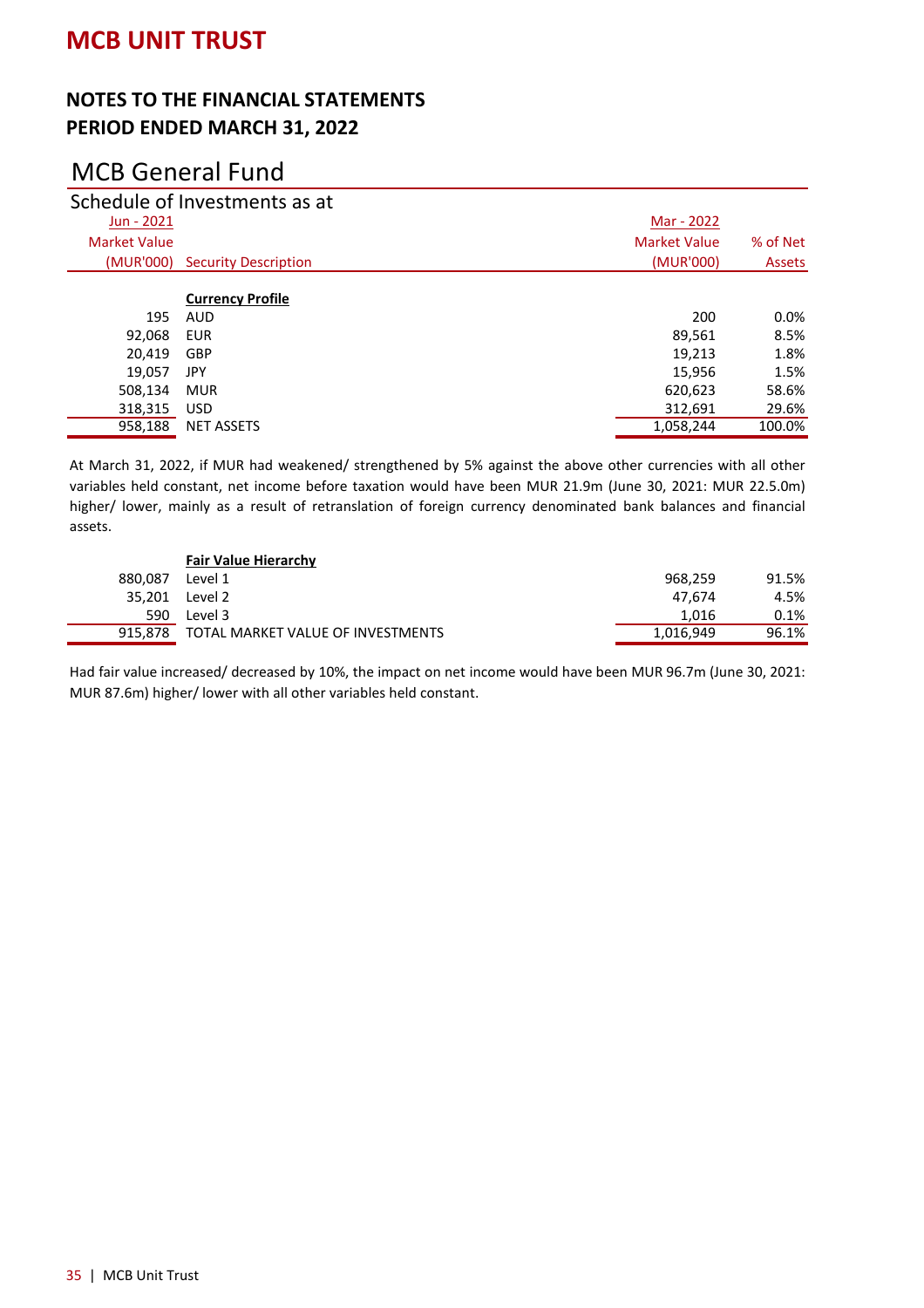#### **NOTES TO THE FINANCIAL STATEMENTS PERIOD ENDED MARCH 31, 2022**

## MCB Tracker Fund

### Schedule of Investments as at

| Jun - 2021          |                                                                            | Mar - 2022               |                          |
|---------------------|----------------------------------------------------------------------------|--------------------------|--------------------------|
| <b>Market Value</b> |                                                                            | <b>Market Value</b>      | % of Net                 |
| (MUR'000)           | <b>Security Description</b>                                                | (MUR'000)                | <b>Assets</b>            |
|                     | Non-Current Assets - Financial Assets at Fair Value through Profit or Loss |                          |                          |
|                     | <b>Quoted Mauritian Equities</b>                                           |                          |                          |
| 11,990              | Alteo Limited (ordinary)                                                   | 15,406                   | 5.3%                     |
|                     | Ascencia Ltd (ordinary A)                                                  | 16,815                   | 5.7%                     |
| 12,731              | CIEL Limited (ordinary)                                                    | 16,045                   | 5.5%                     |
| 11,907              | ENL Limited (ordinary A)                                                   | 12,357                   | 4.2%                     |
| 47,525              | IBL Ltd (ordinary)                                                         | 54,529                   | 18.6%                    |
| 109,113             | MCB Group Limited (ordinary)                                               | 127,698                  | 43.6%                    |
| 8,437               | Medine Limited (ordinary)                                                  |                          | $\frac{1}{2}$            |
| 8,829               | MUA Ltd (ordinary)                                                         | 11,045                   | 3.8%                     |
| 8,062               | Rogers and Company Limited (ordinary)                                      | 10,480                   | 3.6%                     |
| 18,617              | SBM Holdings Ltd (ordinary)                                                | 20,709                   | 7.1%                     |
| 2,419               | Terra Mauricia Ltd (ordinary)                                              | 3,245                    | 1.1%                     |
| 5,084               | Vivo Energy Mauritius Limted (ordinary)                                    | 5,296                    | 1.8%                     |
| 244,714             | <b>TOTAL QUOTED MAURITIAN EQUITIES</b>                                     | 293,625                  | 100.3%                   |
|                     | TOTAL NON-CURRENT ASSETS - FINANCIAL ASSETS AT FAIR VALUE                  |                          |                          |
| 244,714             | <b>THROUGH PROFIT OR LOSS</b>                                              | 293,625                  | 100.3%                   |
|                     |                                                                            |                          |                          |
|                     | <b>Current Assets - Receivables</b>                                        |                          |                          |
| 2,898               | Dividends Receivable on Non-Current Assets                                 |                          |                          |
| 2,898               | <b>TOTAL CURRENT ASSETS - RECEIVABLES</b>                                  | $\overline{\phantom{a}}$ | $\overline{\phantom{a}}$ |
| 247,612             | TOTAL MARKET VALUE OF INVESTMENTS                                          | 293,625                  | 100.3%                   |
| 3,160               | OTHER ASSETS AND LIABILITIES                                               | (788)                    | $-0.3%$                  |
| 250,772             | <b>NET ASSETS</b>                                                          | 292,837                  | 100.0%                   |
|                     | <b>Currency Profile</b>                                                    |                          |                          |
| 250,792             | <b>MUR</b>                                                                 | 292,856                  | 100.0%                   |
| (20)                | <b>USD</b>                                                                 | (19)                     | 0.0%                     |
| 250,772             | <b>NET ASSETS</b>                                                          | 292,837                  | 100.0%                   |
|                     |                                                                            |                          |                          |

At March 31, 2022, if MUR had weakened/ strengthened by 5% against the above other currencies with all other variables held constant, net income before taxation would have been MUR 0m (June 30, 2021: Rs 0m) higher/ lower, mainly as a result of retranslation of foreign currency denominated bank balances and financial assets.

|         | <b>Fair Value Hierarchy</b>       |         |        |
|---------|-----------------------------------|---------|--------|
| 247.612 | Level 1                           | 293.625 | 100.3% |
| 247.612 | TOTAL MARKET VALUE OF INVESTMENTS | 293.625 | 100.3% |

Had fair value increased/ decreased by 10%, the impact on net income before taxation would have been MUR 29.4m (June 30, 2021: MUR 24.5m) higher/lower with all other variables held constant.

None of the financial assets are impaired.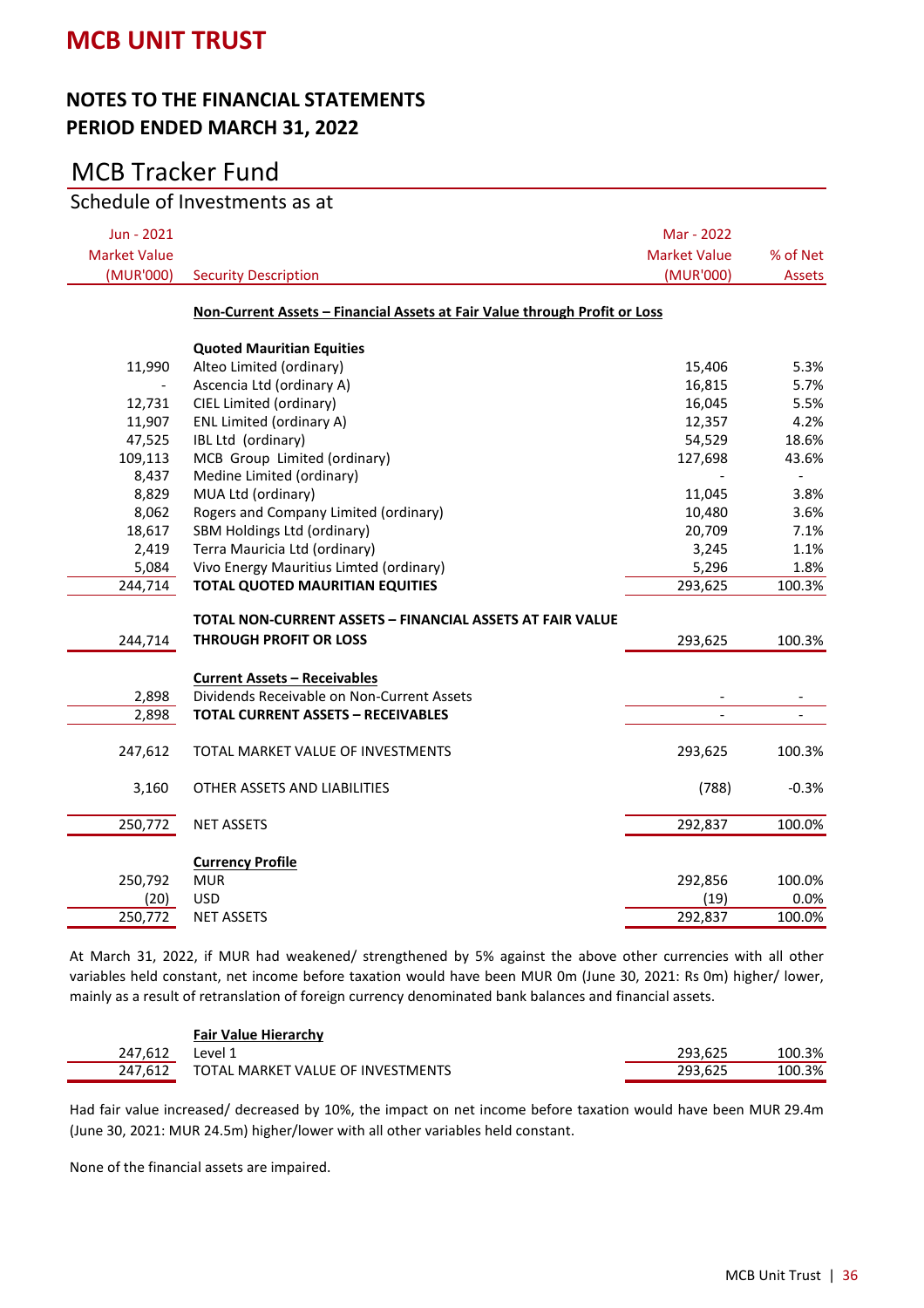### **NOTES TO THE FINANCIAL STATEMENTS PERIOD ENDED MARCH 31, 2022**

# MCB Yield Fund

# Schedule of Investments as at

| Jun - 2021          |                                                                            | Mar - 2022          |          |
|---------------------|----------------------------------------------------------------------------|---------------------|----------|
| <b>Market Value</b> |                                                                            | <b>Market Value</b> | % of Net |
| (MUR'000)           | <b>Security Description</b>                                                | (MUR'000)           | Assets   |
|                     |                                                                            |                     |          |
|                     | Non-Current Assets - Financial Assets at Fair Value through Profit or Loss |                     |          |
|                     | <b>Quoted Mauritian Equities</b>                                           |                     |          |
| 23,567              | Ascencia Limited (Class A Shares)                                          | 24,112              | 0.9%     |
| 11,975              | Automatic Systems Limited (ordinary)                                       | 13,173              | 0.5%     |
| 91,915              | Attitude Property Ltd (ordinary)                                           | 93,586              | 3.6%     |
| 2,117               | Lottotech Ltd (ordinary)                                                   | 1,989               | 0.1%     |
| 21,676              | MCB Group Limited (ordinary)                                               | 51,887              | 2.0%     |
| 67,980              | MCB Group Limited (preference)                                             | 64,272              | 2.5%     |
| 5,243               | New Mauritius Hotels Limited (Preference)                                  | 5,494               | 0.2%     |
| 56,482              | SBM Holdings Ltd (ordinary)                                                | 62,828              | 2.4%     |
| 10,198              | Swan General Ltd (ordinary)                                                | 14,686              | 0.6%     |
| 23,496              | The Mauritius Development Investment Trust Co Ltd (ordinary)               | 26,058              | 1.0%     |
| 510                 | Tropical Paradise Co. Ltd (Preference)                                     | 722                 | 0.0%     |
| 42,817              | Vivo Energy Mauritius Limited (ordinary)                                   | 44,600              | 1.7%     |
| 357,976             | <b>TOTAL QUOTED MAURITIAN EQUITIES</b>                                     | 403,407             | 15.5%    |
|                     |                                                                            |                     |          |
|                     | <b>Quoted Mauritian Fixed Income Securities</b>                            |                     |          |
| 5,803               | Ascencia Limited (10 Yrs Bond)                                             | 5,513               | 0.2%     |
| 34,207              | Commercial Investment Property Fund Ltd Jr Tr -12-Jan-2027                 |                     |          |
| 4,883               | Commercial Investment Property Fund Ltd Sr Tr -12-Jan-2027                 |                     |          |
|                     | Commercial Investment Property Fund Ltd Sr Tr -18-Mar-2037                 | 40,000              | 1.5%     |
| 19,979              | IOST Company Ltd (Debenture - 5Yrs Notes) - 25-Jan-2024                    | 19,979              | 0.8%     |
| 20,004              | IOST Company Ltd (Debenture - 5Yrs Notes) - 27-Mar-2024                    | 19,804              | 0.8%     |
| 33,874              | Mauritius Govt Bond - 09-Nov-2033                                          | 34,714              | 1.3%     |
| 14,546              | Mauritius Govt Bond - 15-Jan-2036                                          | 15,003              | 0.6%     |
| 55,277              | Mauritius Govt Bond - 15-Apr-2036                                          | 57,329              | 2.2%     |
| 105,280             | Mauritius Govt Bond - 17-Mar-2037                                          | 109,233             | 4.2%     |
| 89,568              | Mauritius Govt Bond - 15-Sep-2037                                          | 93,800              | 3.6%     |
| 93,917              | Mauritius Govt Bond - 08-Feb-2039                                          | 99,751              | 3.9%     |
| 1,936               | MCB Ltd Floating Rate Subordinated Notes - 08-Aug-2023                     | 1,933               | 0.1%     |
| 32,846              | New Mauritius Hotels Ltd. (Debenture - FRNMUR7Y Note)                      | 33,064              | 1.3%     |
| 10,024              | Southern Cross Tourist Co Ltd (Debenture - 10 Yrs Notes)                   | 10,024              | 0.4%     |
| 28,503              | Sun Limited (Debenture - FRNMUR7Y Note)                                    | 30,005              | 1.2%     |
| 10,300              | 15 Year Inflation Indexed GOM Bonds - 09-Nov-2027                          | 12,314              | 0.5%     |
| 42,630              | 15 Year Inflation Indexed GOM Bonds - 07-April-2032                        | 55,793              | 2.2%     |
| 48,050              | 15 Year Inflation Indexed GOM Bonds - 20-April-2033                        | 65,660              | 2.5%     |
| 651,627             | TOTAL QUOTED MAURITIAN FIXED INCOME SECURITIES                             | 703,919             | 27.3%    |
|                     |                                                                            |                     |          |
| 8,990               | Interest Receivable on Non-Current Assets                                  | 12,616              | 0.5%     |
|                     | <b>TOTAL NON-CURRENT ASSETS - FINANCIAL ASSETS AT FAIR VALUE</b>           |                     |          |
|                     | <b>THROUGH PROFIT AND LOSS</b>                                             |                     |          |
| 1,018,593           |                                                                            | 1,119,942           | 43.3%    |
|                     | Non-Current Assets - Financial Assets At Amortised Cost                    |                     |          |
| 9,000               | Alteo Limited Secured Fixed Rate Notes - 27-May-2026                       | 9,000               | 0.3%     |
| 40,000              | Ascencia Ltd - FLN - 29-Dec-2035                                           | 40,000              | 1.4%     |
| 40,000              | Ascencia Ltd - FRN - 29-Dec-2035                                           | 40,000              | 1.4%     |
| 50,000              | Bank One Limited - 29-Jun-2030                                             | 50,000              | 2.0%     |
| 30,000              | Ciel Limited - Fixed Rate Secured Notes - 02-Feb-2025                      | 30,000              | 1.2%     |
| 20,300              | Ciel Limited - Fixed Rate Secured Notes - 02-Feb-2028                      | 20,300              | 0.8%     |
|                     |                                                                            |                     |          |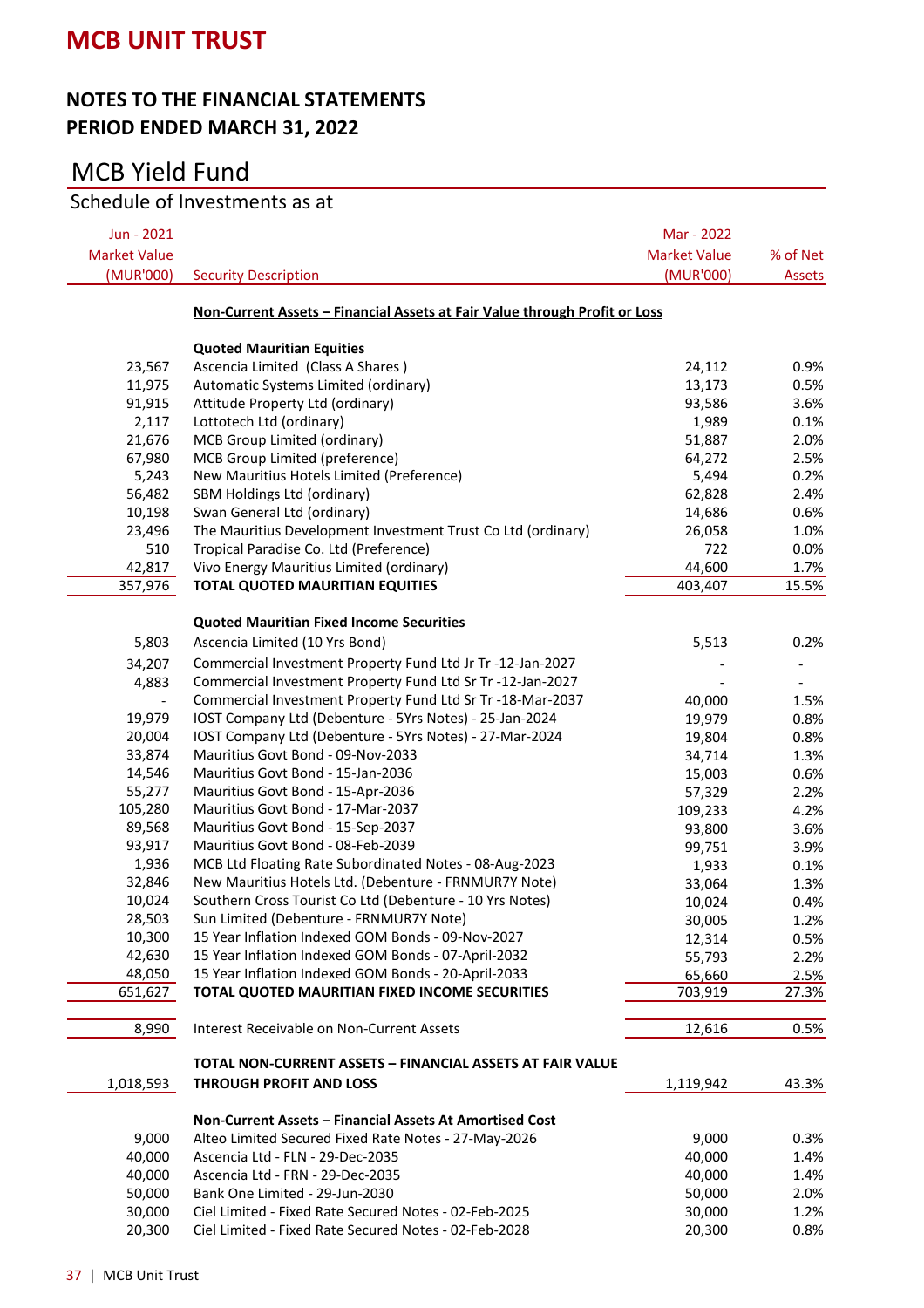#### **NOTES TO THE FINANCIAL STATEMENTS PERIOD ENDED MARCH 31, 2022**

# MCB Yield Fund

# Schedule of Investments as at

| Jun - 2021               |                                                              | Mar - 2022          |                          |
|--------------------------|--------------------------------------------------------------|---------------------|--------------------------|
| <b>Market Value</b>      |                                                              | <b>Market Value</b> | % of Net                 |
| (MUR'000)                | <b>Security Description</b>                                  | (MUR'000)           | Assets                   |
|                          |                                                              |                     |                          |
| 50,000                   | CIEL Ltd - 31-May-2036                                       | 50,000              | 1.8%                     |
| 50,000                   | Gamma Civic Ltd - 18-Jun-2031                                | 50,000              | 1.8%                     |
| 50,000                   | IBL Ltd - 17-Jun-2031                                        | 50,000              | 1.8%                     |
| 23,000                   | La Sabloniere Limited Secured Fixed Rate Notes - 11-Jan-2024 | 23,000              | 0.9%                     |
| 12,000                   | Spice Finance Ltd                                            |                     | $\overline{\phantom{a}}$ |
| 40,924                   | Sugar Investment Trust Note Investment-23-Apr-2024           | 40,924              | 1.6%                     |
|                          | Mauritius Govt Bond - 25-Feb-2025                            | 19,784              | 0.8%                     |
| 51,381                   | Mauritius Govt Bond - 06-Sep-2029                            | 51,381              | 2.1%                     |
| 36,146                   | Mauritius Govt Bond - 07-Feb-2030                            | 36,146              | 1.4%                     |
| 177,229                  | Mauritius Govt Bond - 26-Jul-2034                            | 177,229             | 6.9%                     |
| 24,970                   | Mauritius Govt Bond - 16-Apr-2036                            | 24,970              | 1.0%                     |
| $\overline{\phantom{a}}$ | Mauritius Govt Bond - 16-Sep-2041                            | 39,640              | 1.5%                     |
| 175,092                  | Mauritius Govt Bond - 08-Nov-2039                            | 175,092             | 6.8%                     |
| 199,756                  | Mauritius Govt Bond - 07-Sep-2038                            | 199,756             | 7.7%                     |
| 61,754                   | Mauritius Govt Bond - 17-Apr-2040                            | 61,754              | 2.4%                     |
| 24,774                   | Mauritius Govt Bond - 05-Feb-2041                            | 24,774              | 1.0%                     |
| 34,394                   | Mauritius Govt Bond - 28-May-2041                            | 34,394              | 1.3%                     |
|                          | Mauritius Govt Bond - 4.40% - 14-Jan-2037                    | 50,438              | 2.0%                     |
| $\overline{\phantom{a}}$ | Mauritius Govt Bond - 4.56% - 04-Feb-2042                    | 30,236              | 1.2%                     |
| 35,000                   | MaxCity PFL - 24-May-2028                                    | 35,000              | 1.4%                     |
| 15,000                   | MaxCity PFL - 24-May-2031                                    | 15,000              | 0.6%                     |
| 20,000                   | MUA Ltd - 30-Jun-2031                                        | 20,000              | 0.8%                     |
| 6,875                    | Omnicane La Baraque Thermal Energy - 31-Jul-2022             |                     | $\blacksquare$           |
| 1,277,595                |                                                              | 1,398,818           | 53.9%                    |
| 15,443                   | Interest Receivable on Non-Current Assets                    | 15,400              | 0.6%                     |
|                          | TOTAL NON-CURRENT ASSETS - FINANCIAL ASSETS AT AMORTISED     |                     |                          |
| 1,293,038                | <b>COST</b>                                                  | 1,414,218           | 54.5%                    |
|                          |                                                              |                     |                          |
|                          |                                                              |                     |                          |
|                          | <b>Current Assets - Financial Assets At Amortised Cost</b>   |                     | 0.2%                     |
|                          | Omnicane La Baraque Thermal Energy - 31-Jul-2022             | 2,750<br>12,000     |                          |
| $\overline{\phantom{a}}$ | Spice Finance Ltd                                            |                     | 0.5%                     |
| $\overline{\phantom{a}}$ | <b>Interest Receivable</b>                                   | 3,032               | 0.1%                     |
|                          | TOTAL CURRENT ASSETS - FINANCIAL ASSETS AT AMORTISED COST    | 17.782              | 0.8%                     |
|                          |                                                              |                     |                          |
|                          | <b>Current Assets - Receivables</b>                          |                     |                          |
| 576                      | Dividends Receivable on Non-Current Assets                   |                     |                          |
| 576                      | <b>TOTAL CURRENT ASSETS - RECEIVABLES</b>                    |                     |                          |
| 2,312,207                | TOTAL MARKET VALUE OF INVESTMENTS                            | 2,551,942           | 98.7%                    |
| 3,669                    | OTHER ASSETS AND LIABILITIES                                 | 33,394              | 1.3%                     |
| 2,315,876                | <b>NET ASSETS</b>                                            | 2,585,336           | 100.0%                   |
|                          |                                                              |                     |                          |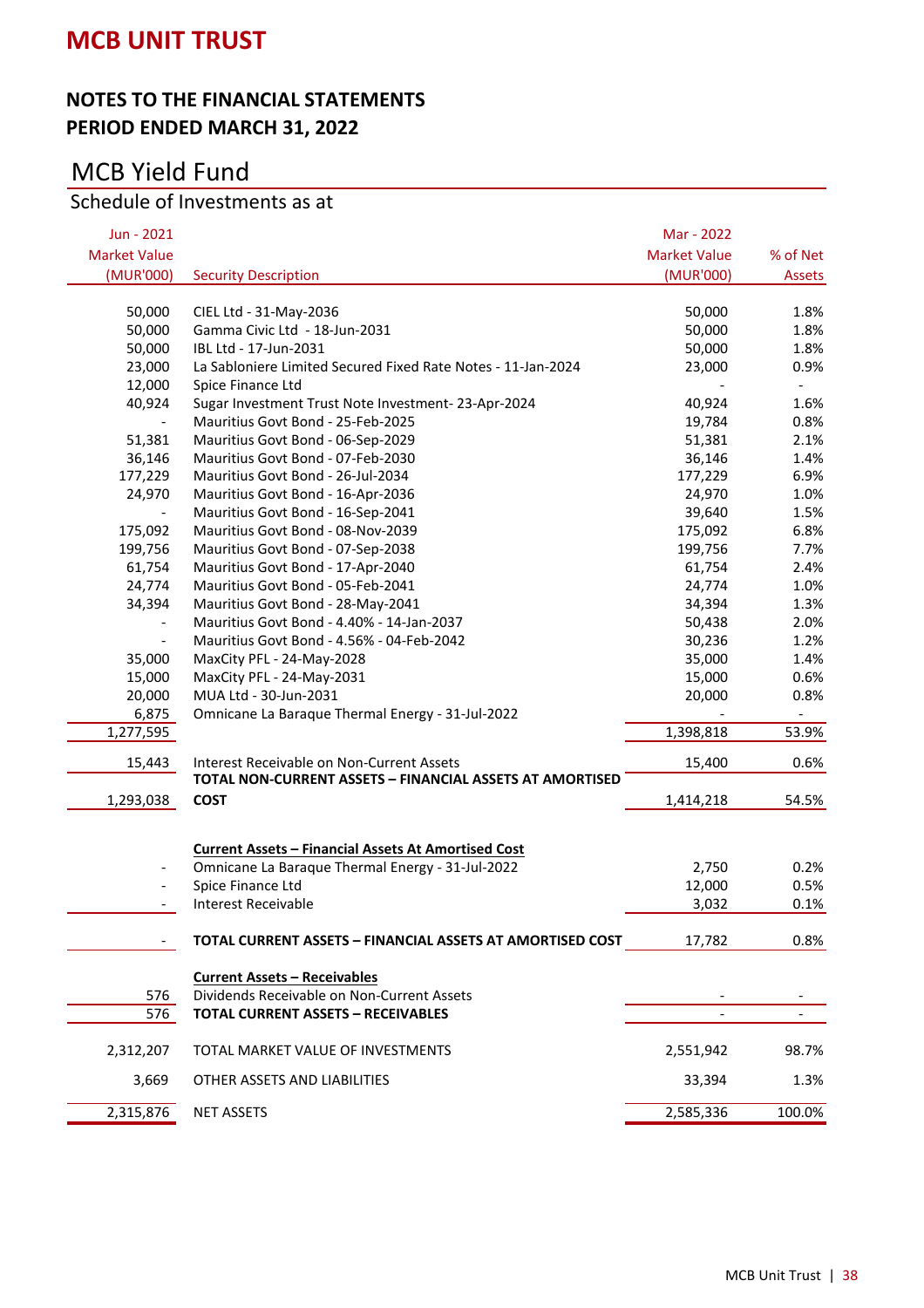# MCB Yield Fund

### Schedule of Investments as at

| Jun - 2021<br><b>Market Value</b><br>(MUR'000) | <b>Security Description</b> | Mar - 2022<br><b>Market Value</b><br>(MUR'000) | % of Net<br><b>Assets</b> |
|------------------------------------------------|-----------------------------|------------------------------------------------|---------------------------|
|                                                | <b>Currency Profile</b>     |                                                |                           |
| 2,316,089                                      | <b>MUR</b>                  | 2,585,510                                      | 100.0%                    |
| (213)                                          | USD                         | (174)                                          | 0.0%                      |
| 2,315,876                                      | <b>NET ASSETS</b>           | 2,585,336                                      | 100.0%                    |

At March 31, 2022, if MUR had weakened/ strengthened by 5% against the above other currency with all other variables held constant, net loss before taxation would have been MUR 8.7k (June 30, 2021: MUR 10.7k) lower/ higher, mainly as a result of retranslation of financial instruments.

|           | <b>Fair Value Hierarchy</b>       |           |       |
|-----------|-----------------------------------|-----------|-------|
| 1.019.169 | Level 1                           | 1.119.942 | 43.3% |
| 1.293.038 | Level 2                           | 1,432,000 | 55.4% |
| 2.312.207 | TOTAL MARKET VALUE OF INVESTMENTS | 2,551,942 | 98.7% |

Had fair value increased/ decreased by 10%, the impact on net loss before taxation would have been MUR 110.7m (June 30, 2021: MUR 101.0m) lower/ higher with all other variables held constant.

None of the financial assets are either past due or impaired.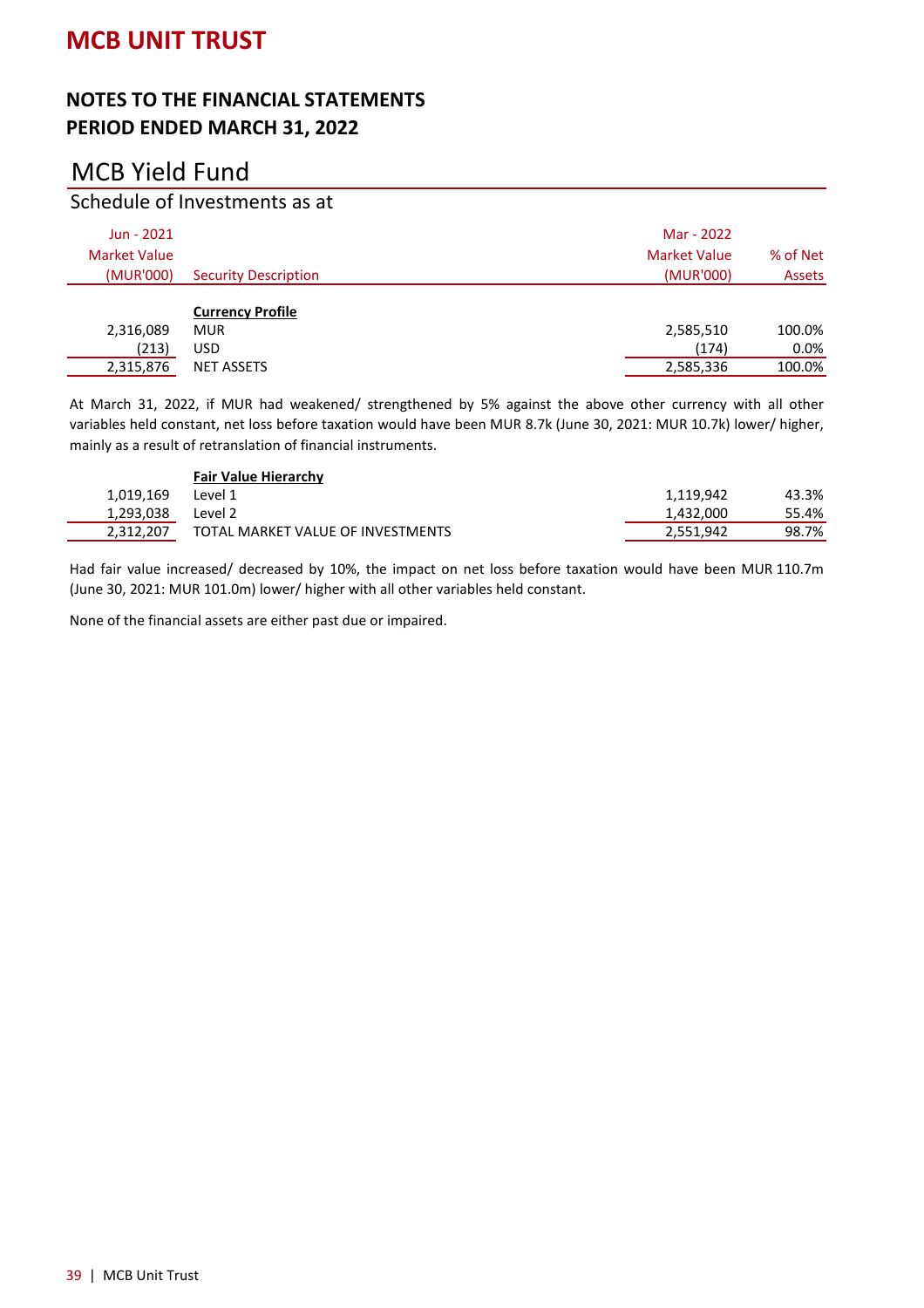## MCB Domestic Equities Fund

Schedule of Investments as at

| Jun - 2021          |                                                                                    | Mar - 2022          |              |
|---------------------|------------------------------------------------------------------------------------|---------------------|--------------|
| <b>Market Value</b> |                                                                                    | <b>Market Value</b> | % of Net     |
| (MUR'000)           | <b>Security Description</b>                                                        | (MUR'000)           | Assets       |
|                     | <u> Non-Current Assets – Financial Assets at Fair Value through Profit or Loss</u> |                     |              |
|                     | <b>Quoted Mauritian Equities</b>                                                   |                     |              |
| 290                 | Air Mauritius Limited (ordinary)                                                   |                     |              |
| 8,517               | Alteo Limited (ordinary)                                                           | 10,943              | 3.6%         |
| 1,686               | <b>BMH Ltd (ordinary)</b>                                                          | 1,809               | 0.6%         |
| 121                 | BlueLife Limited (ordinary)                                                        | 2,534               | 0.8%         |
| 4,031               | Caudan Development Limited (ordinary)                                              | 4,140               | 1.4%         |
| 7,957               | CIEL Limited (ordinary)                                                            | 13,391              | 4.4%         |
| 5,212               | CIM Financial Services Limited (ordinary)                                          | 6,902               | 2.3%         |
| 110                 | CIE Des Villages De Vacances De L'Isle De France Ltee (ordinary)                   | 143                 | 0.0%         |
| 7,849               | ENL Limited (Ordinary A)                                                           | 11,019              | 3.6%         |
| 206                 | Excelsior United Development Companies Ltd (ordinary)                              | 223                 | 0.1%         |
| 1,909               | Fincorp Investment Limited (ordinary)                                              | 2,478               | 0.8%         |
| 28,782              | IBL Ltd (ordinary)                                                                 | 39,563              | 13.0%        |
| 1,645               | Innodis Ltd (ordinary)                                                             | 1,678               | 0.5%         |
| 1,438               | Lavastone Ltd (ordinary)                                                           | 2,027               | 0.7%         |
| 1,066               | Livestock Feed Limited (Ordinary)                                                  | 1,317               | 0.4%         |
| 225                 | Lottotech Ltd (ordinary)                                                           | 211                 | 0.1%         |
| 4,575               | Lux Island Resorts Ltd (ordinary)                                                  | 7,486               | 2.5%         |
| 666                 | Mauritius Oil Refineries Limited (ordinary)                                        | 731                 | 0.2%         |
| 66,949<br>1,661     | MCB Group Limited (ordinary)                                                       | 87,298              | 28.6%        |
| 5,426               | MUA Ltd (ordinary)<br>Medine Limited (ordinary)                                    | 4,848<br>7,936      | 1.6%<br>2.6% |
| 3,457               | MFD Group Limited (ordinary)                                                       | 4,945               | 1.6%         |
| 2,751               | New Mauritius Hotel Limited (ordinary)                                             | 4,069               | 1.3%         |
| $\mathbf{1}$        | New Mauritius Hotels Limited (Preference)                                          | 1                   | 0.0%         |
| 1,032               | Omnicane Limited (ordinary)                                                        | 1,893               | 0.6%         |
| 9,498               | Phoenix Beverages Limited (ordinary)                                               | 10,132              | 3.3%         |
| 6,245               | Promotion and Development Limited (ordinary)                                       | 10,672              | 3.5%         |
| 5,402               | Rogers and Company Limited (ordinary)                                              | 9,210               | 3.0%         |
| 11,711              | SBM Holdings Ltd (ordinary)                                                        | 13,027              | 4.2%         |
| 3,730               | Sun Limited (ordinary)                                                             | 5,206               | 1.7%         |
| 641                 | Semaris Ltd (ordinary)                                                             | 720                 | 0.2%         |
| 1,494               | Swan Life Ltd (ordinary)                                                           | 1,586               | 0.5%         |
| 5,859               | Terra Mauricia Ltd (ordinary)                                                      | 9,461               | 3.1%         |
| 276                 | The Bee Equity Partners Ltd (ordinary)                                             | 2,295               | 0.8%         |
| 10,368              | The United Basalt Products Limited (ordinary)                                      | 11,460              | 3.7%         |
| 29                  | Tropical Paradise Co. Ltd (ordinary)                                               | 34                  | 0.0%         |
| 4,545               | United Docks Ltd (ordinary)                                                        | 5,303               | 1.8%         |
| 575                 | Vivo Energy Mauritius Limited (ordinary)                                           | 600                 | 0.2%         |
|                     | Velogic Holding Company Limited (ordinary)                                         | 3,250               | 1.2%         |
| 217,935             | <b>TOTAL QUOTED MAURITIAN EQUITIES</b>                                             | 300,541             | 98.5%        |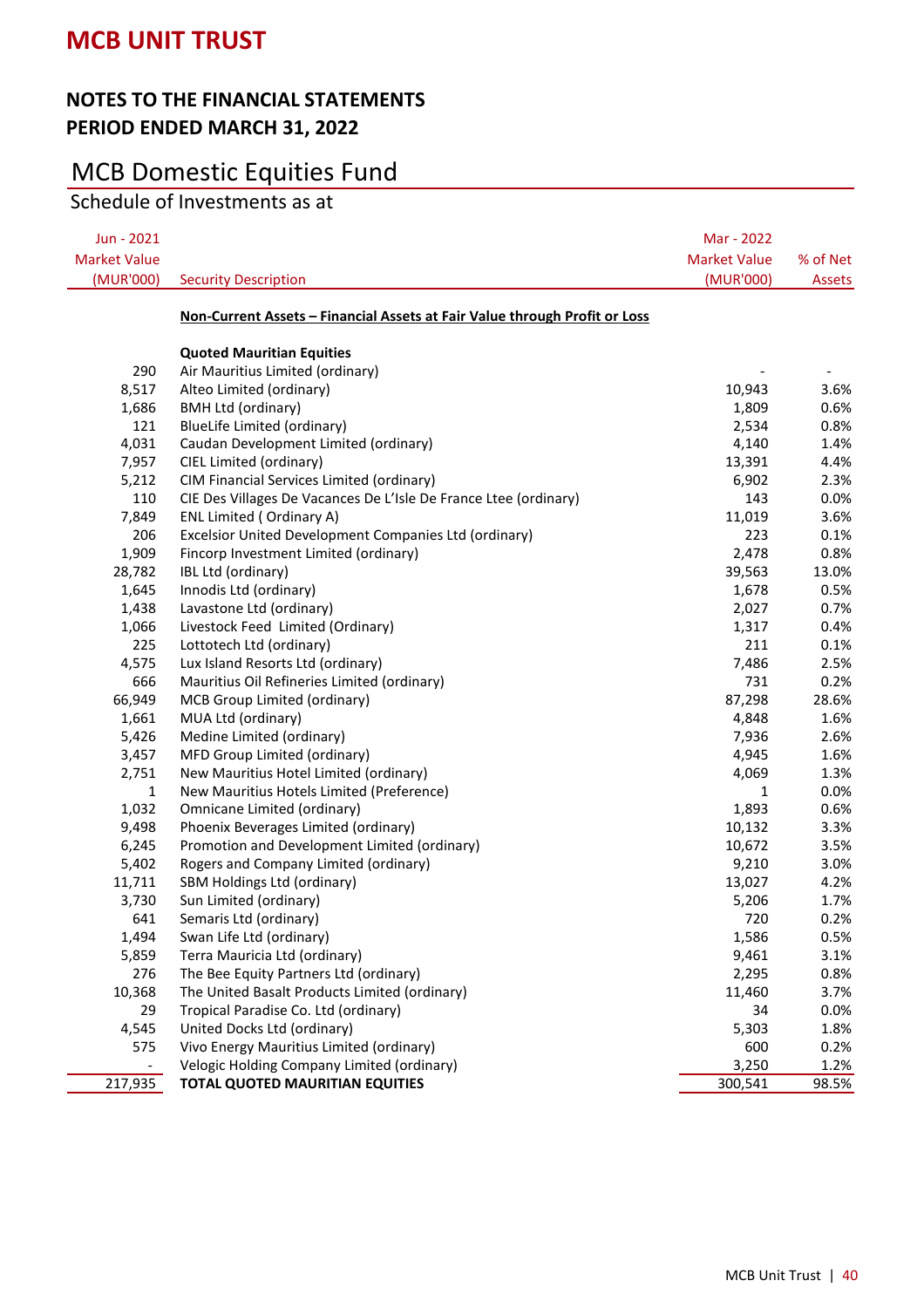# MCB Domestic Equities Fund

Schedule of Investments as at

| Jun - 2021          |                                                                   | Mar - 2022          |                          |
|---------------------|-------------------------------------------------------------------|---------------------|--------------------------|
| <b>Market Value</b> |                                                                   | <b>Market Value</b> | % of Net                 |
| (MUR'000)           | <b>Security Description</b>                                       | (MUR'000)           | <b>Assets</b>            |
|                     |                                                                   |                     |                          |
| 146                 | <b>Unquoted Mauritian Equities</b>                                | 146                 |                          |
| 453                 | Camp Investment Company Ltd<br>The Lux Collective Ltd             | 779                 | 0.0%<br>0.3%             |
| 599                 | TOTAL UNQUOTED MAURITIAN EQUITIES                                 | 925                 | 0.3%                     |
|                     |                                                                   |                     |                          |
|                     | TOTAL NON-CURRENT ASSETS - FINANCIAL ASSETS AT FAIR VALUE THROUGH |                     |                          |
| 218,534             | <b>PROFIT OR LOSS</b>                                             | 301,466             | 98.8%                    |
|                     |                                                                   |                     |                          |
|                     | <b>Current Assets - Receivables</b>                               |                     |                          |
| 1,917               | Dividends Receivable on Non-Current Assets                        |                     |                          |
| 1,917               | <b>TOTAL CURRENT ASSETS - RECEIVABLES</b>                         |                     | $\overline{\phantom{a}}$ |
| 220,451             | TOTAL MARKET VALUE OF INVESTMENTS                                 | 301,466             | 98.8%                    |
| 4,073               | OTHER ASSETS AND LIABILITIES                                      | 3,776               | 1.2%                     |
| 224,524             | <b>NET ASSETS</b>                                                 | 305,242             | 100.0%                   |
|                     | <b>Currency Profile</b>                                           |                     |                          |
| 224,542             | <b>MUR</b>                                                        | 305,262             | 100.0%                   |
| (18)                | <b>USD</b>                                                        | (20)                |                          |
| 224,524             | <b>NET ASSETS</b>                                                 | 305,242             | 100.0%                   |

At March 31, 2022, if MUR had weakened/ strengthened by 5% against the above other currencies with all other variables held constant, net income before taxation would have been MUR 1k (June 30, 2021: MUR 0.9k) higher/ lower, mainly as a result of retranslation of financial instruments.

|                          | <b>Fair Value Hierarchy</b>       |         |                          |
|--------------------------|-----------------------------------|---------|--------------------------|
| 219.852                  | Level 1                           | 300.541 | 98.5%                    |
| $\overline{\phantom{0}}$ | Level 2                           |         | $\overline{\phantom{0}}$ |
| 599                      | Level 3                           | 925     | 0.3%                     |
| 220.451                  | TOTAL MARKET VALUE OF INVESTMENTS | 301.466 | 98.8%                    |

Had fair value increased/ decreased by 10%, the impact on net income before taxation would have been MUR 30.1m (2021: MUR 21.9m) higher/ lower with all other variables held constant.

None of the financial assets are impaired.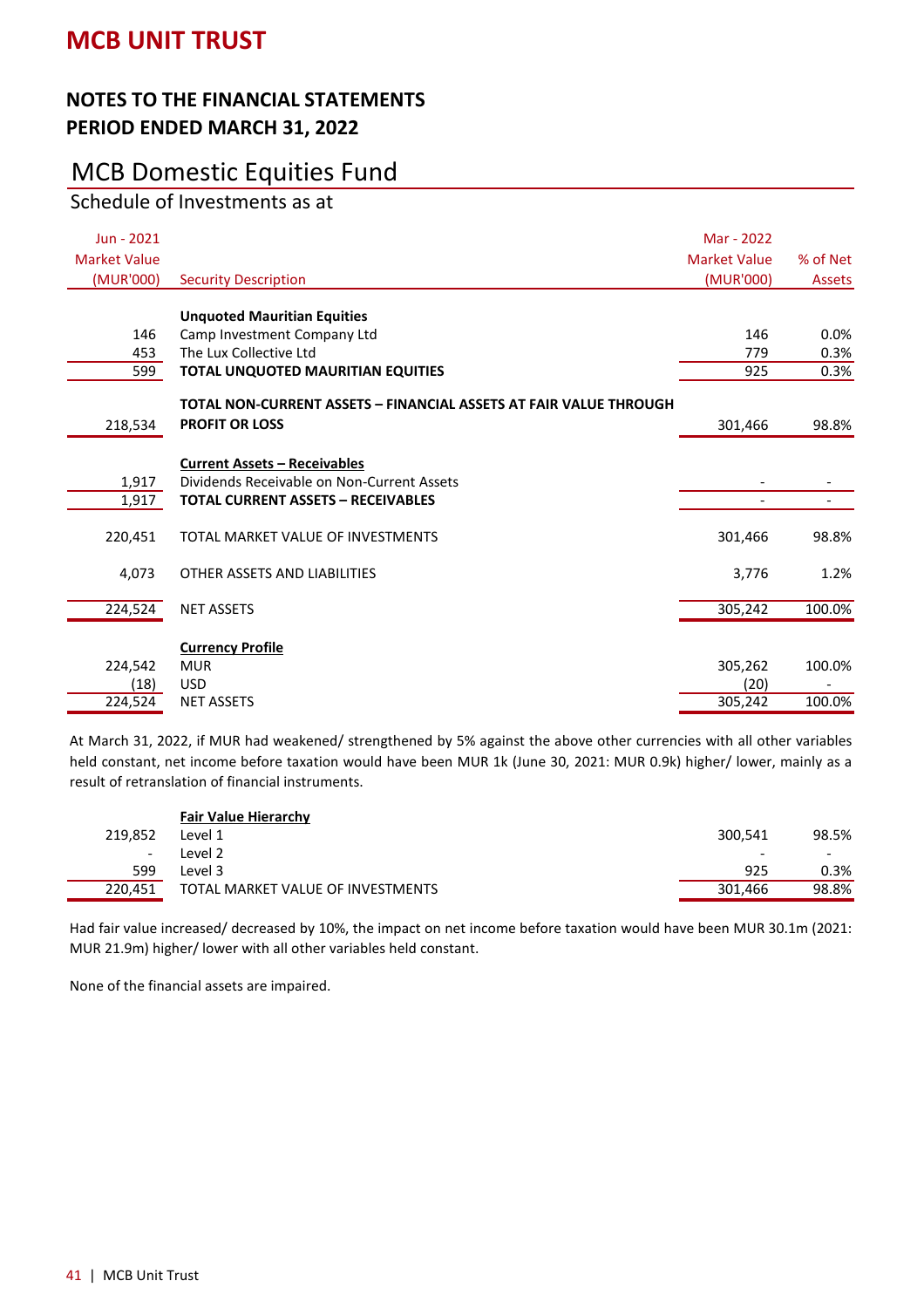### **NOTES TO THE FINANCIAL STATEMENTS PERIOD ENDED MARCH 31, 2022**

# MCB Overseas Fund

### Schedule of Investments as at

| Jun - 2021               |                                                                            | Mar - 2022          |                              |
|--------------------------|----------------------------------------------------------------------------|---------------------|------------------------------|
| <b>Market Value</b>      |                                                                            | <b>Market Value</b> | % of Net                     |
| (MUR'000)                | <b>Security Description</b>                                                | (MUR'000)           | Assets                       |
|                          | Non-Current Assets - Financial Assets at Fair Value through Profit or Loss |                     |                              |
|                          | <b>Collective Investment Schemes</b>                                       |                     |                              |
| 52,354                   | <b>Comgest Growth America Fund</b>                                         | 54,707              | 5.9%                         |
| 2,064                    | Comgest Growth Asia PAC Ex-Japan USD                                       | 1,647               | 0.2%                         |
| 29,192                   | Comgest Growth Asia USD                                                    | 24,051              | 2.5%                         |
| 22,929                   | <b>Comgest Growth Emerging Markets Fund</b>                                | 17,596              | 1.9%                         |
| 39,153                   | Comgest Growth Europe EUR Class Units Cap                                  | 48,342              | 5.2%                         |
| 8,407                    | <b>Comgest Growth GEM Promising Companies EUR</b>                          |                     | 0.0%                         |
| 8,446                    | Comgest Growth Greater China A Class Units                                 | 14,075              | 1.5%                         |
| 32,200                   | Comgest Growth Greater Europe Opportunities Fund                           | 37,540              | 4.0%                         |
| 8,520                    | Comgest Growth India Fund                                                  | 8,719               | 0.9%                         |
| 40,911                   | Comgest Growth Japan Fund                                                  | 34,254              | 3.6%                         |
|                          | Comgest Growth Latin America Fund EUR                                      | 7,751               | 0.8%                         |
| 10,607                   | Comgest Growth Latin America USD                                           | 10,112              | 1.1%                         |
| 21,695                   | Comgest Growth World Fund                                                  | 20,731              | 2.2%                         |
| 33,963                   | Investec Global Strategy Fund - American Equity Fund 'A'                   | 33,699              | 3.6%                         |
| 11,918                   | Investec Global Strategy Fund - European Equity A USD ACC                  | 11,179              | 1.2%                         |
| 734                      | Investec Global Strategy Fund - Global Energy Fund                         |                     | $\qquad \qquad \blacksquare$ |
| 10,364                   | Investec Global Strategy Fund - Global Gold Fund 'A' Inc                   | 12,253              | 1.3%                         |
| 10,299                   | Investec Global Strategy Fund - Global Natural Resources A ACC             | 14,073              | 1.5%                         |
| 26,715                   | Investec Global Strategy Fund - Global Strategic Equity Fund               | 26,354              | 2.8%                         |
| 14,257                   | Investec Global Strategy Fund UK Alpha A Inc Gross GBP                     | 13,316              | 1.4%                         |
| 8,658                    | JSS Sustainable Equity - Global Thematic-P EUR D                           | 8,175               | 1.0%                         |
| 23,751                   | Sarasin Food and Agriculture Opportunities Class A Fund GBP                | 21,662              | 2.3%                         |
| 52,220                   | Seilern Stryx America - F USD                                              | 53,880              | 5.7%                         |
| 29,768                   | Vestathena Hanseatique-A                                                   | 27,282              | 2.9%                         |
| 244                      | Sarasin Sicav Emergingsar - Global (USD) Income Shares                     | 197                 | 0.0%                         |
| 8,127                    | Stock Selection A Eur - Notz Stucki                                        | 8,659               | 0.9%                         |
| $\overline{\phantom{a}}$ | Stryx World                                                                | 33,760              | 3.6%                         |
|                          | Ninety One Global Strategy Fund - Global Environment Fund                  | 685                 | 0.1%                         |
| 507,496                  | TOTAL COLLECTIVE INVESTMENT SCHEMES                                        | 544,699             | 58.1%                        |
|                          | <b>Quoted Overseas Equities</b>                                            |                     |                              |
| 13,373                   | <b>Global X Longevity Thematic ETF</b>                                     | 12,980              | 1.4%                         |
| 16,410                   | <b>Global X Millennials Thematic ETF</b>                                   | 14,235              | 1.5%                         |
| 18,272                   | iShares Core S&P 500 Index Fund                                            | 19,940              | 2.1%                         |
| 10,201                   | iShares Emerging Markets High Yield Bond ETF                               |                     | -                            |
| 13,073                   | iShares Gold Trust Fund                                                    | 14,770              | 1.6%                         |
| 19,409                   | iShares Global REIT ETF                                                    | 21,150              | 2.2%                         |
| 28,286                   | iShares Listed Private Equity UCITS ETF                                    | 29,746              | 3.1%                         |
| 7,829                    | iShares MSCI Emerging Markets ETF                                          | 6,628               | 0.7%                         |
| 12,977                   | iShares MSCI Frontier 100 ETF                                              | 13,145              | 1.4%                         |
| 12,667                   | iShares Russell 2500 ETF                                                   | 12,337              | 1.3%                         |
| 14,837                   | iShares Europe ETF                                                         | 14,463              | 1.5%                         |
| 20,103                   | Pictet Emerging Markets P USD                                              | 31,423              | 3.3%                         |
| $\overline{\phantom{a}}$ | Pictet - Global Environmental Opportunities                                | 19,339              | 2.0%                         |
| 35,514                   | Pictet Robotics P USD                                                      | 33,221              | 3.5%                         |
| 9,756                    | <b>Pictet Smart City</b>                                                   | 9,471               | 1.0%                         |
| 10,312                   | Vaneck Vectors Africa Index ETF                                            | 10,367              | 1.1%                         |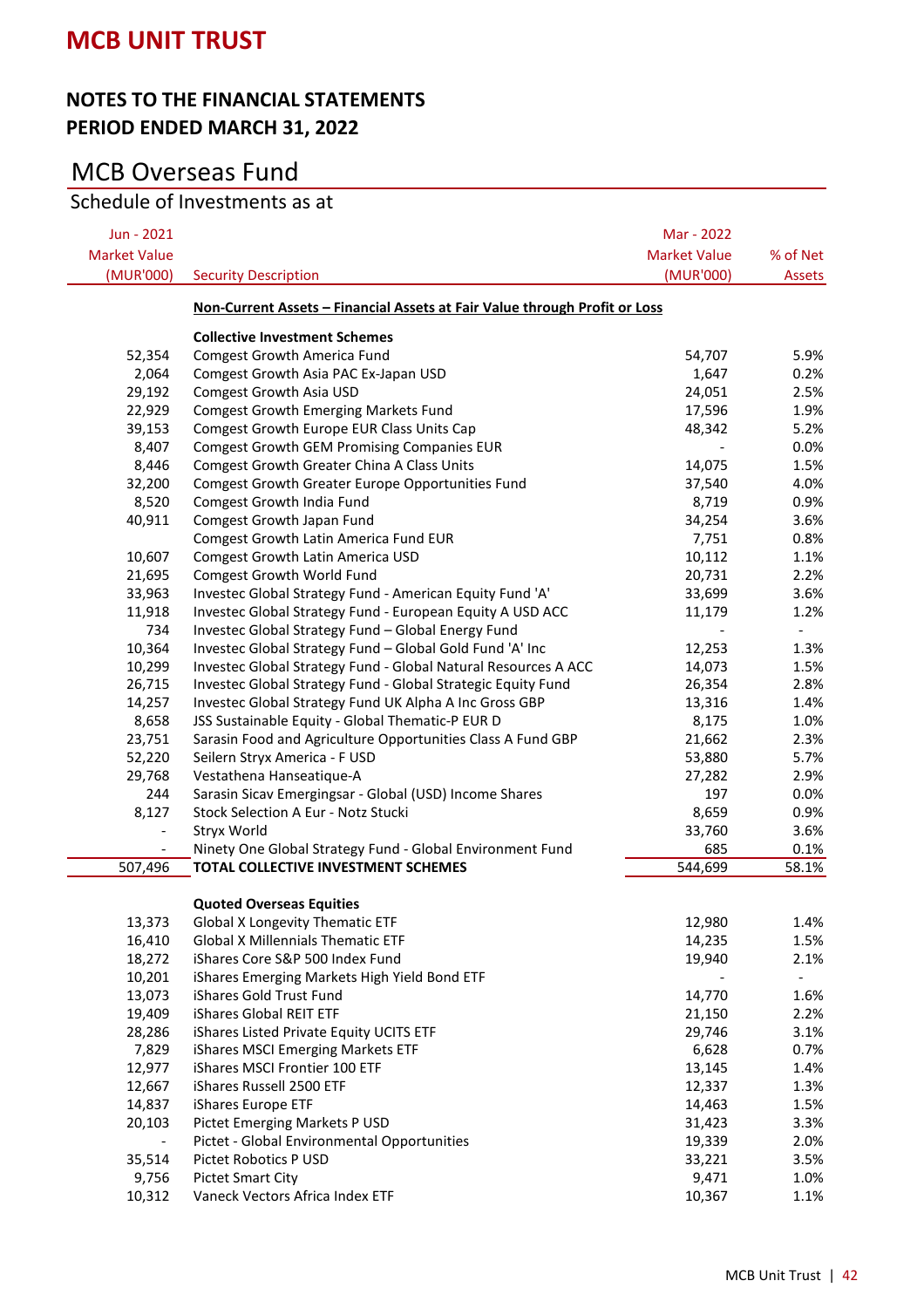#### **NOTES TO THE FINANCIAL STATEMENTS PERIOD ENDED MARCH 31, 2022**

# MCB Overseas Fund

### Schedule of Investments as at

| Jun - 2021          |                                                                        | Mar - 2022               |                          |
|---------------------|------------------------------------------------------------------------|--------------------------|--------------------------|
| <b>Market Value</b> |                                                                        | <b>Market Value</b>      | % of Net                 |
| (MUR'000)           | <b>Security Description</b>                                            | (MUR'000)                | Assets                   |
| 4,435               | WisdomTree Brent Crude Oil                                             | 7,482                    | 0.8%                     |
| 4,485               | WisdomTree WTI Crude Oil                                               | 7,147                    | 0.8%                     |
| 4,485               | Xtrackers MSCI USA Financials UCITS ETF 1D                             | 15,155                   | 1.6%                     |
| 251,939             | <b>TOTAL QUOTED OVERSEAS EQUITIES</b>                                  | 292,999                  | 30.9%                    |
|                     | <b>Quoted Foreign Fixed Income Securities</b>                          |                          |                          |
| 8,683               | ARES CAP - 10-Jun-2024                                                 | 8,424                    | 0.9%                     |
| 12,541              | Banque Ouest Africaine De Developpement - 27-Jul-2027                  | 11,757                   | 1.2%                     |
|                     | DELL INT LCC / EMC CORP- 4.90% - 01-Oct-2026                           | 1,800                    | 0.2%                     |
| $\blacksquare$      | EBN Finance - 7.125% - 16-Feb-2026                                     | 1,747                    | 0.2%                     |
| 1,786               | Ecobank Transnational - 18-Apr-2024                                    |                          | $\overline{a}$           |
| 5,267               | Indian Oil Corp Ltd - 16-Jan-2024                                      | 5,155                    | 0.5%                     |
| 12,458              | National Fuel Gas Co - 5.20% - 15-Jul-2025                             | 11,891                   | 1.3%                     |
| 8,408               | REC Ltd - 25-Jul-2024                                                  | 8,270                    | 0.9%                     |
| 49,143              | TOTAL QUOTED FOREIGN FIXED INCOME SECURITIES                           | 49,044                   | 5.2%                     |
| 782                 | <b>Interest Receivable on Non-Current Assets</b>                       | 497                      | 0.1%                     |
|                     |                                                                        |                          |                          |
|                     | TOTAL NON-CURRENT ASSETS – FINANCIAL ASSETS AT FAIR VALUE              |                          |                          |
| 809,360             | <b>THROUGH PROFIT OR LOSS</b>                                          | 887,239                  | 94.3%                    |
|                     | Current Assets - Financial Assets at Fair Value through Profit or Loss |                          |                          |
|                     | <b>Quoted Foreign Fixed Income Securities</b>                          |                          |                          |
| 8,524               | QNB Finance Ltd - 07-Sep-2021                                          |                          |                          |
| 3,015               | Standard Chartered - 25-Jan-2022                                       |                          |                          |
| 11,539              | TOTAL QUOTED FOREIGN FIXED INCOME SECURITIES                           |                          | $\overline{\phantom{0}}$ |
| 129                 | <b>Interest Receivable on Current Assets - FVTPL</b>                   | $\overline{\phantom{a}}$ | $\overline{\phantom{0}}$ |
|                     | TOTAL CURRENT ASSETS - FINANCIAL ASSETS AT FAIR VALUE                  |                          |                          |
| 11,668              | <b>THROUGH PROFIT OR LOSS</b>                                          |                          |                          |
|                     |                                                                        |                          |                          |
|                     | <b>Current Assets - Financial assets at amortised cost</b>             |                          |                          |
| 8,498               | Egypt Treasury Bill- 05-Jul-2021                                       |                          | -                        |
| 8,498               | TOTAL CURRENT ASSETS - FINANCIAL ASSETS AT AMORTISED COST              |                          |                          |
| 983                 | Interest Receivable on Current Assets - FAAC                           | $\blacksquare$           | $\overline{\phantom{0}}$ |
|                     |                                                                        |                          |                          |
| 9,481               | TOTAL CURRENT ASSETS - FINANCIAL ASSETS AT AMORTISED COST              |                          |                          |
| 830,509             | TOTAL MARKET VALUE OF INVESTMENTS                                      | 887,239                  | 94.3%                    |
| 108,383             | OTHER ASSETS AND LIABILITIES                                           | 57,227                   | 6.1%                     |
| 938,892             | <b>NET ASSETS</b>                                                      | 944,466                  | 100.0%                   |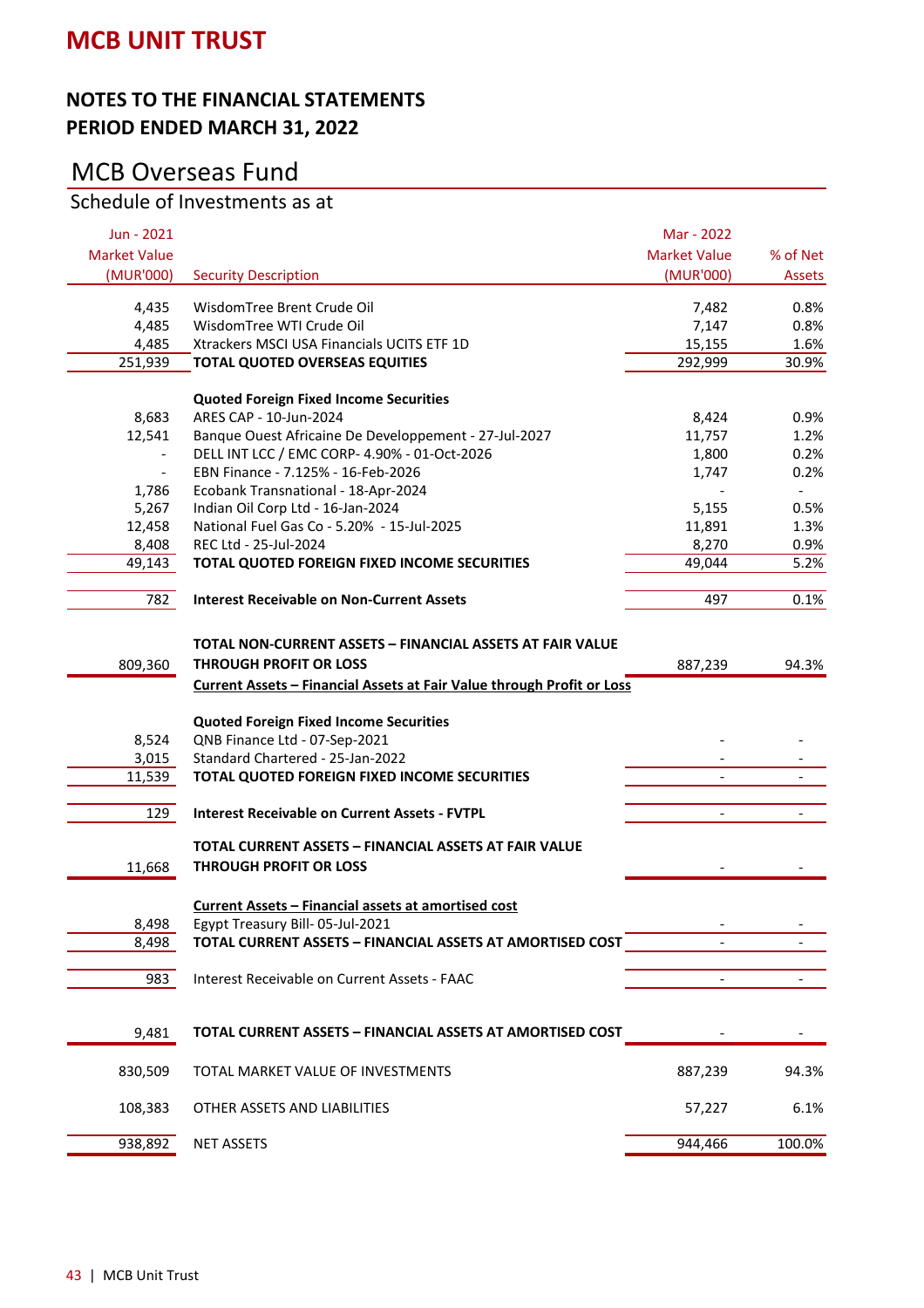# MCB Overseas Fund

### Schedule of Investments as at

| Jun - 2021<br><b>Market Value</b><br>(MUR'000) | <b>Security Description</b> | Mar - 2022<br><b>Market Value</b><br>(MUR'000) | % of Net<br><b>Assets</b> |
|------------------------------------------------|-----------------------------|------------------------------------------------|---------------------------|
|                                                | <b>Currency Profile</b>     |                                                |                           |
| 1                                              | <b>AUD</b>                  | ۰                                              | $0.0\%$                   |
| 128,265                                        | <b>EUR</b>                  | 141,030                                        | 14.9%                     |
| 38,020                                         | <b>GBP</b>                  | 52,276                                         | 5.5%                      |
| 40,911                                         | <b>JPY</b>                  | 34,254                                         | 3.6%                      |
| 11,361                                         | <b>MUR</b>                  | (17, 323)                                      | $-1.8%$                   |
| 720,334                                        | <b>USD</b>                  | 734,229                                        | 77.8%                     |
| 938,892                                        | <b>NET ASSETS</b>           | 944,466                                        | 100.0%                    |

At March 31, 2022, if MUR had weakened/ strengthened by 5% against the above other currencies with all other variables held constant, net income before taxation would have been MUR 48.1m (June 30, 2021: MUR 46.4m) higher/ lower, mainly as a result of retranslation of foreign currency denominated bank balances and financial assets.

|         | <b>Fair Value Hierarchy</b>       |                          |       |
|---------|-----------------------------------|--------------------------|-------|
| 822.011 | Level 1                           | 887.239                  | 94.3% |
| 8.498   | Level 2                           | $\overline{\phantom{0}}$ |       |
| 830.509 | TOTAL MARKET VALUE OF INVESTMENTS | 887.239                  | 94.3% |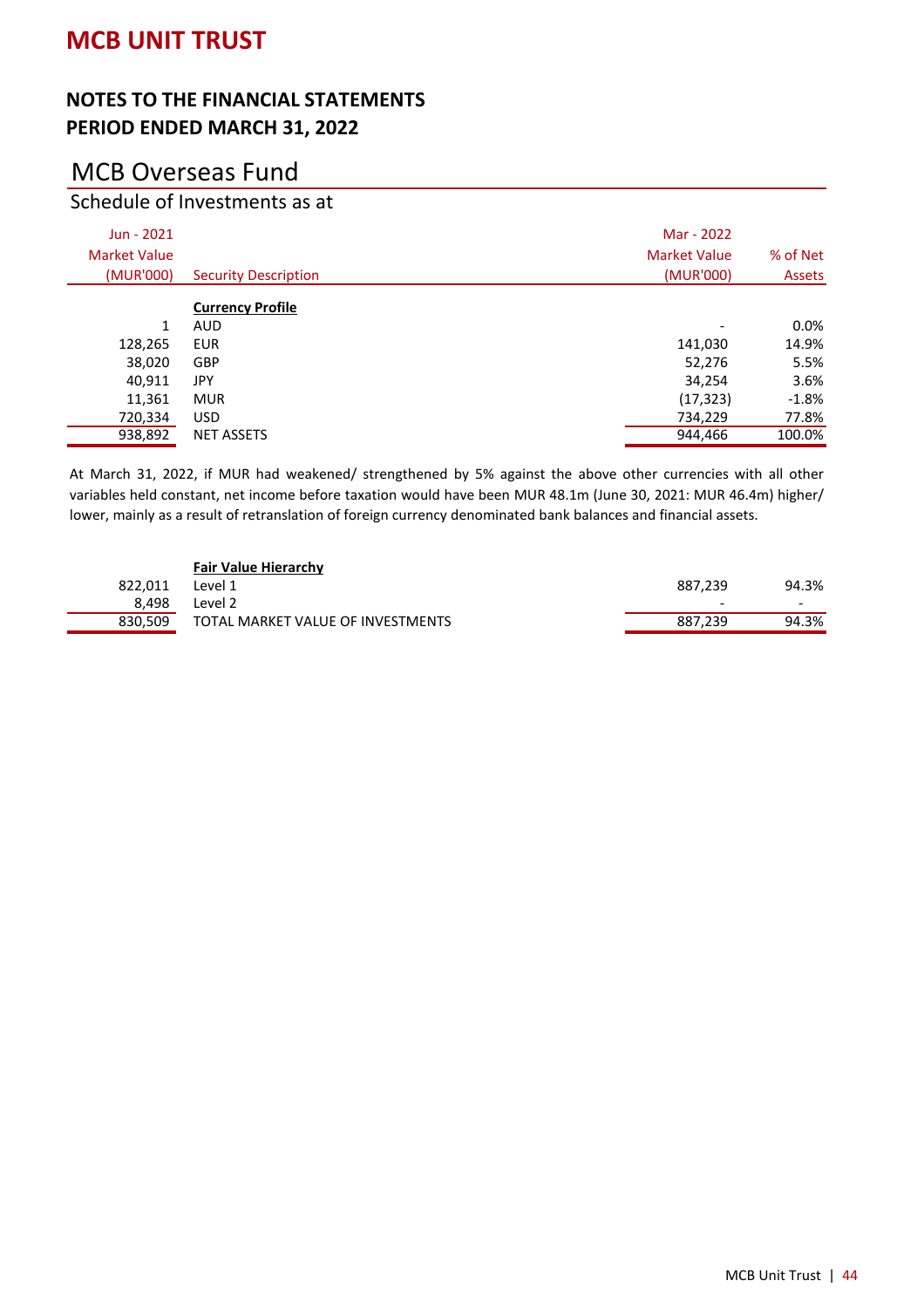#### **NOTES TO THE FINANCIAL STATEMENTS PERIOD ENDED MARCH 31, 2022**

# MCB USD BOND FUND

### Schedule of Investments as at

| Jun - 2021               |                                                                            | Mar - 2022               |                          |
|--------------------------|----------------------------------------------------------------------------|--------------------------|--------------------------|
| <b>Market Value</b>      |                                                                            | <b>Market Value</b>      | % of Net                 |
| (USD'000)                | <b>Security Description</b>                                                | (USD'000)                | Assets                   |
|                          |                                                                            |                          |                          |
|                          | Non-Current Assets - Financial Assets at Fair Value through Profit or Loss |                          |                          |
|                          | <b>Quoted Foreign Fixed Income Securities</b>                              |                          |                          |
|                          | Access Bank PLC - 6.125% - 21-Sep-2026                                     | 478                      | 7.3%                     |
| 380                      | Afreximbank - 17-May-2026                                                  | 350                      | 5.4%                     |
| 382                      | Africa Finance Corp - 17-Apr-2026                                          | 352                      | 5.4%                     |
| 452                      | ARES CAP - 10-Jun-2024                                                     | 424                      | 6.5%                     |
| 456                      | Banque Ouest Africaine De Developpement - 27-Jul-2027                      | 414                      | 6.4%                     |
| 301                      | EBIUH - 13-Jan-2026                                                        | 282                      | 4.3%                     |
| $\blacksquare$           | EBN Finance - 7.125% - 16-Feb-2026                                         | 350                      | 5.4%                     |
| 363                      | Ecobank Transnational - 18-Apr-2024                                        |                          | $\overline{\phantom{a}}$ |
| 496                      | Indian Oil Corp Ltd - 16-Jan-2024                                          | 469                      | 7.2%                     |
| 620                      | National Fuel Gas Co - 15-Jul-2025                                         | 571                      | 8.8%                     |
| $\overline{\phantom{a}}$ | Prosus NV - 3.257% - 19-Jan-2027                                           | 215                      | 3.3%                     |
| 448                      | REC Ltd - 25-Jul-2024                                                      | 426                      | 6.5%                     |
| 229                      | Republic Of Indonesia - 08-Jan-2026                                        |                          | $\overline{\phantom{a}}$ |
| 479                      | Seagate HDD Cayman - 01-Jan-2025                                           | 446                      | 6.7%                     |
| $\overline{\phantom{a}}$ | Standard Chartered - 4.05% - 12-Apr-2026                                   | 338                      | 5.2%                     |
| 613                      | US Treasury Bills - 15-Nov-2030                                            |                          | $\overline{\phantom{a}}$ |
| 5,219                    |                                                                            | 5,115                    | 78.4%                    |
|                          |                                                                            |                          |                          |
| 68                       | Interest Receivable on Non-Current Assets                                  | 51                       | 0.9%                     |
|                          | TOTAL NON-CURRENT ASSETS - FINANCIAL ASSETS AT FAIR VALUE                  |                          |                          |
| 5,287                    | <b>THROUGH PROFIT OR LOSS</b>                                              | 5,166                    | 79.3%                    |
|                          | Current Assets - Financial Assets at Fair Value through Profit or Loss     |                          |                          |
|                          | <b>Quoted Foreign Fixed Income Securities</b>                              |                          |                          |
| 191                      | Standard Chartered - 25-Jan-2022                                           |                          |                          |
| 518                      | United Bank for Africa - 08-Jun-2022                                       |                          |                          |
| 709                      | TOTAL QUOTED FOREIGN FIXED INCOME SECURITIES                               | $\blacksquare$           | $\overline{a}$           |
|                          |                                                                            |                          |                          |
| 7                        | Interest Receivable on Current Assets - FVTPL                              | $\overline{\phantom{a}}$ |                          |
| $\overline{7}$           | Overseas Fixed Income                                                      |                          |                          |
|                          | TOTAL CURRENT ASSETS - FINANCIAL ASSETS AT FAIR VALUE                      |                          |                          |
| 716                      | <b>THROUGH PROFIT OR LOSS</b>                                              |                          |                          |
|                          |                                                                            |                          |                          |
|                          | Current Assets - Financial assets at amortised cost                        |                          |                          |
| 515                      | Egypt Treasury Bill- 05-Jul-2021                                           |                          |                          |
|                          | NIGERIA Treasury-Bill - 19-Nov-2020                                        |                          |                          |
| 515                      | TOTAL CURRENT ASSETS - FINANCIAL ASSETS AT AMORTISED COST                  |                          |                          |
| 64                       | Interest Receivable on Current Assets - FAAC                               | $\frac{1}{2}$            |                          |
|                          |                                                                            |                          |                          |
| 579                      | TOTAL CURRENT ASSETS - FINANCIAL ASSETS AT AMORTISED COST                  |                          |                          |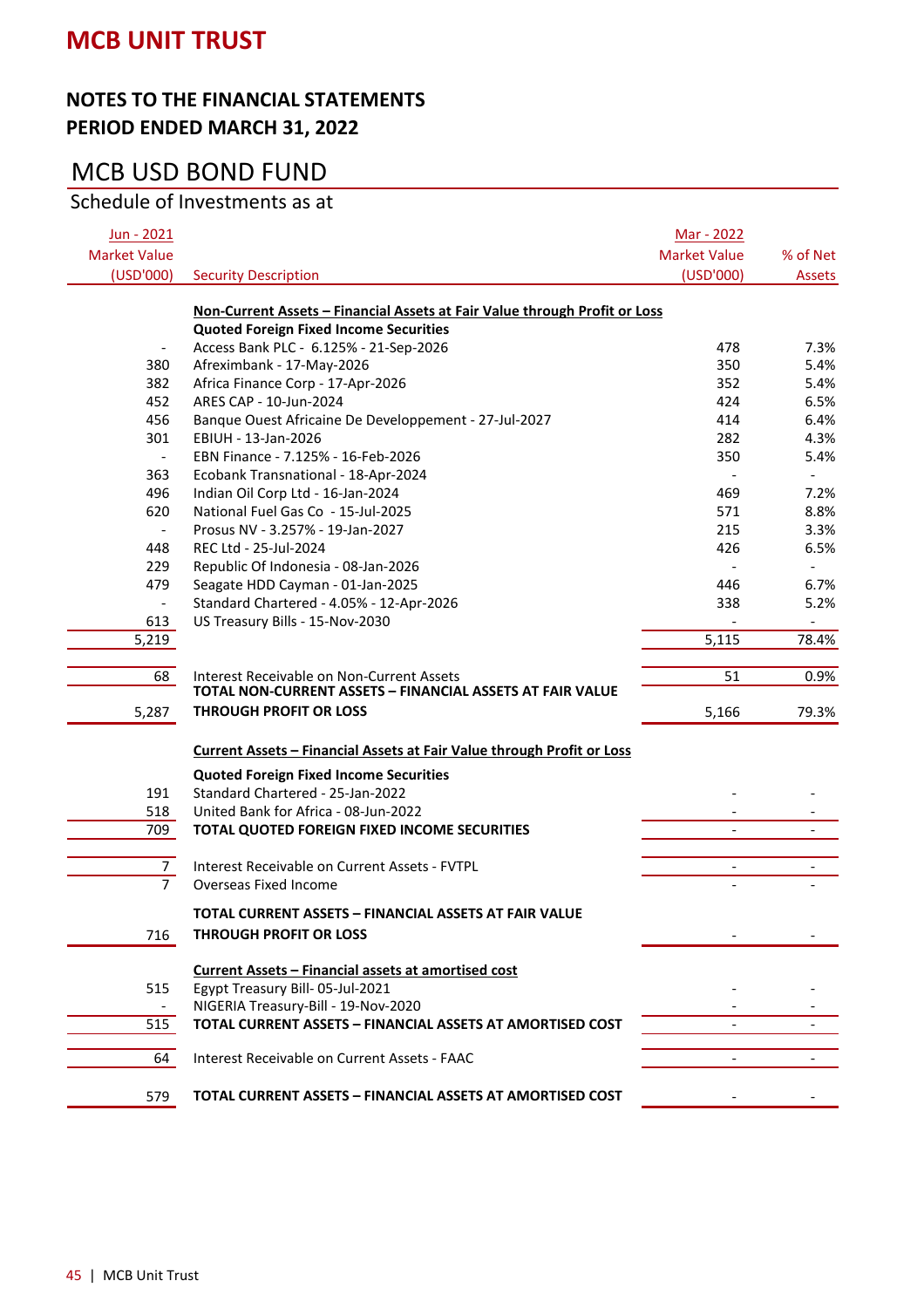#### **NOTES TO THE FINANCIAL STATEMENTS PERIOD ENDED MARCH 31, 2022**

# MCB USD BOND FUND

### Schedule of Investments as at

| <b>Security Description</b>       | <u>Mar - 2022</u><br><b>Market Value</b><br>(USD'000)                                                             | % of Net<br>Assets |
|-----------------------------------|-------------------------------------------------------------------------------------------------------------------|--------------------|
|                                   |                                                                                                                   |                    |
| TOTAL MARKET VALUE OF INVESTMENTS | 5,166                                                                                                             | 79.3%              |
| OTHER ASSETS AND LIABILITIES      | 1,350                                                                                                             | 20.7%              |
| <b>NET ASSETS</b>                 | 6,516                                                                                                             | 100.0%             |
|                                   |                                                                                                                   |                    |
| <b>USD</b>                        | 6,516                                                                                                             | 100.0%             |
| <b>MUR</b>                        |                                                                                                                   |                    |
| <b>NET ASSETS</b>                 | 6,516                                                                                                             | 100.0%             |
|                                   |                                                                                                                   |                    |
|                                   |                                                                                                                   | 79.3%              |
|                                   |                                                                                                                   |                    |
|                                   |                                                                                                                   | 79.3%              |
|                                   | <b>Currency Profile</b><br><b>Fair Value Hierarchy</b><br>Level 1<br>Level 2<br>TOTAL MARKET VALUE OF INVESTMENTS | 5,166<br>5,166     |

Had fair value increased/ decreased by 10%, the impact on net income before taxation would have been USD 0.5m (June 30, 2021: USD 0.6m) higher/ lower with all other variables held constant.

None of the financial assets are either past due or impaired.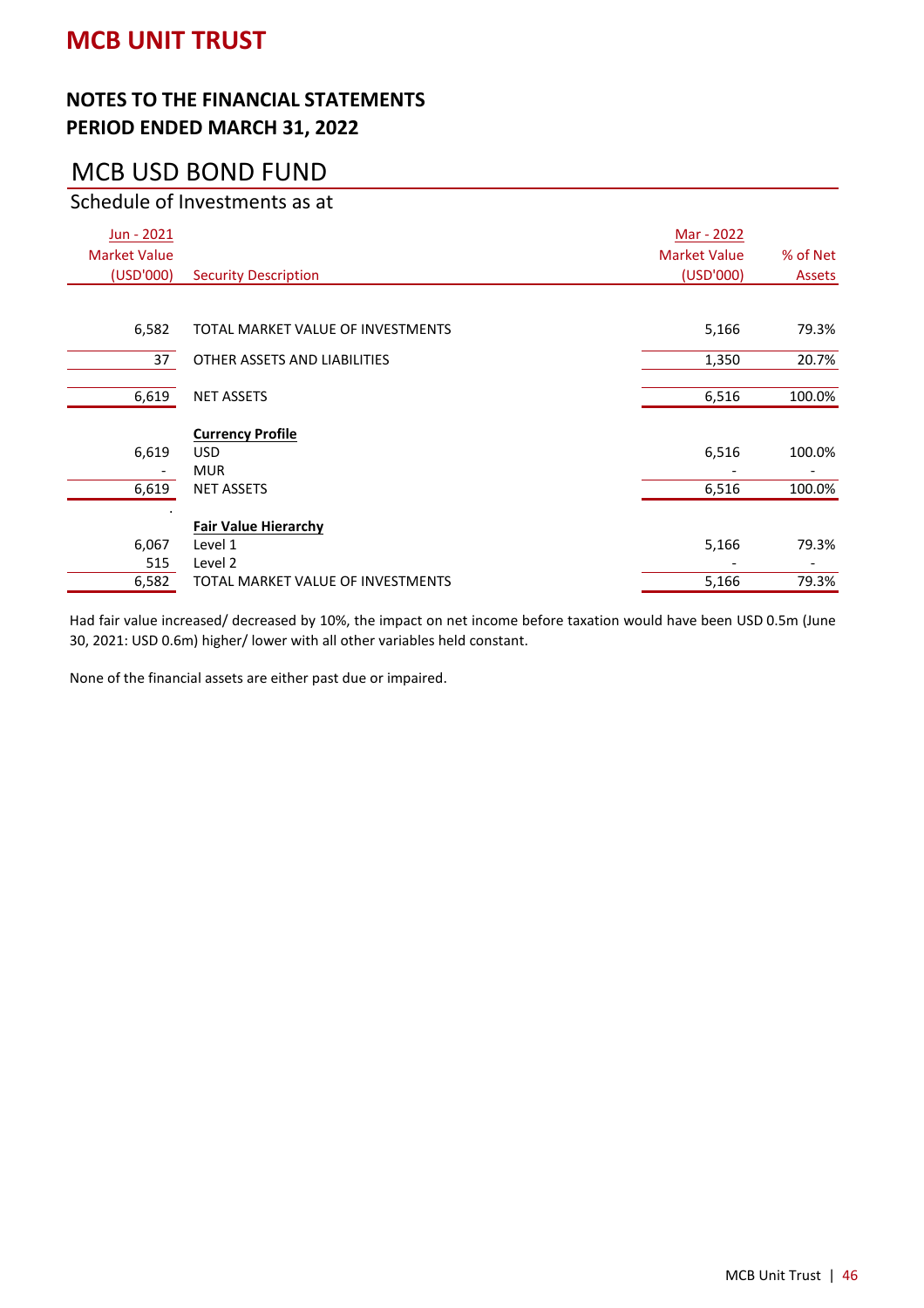## MCB 2025 Target Date Fund

Schedule of Investments as at

| Jun - 2021<br><b>Market Value</b><br>(MUR'000) | <b>Security Description</b>                                                | Mar - 2022<br><b>Market Value</b><br>(MUR'000) | % of Net<br>Assets |
|------------------------------------------------|----------------------------------------------------------------------------|------------------------------------------------|--------------------|
|                                                |                                                                            |                                                |                    |
|                                                | Non-Current Assets - Financial Assets at Fair Value through Profit or Loss |                                                |                    |
|                                                | <b>Collective Investment Schemes</b>                                       |                                                |                    |
| 2,123                                          | Comgest Growth India Fund                                                  | 2,173                                          | 1.3%               |
| 2,885                                          | Investec Global Strategy Fund GBL Natural Resources A ACC USD              | 3,942                                          | 2.3%               |
| 3,768                                          | Investec Global Strategy Fund - Global Gold Fund 'A' Inc                   | 4,454                                          | 2.6%               |
| 8,776                                          | TOTAL COLLECTIVE INVESTMENT SCHEMES                                        | 10,569                                         | 6.2%               |
|                                                |                                                                            |                                                |                    |
|                                                | <b>Quoted Mauritian Equities</b>                                           |                                                |                    |
| 146                                            | Air Mauritius Limited (ordinary)                                           |                                                |                    |
| 2,708                                          | Alteo Limited (ordinary)                                                   | 3,479                                          | 2.0%               |
| 750                                            | Ascencia Limited (Class A Shares)                                          | 767                                            | 0.4%               |
| 356                                            | Attitude Property Ltd (ordinary)                                           | 363                                            | 0.2%               |
| 110                                            | Automatic Systems Limited (ordinary)                                       | 121                                            | 0.1%               |
| 25                                             | <b>BlueLife Limited (ordinary)</b>                                         | 36                                             | 0.0%               |
| 408                                            | <b>BMH Ltd (ordinary)</b>                                                  | 438                                            | 0.3%               |
| 1,823                                          | Caudan Development Limited (ordinary)                                      | 1,730                                          | 1.0%               |
| 3,101                                          | CIEL Limited (ordinary)                                                    | 4,207                                          | 2.5%               |
| 1,599                                          | CIM Financial Services Limited (ordinary)                                  | 2,117                                          | 1.2%               |
| 114                                            | Constance Hotels Services Limited (ordinary)                               | 180                                            | 0.1%               |
| 2,258                                          | ENL Limited (ordinary A)                                                   | 2,627                                          | 1.5%               |
| 46                                             | Excelsior United Development Companies Ltd (ordinary)                      | 50                                             | 0.0%               |
| 672                                            | Fincorp Investment Limited (ordinary)                                      | 721                                            | 0.4%               |
| 9,656                                          | IBL Ltd (ordinary)                                                         | 11,079                                         | 6.5%               |
| 550                                            | Innodis Ltd (ordinary)                                                     | 561                                            | 0.3%               |
| 450                                            | Lavastone Ltd (ordinary)                                                   | 634                                            | 0.4%               |
| 481                                            | Livestock Feed Limited (ordinary)                                          | 594                                            | 0.3%               |
| 72                                             | Lottotech Ltd (ordinary)                                                   | 67                                             | 0.0%               |
| 1,453                                          | Lux Island Resorts Ltd (ordinary)                                          | 2,379                                          | 1.4%               |
| 22                                             | Mauritius Oil Refineries Limited (ordinary)                                | 25                                             | 0.0%               |
| 21,977                                         |                                                                            | 25,720                                         | 15.1%              |
| 837                                            | MCB Group Limited (ordinary)<br>MCB Group Limited (Preference)             | 792                                            | 0.5%               |
|                                                | Medine Limited (ordinary)                                                  | 2,078                                          | 1.2%               |
| 1,819                                          |                                                                            |                                                |                    |
| 1,156                                          | MFD Group Limited (ordinary)                                               | 1,419                                          | 0.8%<br>1.0%       |
| 1,189<br>98                                    | New Mauritius Hotels Limited (ordinary)                                    | 1,759<br>102                                   | 0.1%               |
|                                                | New Mauritius Hotels Limited (Preference)                                  | 295                                            |                    |
| 280                                            | Omnicane Limited (ordinary)                                                |                                                | 0.2%               |
| 2,350                                          | Phoenix Beverages Limited (ordinary)                                       | 2,358                                          | 1.4%               |
| 2,016                                          | Promotion and Development Limited (ordinary)                               | 2,585                                          | 1.5%               |
| 2,659                                          | Rogers and Company Limited (ordinary)                                      | 3,396                                          | 2.0%               |
| 4,934                                          | SBM Holdings Ltd (ordinary)                                                | 5,489                                          | 3.2%               |
| 220                                            | Semaris Ltd (ordinary)                                                     | 247                                            | 0.1%               |
| 1,118                                          | Sun Limited (ordinary)                                                     | 1,329                                          | 0.8%               |
| 570                                            | Swan Life Ltd (ordinary)                                                   | 605                                            | 0.4%               |
| 2,191                                          | Terra Mauricia Ltd (ordinary)                                              | 2,940                                          | 1.7%               |
| 187                                            | The Mauritius Development Investment Trust Co Ltd (ordinary)               | 208                                            | 0.1%               |
| 2,751                                          | The United Basalt Products Limited (ordinary)                              | 3,041                                          | 1.8%               |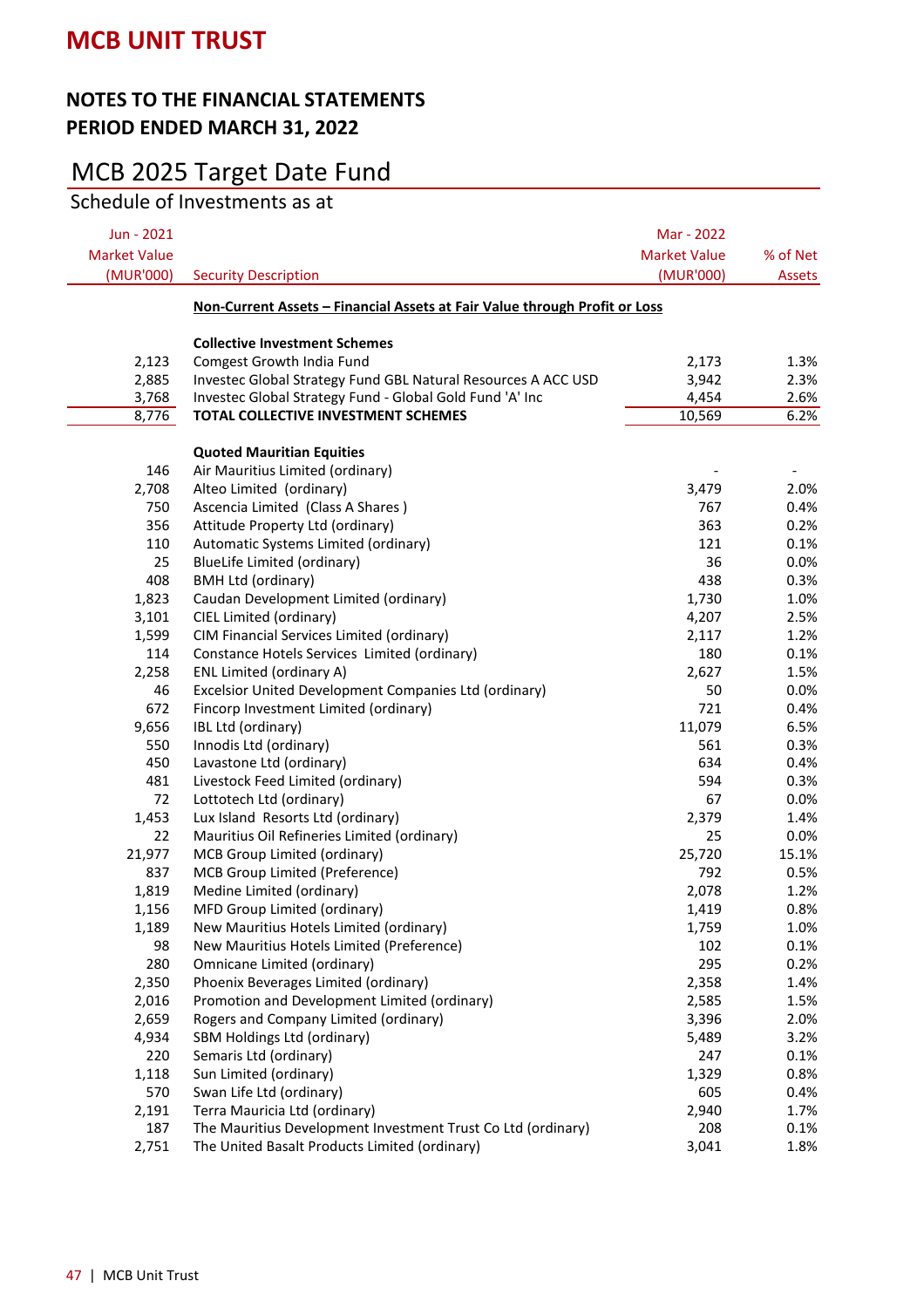## MCB 2025 Target Date Fund

Schedule of Investments as at

| Jun - 2021<br><b>Market Value</b><br>(MUR'000)<br><b>Security Description</b> | Mar - 2022<br><b>Market Value</b><br>(MUR'000) | % of Net<br>Assets           |
|-------------------------------------------------------------------------------|------------------------------------------------|------------------------------|
| 79<br>Tropical Paradise Co. Ltd (Ordinary)                                    | 91                                             | 0.1%                         |
| 1,273<br>United Docks Ltd (ordinary)                                          | 1,485                                          | 0.9%                         |
| <b>TOTAL QUOTED MAURITIAN EQUITIES</b><br>74,504                              | 88,114                                         | 51.5%                        |
| <b>Unquoted Mauritian Equities</b>                                            |                                                |                              |
| The Lux Collective Ltd<br>138                                                 | 138                                            | 0.1%                         |
| 138<br>TOTAL UNQUOTED MAURITIAN EQUITIES                                      | 138                                            | 0.1%                         |
|                                                                               |                                                |                              |
| <b>Quoted Mauritian Fixed Income Securities</b>                               |                                                |                              |
| Bluelife Limited - 04-Jul-2028                                                | 1,500                                          | 0.9%                         |
| 999<br>IOST Company Ltd (Debenture - 5yrs notes) - 25-Jan-2024                | 999                                            | 0.6%                         |
| 6,101<br>IOST Company Ltd (Debenture - 5yrs notes)- 27-Mar-2024               | 8,218                                          | 4.8%                         |
| 3,027<br>Mauritius Govt Bond - 25-Jun-2031                                    |                                                |                              |
| 847<br>Mauritius Govt Bond - 16-Apr-2036                                      |                                                |                              |
| Mauritius Govt Bond - 4.19% - 19-Nov-2031<br>$\overline{\phantom{a}}$         | 1,502                                          | 0.9%                         |
| 4,907<br>MCB Group Limited - 22-Jan-2023                                      |                                                | $\qquad \qquad \blacksquare$ |
| 4,715<br>MCB Group Limited - 08-Aug-2023                                      | 4,708                                          | 2.8%                         |
| 2,205<br>Medine Limited (Debenture - 7yrs notes) - 26-Dec-2025                | 2,277                                          | 1.3%                         |
| 1,802<br>Medine Limited - 26-Dec-2023                                         | 5,799                                          | 3.4%                         |
| 2,820<br>New Mauritius Hotels Ltd. - 15-Nov-2022                              |                                                |                              |
| 2,430<br>New Mauritius Hotels Ltd. - 15-Nov-2024                              | 2,899                                          | 1.7%                         |
| 6,878<br>SBM Holdings Ltd (Debenture - Class A 1 Bonds)- 10-Mar-2024          | 10,942                                         | 6.4%                         |
| 1,096<br>Southern Cross Tourist Co Ltd - 14-Jun-2023                          | 1,093                                          | 0.6%                         |
| Southern Cross Tourist Co Ltd - 14-Jun-2025                                   | 2,164                                          | 1.3%                         |
| Sun Limited (Debenture - FRNMUR5Y Notes) - 04-Nov-2023<br>950                 | 4,501                                          | 2.6%                         |
| 38,777<br>TOTAL QUOTED MAURITIAN FIXED INCOME SECURITIES                      | 46,602                                         | 27.3%                        |
| 247<br>Interest Receivable on Non-Current Assets (FVTPL)                      | 444                                            | 0.3%                         |
| TOTAL NON-CURRENT ASSETS - FINANCIAL ASSETS AT FAIR VALUE                     |                                                |                              |
| <b>THROUGH PROFIT OR LOSS</b><br>122,442                                      | 145,867                                        | 85.4%                        |
|                                                                               |                                                |                              |
| <b>Financial Assets at Amortised Cost - Non Current</b>                       |                                                |                              |
| 2,000<br>La Sablonniere-FLRN-01-MUR-10Y - 11-Jan-2029                         | 2,000                                          | 1.2%                         |
| CIPFL - Junior Tr - Repo - BOM2.3 - 18-Mar-2035<br>$\overline{\phantom{a}}$   | 1,000                                          | 0.6%                         |
| CIPFL - Junior Tr - Repo - BOM2.35 - 18-Mar-2036<br>$\overline{\phantom{a}}$  | 1,000                                          | 0.6%                         |
| CIPFL - Junior Tr - Repo - BOM2.4 - 18-Mar-2037<br>$\overline{\phantom{a}}$   | 1,000                                          | 0.6%                         |
| Omnicane Holdings (La Baraque) Thermal Energy - 03-Jun-2027<br>2,217          | 1,924                                          | 1.1%                         |
| Omnicane La Baraque Thermal Energy - Repo BOM - 31-Jul-2022<br>1,875          |                                                |                              |
| Omnicane Logistics Op Ltd -3Y - 29-Dec-2023<br>2,531                          | 2,062                                          | 1.2%                         |
| 8,623<br>TOTAL FINANCIAL ASSETS AT AMORTISED COST - NON CURRENT               | 8,986                                          | 5.3%                         |
| 91<br>Interest Receivable on Non-Current Assets (FAAC)                        | 68                                             | 0.0%                         |
| <b>TOTAL NON-CURRENT ASSETS - FINANCIAL ASSETS AT AMORTISED</b>               |                                                |                              |
| <b>COST</b><br>8,714                                                          | 9,054                                          | 5.3%                         |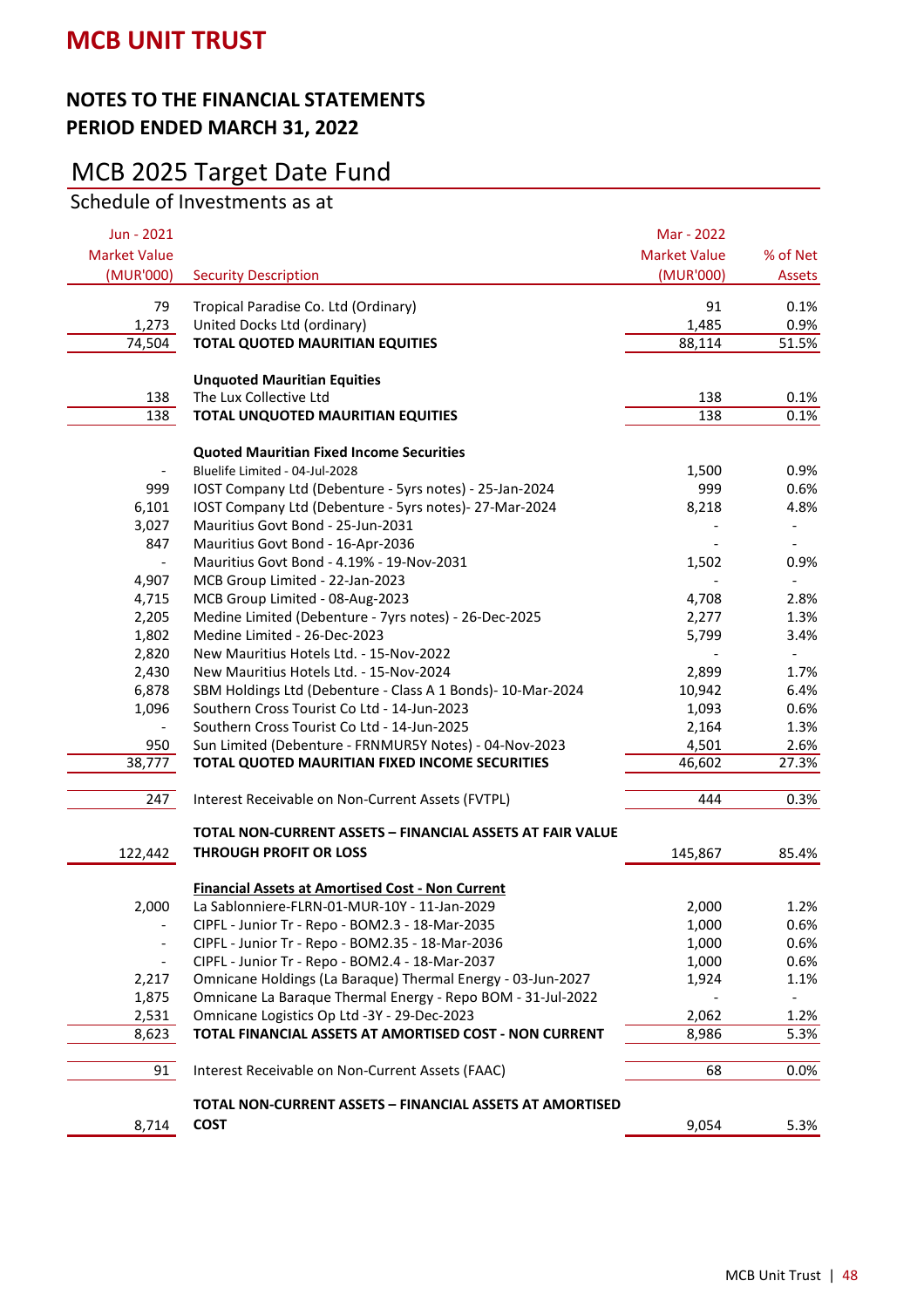# MCB 2025 Target Date Fund

Schedule of Investments as at

| Jun - 2021<br><b>Market Value</b><br>(MUR'000) | <b>Security Description</b>                                                          | Mar - 2022<br><b>Market Value</b><br>(MUR'000) | % of Net<br>Assets       |
|------------------------------------------------|--------------------------------------------------------------------------------------|------------------------------------------------|--------------------------|
|                                                | Current Assets - Financial Assets at Fair Value through Profit or Loss               |                                                |                          |
|                                                | <b>Quoted Mauritian Fixed Income Securities</b>                                      |                                                |                          |
| 5,093                                          | Sun Limited - 5YRFIX - 04-Nov-2021                                                   |                                                | 3.1%                     |
| 3,172                                          | Zenith Cross Asset - 24-Jan-2022<br>MCB Group Limited - 22-Jan-2023                  | 5,634                                          | 3.3%                     |
|                                                | New Mauritius Hotels Ltd. - 15-Nov-2022                                              | 3,908                                          | 2.3%                     |
| 8,265                                          | TOTAL QUOTED MAURITIAN FIXED INCOME SECURITIES                                       | 9,542                                          | 8.7%                     |
|                                                | <b>Interest Receivable on Current Assets (FVTPL)</b>                                 |                                                |                          |
| 100                                            | Local Fixed Income                                                                   | 92                                             | 0.1%                     |
| 100                                            | TOTAL INTEREST RECEIVABLE ON CURRENT ASSETS (FVTPL)                                  | $\overline{92}$                                | 0.1%                     |
|                                                | TOTAL CURRENT ASSETS - FINANCIAL ASSETS AT FAIR VALUE                                |                                                |                          |
| 8,365                                          | THROUGH PROFIT OR LOSS                                                               | 9,634                                          | 8.8%                     |
|                                                |                                                                                      |                                                |                          |
|                                                | <b>Financial Assets at Amortised Cost - current</b>                                  |                                                |                          |
|                                                | Omnicane La Baraque Thermal Energy - Repo BOM - 31-Jul-2022                          | 750                                            | 0.4%                     |
| $ \,$<br>$\blacksquare$                        | GOM T-Bills - 0% - 17-Jun-2022<br>TOTAL FINANCIAL ASSETS AT AMORTISED COST - CURRENT | 1,997<br>2,747                                 | 1.2%<br>1.6%             |
|                                                |                                                                                      |                                                |                          |
| $ \,$                                          | Interests Receivable on Current Assets                                               | 3                                              | 0.0%                     |
|                                                | TOTAL CURRENT ASSETS - FINANCIAL ASSETS AT AMORTISED COST                            | 2,750                                          | 8.7%                     |
|                                                | <b>Current Assets - Receivables</b>                                                  |                                                |                          |
| 620                                            | Dividends Receivable on Non-Current Assets                                           |                                                |                          |
| 620                                            | <b>TOTAL CURRENT ASSETS - RECEIVABLES</b>                                            | $\overline{\phantom{a}}$                       | $\overline{\phantom{a}}$ |
| 140,141                                        | TOTAL MARKET VALUE OF INVESTMENTS                                                    | 167,305                                        | 98.0%                    |
| 4,723                                          | OTHER ASSETS AND LIABILITIES                                                         | 3,494                                          | 2.0%                     |
| 144,864                                        | <b>NET ASSETS</b>                                                                    | 170,799                                        | 100.0%                   |
|                                                |                                                                                      |                                                |                          |
|                                                | <b>Currency Profile</b>                                                              |                                                |                          |
| 135,488                                        | <b>MUR</b>                                                                           | 160,241                                        | 93.8%                    |
| 9,376<br>144,864                               | <b>USD</b><br><b>NET ASSETS</b>                                                      | 10,558<br>170,799                              | 6.2%<br>100.0%           |
|                                                |                                                                                      |                                                |                          |

At March 31, 2022, if MUR had weakened/ strengthened by 5% against the above other currencies with all other variables held constant, net income before taxation would have been MUR 0.5m (June 30, 2021: MUR 0.5m) higher/ lower, mainly as a result of retranslation of foreign currency denominated bank balances and financial assets.

|         | <b>Fair Value Hierarchy</b>              |         |         |
|---------|------------------------------------------|---------|---------|
| 131.289 | Level 1                                  | 155.366 | 91.0%   |
| 8.714   | Level 2                                  | 11.801  | 6.9%    |
| 138     | Level 3                                  | 138     | $0.1\%$ |
| 140.141 | <b>TOTAL MARKET VALUE OF INVESTMENTS</b> | 167.305 | 98.0%   |

Had fair value increased/ decreased by 10%, the impact on net income before taxation would have been MUR 14.8.0m (June 30, 2021: MUR 12.2m) higher/ lower with all other variables held constant.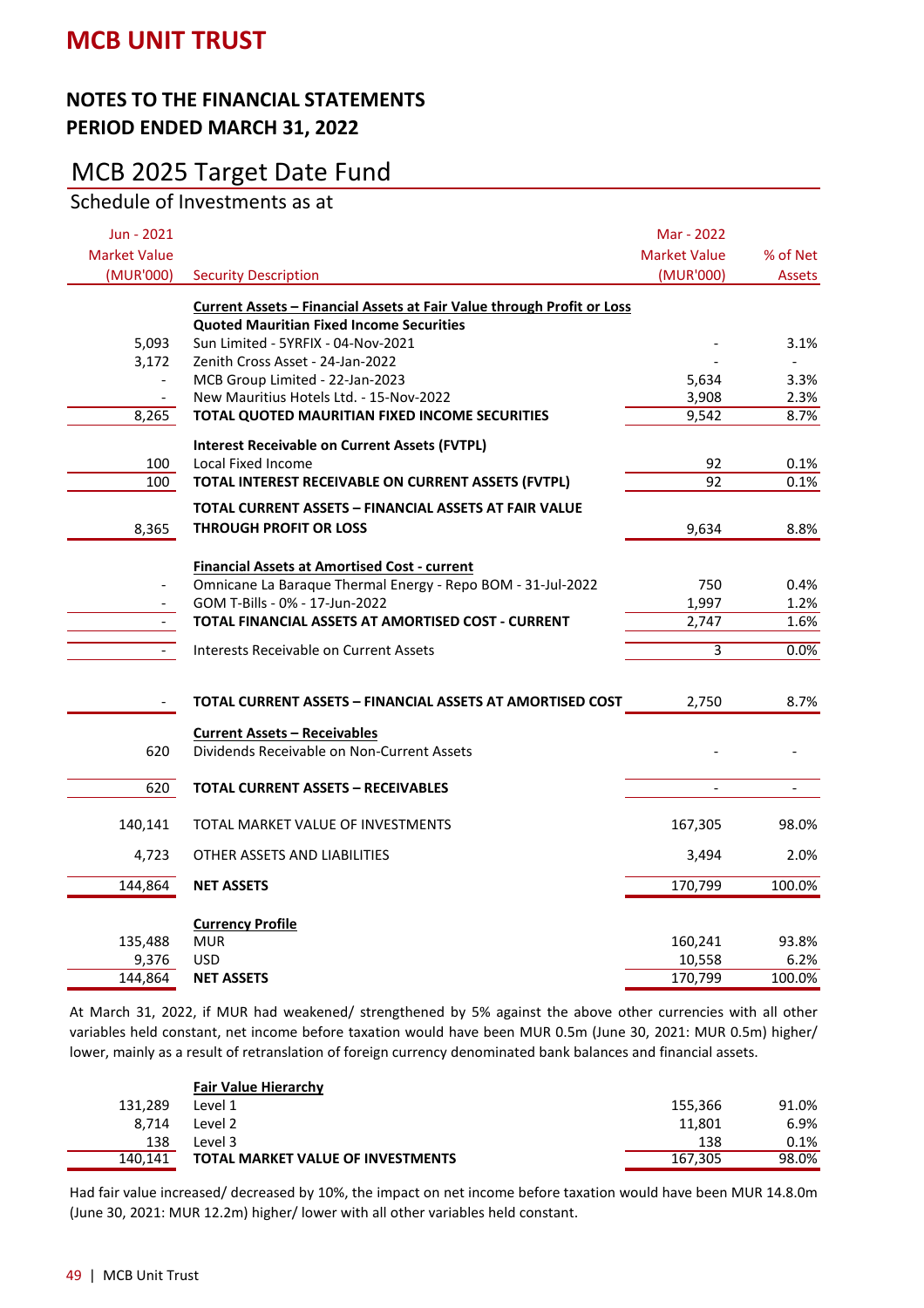# MCB 2030 Target Date Fund

| Jun - 2021<br><b>Market Value</b> |                                                                            | Mar - 2022<br><b>Market Value</b> | % of Net                 |
|-----------------------------------|----------------------------------------------------------------------------|-----------------------------------|--------------------------|
| (MUR'000)                         | <b>Security Description</b>                                                | (MUR'000)                         | Assets                   |
|                                   | Non-Current Assets - Financial Assets at Fair Value through Profit or Loss |                                   |                          |
|                                   | <b>Collective Investment Schemes</b>                                       |                                   |                          |
| 2,712                             | <b>Comgest Growth Emerging Markets Fund</b>                                | 2,081                             | 1.1%                     |
| 1,160                             | <b>Comgest Growth GEM Promising Companies EUR</b>                          |                                   |                          |
| 4,454                             | <b>Comgest Growth Greater China A Class Units</b>                          | 3,127                             | 1.6%                     |
| 3,058                             | Comgest Growth India Fund                                                  | 3,129                             | 1.6%                     |
| 3,098                             | Comgest Growth Greater Europe Opportunities Fund                           | 2,769                             | 1.4%                     |
| 1,111                             | Comgest Growth Japan Fund                                                  | 931                               | 0.5%                     |
| $\overline{\phantom{a}}$          | Comgest Growth Latin America Fund EUR                                      | 1,069                             | 0.6%                     |
| 2,222                             | Investec Emerging Markets Equity A Acc                                     | 1,960                             | 1.0%                     |
| 2,279                             | Investec Global Strategy Fund - Global Gold Fund 'A' Inc                   | 2,694                             | 1.4%                     |
| 1,797                             | Investec Global Strategy Fund - GBL Natural Resources A ACC                | 2,455                             | 1.3%                     |
| 6,081                             | Pictet Emerging Markets P USD                                              | 4,527                             | 2.4%                     |
| 3,216                             | <b>Pictet Robotics P USD</b>                                               | 3,009                             | 1.6%                     |
| 3,740                             | Stryx World                                                                | 3,804                             | 2.0%                     |
| 3,652                             | Threadneedle Global Emerging Markets Equity Fund                           | 2,549                             | 1.3%                     |
| 38,580                            | TOTAL COLLECTIVE INVESTMENT SCHEMES                                        | 34,104                            | 17.8%                    |
|                                   | <b>Quoted Overseas Equities</b>                                            |                                   |                          |
| 2,345                             | iShares Gold Trust New                                                     | 2,650                             | 1.4%                     |
| 2,250                             | iShares MSCI EAFE ETF                                                      | 2,170                             | 1.1%                     |
| 2,179                             | iShares MSCI Frontier 100 ETF                                              | 2,207                             | 1.2%                     |
| 1,736                             | iShares Core S&P 500 ETF (USD)                                             | 1,894                             | 1.0%                     |
| 737                               | iShares U.S Industrials ETF                                                | 723                               | 0.4%                     |
| 376                               | UBS CMCI Composite SF UCITS ETF                                            | 522                               | 0.3%                     |
| 1,816                             | Vaneck Vectors Africa Index ETF                                            | 1,826                             | 1.0%                     |
| 520                               | WisdomTree Brent Crude Oil ETF                                             | 878                               | 0.5%                     |
| 530                               | WisdomTree WTI Crude Oil ETF USD                                           | 845                               | 0.4%                     |
| 628                               | Xtrackers MSCI USA Financials UCITS ETF 1D                                 | 694                               | 0.4%                     |
| 13,117                            | TOTAL QUOTED OVERSEAS EQUITIES                                             | 14,409                            | 7.7%                     |
|                                   | <b>Quoted Mauritian Equities</b>                                           |                                   |                          |
|                                   | Afreximbank                                                                | 189                               | 0.1%                     |
| 91                                | Air Mauritius Limited (ordinary)                                           |                                   | $\overline{\phantom{a}}$ |
| 4,053                             | Alteo Limited (ordinary)                                                   | 5,207                             | 2.7%                     |
| 100                               | Automatic Systems Limited (ordinary)                                       | 110                               | 0.1%                     |
| 653                               | Ascencia Limited (Class A Shares)                                          | 668                               | 0.3%                     |
| 157                               | Attitude Property Ltd (ordinary)                                           | 160                               | 0.1%                     |
| 28                                | BlueLife Limited (ordinary)                                                | 936                               | 0.5%                     |
| 261                               | <b>BMH Ltd (ordinary)</b>                                                  | 280                               | 0.1%                     |
| 1,776                             | Caudan Development Limited (ordinary)                                      | 1,686                             | 0.9%                     |
| 4,021                             | CIEL Limited (ordinary)                                                    | 6,099                             | 3.2%                     |
| 1,019                             | CIM Financial Services Limited (ordinary)                                  | 1,349                             | 0.7%                     |
| 184                               | CIE Des Villages De Vacances De L'Isle De France Ltee (ordinary)           | 186                               | 0.1%                     |
| 48                                | Constance Hotels Services Limited (ordinary)                               | 76                                | 0.0%                     |
| 4,062                             | <b>ENL Limited (Ordinary A)</b>                                            | 5,095                             | 2.8%                     |
| 29                                | Excelsior United Development Companies Ltd (ordinary)                      | 32                                | 0.0%                     |
| 830                               | Fincorp Investment Limited (ordinary)                                      | 890                               | 0.5%                     |
| 10,209                            | IBL Ltd (ordinary)                                                         | 13,076                            | 6.9%                     |
| 996                               | Innodis Ltd (ordinary)                                                     | 1,016                             | 0.5%                     |
| 569                               | Lavastone Ltd (ordinary)                                                   | 803                               | 0.4%                     |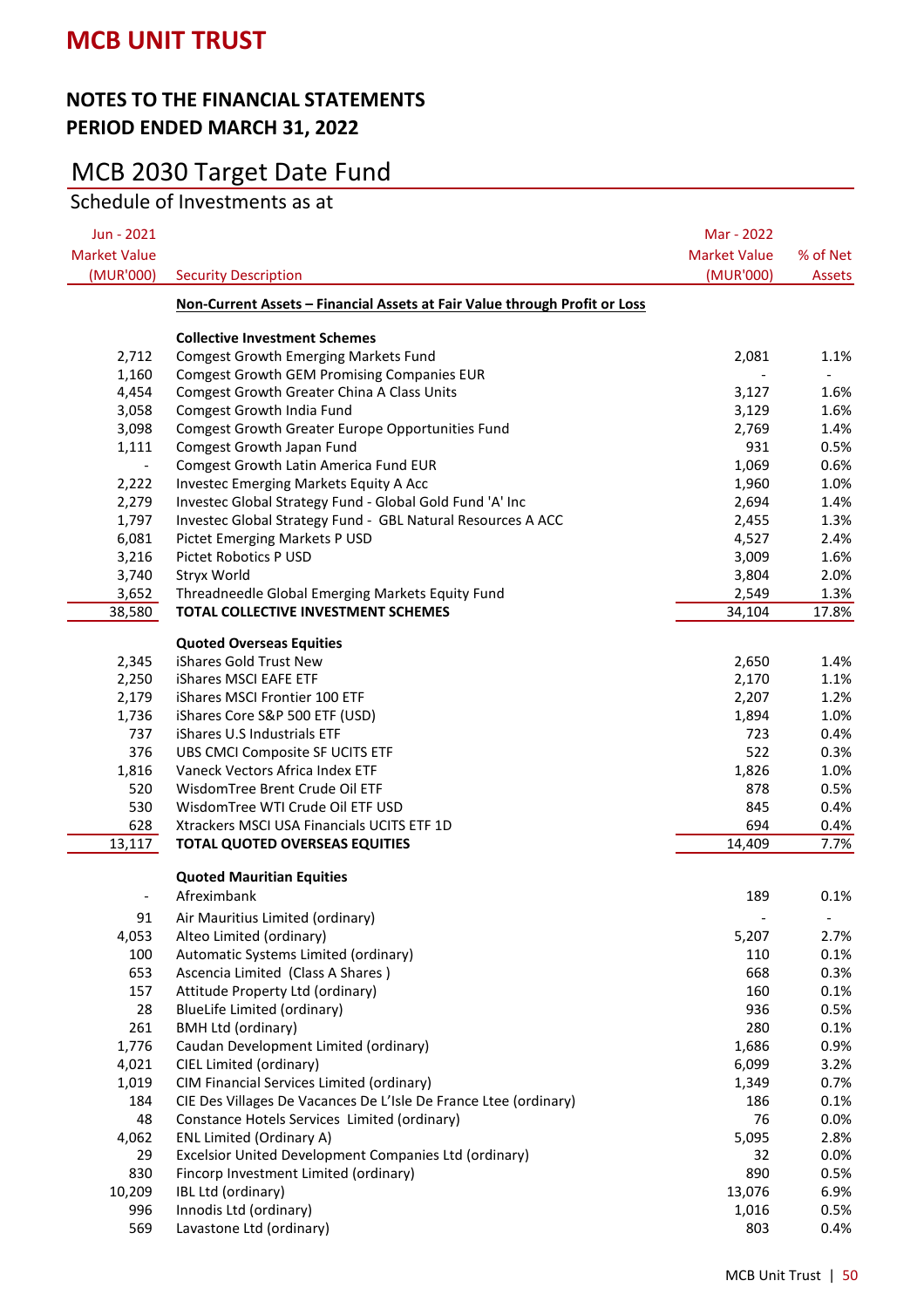# MCB 2030 Target Date Fund

Schedule of Investments as at

| Jun - 2021          |                                                                   | Mar - 2022          |                          |
|---------------------|-------------------------------------------------------------------|---------------------|--------------------------|
| <b>Market Value</b> |                                                                   | <b>Market Value</b> | % of Net                 |
| (MUR'000)           | <b>Security Description</b>                                       | (MUR'000)           | Assets                   |
| 217                 | Livestock Feed Limited (ordinary)                                 | 268                 | 0.1%                     |
| 91                  | Lottotech Ltd (ordinary)                                          | 85                  | 0.0%                     |
| 1,472               | Lux Island Resorts Ltd (ordinary)                                 | 2,409               | 1.3%                     |
| 357                 | Mauritius Oil Refineries Limited (ordinary)                       | 392                 | 0.2%                     |
| 32,871              | MCB Group Limited (ordinary)                                      | 38,470              | 20.1%                    |
| 246                 | MCB Group Limited (preference)                                    | 885                 | 0.5%                     |
| 1,049               | MUA Ltd                                                           | 2,245               | 1.2%                     |
| 2,481               | Medine Limited (ordinary)                                         | 2,836               | 1.5%                     |
| 694                 | MFD Group Limited (ordinary)                                      | 852                 | 0.4%                     |
| 277                 | NewGold Issuer Limited (securities)                               | 320                 | 0.2%                     |
| 1,615               | New Mauritius Hotels Limited (ordinary)                           | 2,388               | 1.2%                     |
| 682                 | Omnicane Limited (ordinary)                                       | 718                 | 0.4%                     |
| 4,463               | Phoenix Beverages Limited (ordinary)                              | 4,478               | 2.3%                     |
| 4,144               | Promotion and Development Limited (ordinary)                      | 5,314               | 2.8%                     |
| 2,798               | Rogers and Company Limited (ordinary)                             | 3,574               | 1.9%                     |
| 5,102               | SBM Holdings Ltd (ordinary)                                       | 5,675               | 3.0%                     |
| 386                 | Semaris Ltd (ordinary)                                            | 434                 | 0.2%                     |
| 2,145               | Sun Limited (ordinary)                                            | 2,551               | 1.3%                     |
| 700                 | Swan Life Ltd (ordinary)                                          | 744                 | 0.4%                     |
| 2,690               | Terra Mauricia Ltd (ordinary)                                     | 4,250               | 2.2%                     |
| 80                  | The Mauritius Development Investment Trust Co Ltd (ordinary)      | 88                  | 0.0%                     |
| 3,571               | The United Basalt Products Limited (ordinary)                     | 3,948               | 2.1%                     |
| 47                  | Tropical Paradise Co. Ltd (Ordinary)                              | 53                  | 0.0%                     |
| 2,477               | United Docks Ltd (ordinary)                                       | 2,889               | 1.5%                     |
| 2,401               | Vivo Energy Mauritius Limited (ordinary)                          | 2,500               | 1.3%                     |
|                     | Velogic Holding Company Limited (ordinary)                        | 1,560               | 0.7%                     |
| 102,142             | <b>TOTAL QUOTED MAURITIAN EQUITIES</b>                            | 127,784             | 66.7%                    |
|                     |                                                                   |                     |                          |
|                     | <b>Unquoted Mauritian Equities</b>                                |                     |                          |
| 115                 | The Lux Collective Ltd                                            | 115                 | 0.1%                     |
| 115                 | TOTAL UNQUOTED MAURITIAN EQUITIES                                 | 115                 | 0.1%                     |
|                     | <b>Quoted Mauritian Fixed Income Securities</b>                   |                     |                          |
|                     | Bluelife Limited - 04-Jul-2028                                    | 1,000               | 0.5%                     |
| 130                 | SBM Holdings Ltd (Debenture - Class A 1 Bonds)- 10-Mar-2024       | 131                 | 0.1%                     |
| 213                 | Government of Mauritius Inflation-Indexed Bond - 07-Apr-2032      | 279                 | 0.1%                     |
| 343                 | TOTAL QUOTED MAURITIAN FIXED INCOME SECURITIES                    | 1,410               | 0.7%                     |
|                     |                                                                   |                     |                          |
| $\overline{4}$      | Interest Receivable on Non-Current Assets                         | 34                  | $\overline{\phantom{a}}$ |
|                     | TOTAL NON-CURRENT ASSETS – FINANCIAL ASSETS AT FAIR VALUE THROUGH |                     |                          |
| 154,301             | <b>PROFIT OR LOSS</b>                                             | 177,856             | 93.5%                    |
|                     |                                                                   |                     |                          |
|                     | Non-Current Assets - Financial Assets At Amortised Cost           |                     |                          |
|                     | <b>Unquoted Mauritian Securities</b>                              |                     |                          |
| 1,000               | MUA Ltd - 30-Jun-2031                                             | 1,000               | 0.5%                     |
| 1,000               | TOTAL UNQUOTED MAURITIAN SECURITIES                               | 1,000               | 0.5%                     |
|                     | Interest Receivable on Non-Current Assets (FAAC)                  | 11                  | 0.0%                     |
| 1,000               | TOTAL NON-CURRENT ASSETS - FINANCIAL ASSETS AT AMORTISED COST     | 1,011               | 0.5%                     |
|                     |                                                                   |                     |                          |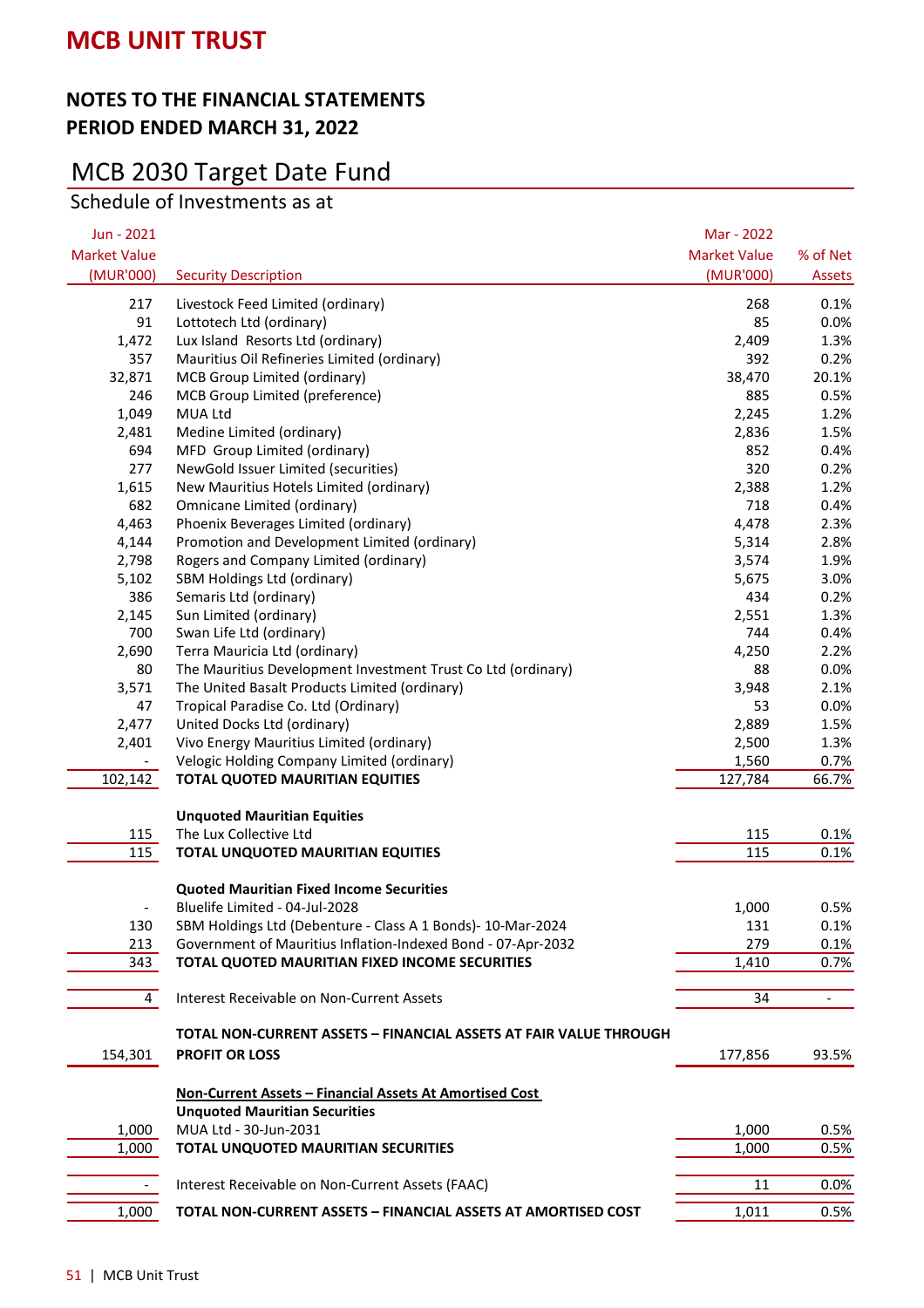# MCB 2030 Target Date Fund

| Jun - 2021<br><b>Market Value</b> |                                                                                                                                                            | Mar - 2022<br><b>Market Value</b> | % of Net       |
|-----------------------------------|------------------------------------------------------------------------------------------------------------------------------------------------------------|-----------------------------------|----------------|
| (MUR'000)                         | <b>Security Description</b>                                                                                                                                | (MUR'000)                         | Assets         |
|                                   | Current Assets - Financial Assets at Fair Value through Profit or Loss                                                                                     |                                   |                |
| 848<br>848                        | <b>Quoted Mauritian Fixed Income Securities</b><br>Sun Limited (Debenture -FRNMUR5Y Notes) - 04-Nov-2021<br>TOTAL QUOTED MAURITIAN FIXED INCOME SECURITIES |                                   |                |
| 8                                 | <b>Interest Receivable on Current Assets</b>                                                                                                               | $\overline{\phantom{0}}$          |                |
| 856                               | TOTAL CURRENT ASSETS - FINANCIAL ASSETS AT FAIR VALUE THROUGH<br><b>PROFIT OR LOSS</b>                                                                     |                                   |                |
|                                   | <b>Financial Assets at Amortised Cost - current</b><br>GOM T-Bills - 0% - 17-Jun-2022<br>TOTAL FINANCIAL ASSETS AT AMORTISED COST - CURRENT                | 4,993<br>4,993                    | 2.6%<br>2.6%   |
| $\sim$                            | Interests Receivable on Current Assets                                                                                                                     | $\overline{\phantom{0}}$          | $\blacksquare$ |
| $\overline{\phantom{a}}$          | TOTAL CURRENT ASSETS -- FINANCIAL ASSETS AT AMORTISED COST                                                                                                 | 4,993                             | 2.6%           |
| 938<br>938                        | <b>Current Assets - Receivables</b><br>Dividends Receivable on Non-Current Assets<br><b>TOTAL CURRENT ASSETS - RECEIVABLES</b>                             |                                   |                |
| 157,095                           | TOTAL MARKET VALUE OF INVESTMENTS                                                                                                                          | 183,860                           | 96.1%          |
| 3,421                             | OTHER ASSETS AND LIABILITIES                                                                                                                               | 7,569                             | 3.9%           |
| 160,516                           | <b>NET ASSETS</b>                                                                                                                                          | 191,429                           | 100.0%         |
| 103,448                           | <b>Currency Profile</b><br><b>MUR</b>                                                                                                                      | 140,429                           | 73.4%          |
| 4,909                             | <b>EUR</b>                                                                                                                                                 | 4,473                             | 2.3%           |
| 51,048                            | <b>USD</b>                                                                                                                                                 | 45,596                            | 23.8%          |
| 1,111                             | <b>JPY</b>                                                                                                                                                 | 931                               | 0.5%           |
| 160,516                           | <b>NET ASSETS</b>                                                                                                                                          | 191,429                           | 100.0%         |

At March 31, 2022, if MUR had weakened/ strengthened by 5% against the above other currencies with all other variables held constant, net income before taxation would have been MUR 2.5m (June 30, 2021: MUR 2.8m) higher/ lower, mainly as a result of retranslation of foreign currency denominated bank balances and financial assets.

|         | <b>Fair Value Hierarchy</b>              |         |       |
|---------|------------------------------------------|---------|-------|
| 155.980 | Level 1                                  | 177.741 | 92.9% |
| 1.000   | Level 2                                  | 6.004   | 3.1%  |
| 115     | Level 3                                  | 115     | 0.1%  |
| 157.095 | <b>TOTAL MARKET VALUE OF INVESTMENTS</b> | 183.860 | 96.1% |
|         |                                          |         |       |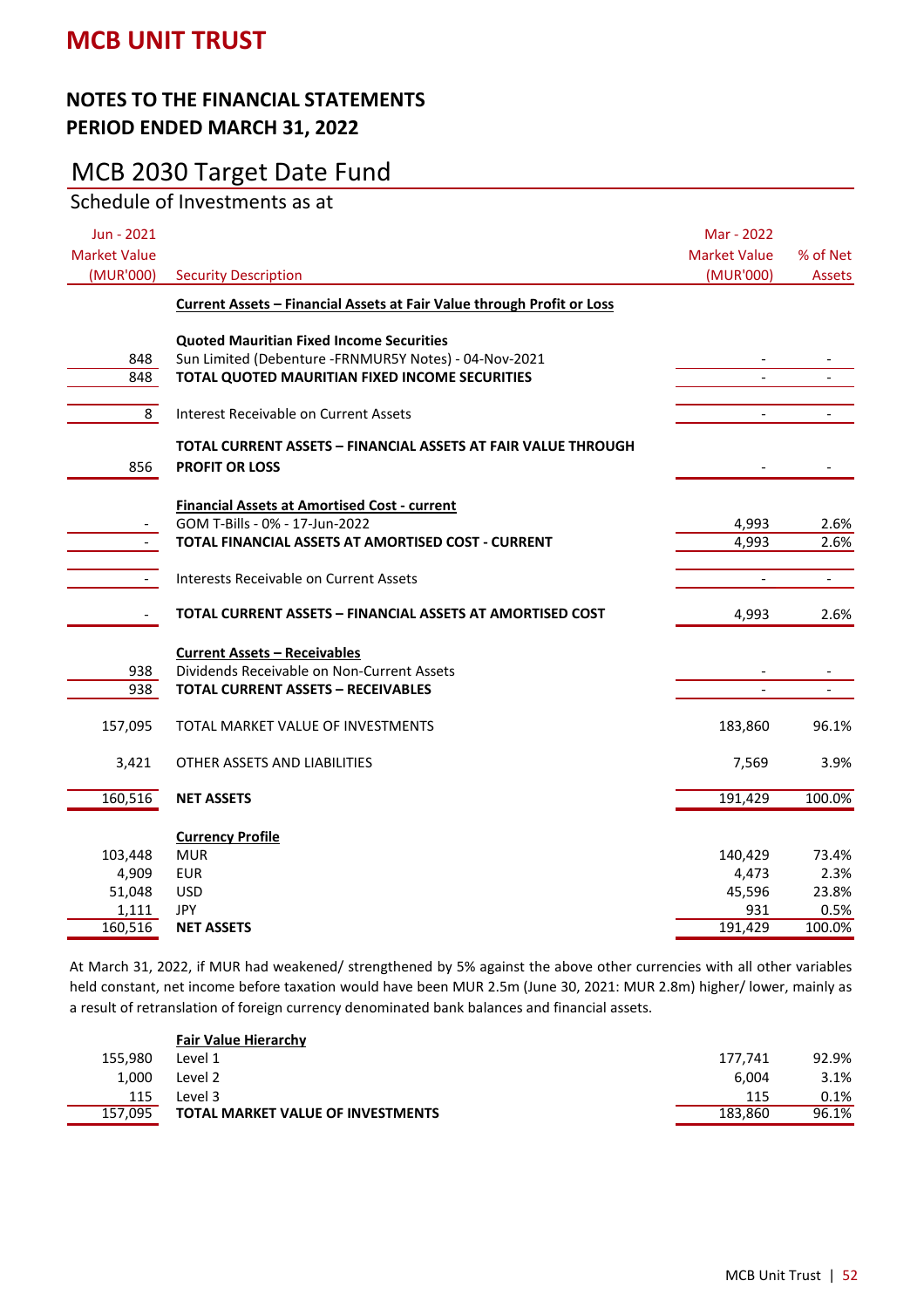## MCB 2035 Target Date Fund

Schedule of Investments as at

| Jun - 2021               |                                                                            | Mar - 2022          |               |
|--------------------------|----------------------------------------------------------------------------|---------------------|---------------|
| <b>Market Value</b>      |                                                                            | <b>Market Value</b> | % of Net      |
| (MUR'000)                | <b>Security Description</b>                                                | (MUR'000)           | <b>Assets</b> |
|                          | Non-Current Assets - Financial Assets at Fair Value through Profit or Loss |                     |               |
|                          | <b>Collective Investment Schemes</b>                                       |                     |               |
| 3,166                    | <b>Comgest Growth Emerging Markets Fund</b>                                | 2,429               | 1.2%          |
| 1,197                    | Comgest Growth GEM Promising Companies EUR                                 |                     |               |
| 5,057                    | Comgest Growth Greater China A Class Units                                 | 3,550               | 1.7%          |
| 3,345                    | Comgest Growth Greater Europe Opportunities Fund                           | 2,990               | 1.5%          |
| 3,708                    | Comgest Growth India Fund                                                  | 3,795               | 1.9%          |
| 747                      | Comgest Growth Japan Fund                                                  | 626                 | 0.3%          |
| $\overline{\phantom{a}}$ | Comgest Growth Latin America Fund EUR                                      | 1,103               | 0.5%          |
| 2,070                    | Investec Emerging Markets Equity A Acc Gross USD                           | 1,826               | 0.9%          |
| 2,124                    | Investec Global Strategy Fund - Global Gold Fund 'A' Inc                   | 2,511               | 1.2%          |
| 1,675                    | Investec Global Strategy Fund - GBL Natural Resources A ACC USD            | 2,289               | 1.1%          |
| 6,434                    | Pictet Emerging Markets P USD                                              | 4,790               | 2.4%          |
| 3,484                    | Pictet Robotics P USD                                                      | 3,259               | 1.6%          |
| 3,414                    | Stryx World                                                                | 3,472               | 1.7%          |
| 3,366                    | Threadneedle Lux - Global Emerging Market Equities 1U - USD                | 2,350               | 1.2%          |
| 39,787                   | TOTAL COLLECTIVE INVESTMENT SCHEMES                                        | 34,990              | 17.2%         |
|                          |                                                                            |                     |               |
|                          | <b>Quoted Overseas Equities</b>                                            |                     |               |
| 1,772                    | iShares Core S and P 500 Index Fund                                        | 1,934               | 0.9%          |
| 2,504                    | iShares Gold Trust New                                                     | 2,828               | 1.4%          |
| 2,280                    | iShares MSCI EAFE ETF                                                      | 2,200               | 1.1%          |
| 2,299                    | iShares MSCI Frontier 100 ETF                                              | 2,329               | 1.1%          |
| 775                      | iShares U.S Industrials ETF                                                | 760                 | 0.4%          |
| 396                      | UBS CMCI Composite SF UCITS ETF                                            | 550                 | 0.3%          |
| 1,942                    | Vaneck Vectors Africa Index ETF                                            | 1,952               | 1.0%          |
| 528                      | WisdomTree Brent Crude Oil ETF                                             | 891                 | 0.4%          |
| 538                      | WisdomTree WTI Crude Oil ETF USD                                           | 857                 | 0.4%          |
| 545                      | Xtrackers MSCI USA Financials UCITS ETF 1D                                 | 601                 | 0.3%          |
| 13,579                   | <b>TOTAL QUOTED OVERSEAS EQUITIES</b>                                      | 14,902              | 7.3%          |
|                          | <b>Quoted Mauritian Equities</b>                                           |                     |               |
| $\overline{\phantom{a}}$ | Afreximbank                                                                | 144                 | 0.1%          |
| 88                       | Air Mauritius Limited (ordinary)                                           |                     |               |
| 4,724                    | Alteo Limited (ordinary)                                                   | 6,069               | 3.0%          |
| 100                      | Automatic Systems Limited (ordinary)                                       | 110                 | 0.1%          |
| 521                      | Ascencia Limited (Class A Shares)                                          | 533                 | 0.3%          |
| 144                      | Attitude Property Ltd (ordinary)                                           | 147                 | 0.1%          |
| 189                      | BlueLife Limited (ordinary)                                                | 982                 | 0.5%          |
| 292                      | <b>BMH Ltd (ordinary)</b>                                                  | 314                 | 0.2%          |
| 1,815                    | Caudan Development Limited (ordinary)                                      | 1,722               | 0.8%          |
| 4,450                    | CIEL Limited (ordinary)                                                    | 6,578               | 3.2%          |
| 1,491                    | CIM Financial Services Limited (ordinary)                                  | 1,975               | 1.0%          |
| 190                      | CIE Des Villages De Vacances De L'Isle De France Ltee (ordinary)           | 192                 | 0.1%          |
| 44                       | Constance Hotels Services Limited (ordinary)                               | 70                  | 0.0%          |
| 4,144                    | ENL Limited (ordinary A)                                                   | 5,439               | 2.7%          |
| 33                       | Excelsior United Development Companies Ltd (ordinary)                      | 36                  | 0.0%          |
| 863                      | Fincorp Investment Limited (ordinary)                                      | 926                 | 0.5%          |
| 11,991                   | IBL Ltd (ordinary)                                                         | 15,959              | 7.8%          |
| 1,407                    | Innodis Ltd (ordinary)                                                     | 1,435               | 0.7%          |
|                          |                                                                            |                     |               |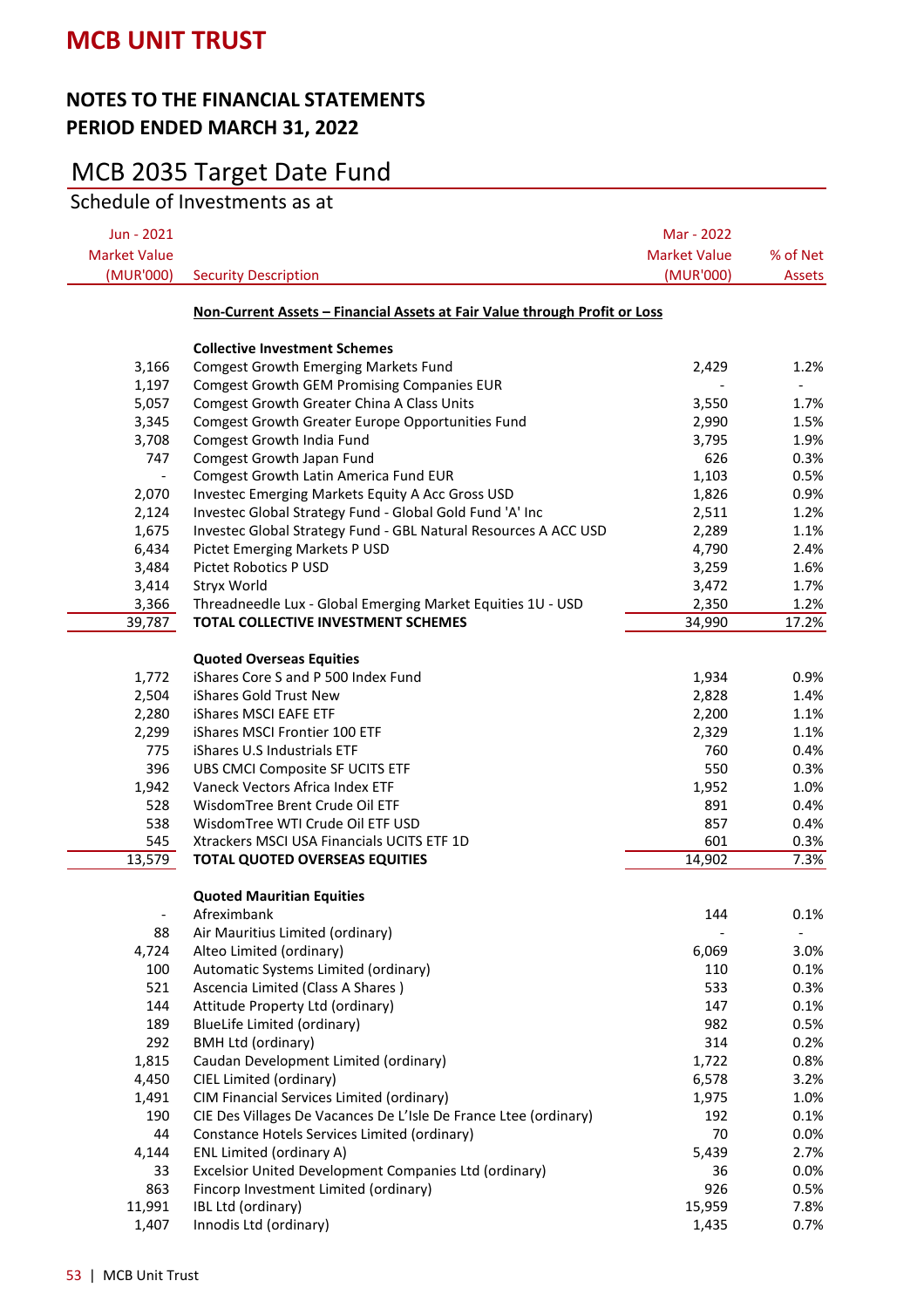# MCB 2035 Target Date Fund

Schedule of Investments as at

| Jun - 2021               |                                                                 | Mar - 2022          |          |
|--------------------------|-----------------------------------------------------------------|---------------------|----------|
| <b>Market Value</b>      |                                                                 | <b>Market Value</b> | % of Net |
| (MUR'000)                | <b>Security Description</b>                                     | (MUR'000)           | Assets   |
|                          |                                                                 |                     |          |
| 637                      | Lavastone Ltd (ordinary)                                        | 899                 | 0.4%     |
| 850                      | Livestock Feed Limited (ordinary)                               | 1,051               | 0.5%     |
| 91                       | Lottotech Ltd (ordinary)                                        | 85                  | 0.0%     |
| 2,471                    | Lux Island Resorts Ltd (ordinary)                               | 4,044               | 2.0%     |
| 368                      | Mauritius Oil Refineries Limited (ordinary)                     | 404                 | 0.2%     |
| 34,264                   | MCB Group Limited (ordinary)                                    | 40,100              | 19.8%    |
| 230                      | MCB Group Limited (preference)                                  | 869                 | 0.4%     |
| 1,071                    | MUA Ltd (ordinary)                                              | 2,419               | 1.2%     |
| 2,468                    | Medine Limited (ordinary)                                       | 3,265               | 1.6%     |
| 1,248                    | MFD Group Limited (ordinary)                                    | 1,532               | 0.8%     |
| 278                      | NewGold Issuer Limited (securities)                             | 321                 | 0.2%     |
| 1,891                    | New Mauritius Hotels Limited (ordinary)                         | 2,796               | 1.4%     |
| 854                      | Omnicane Limited (ordinary)                                     | 899                 | 0.4%     |
| 5,580                    | Phoenix Beverages Limited (ordinary)                            | 5,599               | 2.7%     |
| 4,266                    | Promotion and Development Limited (ordinary)                    | 5,705               | 2.8%     |
| 3,459                    | Rogers and Company Limited (ordinary)                           | 4,559               | 2.2%     |
| 5,182                    | SBM Holdings Ltd (ordinary)                                     | 5,764               | 2.8%     |
| 382                      | Semaris Ltd (ordinary)                                          | 430                 | 0.2%     |
| 2,389                    | Sun Limited (ordinary)                                          | 2,841               | 1.4%     |
| 703                      | Swan Life Ltd (ordinary)                                        | 747                 | 0.4%     |
| 3,077                    | Terra Mauricia Ltd (ordinary)                                   | 4,608               | 2.3%     |
| 71                       | The Mauritius Development Investment Trust Co Ltd (ordinary)    | 79                  | 0.0%     |
| 3,486                    | The United Basalt Products Limited (ordinary)                   | 4,028               | 1.9%     |
| 44                       | Tropical Paradise Co. Ltd (ordinary)                            | 50                  | 0.0%     |
| 3,155                    | United Docks Ltd (ordinary)                                     | 3,679               | 1.8%     |
| 2,041                    | Vivo Energy Mauritius Limited (ordinary)                        | 2,125               | 1.0%     |
|                          | Velogic Holding Company Limited                                 | 1,613               | 0.8%     |
| 113,042                  | TOTAL QUOTED MAURITIAN EQUITIES                                 | 143,142             | 70.3%    |
|                          | <b>Unquoted Mauritian Equities</b>                              |                     |          |
| 118                      | The Lux Collective Ltd                                          | 117                 | 0.1%     |
| 118                      | TOTAL UNQUOTED MAURITIAN EQUITIES                               | 117                 | 0.1%     |
|                          |                                                                 |                     |          |
|                          | <b>Quoted Mauritian Fixed Income Securities</b>                 |                     |          |
| $\overline{\phantom{a}}$ | Bluelife Limited - 6.25% - 04-Jul-2028                          | 1,000               | 0.5%     |
| 213                      | Government of Mauritius Inflation-Indexed Bond - 07-Apr-2032    | 279                 | 0.1%     |
| 150                      | SBM Holdings Ltd (Debenture - Class A 1 Bonds)- 10-Mar-2024     | 151                 | 0.1%     |
| 363                      | TOTAL QUOTED MAURITIAN FIXED INCOME SECURITIES                  | 1,430               | 0.7%     |
| $\overline{4}$           | Interest Receivable on Non-Current Assets                       | 36                  | $0.0\%$  |
|                          | TOTAL NON-CURRENT ASSETS - FINANCIAL ASSETS AT FAIR VALUE       |                     |          |
| 166,893                  | <b>THROUGH PROFIT OR LOSS</b>                                   | 194,617             | 95.6%    |
|                          |                                                                 |                     |          |
|                          | <u> Non-Current Assets - Financial Assets At Amortised Cost</u> |                     |          |
|                          | <b>Unquoted Mauritian Securities</b>                            |                     |          |
| 1,000                    | MUA Ltd - 30-Jun-2031                                           | 1,000               | 0.5%     |
| 1,000                    | TOTAL UNQUOTED MAURITIAN SECURITIES                             | 1,000               | 0.5%     |
| $\blacksquare$           | Interest Receivable on Non-Current Assets (FAAC)                | 11                  | 0.0%     |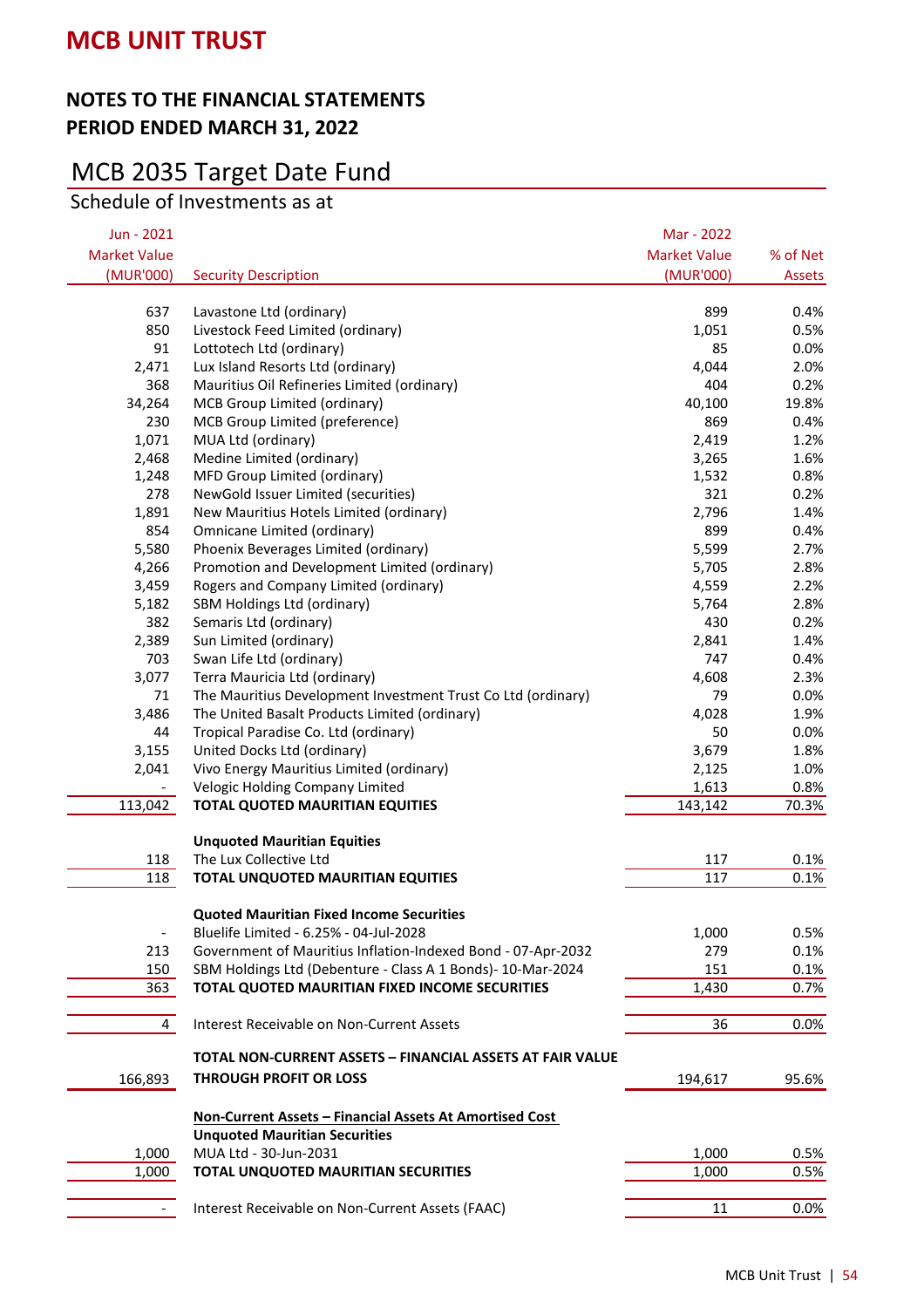## MCB 2035 Target Date Fund

Schedule of Investments as at

| Jun - 2021<br><b>Market Value</b>            |                                                                                                                                             | Mar - 2022<br><b>Market Value</b>            | % of Net                                 |
|----------------------------------------------|---------------------------------------------------------------------------------------------------------------------------------------------|----------------------------------------------|------------------------------------------|
| (MUR'000)                                    | <b>Security Description</b>                                                                                                                 | (MUR'000)                                    | <b>Assets</b>                            |
| 1,000                                        | <b>TOTAL NON-CURRENT ASSETS - FINANCIAL ASSETS AT AMORTISED</b><br><b>COST</b>                                                              | 1,011                                        | 0.5%                                     |
|                                              | <b>Financial Assets at Amortised Cost - current</b><br>GOM T-Bills - 0% - 17-Jun-2022<br>TOTAL FINANCIAL ASSETS AT AMORTISED COST - CURRENT | 3,994<br>3,994                               | 2.0%<br>2.0%                             |
|                                              | Interests Receivable on Current Assets<br>Local Fixed Income                                                                                |                                              | $\equiv$<br>0.0%                         |
|                                              | <b>TOTAL CURRENT ASSETS - FINANCIAL ASSETS AT AMORTISED COST</b>                                                                            | 3,994                                        | 2.0%                                     |
| 992<br>992                                   | <b>Current Assets - Receivables</b><br>Dividends Receivable on Non-Current Assets<br><b>TOTAL CURRENT ASSETS - RECEIVABLES</b>              | $\overline{\phantom{a}}$                     | $\overline{\phantom{a}}$                 |
| 168,885                                      | TOTAL MARKET VALUE OF INVESTMENTS                                                                                                           | 199,622                                      | 98.0%                                    |
| 2,486                                        | OTHER ASSETS AND LIABILITIES                                                                                                                | 4,092                                        | 2.0%                                     |
| 171,371                                      | <b>NET ASSETS</b>                                                                                                                           | 203,714                                      | 100.0%                                   |
| 113,416<br>5,249<br>51,959<br>747<br>171,371 | <b>Currency Profile</b><br><b>MUR</b><br><b>EUR</b><br><b>USD</b><br><b>JPY</b><br><b>NET ASSETS</b>                                        | 150,957<br>4,782<br>47,349<br>626<br>203,714 | 74.1%<br>2.3%<br>23.2%<br>0.4%<br>100.0% |
|                                              |                                                                                                                                             |                                              |                                          |

At March 31, 2022, if MUR had weakened/ strengthened by 5% against the above other currencies with all other variables held constant, net income before taxation would have been MUR 2.6m (June 30, 2021 : MUR 2.9m) higher/ lower, mainly as a result of retranslation of foreign currency denominated bank balances and financial assets.

|         | <b>Fair Value Hierarchy</b>              |         |       |
|---------|------------------------------------------|---------|-------|
| 167.767 | Level 1                                  | 194.500 | 95.4% |
| 1.000   | Level 2                                  | 5.005   | 2.5%  |
| 118     | Level 3                                  | 117     | 0.1%  |
| 168.885 | <b>TOTAL MARKET VALUE OF INVESTMENTS</b> | 199.622 | 98.0% |

Had fair value increased/ decreased by 10%, the impact on net income before taxation would have been MUR 19.5m (June 30, 2021: MUR 16.7m) higher/ lower with all other variables held constant.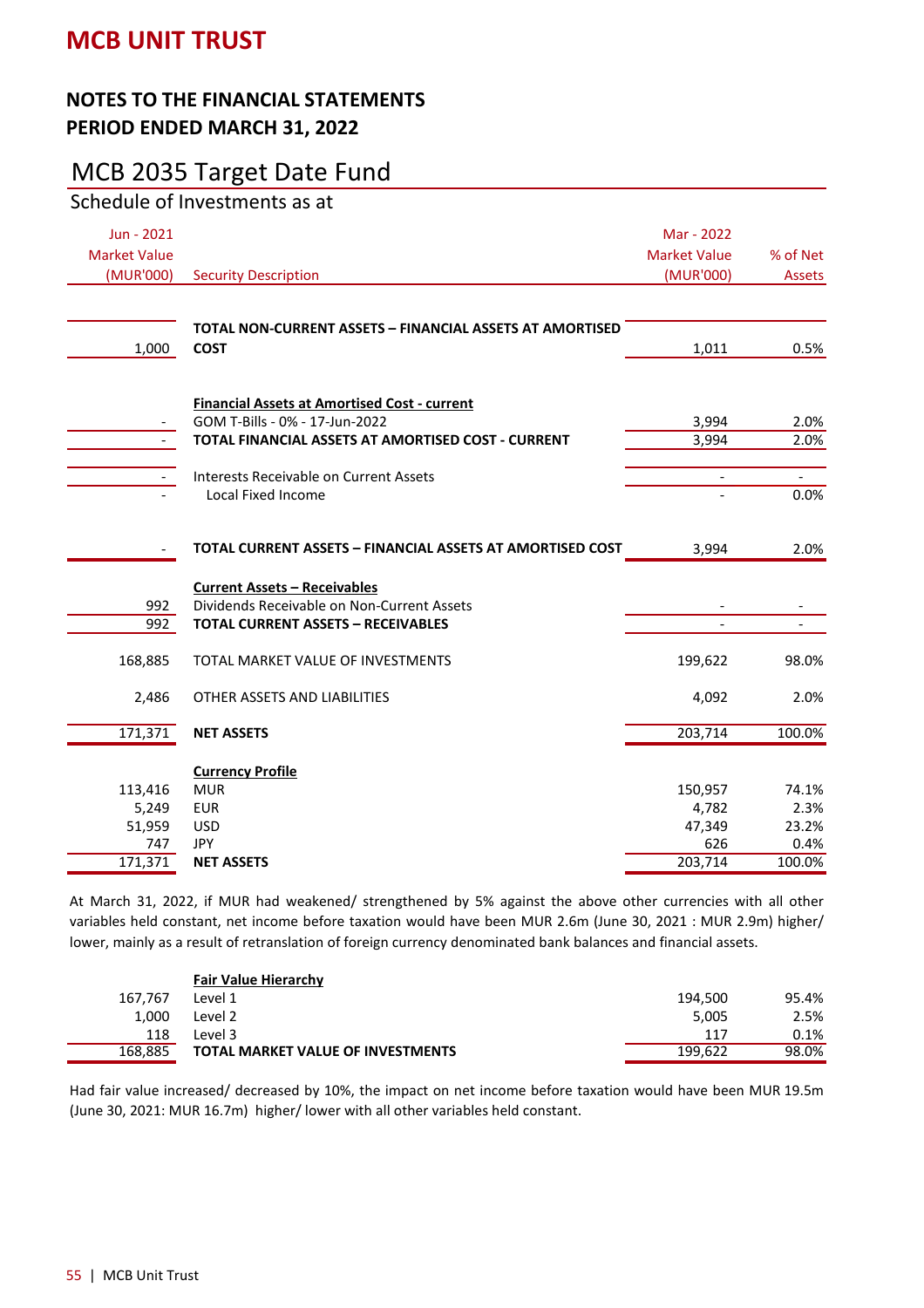## MCB 2040 Target Date Fund

Schedule of Investments as at

| Jun - 2021               |                                                                            | Mar - 2022               |                              |
|--------------------------|----------------------------------------------------------------------------|--------------------------|------------------------------|
| <b>Market Value</b>      |                                                                            | <b>Market Value</b>      | % of Net                     |
| (MUR'000)                | <b>Security Description</b>                                                | (MUR'000)                | <b>Assets</b>                |
|                          | Non-Current Assets - Financial Assets at Fair Value through Profit or Loss |                          |                              |
|                          | <b>Collective Investment Schemes</b>                                       |                          |                              |
| 5,135                    | <b>Comgest Growth Emerging Markets Fund</b>                                | 3,941                    | 1.0%                         |
| 1,804                    | <b>Comgest Growth GEM Promising Companies EUR</b>                          | $\overline{\phantom{a}}$ | $\qquad \qquad \blacksquare$ |
| 8,352                    | Comgest Growth Greater China A Class Units                                 | 6,574                    | 1.7%                         |
| 8,727                    | <b>Comgest Growth Greater Europe Opportunities</b>                         | 7,800                    | 2.1%                         |
| 5,927                    | Comgest Growth India Fund                                                  | 6,065                    | 1.6%                         |
| 2,145                    | Comgest Growth Japan Fund                                                  | 1,797                    | 0.5%                         |
| $\overline{\phantom{a}}$ | Comgest Growth Latin America Fund EUR                                      | 1,663                    | 0.4%                         |
| 3,076                    | Investec Emerging Markets Equity A Acc Gross USD                           | 2,713                    | 0.7%                         |
| 2,544                    | Investec Global Strategy Fund - GBL Natural Resources A ACC USD            | 3,476                    | 0.9%                         |
| 3,144                    | Investec Global Strategy Fund - Global Gold Fund 'A' Inc                   | 3,717                    | 1.0%                         |
| 11,189                   | Pictet Emerging Markets P USD                                              | 8,329                    | 2.2%                         |
| 5,495                    | Pictet Robotics P USD                                                      | 5,140                    | 1.4%                         |
| 6,877                    | Stryx World                                                                | 6,995                    | 1.8%                         |
| 4,968                    | Threadneedle Lux - Global Emerging Market Equities 1U - USD                | 3,468                    | 0.9%                         |
| 69,383                   | TOTAL COLLECTIVE INVESTMENT SCHEMES                                        | 61,678                   | 16.2%                        |
|                          | <b>Quoted Overseas Equities</b>                                            |                          |                              |
| 2,960                    | iShares Core S and P 500 Index Fund                                        | 3,230                    | 0.9%                         |
| 3,765                    | iShares Gold Trust New                                                     | 4,254                    | 1.1%                         |
| 3,564                    | <b>iShares MSCI EAFE ETF</b>                                               | 3,439                    | 0.9%                         |
| 3,512                    | iShares MSCI Frontier 100 ETF                                              | 3,558                    | 0.9%                         |
| 1,351                    | iShares U.S Industrials ETF                                                | 1,325                    | 0.3%                         |
| 508                      | UBS CMCI Composite SF UCITS ETF                                            | 705                      | 0.2%                         |
| 2,964                    | Vaneck Vectors Africa Index ETF                                            | 2,979                    | 0.8%                         |
| 900                      | WisdomTree Brent Crude Oil ETF                                             | 1,518                    | 0.4%                         |
| 916                      | WisdomTree WTI Crude Oil ETF USD                                           | 1,460                    | 0.4%                         |
| 1,676                    | Xtrackers MSCI USA Financials UCITS ETF 1D                                 | 1,851                    | 0.5%                         |
| 22,116                   | <b>TOTAL QUOTED OVERSEAS EQUITIES</b>                                      | 24,319                   | 6.4%                         |
|                          |                                                                            |                          |                              |
|                          | <b>Quoted Mauritian Equities</b>                                           |                          |                              |
| $\blacksquare$           | Afreximbank                                                                | 324                      | 0.1%                         |
| 123                      | Air Mauritius Limited (ordinary)                                           |                          |                              |
| 7,205                    | Alteo Limited (ordinary)                                                   | 9,258                    | 2.4%                         |
| 704                      | Ascencia Limited (Class A Shares)                                          | 720                      | 0.2%                         |
| 179                      | Attitude Property Ltd (ordinary)                                           | 183                      | 0.0%                         |
| 300                      | Automatic Systems Limited (ordinary)                                       | 330                      | 0.1%                         |
| 305                      | BlueLife Limited (ordinary)                                                | 1,766                    | 0.5%                         |
| 471                      | <b>BMH Ltd (ordinary)</b>                                                  | 506                      | 0.1%                         |
| 3,785                    | Caudan Development Limited (ordinary)                                      | 3,592                    | 0.9%                         |
| 7,126                    | CIEL Limited (ordinary)                                                    | 10,852                   | 2.9%                         |
| 2,275                    | CIM Financial Services Limited (ordinary)                                  | 3,012                    | 0.8%                         |
| 1,443                    | CIE Des Villages De Vacances De L'Isle De France Ltee (ordinary)           | 1,461                    | 0.4%                         |
| 52                       | Constance Hotels Services Limited (ordinary)                               | 82                       | 0.0%                         |
| 8,645                    | ENL Limited (ordinary A)                                                   | 10,207                   | 2.7%                         |
| 32                       | Excelsior United Development Companies Ltd (ordinary)                      | 35                       | 0.0%                         |
| 1,394                    | Fincorp Investment Limited (ordinary)                                      | 1,496                    | 0.4%                         |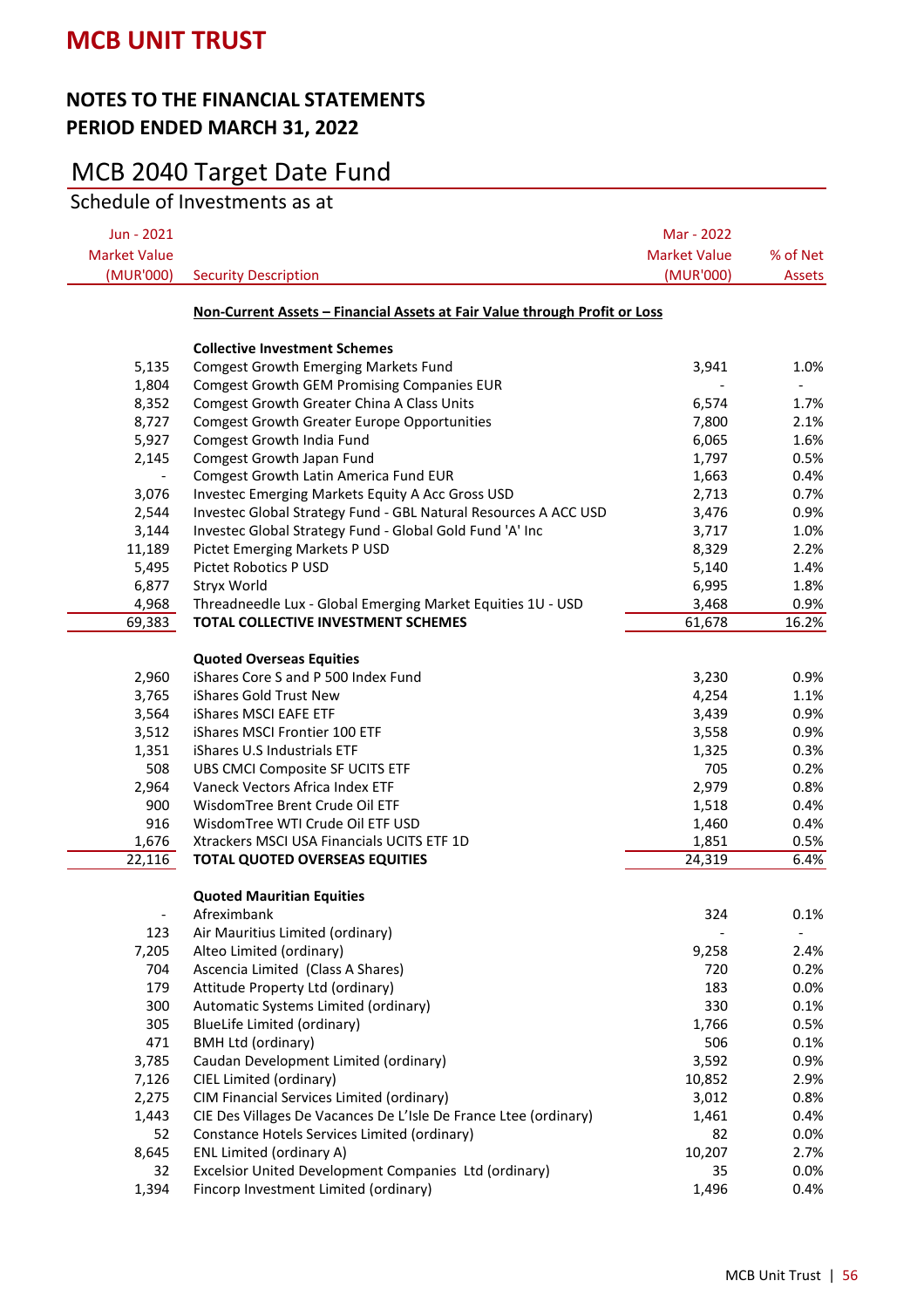# MCB 2040 Target Date Fund

Schedule of Investments as at

| Jun - 2021               |                                                                  | Mar - 2022          |          |
|--------------------------|------------------------------------------------------------------|---------------------|----------|
| <b>Market Value</b>      |                                                                  | <b>Market Value</b> | % of Net |
| (MUR'000)                | <b>Security Description</b>                                      | (MUR'000)           | Assets   |
|                          |                                                                  |                     |          |
| 20,244                   | IBL Ltd (ordinary)                                               | 31,445              | 8.3%     |
| 2,191                    | Innodis Ltd (ordinary)                                           | 2,235               | 0.6%     |
| 1,035                    | Lavastone Ltd (ordinary)                                         | 1,459               | 0.4%     |
| 1,052                    | Livestock Feed Limited (ordinary)                                | 1,300               | 0.3%     |
| 91                       | Lottotech Ltd (ordinary)                                         | 85                  | 0.0%     |
| 4,068                    | Lux Island Resorts Ltd (ordinary)                                | 6,657               | 1.8%     |
| 591                      | Mauritius Oil Refineries Limited (ordinary)                      | 649                 | 0.2%     |
| 59,257                   | MCB Group Limited (ordinary)                                     | 75,740              | 19.9%    |
| 288                      | MCB Group Limited (preference)                                   | 1,142               | 0.3%     |
| 3,202                    | MUA Ltd (ordinary)                                               | 4,006               | 1.1%     |
| 4,609                    | Medine Limited (ordinary)                                        | 6,948               | 1.8%     |
| 3,215                    | MFD Group Limited (ordinary)                                     | 3,945               | 1.0%     |
| 286                      | NewGold Issuer Limited (securities)                              | 330                 | 0.1%     |
| 3,052                    | New Mauritius Hotels Limited (ordinary)                          | 4,514               | 1.2%     |
| 774                      | New Mauritius Hotels Ltd (Preference)                            | 811                 | 0.2%     |
| 1,449                    | Omnicane Limited (ordinary)                                      | 2,121               | 0.6%     |
| 9,029                    | Phoenix Beverages Limited (ordinary)                             | 9,661               | 2.4%     |
| 7,300                    | Promotion and Development Limited (ordinary)                     | 10,076              | 2.7%     |
| 5,870                    | Rogers and Company Limited (ordinary)                            | 7,638               | 2.0%     |
| 9,852                    | SBM Holdings Ltd (ordinary)                                      | 10,957              | 2.9%     |
| 682                      | Semaris Ltd (ordinary)                                           | 766                 | 0.2%     |
| 3,748                    | Sun Limited (ordinary)                                           | 4,458               | 1.2%     |
| 976                      | Swan Life Ltd (ordinary)                                         | 1,036               | 0.3%     |
| 5,559                    | Terra Mauricia Ltd (ordinary)                                    | 7,523               | 2.0%     |
| 93                       | The Mauritius Development Investment Trust Co. Ltd (ordinary)    | 103                 | 0.0%     |
| 5,839                    | The United Basalt Products Limited (ordinary)                    | 6,870               | 1.8%     |
| 57                       | Tropical Paradise Co. Ltd (ordinary)                             | 65                  | 0.0%     |
| 4,795                    | United Docks Ltd (ordinary)                                      | 5,595               | 1.5%     |
| 3,600                    | Vivo Energy Mauritius Limited (ordinary)                         | 3,750               | 1.0%     |
|                          | Velogic Holding Company Limited (ordinary)                       | 2,990               | 0.8%     |
| 196,843                  | <b>TOTAL QUOTED MAURITIAN EQUITIES</b>                           | 258,699             | 68.0%    |
|                          |                                                                  |                     |          |
|                          | <b>Unquoted Mauritian Equities</b>                               |                     |          |
| 177                      | The Lux Collective Ltd                                           | 177                 | 0.0%     |
| 177                      | TOTAL UNQUOTED MAURITIAN EQUITIES                                | 177                 | 0.0%     |
|                          | <b>Quoted Mauritian Fixed Income Securities</b>                  |                     |          |
| $\overline{\phantom{a}}$ | Bluelife Limited - 04-Jul-2028                                   | 1,000               | 0.3%     |
| 320                      | Government of Mauritius Inflation-Indexed Bond - 07-Apr-2032     | 418                 | 0.1%     |
| 130                      | SBM Holdings Ltd (Debenture - Class A 1 Bonds)- 10-Mar-2024      | 132                 | 0.0%     |
|                          |                                                                  |                     |          |
| 450                      | TOTAL QUOTED MAURITIAN FIXED INCOME SECURITIES                   | 1,550               | 0.4%     |
| 5                        | Interest Receivable on Non-Current Assets                        | 44                  | 0.0%     |
|                          | <b>TOTAL NON-CURRENT ASSETS - FINANCIAL ASSETS AT FAIR VALUE</b> |                     |          |
| 288,974                  | <b>THROUGH PROFIT OR LOSS</b>                                    | 346,467             | 91.0%    |
|                          |                                                                  |                     |          |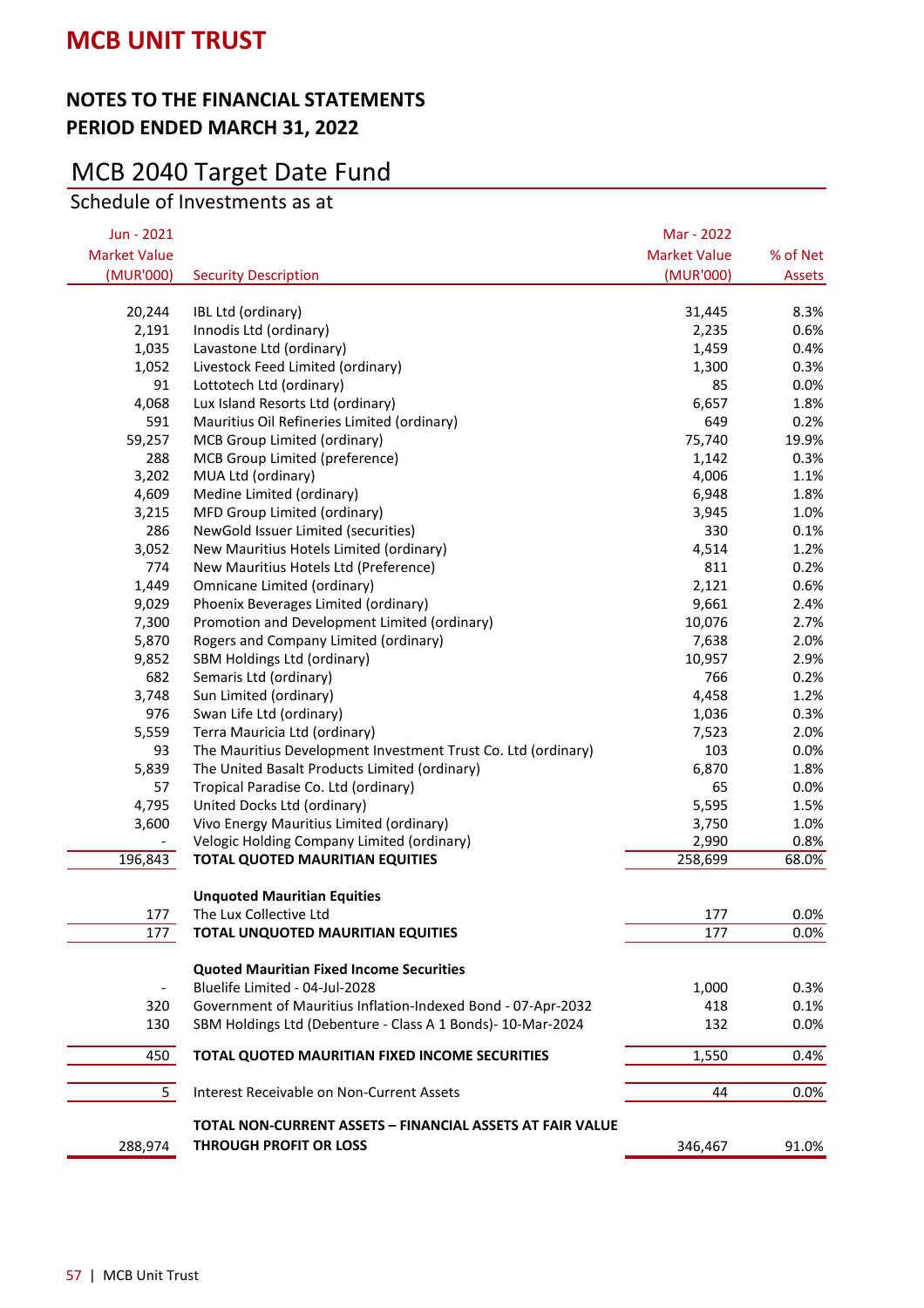# MCB 2040 Target Date Fund

Schedule of Investments as at

| Jun - 2021                       |                                                                               | Mar - 2022                       | % of Net       |
|----------------------------------|-------------------------------------------------------------------------------|----------------------------------|----------------|
| <b>Market Value</b><br>(MUR'000) | <b>Security Description</b>                                                   | <b>Market Value</b><br>(MUR'000) | Assets         |
|                                  |                                                                               |                                  |                |
|                                  | Non-Current Assets - Financial Assets At Amortised Cost                       |                                  |                |
|                                  | <b>Unquoted Mauritian Securities</b>                                          |                                  |                |
| 2,000                            | MUA Ltd - 30-Jun-2031                                                         | 2,000                            | 0.5%           |
| 2,000                            | TOTAL UNQUOTED MAURITIAN SECURITIES                                           | 2,000                            | 0.5%           |
|                                  |                                                                               |                                  |                |
| $\overline{\phantom{a}}$         | Interest Receivable on Non-Current Assets (FAAC)                              | 22                               | $\blacksquare$ |
|                                  |                                                                               |                                  |                |
|                                  | <b>TOTAL NON-CURRENT ASSETS - FINANCIAL ASSETS AT AMORTISED</b>               |                                  |                |
| 2,000                            | <b>COST</b>                                                                   | 2,022                            | 0.5%           |
|                                  |                                                                               |                                  |                |
|                                  | <u>Current Assets - Financial Assets at Fair Value through Profit or Loss</u> |                                  |                |
|                                  | <b>Quoted Mauritian Fixed Income Securities</b>                               |                                  |                |
| 497                              | Sun Limited (Debenture - FRNMUR5Y Notes) - 04-Nov-2021                        |                                  |                |
| 497                              | TOTAL QUOTED MAURITIAN FIXED INCOME SECURITIES                                | $\overline{\phantom{a}}$         |                |
| 5                                | Interest Receivable on Current Assets                                         | $\blacksquare$                   |                |
|                                  |                                                                               |                                  |                |
|                                  | TOTAL CURRENT ASSETS - FINANCIAL ASSETS AT FAIR VALUE                         |                                  |                |
| 502                              | <b>THROUGH PROFIT OR LOSS</b>                                                 |                                  |                |
|                                  |                                                                               |                                  |                |
|                                  | <b>Financial Assets at Amortised Cost - current</b>                           |                                  |                |
|                                  | GOM T-Bills - 0% - 17-Jun-2022                                                | 19,969                           | 5.3%           |
|                                  | TOTAL FINANCIAL ASSETS AT AMORTISED COST - CURRENT                            | 19,969                           | 5.3%           |
|                                  |                                                                               |                                  |                |
|                                  | Interests Receivable on Current Assets                                        | $\mathbf{1}$                     | 0.0%           |
|                                  |                                                                               |                                  |                |
|                                  |                                                                               |                                  |                |
|                                  | TOTAL CURRENT ASSETS - FINANCIAL ASSETS AT AMORTISED COST                     | 19,970                           | 5.3%           |
|                                  |                                                                               |                                  |                |
|                                  | <b>Current Assets - Receivables</b>                                           |                                  |                |
| 1,706                            | Dividends Receivable on Non-Current Assets                                    |                                  |                |
| 1,706                            | <b>TOTAL CURRENT ASSETS - RECEIVABLES</b>                                     |                                  |                |
|                                  |                                                                               |                                  |                |
| 293,182                          | TOTAL MARKET VALUE OF INVESTMENTS                                             | 368,459                          | 97.2%          |
| 6,401                            | OTHER ASSETS AND LIABILITIES                                                  | 10,778                           | 2.8%           |
|                                  |                                                                               |                                  |                |
| 299,583                          | <b>NET ASSETS</b>                                                             | 379,237                          | 100.0%         |
|                                  |                                                                               |                                  |                |
|                                  | <b>Currency Profile</b>                                                       |                                  |                |
| 206,470                          | <b>MUR</b>                                                                    | 286,672                          | 75.6%          |
| 11,682                           | <b>EUR</b>                                                                    | 10,586                           | 2.8%           |
| 79,286                           | <b>USD</b>                                                                    | 80,182                           | 21.1%          |
| 2,145                            | JPY                                                                           | 1,797                            | 0.5%           |
| 299,583                          | <b>NET ASSETS</b>                                                             | 379,237                          | 100.0%         |

At March 31, 2022, if MUR had weakened/ strengthened by 5% against the above other currencies with all other variables held constant, net income before taxation would have been MUR 4.5.0m (June 30, 2021: MUR 4.5m) higher/ lower, mainly as a result of retranslation of foreign currency denominated bank balances and financial assets.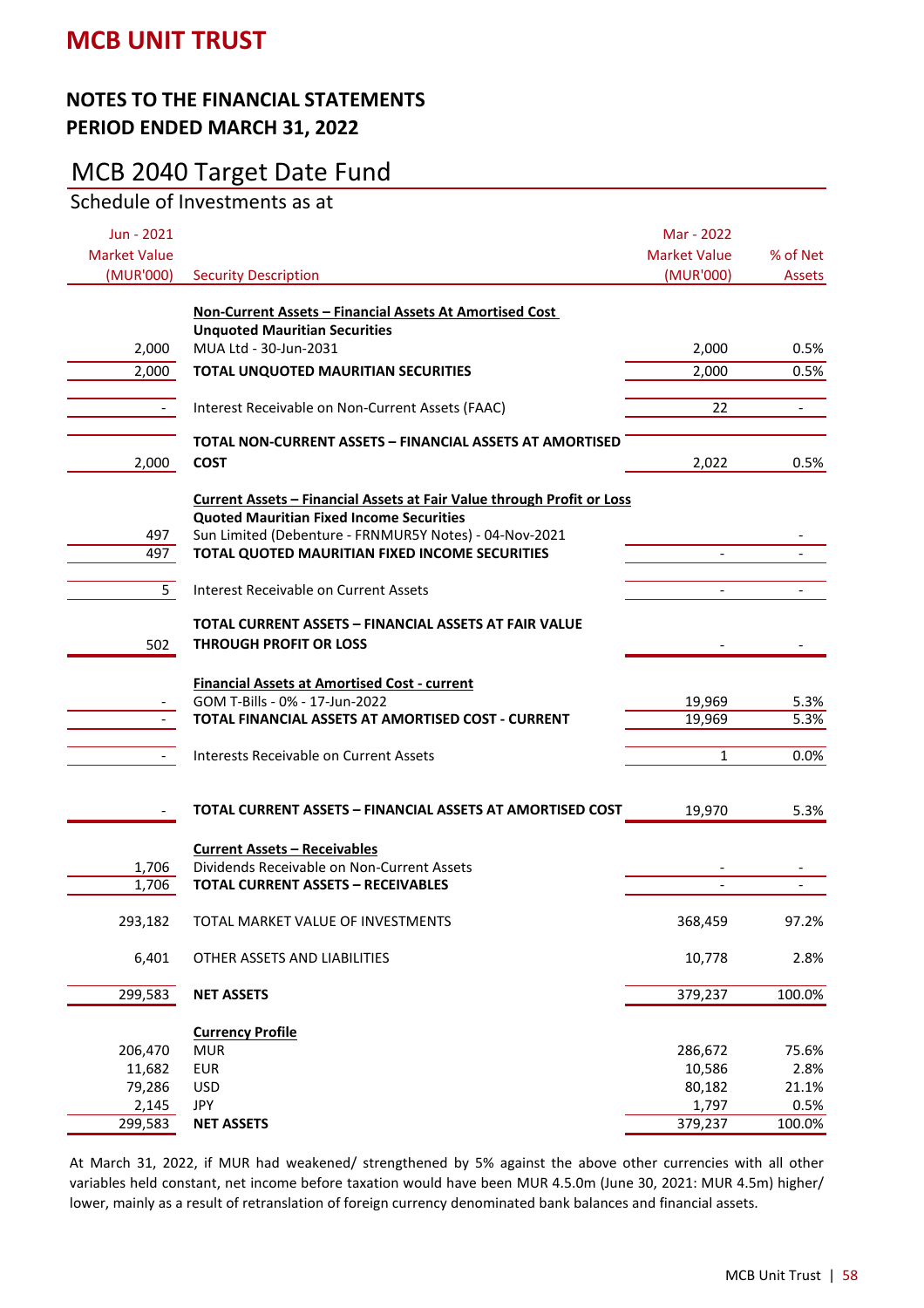# MCB 2040 Target Date Fund

Schedule of Investments as at

| Jun - 2021<br><b>Market Value</b><br>(MUR'000) | <b>Security Description</b>              | Mar - 2022<br><b>Market Value</b><br>(MUR'000) | % of Net<br>Assets |
|------------------------------------------------|------------------------------------------|------------------------------------------------|--------------------|
|                                                | <b>Fair Value Hierarchy</b>              |                                                |                    |
| 291,005                                        | Level 1                                  | 346,291                                        | 91.3%              |
| 2,000                                          | Level 2                                  | 21,991                                         | 5.8%               |
| 177                                            | Level 3                                  | 177                                            | 0.1%               |
| 293,182                                        | <b>TOTAL MARKET VALUE OF INVESTMENTS</b> | 368,459                                        | 97.2%              |

Had fair value increased/ decreased by 10%, the impact on net income before taxation would have been MUR 34.6m (June 30, 2021: MUR 28.9.0m) higher/ lower with all other variables held constant.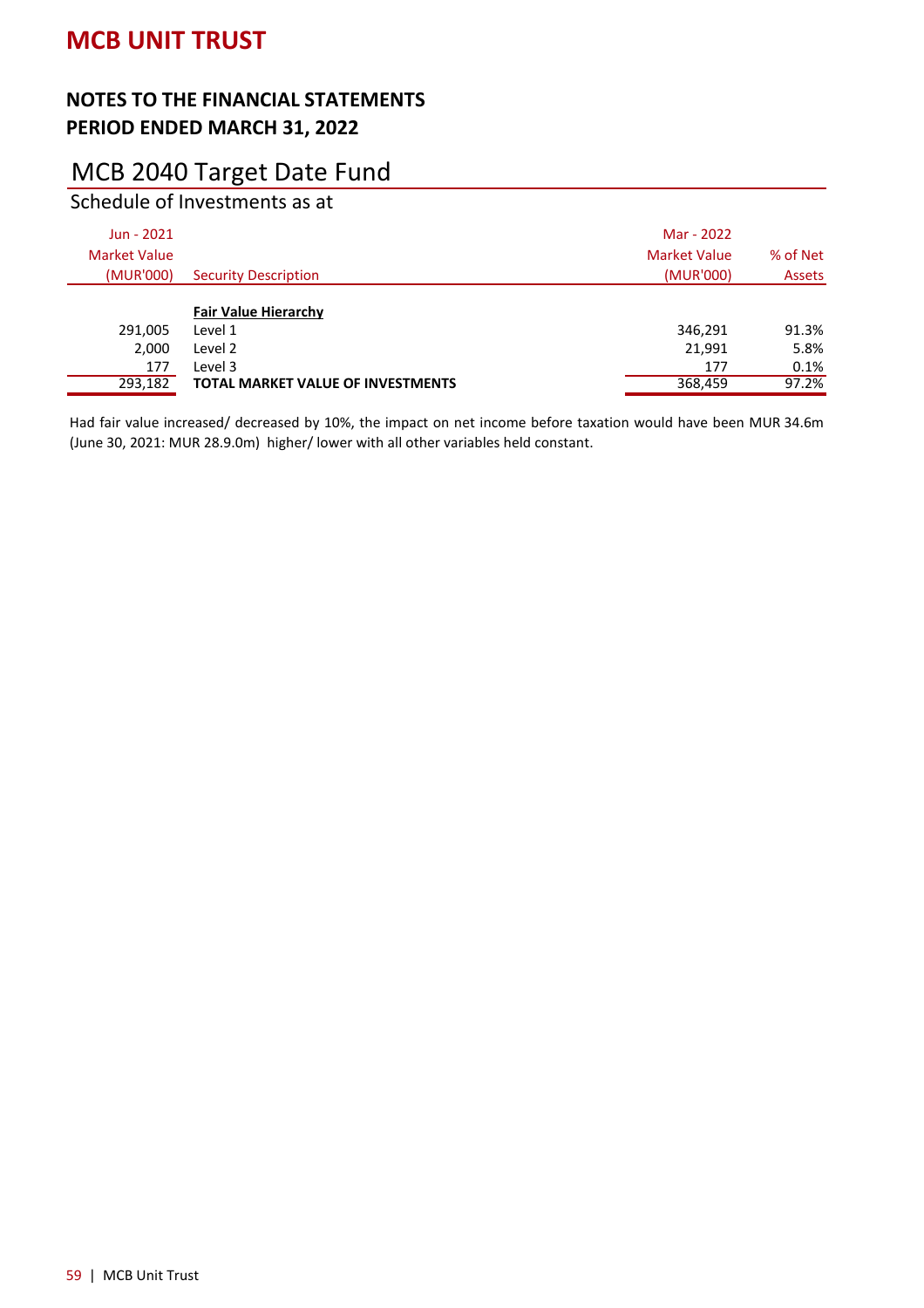### **APPENDIX: STATEMENT OF FINANCIAL HIGHLIGHTS FOR THE PERIOD ENDED MARCH 31, 2022**

| <b>MUR</b> |
|------------|
|            |
| 33.0500    |
| 49.2900    |
| 57.6200    |
| 35.9050    |
| 43.9500    |
|            |

#### **Calculation notes:**

Management Expense Ratio = Management & Administration Expenses Daily Average Net Assets

Portfolio Turnover Rate = (Purchases - Subscriptions) + (Disposals - Redemptions) Daily Average Net Assets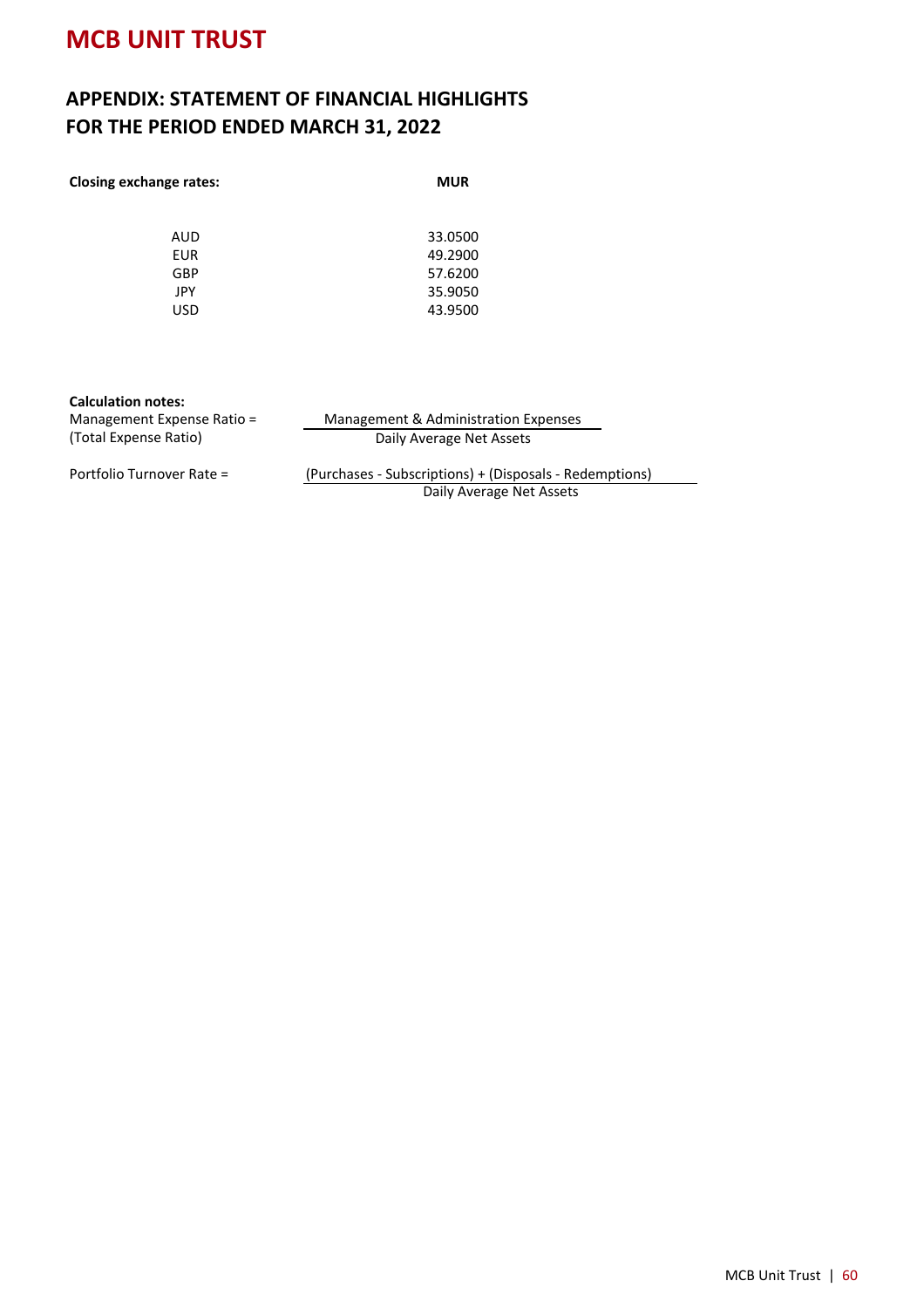#### **APPENDIX: STATEMENT OF FINANCIAL HIGHLIGHTS FOR THE PERIOD ENDED MARCH 31, 2022**

|                                                 | 9 Months to<br>Mar 31, 2022<br>(MUR'000) | 12 Months to<br>Jun 30, 2021<br>(MUR'000) | 12 Months to<br>Jun 30, 2020<br>(MUR'000) | 12 Months to<br>Jun 30, 2019<br>(MUR'000) |
|-------------------------------------------------|------------------------------------------|-------------------------------------------|-------------------------------------------|-------------------------------------------|
| Net assets value at July 01,                    | 958,188                                  | 797,330                                   | 806,025                                   | 756,859                                   |
| Total revenue                                   | 14,711                                   | 13,830                                    | 19,604                                    | 24,036                                    |
| Total expenses                                  | (11,074)                                 | (12, 796)                                 | (12, 350)                                 | (12, 744)                                 |
| Realised gains for the period/year              | 443                                      | 10,801                                    | 1,002                                     | 814                                       |
| Unrealised gains/ (losses) for the period/ year | 59,235                                   | 154,772                                   | (4,777)                                   | (4,826)                                   |
| Total increase from operations                  | 63,315                                   | 166,607                                   | 3,479                                     | 7,280                                     |
| Distributions from net income                   |                                          | (7, 575)                                  | (8,603)                                   |                                           |
| Net subscriptions/ (liquidations)               | 36,741                                   | 1,826                                     | (3,571)                                   | 41,886                                    |
| Net assets value at March 31/ June 30,          | 1,058,244                                | 958,188                                   | 797,330                                   | 806,025                                   |
|                                                 |                                          |                                           |                                           |                                           |
| Number of units outstanding ('000)              | 25,378                                   | 24,488                                    | 24,435                                    | 24,580                                    |
| <b>Total Expense Ratio</b>                      | 2.02%                                    | 2.04%                                     | 1.99%                                     | 1.95%                                     |
| Portfolio turnover rate                         | 1.6%                                     | 15.2%                                     | 10.0%                                     | 57.4%                                     |
| Closing market price per unit (NAV)             | 41.70                                    | 39.13                                     | 32.63                                     | 32.79                                     |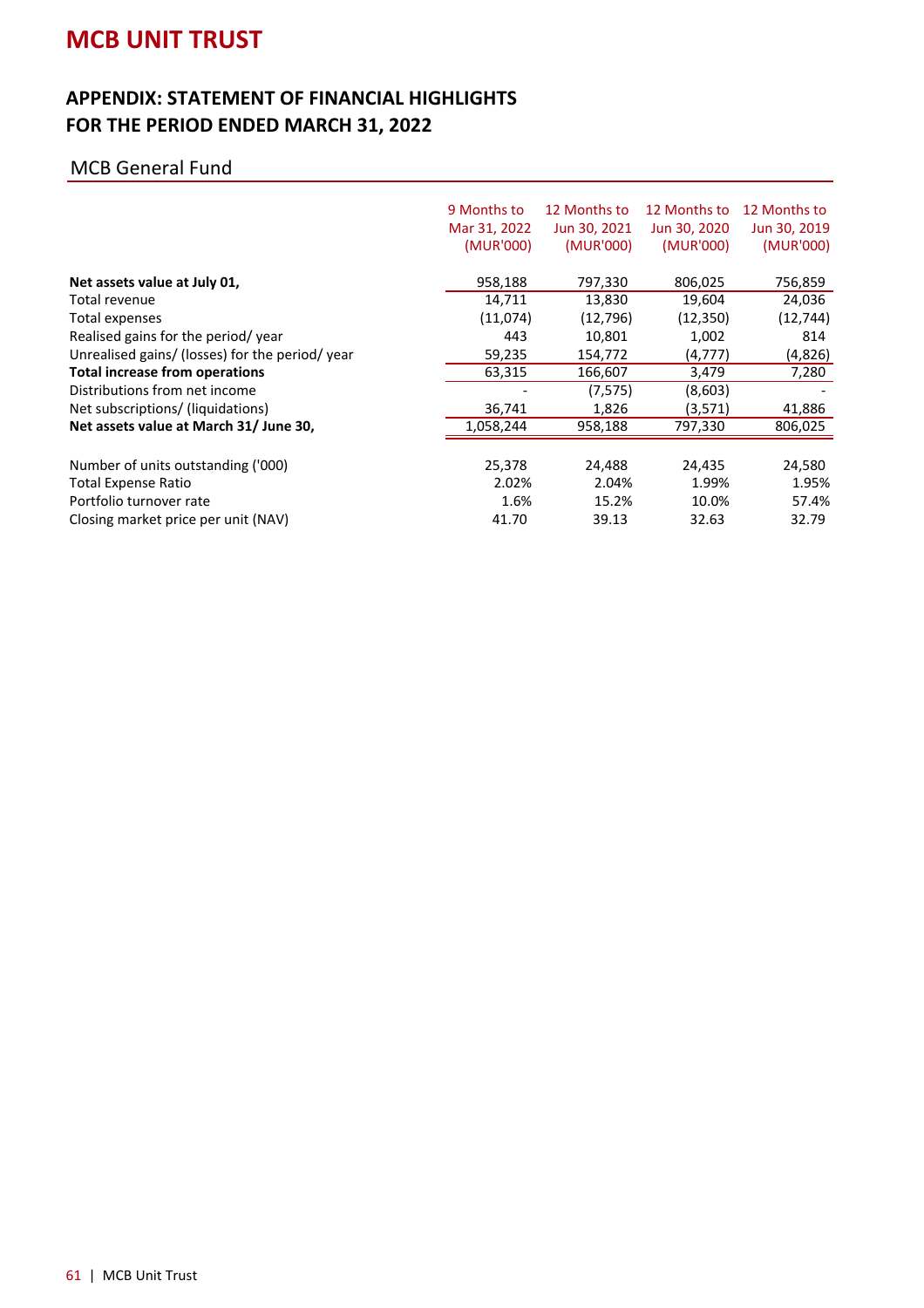#### **APPENDIX: STATEMENT OF FINANCIAL HIGHLIGHTS FOR THE PERIOD ENDED MARCH 31, 2022**

#### MCB Tracker Fund

|                                                 | 9 Months to  | 12 Months to | 12 Months to | 12 Months to |
|-------------------------------------------------|--------------|--------------|--------------|--------------|
|                                                 | Mar 31, 2022 | Jun 30, 2021 | Jun 30, 2020 | Jun 30, 2019 |
|                                                 | (MUR'000)    | (MUR'000)    | (MUR'000)    | (MUR'000)    |
| Net assets value at July 01,                    | 250,772      | 216,270      | 310,270      | 331,548      |
| Total revenue                                   | 5,924        | 3,773        | 9,547        | 10,360       |
| Total expenses                                  | (2,613)      | (2,860)      | (3, 465)     | (4,107)      |
| Realised losses for the period/year             | (333)        | (2,506)      | (14,180)     | (337)        |
| Unrealised gains/ (losses) for the period/ year | 42,931       | 30,246       | (61,229)     | (14,221)     |
| Total increase/ (decrease) from operations      | 45,909       | 28,653       | (69,327)     | (8,305)      |
| Distributions from net income                   | (4,848)      |              | (7,071)      | (5,504)      |
| Net subscriptions/ (liquidation)                | 1,004        | 5,849        | (17,602)     | (7,469)      |
| Net assets value at March 31/ June 30,          | 292,837      | 250,772      | 216,270      | 310,270      |
|                                                 |              |              |              |              |
| Number of units outstanding ('000)              | 9,406        | 9,372        | 9,136        | 9,697        |
| Total Expense Ratio                             | 1.3799%      | 1.22%        | 1.25%        | 1.27%        |
| Portfolio turnover rate                         | 3.7%         | 17.2%        | 10.7%        | 6.2%         |
| Closing market price per unit (NAV)             | 31.13        | 26.76        | 23.68        | 32.00        |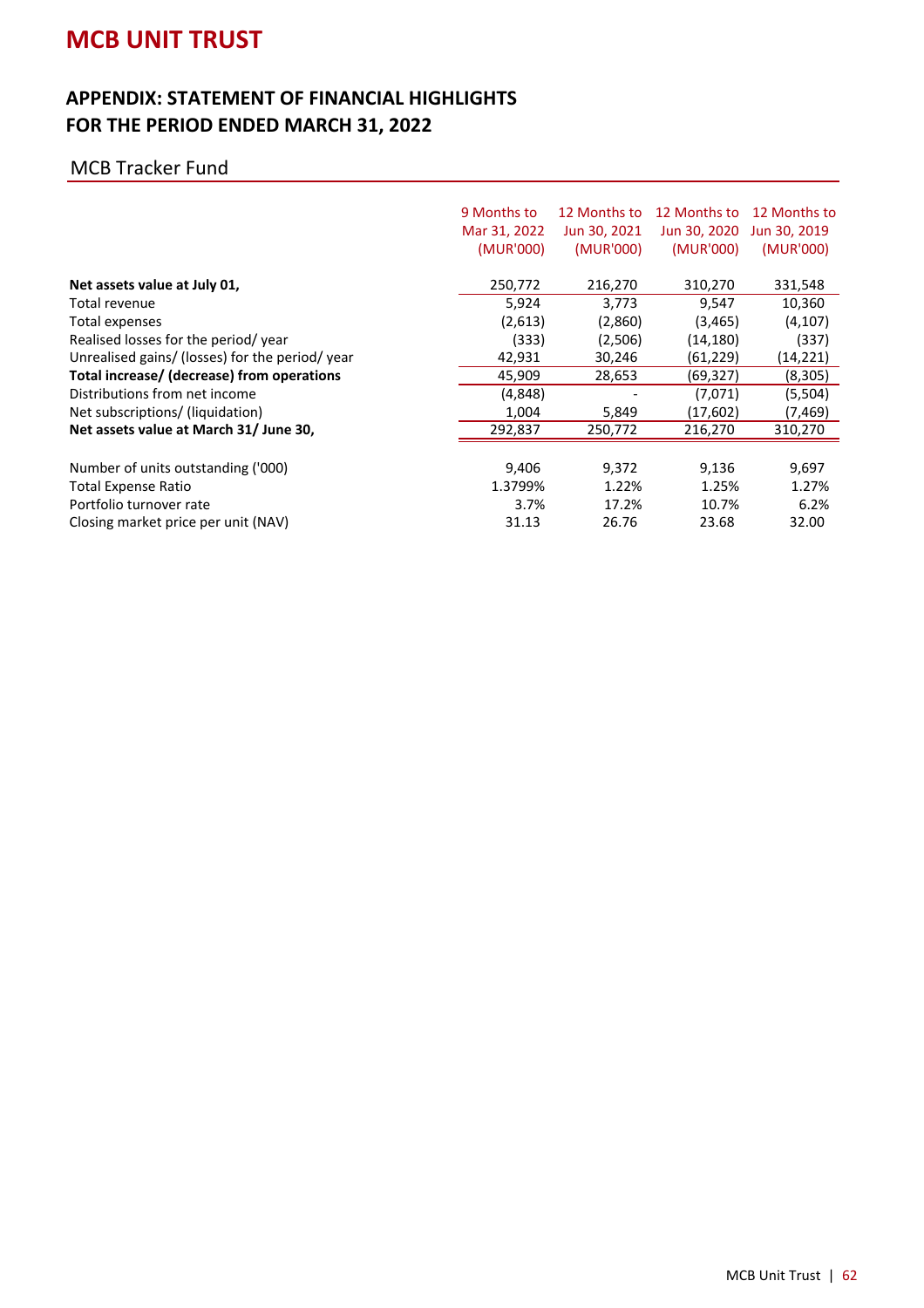#### **APPENDIX: STATEMENT OF FINANCIAL HIGHLIGHTS FOR THE PERIOD ENDED MARCH 31, 2022**

#### MCB Yield Fund

|                                                | 9 Months to  | 12 Months to | 12 Months to | 12 Months to |
|------------------------------------------------|--------------|--------------|--------------|--------------|
|                                                | Mar 31, 2022 | Jun 30, 2021 | Jun 30, 2020 | Jun 30, 2019 |
|                                                | (MUR'000)    | (MUR'000)    | (MUR'000)    | (MUR'000)    |
| Net assets value at July 01,                   | 2,315,876    | 2,037,074    | 1,223,034    | 1,087,911    |
| Total revenue                                  | 85,014       | 91,462       | 83,694       | 61,200       |
| Total expenses                                 | (24, 346)    | (28, 848)    | (22, 745)    | (18, 984)    |
| Realised (losses)/ gains for the period/ year  | 110          | (2, 138)     | 24,774       | 1,218        |
| Unrealised gains/(losses) for the period/ year | 71,763       | (96,091)     | 127,027      | (11,069)     |
| Total (decrease)/ increase from operations     | 132,541      | (35,615)     | 212,750      | 32,365       |
| Distributions from net income                  | (69, 757)    | (62, 984)    | (50, 263)    | (21, 550)    |
| Net subscriptions                              | 206,676      | 377,401      | 651,553      | 124,308      |
| Net assets value at March 31/ June 30,         | 2,585,336    | 2,315,876    | 2,037,074    | 1,223,034    |
|                                                |              |              |              |              |
| Number of units outstanding ('000)             | 178,617      | 164,111      | 138,198      | 90,838       |
| Total Expense Ratio                            | 1.25%        | 1.23%        | 1.28%        | 1.33%        |
| Portfolio turnover rate                        | $-2.8%$      | 33.8%        | 46.3%        | 43.8%        |
| Closing market price per unit (NAV)            | 14.48        | 14.11        | 14.74        | 13.46        |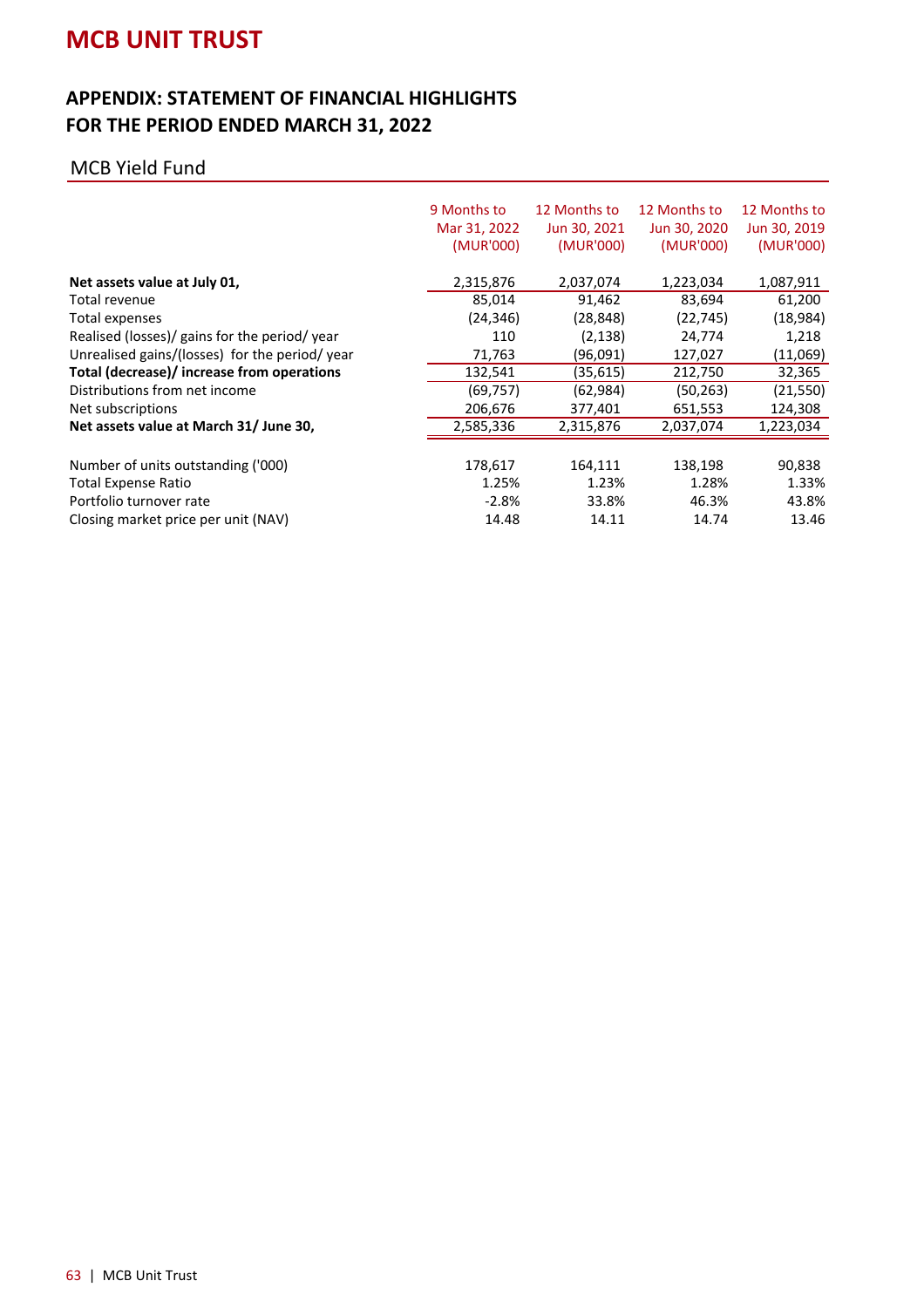#### **APPENDIX: STATEMENT OF FINANCIAL HIGHLIGHTS FOR THE PERIOD ENDED MARCH 31, 2022**

### MCB Domestic Equities Fund

|                                                 | 9 Months to  | 12 Months to | 12 Months to | 12 Months to |
|-------------------------------------------------|--------------|--------------|--------------|--------------|
|                                                 | Mar 31, 2022 | Jun 30, 2021 | Jun 30, 2020 | Jun 30, 2019 |
|                                                 | (MUR'000)    | (MUR'000)    | (MUR'000)    | (MUR'000)    |
| Net assets value at July 01,                    | 224,524      | 197,302      | 255,755      | 266,041      |
| Total revenue                                   | 5,318        | 2,908        | 7,423        | 10,269       |
| Total expenses                                  | (3,033)      | (2,737)      | (3,493)      | (4,023)      |
| Realised gains / (losses) for the period/ year  | 639          | (86)         | (1,179)      | (881)        |
| Unrealised gains/ (losses) for the period/ year | 46,098       | 23,064       | (57,934)     | (19, 509)    |
| Total increase/ (decrease) from operations      | 49,022       | 23,149       | (55, 183)    | (14, 144)    |
| Distributions from net income                   | (2,757)      |              | (4,539)      | (4,023)      |
| Net subscriptions                               | 34,453       | 4,073        | 1,269        | 7,881        |
| Net assets value at March 31/ June 30,          | 305,242      | 224,524      | 197,302      | 255,755      |
|                                                 |              |              |              |              |
| Number of units outstanding ('000)              | 5,845        | 5,102        | 5,005        | 4,985        |
| Total Expense Ratio                             | 1.48%        | 1.43%        | 1.46%        | 1.49%        |
| Portfolio turnover rate                         | $-1.1%$      | $-7.7\%$     | $-6.5%$      | 1.3%         |
| Closing market price per unit (NAV)             | 52.22        | 44.01        | 39.43        | 51.3         |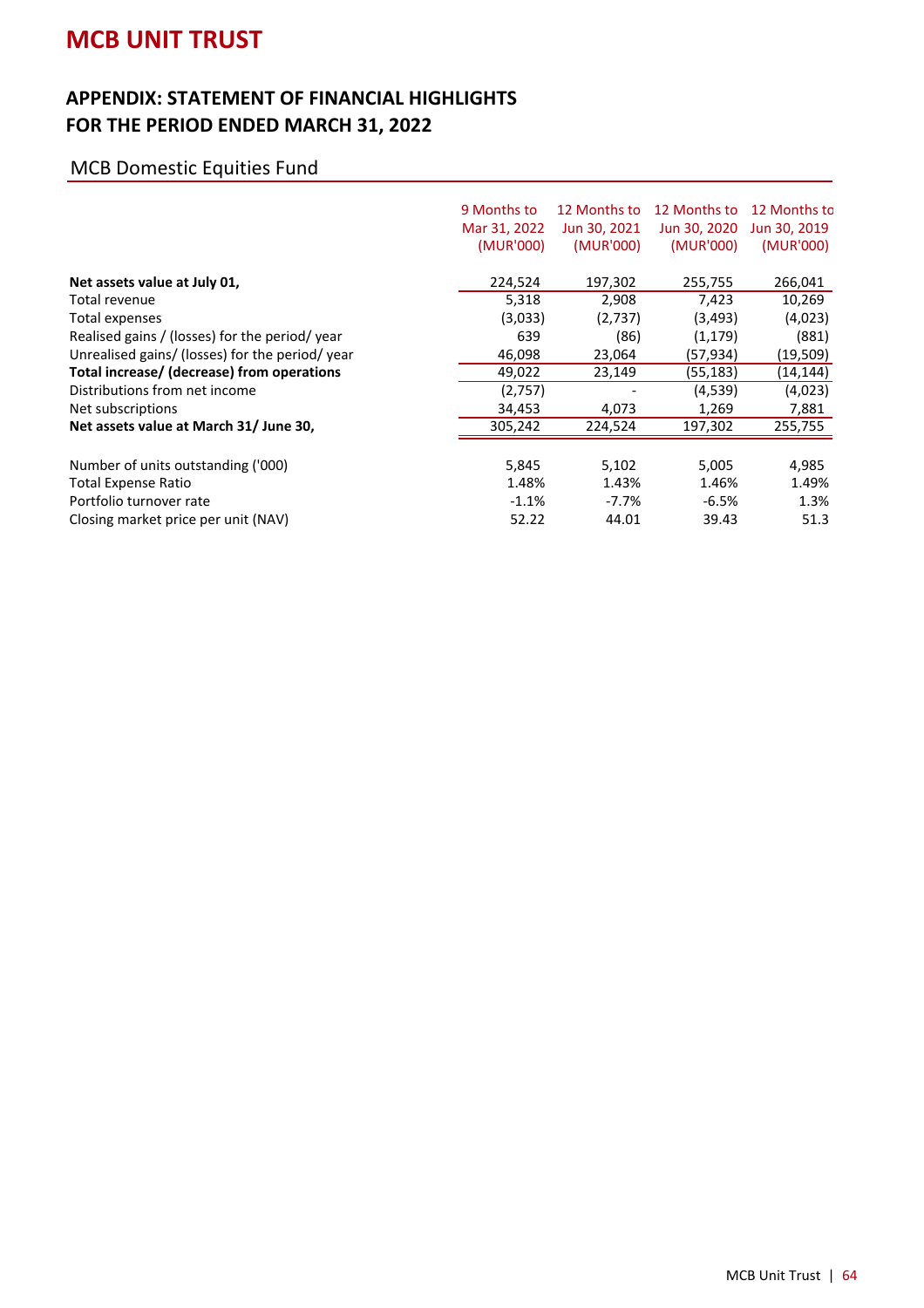#### **APPENDIX: STATEMENT OF FINANCIAL HIGHLIGHTS FOR THE PERIOD ENDED MARCH 31, 2022**

#### MCB Overseas Fund

|                                              | 9 Months to<br>Mar 31, 2022<br>(MUR'000) | 12 Months to<br>Jun 30, 2021<br>(MUR'000) | 12 Months to<br>Jun 30, 2020<br>(MUR'000) | 12 Months to<br>Jun 30, 2019<br>(MUR'000) |
|----------------------------------------------|------------------------------------------|-------------------------------------------|-------------------------------------------|-------------------------------------------|
| Net assets value at July 01,                 | 938,892                                  | 646,001                                   | 517,912                                   | 521,016                                   |
| Total revenue                                | 5,303                                    | 6,812                                     | 8,794                                     | 7,375                                     |
| Total expenses                               | (11, 236)                                | (11, 476)                                 | (9,689)                                   | (8, 574)                                  |
| Realised (losses)/gains for the period/ year | (747)                                    | (1,228)                                   | 3,267                                     | 281                                       |
| Unrealised gains for the period/year         | (29,648)                                 | 245,099                                   | 74,599                                    | 26,967                                    |
| <b>Total increase from operations</b>        | (36,328)                                 | 239,207                                   | 76,971                                    | 26,049                                    |
| Distributions from net income                |                                          |                                           |                                           |                                           |
| Net subscriptions/ (liquidations)            | 41,902                                   | 53,684                                    | 51,118                                    | (29, 153)                                 |
| Net assets value at March 31/ June 30,       | 944,466                                  | 938,892                                   | 646,001                                   | 517,912                                   |
| Number of units outstanding ('000)           | 35,899                                   | 34,440                                    | 32,575                                    | 29,826                                    |
| Total Expense Ratio                          | 2.70%                                    | 2.63%                                     | 2.60%                                     | 2.69%                                     |
| Portfolio turnover rate                      | 11.1%                                    | $-6.3%$                                   | 14.4%                                     | 24.9%                                     |
| Closing market price per unit (NAV)          | 26.31                                    | 27.26                                     | 19.84                                     | 17.36                                     |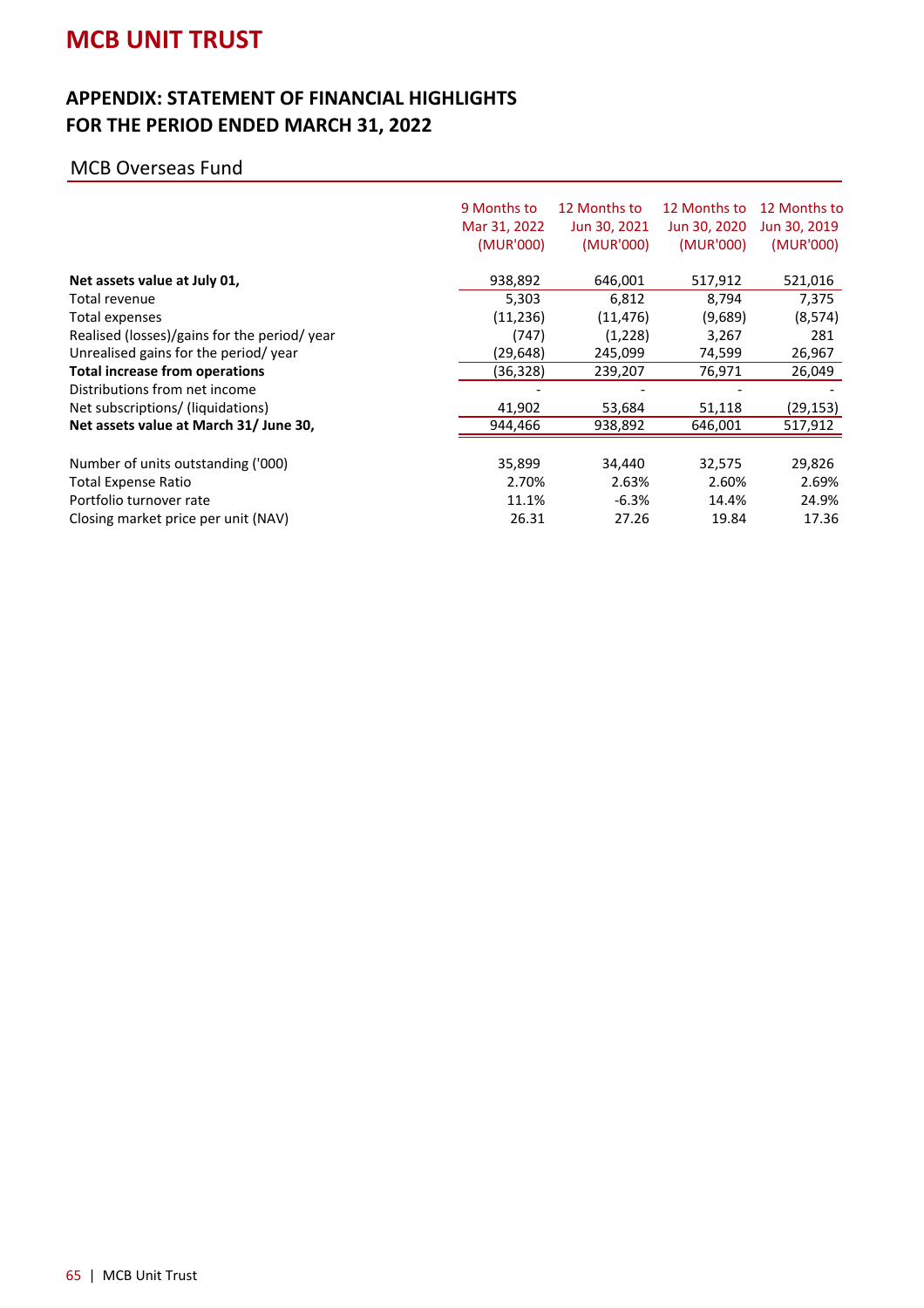#### **APPENDIX: STATEMENT OF FINANCIAL HIGHLIGHTS FOR THE PERIOD ENDED MARCH 31, 2022**

### MCB Bond & Currency Fund

|                                                 | 9 Months to<br>Mar 31, 2022<br>(USD'000) | 12 Months to<br>Jun 30, 2021<br>(USD'000) | 12 Months to<br>Jun 30, 2020<br>(USD'000) | 12 Months to<br>Jun 30, 2019<br>(USD'000) |
|-------------------------------------------------|------------------------------------------|-------------------------------------------|-------------------------------------------|-------------------------------------------|
| Net assets value at July 01,                    | 6,619                                    | 5,494                                     | 4,946                                     | 6,166                                     |
| Total revenue                                   | 223                                      | 302                                       | 351                                       | 378                                       |
| Total expenses                                  | (85)                                     | (94)                                      | (85)                                      | (114)                                     |
| Realised (losses)/ gains for the period/ year   | (44)                                     | (62)                                      | 22                                        | 129                                       |
| Unrealised (losses)/ gains for the period/ year | (346)                                    | (14)                                      | (33)                                      | 36                                        |
| <b>Total increase from operations</b>           | (252)                                    | 132                                       | 255                                       | 429                                       |
| Distributions from net income                   |                                          |                                           |                                           |                                           |
| Net (liquidations)/ subscriptions               | 149                                      | 993                                       | 293                                       | (1,649)                                   |
| Net assets value at March 31/ June 30,          | 6,516                                    | 6,619                                     | 5,494                                     | 4,946                                     |
|                                                 |                                          |                                           |                                           |                                           |
| Number of units outstanding ('000)              | 576                                      | 563                                       | 478                                       | 452                                       |
| <b>Total Expense Ratio</b>                      | 1.39%                                    | 1.36%                                     | 1.40%                                     | 1.41%                                     |
| Portfolio turnover rate                         | 70.5%                                    | 182.7%                                    | 236.7%                                    | 252.1%                                    |
| Closing market price per unit (NAV)             | 11.32                                    | 11.76                                     | 11.53                                     | 10.94                                     |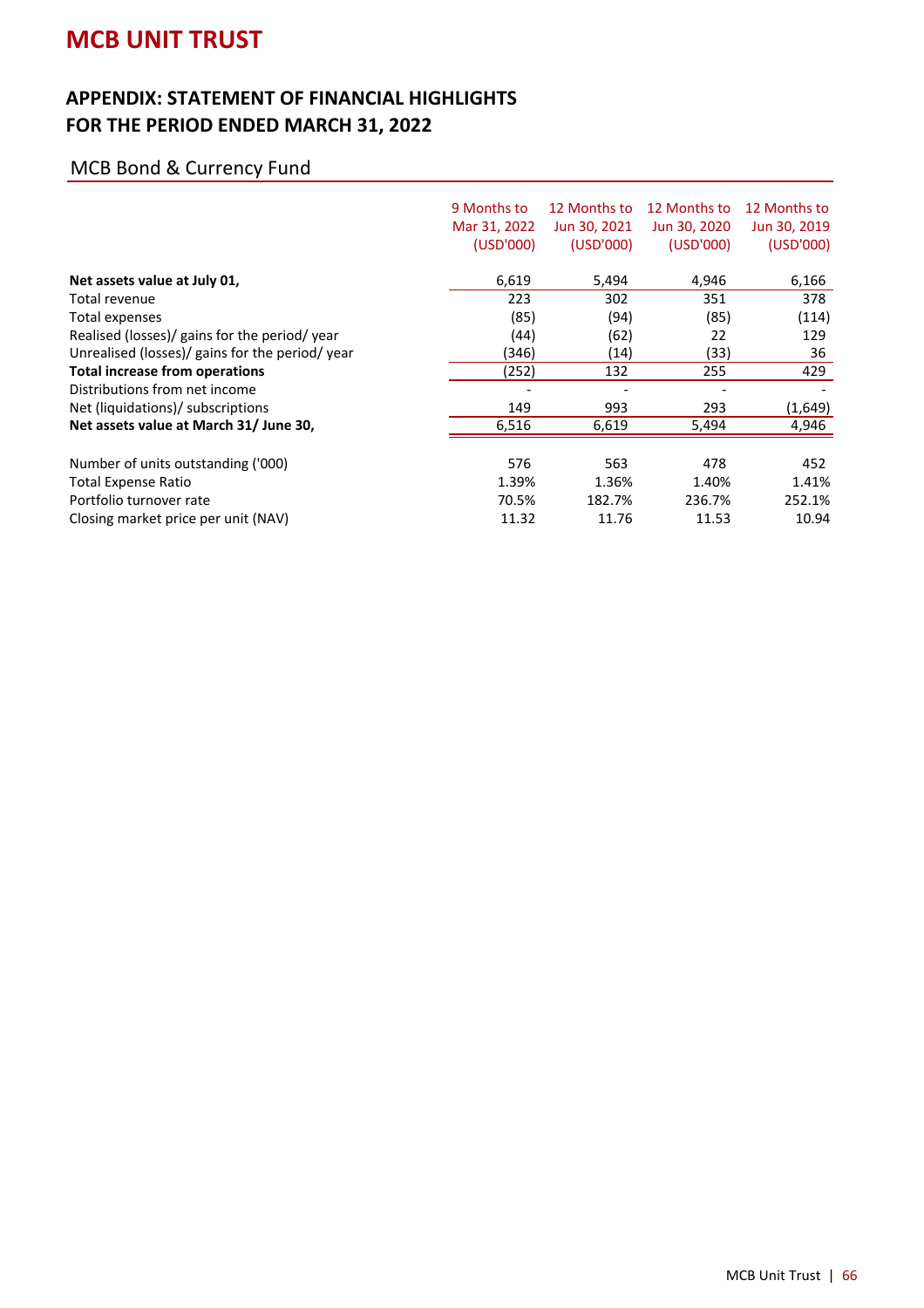#### **APPENDIX: STATEMENT OF FINANCIAL HIGHLIGHTS FOR THE PERIOD ENDED MARCH 31, 2022**

### MCB 2025 Target Date Fund

|                                                 | 9 Months to  | 12 Months to | 12 Months to | 12 Months to              |
|-------------------------------------------------|--------------|--------------|--------------|---------------------------|
|                                                 | Mar 31, 2022 | Jun 30, 2021 |              | Jun 30, 2020 Jun 30, 2019 |
|                                                 | (MUR'000)    | (MUR'000)    | (MUR'000)    | (MUR'000)                 |
| Net assets value at July 01,                    | 144,864      | 123,058      | 130,346      | 121,750                   |
| Total revenue                                   | 3,998        | 3,550        | 3,940        | 4,401                     |
| Total expenses                                  | (2, 475)     | (2,651)      | (2,673)      | (2,638)                   |
| Realised gains/ (losses) for the period/ year   | 420          | 1,298        | 889          | (446)                     |
| Unrealised gains/ (losses) for the period/ year | 15,925       | 10,568       | (16,395)     | (5, 163)                  |
| Total increase/ (decrease) from operations      | 17,868       | 12,765       | (14, 239)    | (3,846)                   |
| Distributions from net income                   |              |              |              |                           |
| Net subscriptions                               | 8,067        | 9,041        | 6,951        | 12,442                    |
| Net assets value at March 31/ June 30,          | 170,799      | 144,864      | 123,058      | 130,346                   |
|                                                 |              |              |              |                           |
| Number of units outstanding ('000)              | 11,185       | 10,603       | 9,861        | 9,346                     |
| Total Expense Ratio                             | 2.20%        | 2.14%        | 2.24%        | 2.27%                     |
| Portfolio turnover rate                         | 13.4%        | 41.3%        | 32.2%        | 27.2%                     |
| Closing market price per unit (NAV)             | 15.27        | 13.66        | 12.48        | 13.95                     |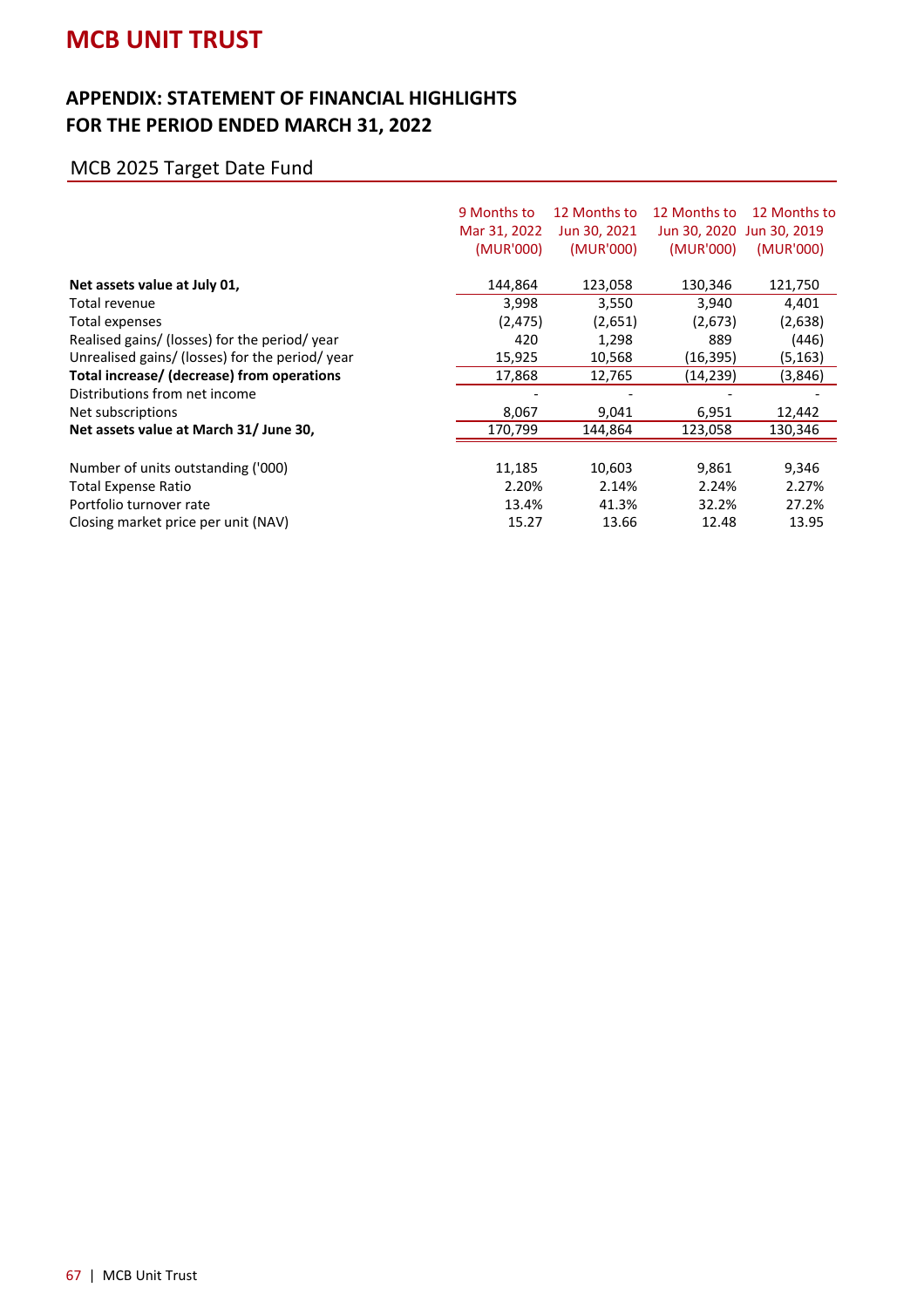#### **APPENDIX: STATEMENT OF FINANCIAL HIGHLIGHTS FOR THE PERIOD ENDED MARCH 31, 2022**

### MCB 2030 Target Date Fund

|                                                 | 9 Months to  | 12 Months to | 12 Months to | 12 Months to |
|-------------------------------------------------|--------------|--------------|--------------|--------------|
|                                                 | Mar 31, 2022 | Jun 30, 2021 | Jun 30, 2020 | Jun 30, 2019 |
|                                                 | (MUR'000)    | (MUR'000)    | (MUR'000)    | (MUR'000)    |
| Net assets value at July 01,                    | 160,516      | 114,261      | 100,456      | 87,029       |
| Total revenue                                   | 2,903        | 2,171        | 3,510        | 3,194        |
| <b>Total expenses</b>                           | (2,796)      | (2,781)      | (2,324)      | (1, 973)     |
| Realised gains/ (losses) for the period/ year   | (246)        | 393          | (5)          | (295)        |
| Unrealised gains/ (losses) for the period/ year | 16,494       | 25,567       | (15,008)     | (4,700)      |
| Total increase/ (decrease) from operations      | 16,355       | 25,350       | (13, 827)    | (3, 774)     |
| Distributions from net income                   |              |              |              |              |
| Net subscriptions                               | 14,558       | 20,905       | 27,632       | 17,201       |
| Net assets value at March 31/ June 30,          | 191,429      | 160,516      | 114,261      | 100,456      |
| Number of units outstanding ('000)              | 12,505       | 11,504       | 9,736        | 7,581        |
| Total Expense Ratio                             | 2.56%        | 2.44%        | 2.32%        | 2.33%        |
| Portfolio turnover rate                         | $-6.7%$      | $-1.2%$      | 0.9%         | $-4.0%$      |
| Closing market price per unit (NAV)             | 15.31        | 13.66        | 11.74        | 13.25        |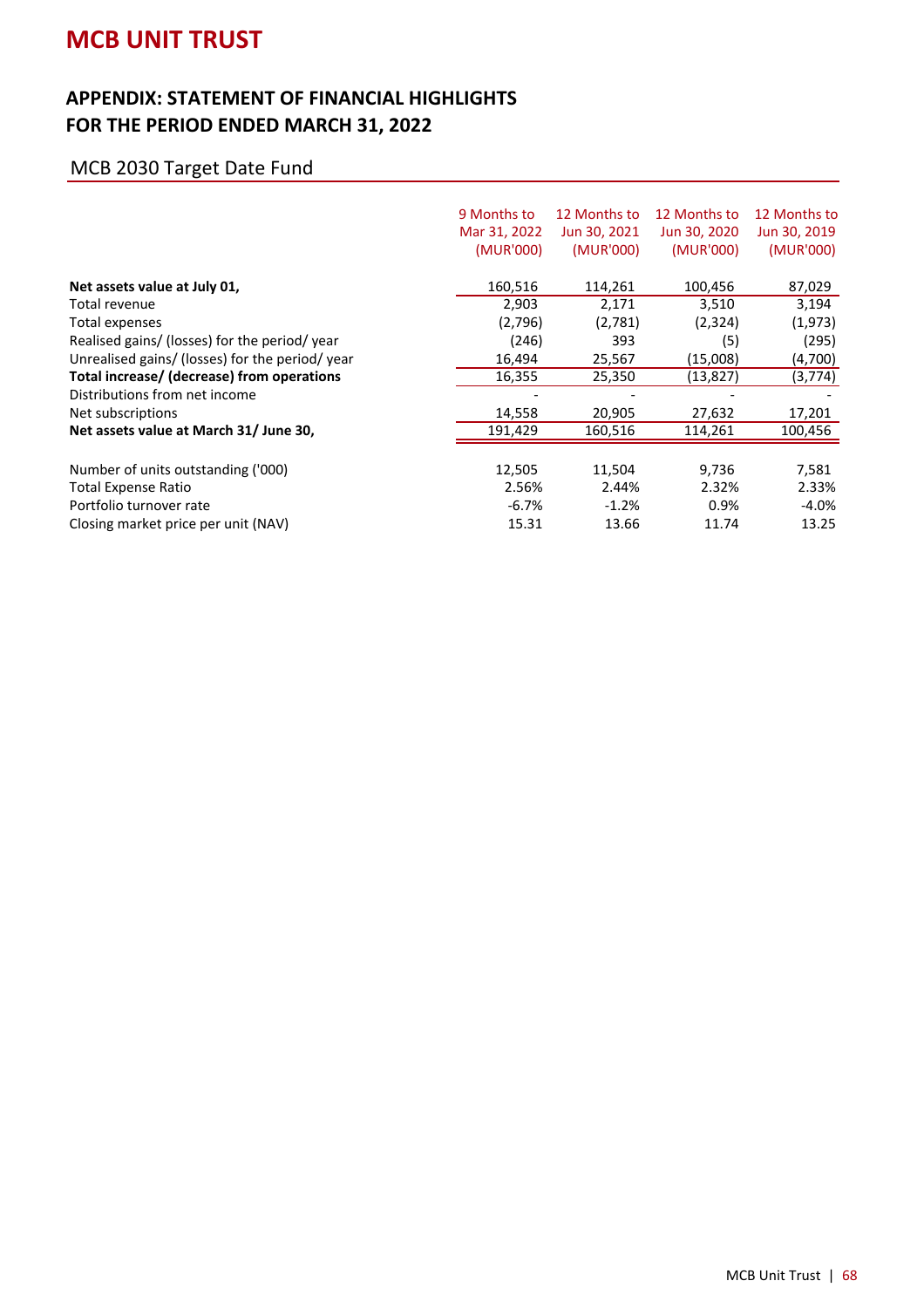#### **APPENDIX: STATEMENT OF FINANCIAL HIGHLIGHTS FOR THE PERIOD ENDED MARCH 31, 2022**

### MCB 2035 Target Date Fund

|                                                 | 9 Months to<br>Mar 31, 2022<br>(MUR'000) | 12 Months to<br>Jun 30, 2021<br>(MUR'000) | 12 Months to<br>(MUR'000) | 12 Months t<br>Jun 30, 2020 Jun 30, 2019<br>(MUR'000) |
|-------------------------------------------------|------------------------------------------|-------------------------------------------|---------------------------|-------------------------------------------------------|
| Net assets value at July 01,                    | 171,371                                  | 115,558                                   | 106,226                   | 86,864                                                |
| Total revenue                                   | 3,048                                    | 2,300                                     | 3,407                     | 3,479                                                 |
| Total expenses                                  | (2, 975)                                 | (2,916)                                   | (2, 428)                  | (2,063)                                               |
| Realised gains/ (losses) for the period/ year   | (270)                                    | 399                                       | (5)                       | (275)                                                 |
| Unrealised gains/ (losses) for the period/ year | 18,801                                   | 27,380                                    | (15, 715)                 | (4,860)                                               |
| Total increase/ (decrease) from operations      | 18,604                                   | 27,163                                    | (14,741)                  | (3, 719)                                              |
| Distributions from net income                   |                                          |                                           |                           |                                                       |
| Net subscriptions                               | 13,739                                   | 28,650                                    | 24,073                    | 23,081                                                |
| Net assets value at March 31/ June 30,          | 203,714                                  | 171,371                                   | 115,558                   | 106,226                                               |
| Number of units outstanding ('000)              | 13,301                                   | 12,359                                    | 9,932                     | 8,035                                                 |
|                                                 |                                          |                                           |                           |                                                       |
| Total Expense Ratio                             | 2.56%                                    | 2.44%                                     | 2.29%                     | 2.33%                                                 |
| Portfolio turnover rate                         | $-8.6\%$                                 | $-2.9%$                                   | 12.1%                     | 8.3%                                                  |
| Closing market price per unit (NAV)             | 15.32                                    | 13.95                                     | 11.64                     | 13.22                                                 |